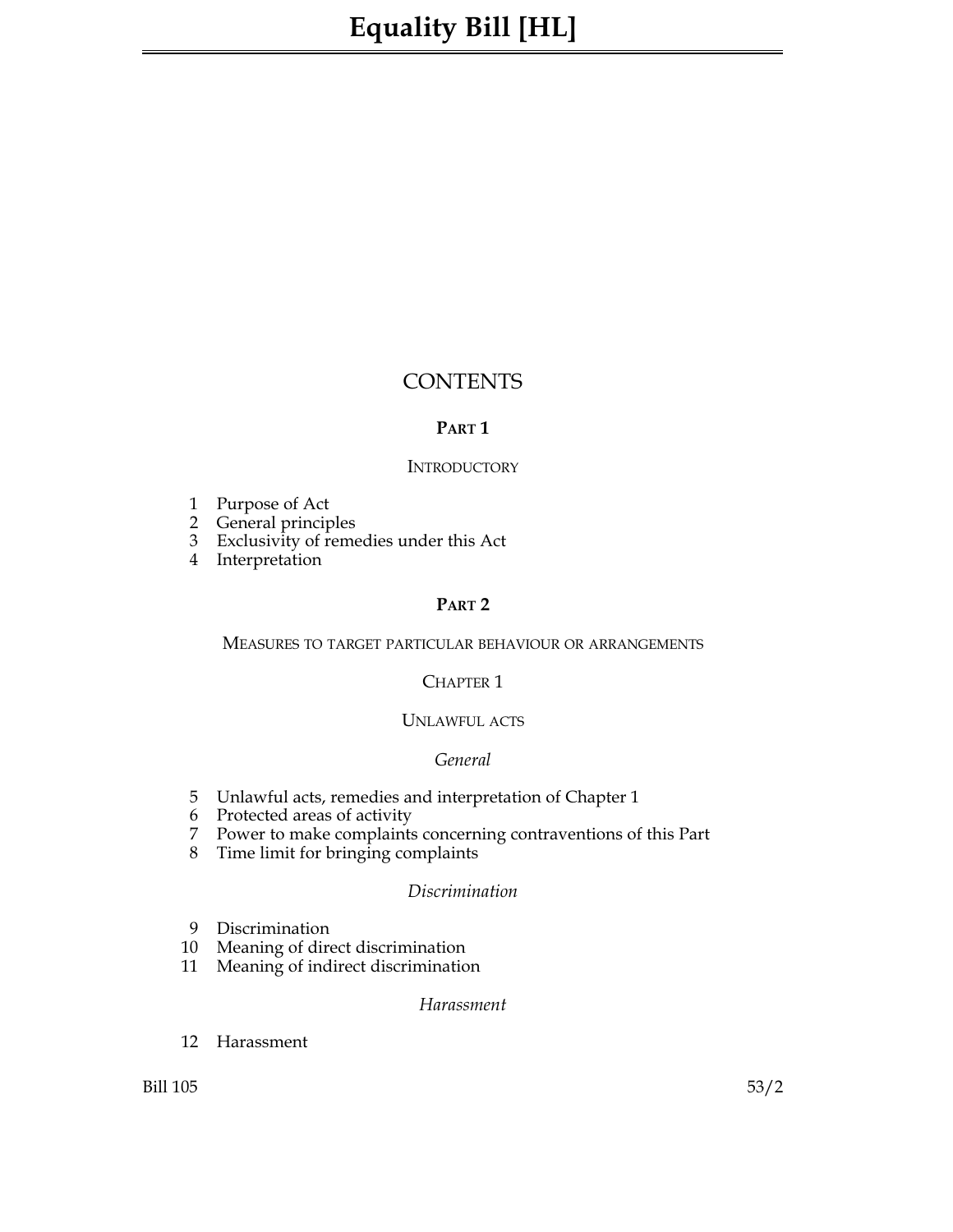#### *Victimisation*

#### 13 Victimisation

# *Other unlawful acts*

- 14 Publishing discriminatory advertisements
- 15 Giving instructions to discriminate
- 16 Imposing pressure on another to discriminate
- 17 Aiding unlawful acts

#### *Miscellaneous and supplemental*

- 18 Relationships in the employment field that have come to an end
- 19 Persons liable for the acts of others
- 20 Application of section 19 to the police etc

# CHAPTER<sub>2</sub>

#### Direct modification of agreements contrary to this Act

# *Equal pay etc*

- 21 Equality clause in contract of employment:<br>22 Equality clause in contract of employment:
- Equality clause in contract of employment: interpretation

#### *Other agreements contrary to this Part*

- 23 Avoidance and revision of certain terms in agreements
- 24 Agreements to which section 23 does not apply

# **Part 3**

# Measures to facilitate general progress towards equality

#### *Equality obligations in the public sector*

- 25 Meaning of "public body"
- 26 Equality duties of public bodies<br>27 Implementation of equality duti
- Implementation of equality duties

# *Employment equity plans and pay equity plans*

- 28 Meaning of "designated employer" and other terms
- 29 Workforce reviews
- 30 Employment equity plans
- 31 Pay equity plans
- 32 Reviews and plans: procedure and implementation<br>33 Reviews and plans: non-compliance and role o
- Reviews and plans: non-compliance and role of Central Arbitration Committee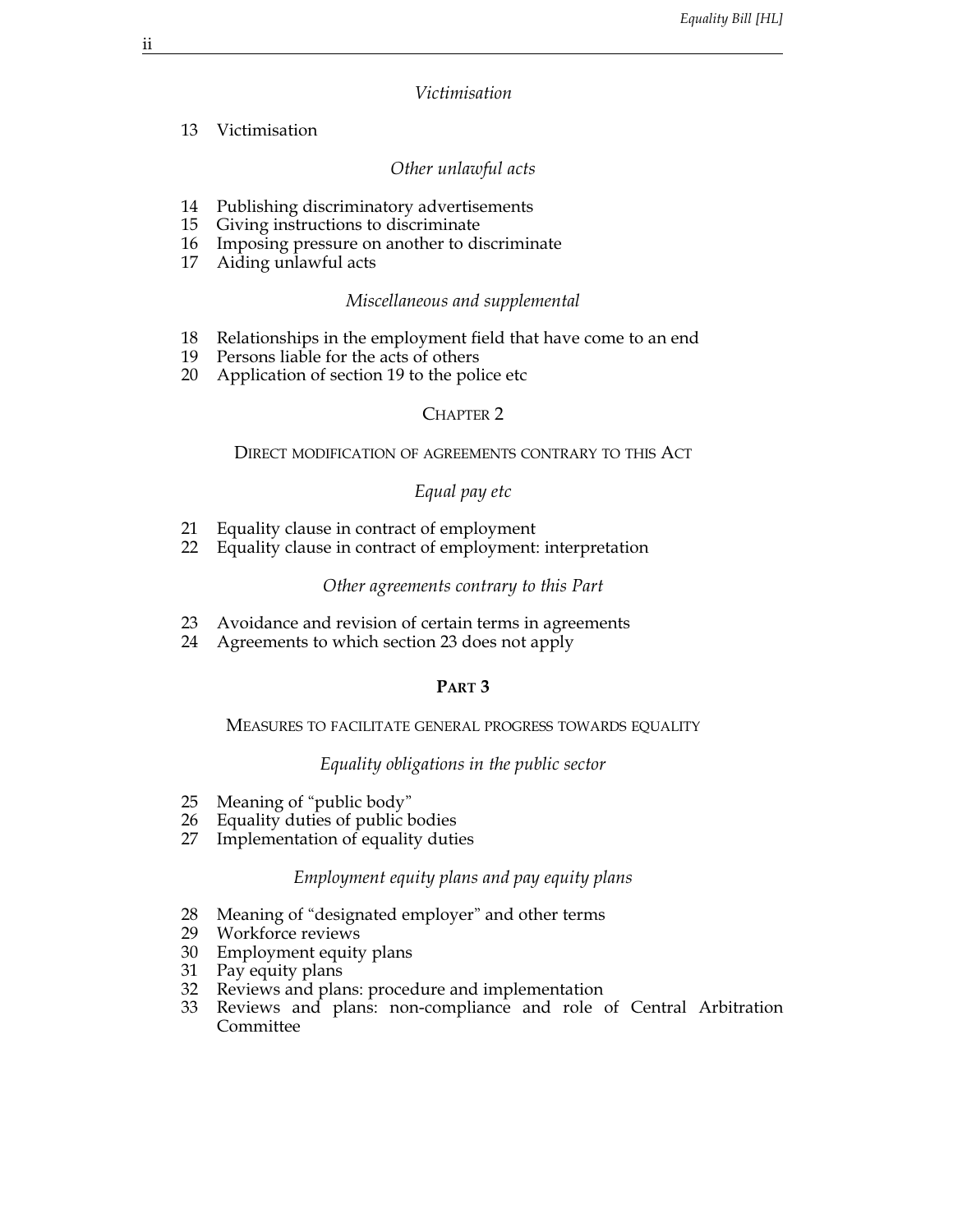# *Duties to facilitate access etc by disabled persons*

- 34 Work-related matters: reasonable accommodation for disabled persons
- 35 Education matters: disabled persons not to be substantially disadvantaged
- 36 Goods, facilities and services: adjustments for disabled persons
- 37 Alterations to premises under leases

#### **Part 4**

# THE EQUALITY COMMISSION

#### *The Commission*

- 38 The Equality Commission
- 39 The Commission's general duty
- 40 Financial arrangements
- 41 Reports to Parliament

#### *General functions*

- 42 Acquisition of information etc
- 43 Provision of information etc to the public
- 44 Provision of information etc to Ministers and other public bodies
- 45 Codes of practice

#### *Assistance to others*

- 46 Questionnaires relating to acts made unlawful by Part 2
- 47 Assistance to persons in connection with certain proceedings

# **Part 5**

#### **ENFORCEMENT**

# CHAPTER 1

# **JURISDICTION**

- 48 Matters referred to a tribunal
- 49 Education cases concerning admission to or exclusion from schools etc
- 50 Education cases brought on disability grounds
- 51 Immigration cases
- 52 Transfer to county court or sheriff's court
- 53 Proceedings involving matters of national security

# CHAPTER<sub>2</sub>

# Enforcement by Commission

#### *Obtaining information*

54 Commission powers to gather information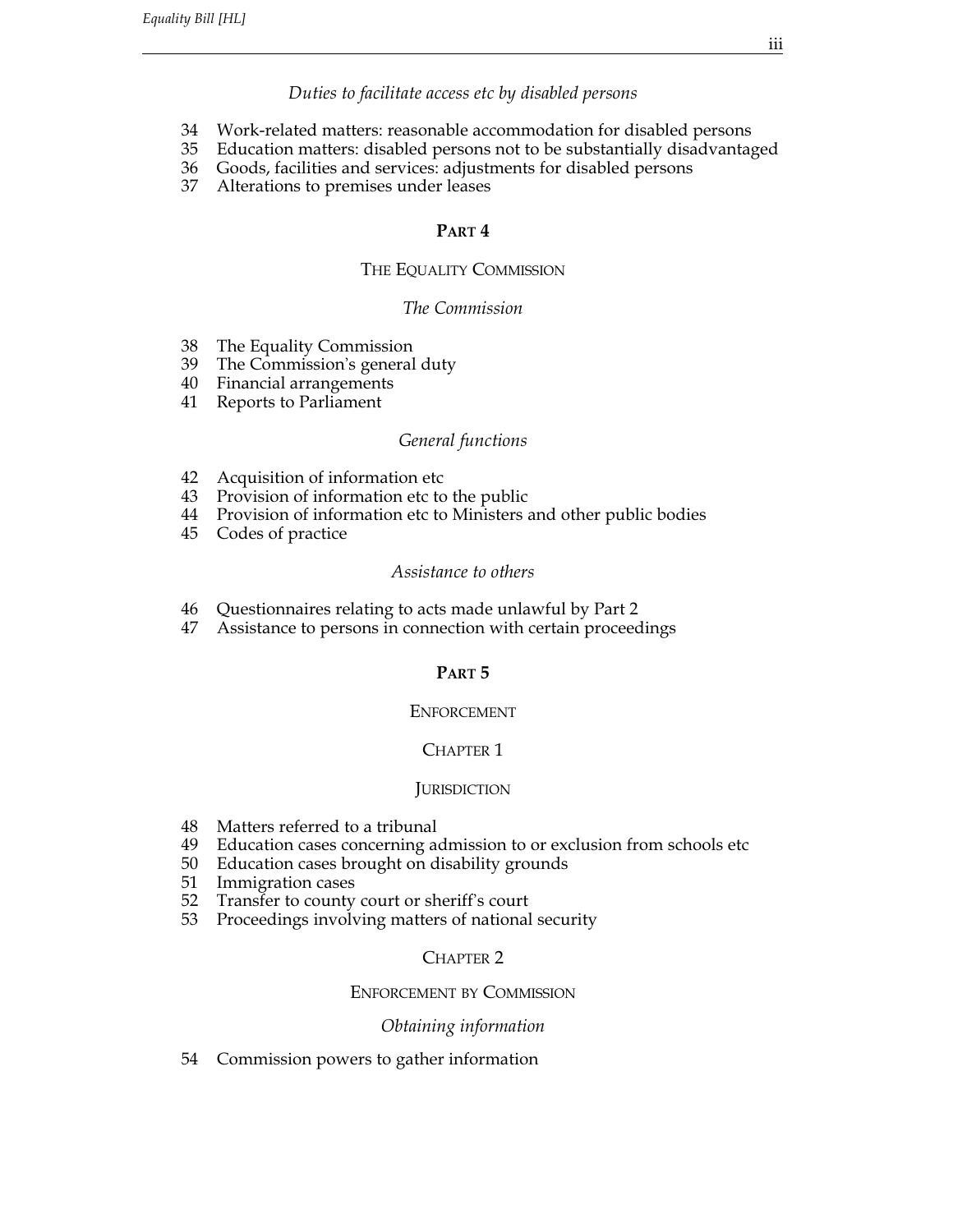55 Restrictions on disclosure of information

*Co-operation*

56 Obtaining undertakings

*Compliance notices: contraventions of Parts 2 and 3 of this Act*

- 57 Commission's power to issue compliance notices
- 58 Compliance notices: procedure
- 59 Compliance notices: appeals
- 60 Compliance notices: enforcement

#### *Applications to tribunal: contraventions of Part 2 of this Act*

- 61 Commission's power to make tribunal applications
- 62 Time limit for making tribunal applications
- 63 Tribunal applications: burden of proof
- 64 Tribunal applications: determination
- 65 Amount of awards
- 66 Persistent contraventions

# CHAPTER<sub>3</sub>

# Enforcement by individual and others

#### *Complaints to tribunal: contraventions of Part 2*

- 67 Complaints under section 7: conciliation
- 68 Complaints under section 7: interim relief
- 69 Complaints under section 7: burden of proof
- 70 Complaints under section 7: determination
- Amount of awards

#### *Tribunal references relating to equality clause*

- 72 Equality clause: cases in which a tribunal reference may be made
- 73 Equality clause: time limits for bringing proceedings
- 74 Equality clause: determination
- 75 Limits on amount of awards

# CHAPTER 4

# Persons in default

#### *Enforcement of recommendations and orders*

- 76 Enforcement of recommendations
- 77 Enforcement of tribunal orders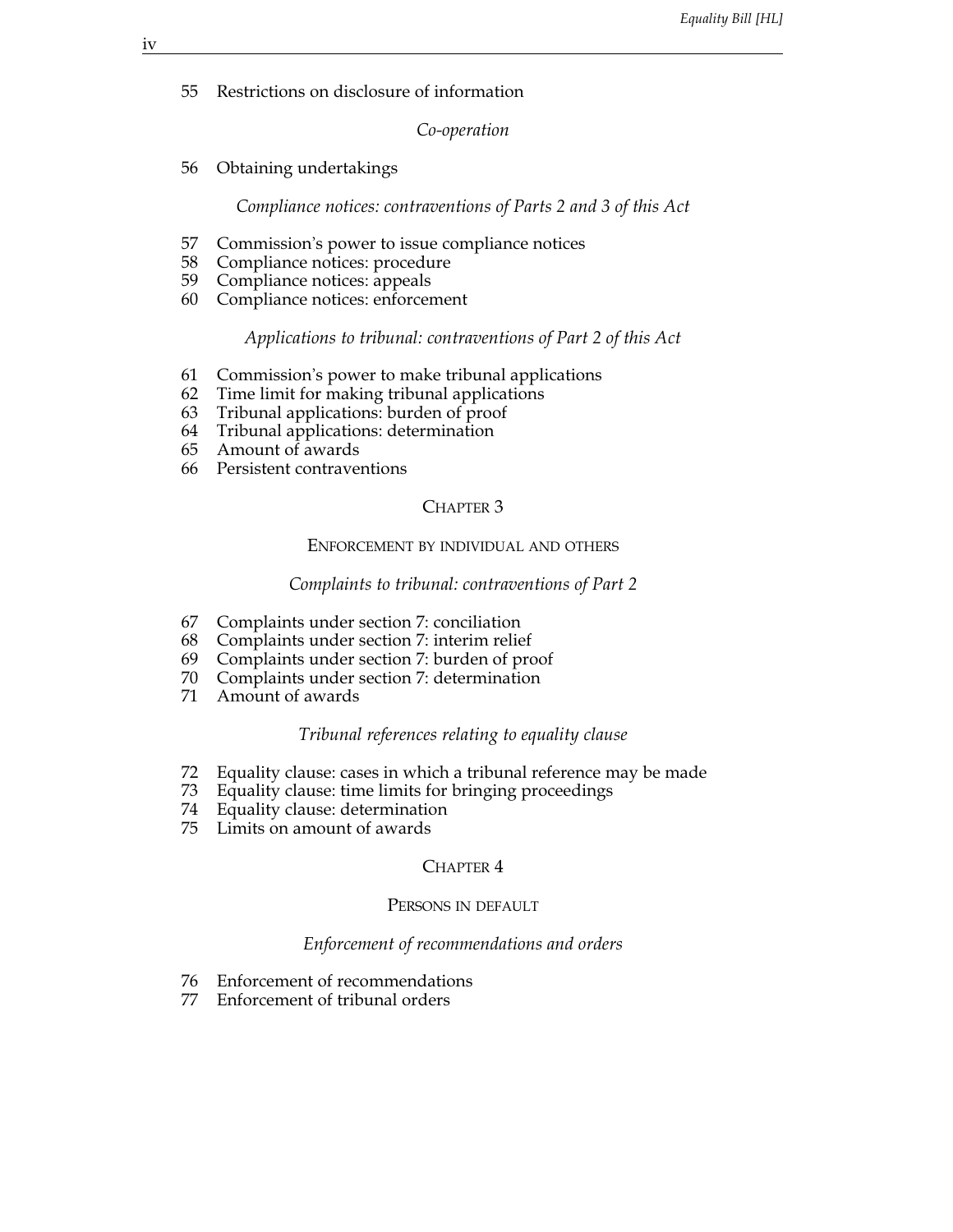#### *Disqualification*

- 78 Meaning of persons in default and linked persons
- 79 Power to disqualify from government contracts
- 80 Restriction on execution of works
- 81 Denial of financial assistance

#### *Disqualification: supplementary provisions*

- 82 Disqualification notices: procedure
- 83 Disqualification notices: cancellation
- 84 Disqualification notices: appeals
- 85 Disqualification notices: enforcement
- 86 Actions for breach of statutory duty

# CHAPTER<sub>5</sub>

# Supplemental

87 Tribunal references made out of time

#### **Part 6**

#### Miscellaneous and supplemental

- 88 Interpretation
- 89 Application to the Crown
- 90 Application to Parliament
- 91 Payments out of the police fund
- 92 Repeals and consequential and transitional provision
- 93 Regulations and orders
- 94 Short title, commencement and extent

Schedule 1 — Definitions relating to meaning of disability

Schedule 2 — Protected areas of activity

Part 1 — General

Part 2 — Public authority functions

Part 3 — Acts in the employment field

Part 4 — Acts in the education field

Part 5 — Provision of goods, facilities and services

Part 6 — Disposal and management of premises

Part 7 — Management of members clubs

Part 8 — Exclusions applying to two or more areas of activity

Schedule 3 — Duty to facilitate access by disabled persons

Part 1 — Work-related matters: responsible bodies and qualifying persons

Part 2 — Work-related matters: other provisions

Part 3 — Education matters

Part 4 — Goods, facilities and services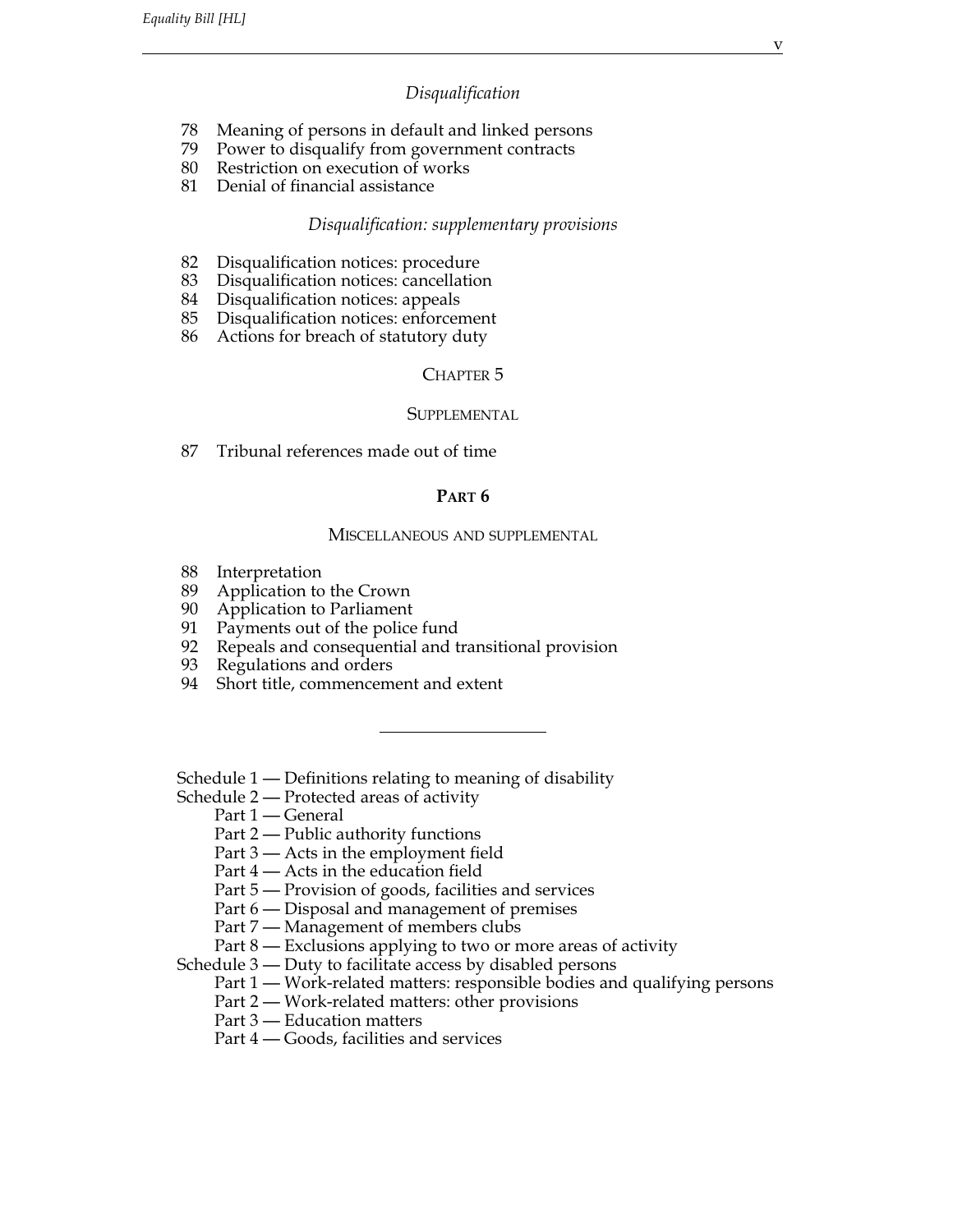# A **BILL**

#### TO

Make provision making it unlawful to discriminate on the grounds of age, gender reassignment, religion or belief or sexual orientation; to make new provision with respect to discrimination on the grounds of disability, race or sex; to make provision making it unlawful to harass or victimise another person on any of those grounds; to make provision facilitating progress towards the achievement of equality as between persons of certain descriptions; to establish and provide for the functions of the Equality Commission for Great Britain; and for connected purposes.

**BE IT ENACTED by the Queen's most Excellent Majesty, by and with the advice and Consent of the Lords Spiritual and Temporal, and Commons, in this present Parliament assembled. and by the authority of the same, as follows:** consent of the Lords Spiritual and Temporal, and Commons, in this present Parliament assembled, and by the authority of the same, as follows:—

#### **Part 1**

# **INTRODUCTORY**

#### **1 Purpose of Act**

- (1) The purpose of this Act is to facilitate both the promotion of equality and the elimination of unfair discrimination so as to ensure that persons do not suffer *5* detriment or are not denied opportunities or benefits for reasons related to one or more of the following grounds—
	- (a) age;
	- (b) colour, race, nationality or ethnic or national origins;
	- (c) disability; *10*
	- (d) family status;
	- (e) gender reassignment;

Bill 105 53/2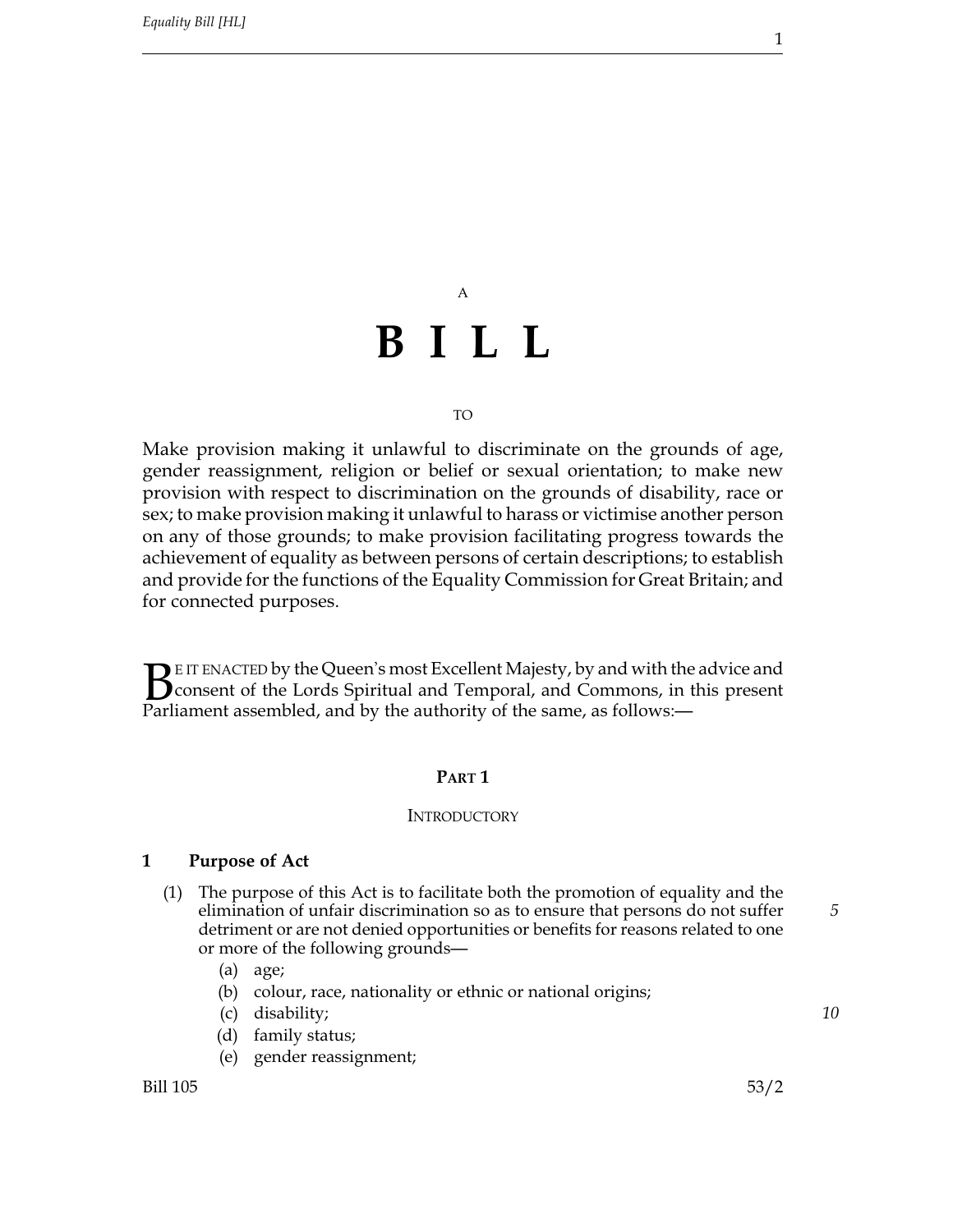- (f) marital status;
- (g) pregnancy;
- (h) religion or belief;
- (i) sex;
- (j) sexual orientation. *5*
- (2) Accordingly—
	- (a) Part 2 of this Act makes it unlawful for any person to engage in certain kinds of behaviour towards others (in particular discrimination, harassment or victimisation);
	- (b) Part 3 of this Act imposes requirements on public bodies, employers *10* and other persons to take measures with a view to making progress towards achieving the goals of the promotion of equality of opportunity, the elimination of discrimination and the promotion of good relations between members of different racial groups;
	- (c) Part 4 of this Act establishes the Equality Commission for Great Britain *15* and confers on it functions relating to the implementation and enforcement of the provisions of this Act; and
	- (d) Part 5 of this Act provides for conciliation, references to a tribunal and other measures to secure that the provisions of this Act are observed.

#### **2 General principles** *20*

- (1) Any provision of this Act must be given effect to in accordance with the following general principles—
	- (a) this Act is not to be construed as permitting or requiring any step that seeks to remove or reduce inequality, or to eliminate discrimination, by levelling down; *25*
	- (b) that, in appropriate circumstances, promoting equality may require more than treating different individuals in the same way as each other or may require the accommodation of difference;
	- (c) that the need to take steps to correct conditions of disadvantage which arise from discrimination on any of the prohibited grounds may require *30* the taking of special measures of general application (for example, the adoption of practices that encourage participation in certain activities, the improvement of access to opportunities or benefits or the modification or abandonment of practices that restrict or impair such participation or access). *35*
- (2) The following general principles also apply in giving effect to any provision of Part 2—
	- (a) that any protection conferred by Part 2 which is limited by any restriction, qualification or exclusion must be applied, in any particular case, so the restriction, qualification or exclusion is not given a wider *40* effect than is strictly necessary in all the circumstances; and
	- (b) that where an act is done or course of conduct is entered into for two or more reasons, and one of those reasons relates to a prohibited ground (whether or not it is the dominant or substantial reason for the act), the act or conduct is to be treated for the purposes of Part 2 as being done *45* for the reason relating to the prohibited ground or, if there are two or more such grounds, both or all of them.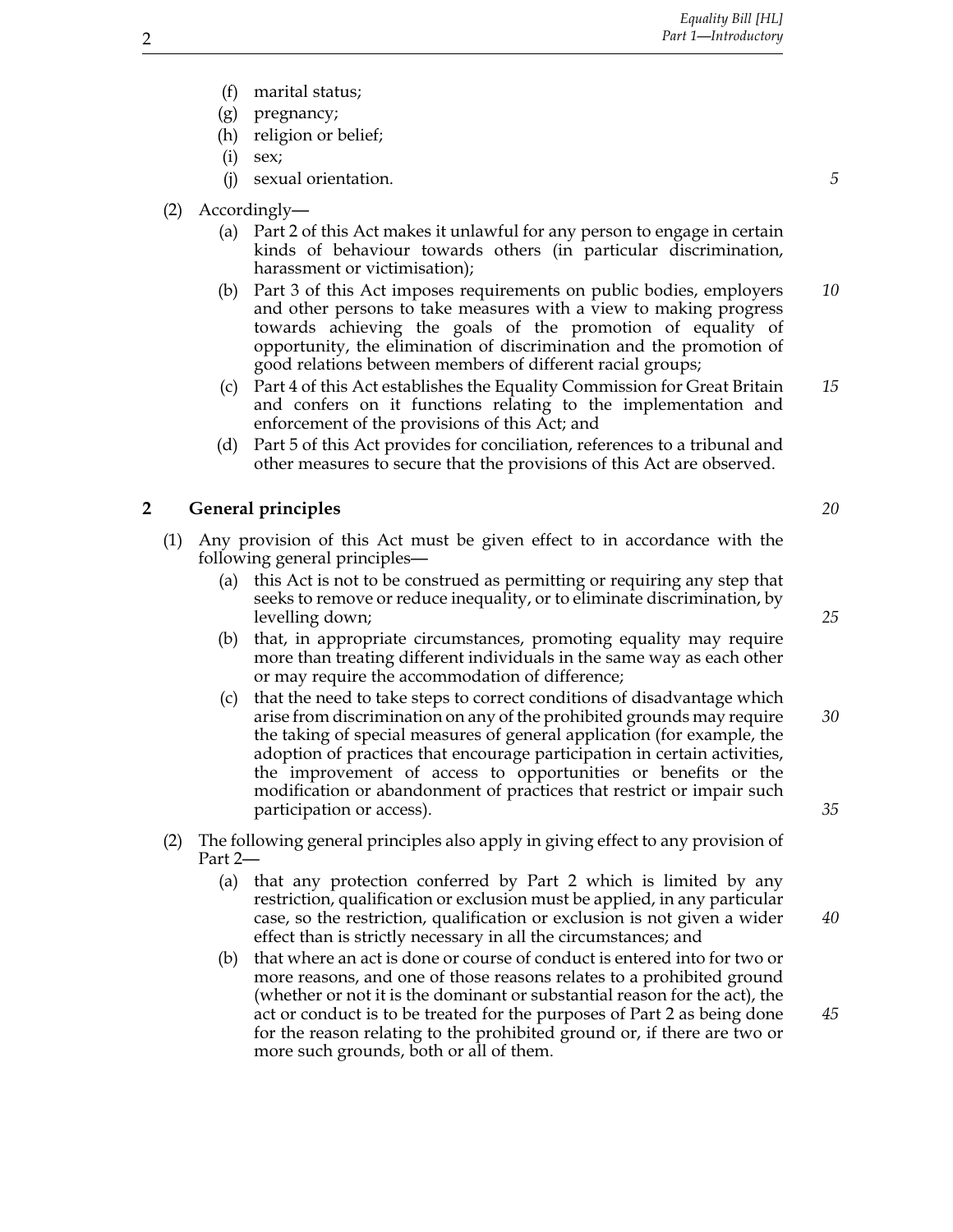- (3) Nothing in subsection (l)(a) prevents the taking of any step for which provision is made in Part 3 of this Act or in an exclusion from a protected area of activity in Schedule 6.
- (4) "Levelling down" includes—
	- (a) reducing the level of opportunities or benefits enjoyed by any person or *5* by any description of persons; and
	- (b) subjecting any person or persons to a detriment to which another person, or description of persons, is already subject.

# **3 Exclusivity of remedies under this Act**

- (1) Any contravention of a provision of this Act is to be dealt with in the manner *10* described in it.
- (2) No other proceedings, whether civil or criminal, lie against any person by reason of any such contravention.
- (3) But nothing in this section prevents the making of an application for judicial review. *15*

# **4 Interpretation**

- (1) In this Act—
	- "Commission" means the Equality Commission for Great Britain established by Part 4;
	- "disabled person" means a person who has a disability or who has had a *20* disability;
	- "man" includes a male of any age;

"prohibited grounds" means the grounds specified in section 1(1)(a) to (j);

"racial group" means any group of persons identified by reference to their colour, race, nationality or ethnic or national origins; *25*

"religion or belief" means any religion, religious belief or similar philosophical belief (including agnosticism, atheism and humanism);

"sexual orientation" means an orientation towards—

- (a) persons of the same sex;
- (b) persons of the opposite sex; or *30*
- (c) persons of the same sex or the opposite sex; and

"woman" includes a female of any age.

- (2) For the purposes of this Act, references to an act done by a person ( $A$ ") for a reason related to a prohibited ground (however expressed) include any case where the reason in question— *35* 
	- (a) is based on a belief of A's that is misconceived; or
	- (b) arises in connection with one person ("B") but the act is done in relation to another ("C") on account of C's association with B.
- (3) For the purposes of this Act, a person has a disability if he has a physical or mental impairment which has substantial and long-term adverse effect on his *40* ability to carry out normal day-to-day activities.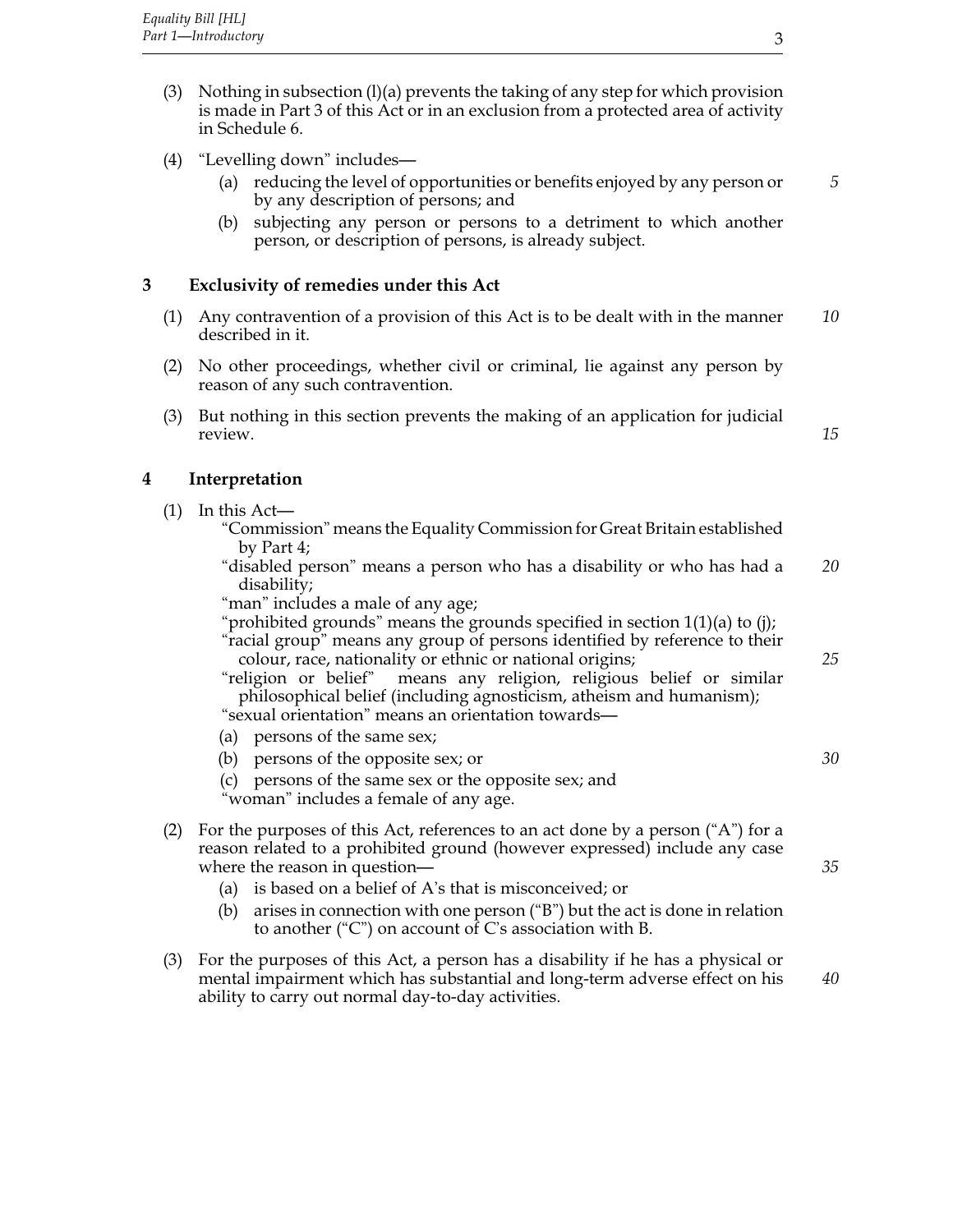- (4) Schedule 1 contains further provision as to when a person has, or is to be taken as having, a disability.
- (5) The Secretary of State may by order—
	- (a) amend Schedule 1 by varying, or removing, any provision or by adding further provision; and **5**
	- (b) make provision for the modification of any provisions of this Act as they apply to persons who have had a disability.
- (6) For the purposes of this Act, a person who is a member of any Roma, gypsy or Irish traveller community is to be treated as a member of a group defined by reference to colour, race, nationality or ethnic or national origins. *10*

#### **Part 2**

#### Measures to target particular behaviour or arrangements

CHAPTER<sub>1</sub>

#### UNLAWFUL ACTS

| 15 |
|----|
|    |

#### **5 Unlawful acts, remedies and interpretation of Chapter 1**

- (1) This Chapter—
	- (a) defines discrimination, harassment and victimisation;
	- (b) specifies them as acts made unlawful when done in a protected area of activity; and *20*
	- (c) specifies certain other connected acts as being unlawful.
- (2) An allegation that a person has done an unlawful act may be the subject of—
	- (a) a complaint to a tribunal made by or on behalf of an individual in accordance with section 7; or
	- (b) an application to a tribunal made by the Commission in accordance *25* with section 61.

#### (3) In this Chapter—

"act" includes a deliberate omission; "discrimination" means any act that is unlawful under section 9; "harassment" means any act that is unlawful under section 12; *30* "protected area of activity" has the meaning given in section 6; and "victimisation" means any act that is unlawful under section 13.

#### **6 Protected areas of activity**

| (1) The protected areas of activity in which discrimination, harassment and |  |  |  |  |  |  |  |  |
|-----------------------------------------------------------------------------|--|--|--|--|--|--|--|--|
| victimisation are made unlawful by this Chapter are—                        |  |  |  |  |  |  |  |  |
| $(a)$ the counting out by a public outhout of its functions:                |  |  |  |  |  |  |  |  |

(a) the carrying out by a public authority of its functions;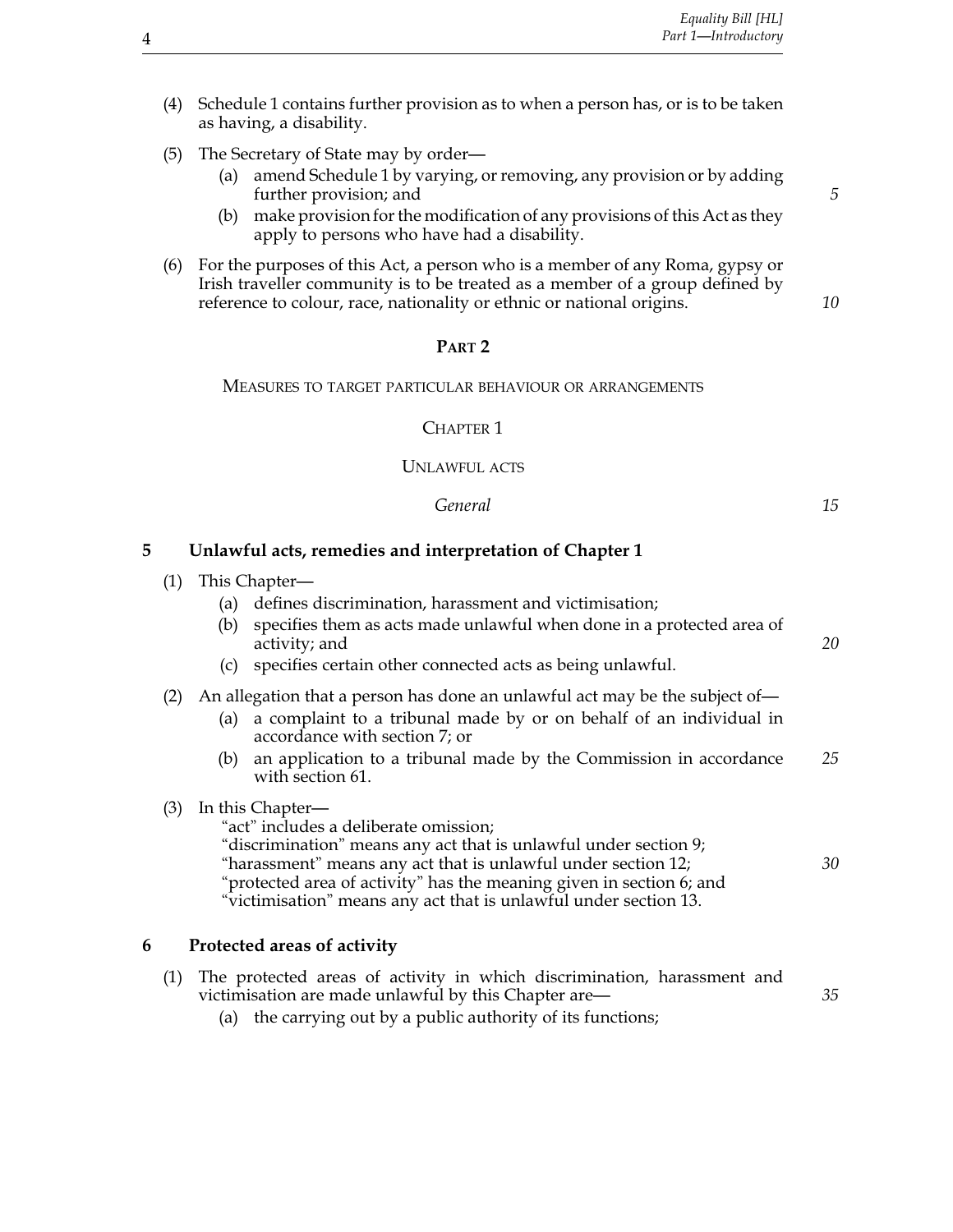- (b) the affording of opportunities, or the making of decisions or arrangements, in the employment field by any person concerned with the provision of work;
- (c) the affording of opportunities, or the making of decisions or arrangements, in the education field— *5*
	- (i) by the body responsible for an educational establishment; or
	- (ii) by any person providing facilities or services in connection with the operation of an educational establishment;
- (d) the provision (whether on payment or without payment) by any person of goods, facilities or services which he provides, or is prepared to *10* provide, to members of the public or a section of the public;
- (e) the disposal or management of any premises by a person who has power to dispose of, or manage, them;
- (f) the management by any person of a members club.
- (2) Schedule 2 makes provision supplementing this section. *15*
- (3) For the purposes of this Chapter—
	- (a) if an act would (apart from this subsection) otherwise fall within paragraph (a) of subsection (1), it is to be treated as not doing so if it also falls within any of paragraphs (b) to (f) of that subsection;
	- (b) if an act would (apart from this subsection) otherwise fall within *20* paragraph (d) of subsection (1), it is to be treated as not doing so if it also falls within paragraph (c) of that subsection.

#### **7 Power to make complaints concerning contraventions of this Part**

- (1) A person to whom subsection (2) applies may present to a tribunal a complaint alleging that a person has done— *25*
	- (a) an act that amounts to discrimination, harassment or victimisation; or
	- (b) an act that is made unlawful by section 15, 16 or 17.
- (2) This subsection applies—
	- (a) to any individual who claims that he is the victim of the act complained of; *30*
	- (b) to the parent of the alleged victim (as well as to the alleged victim); and
	- (c) to any person or body (whether or not incorporated) which acts on behalf of the alleged victim of the act complained of and which falls within subsection (3) or (4).
- (3) A person or body falls within this subsection if it is an independent trade union *35* (within the meaning of the Trade Union and Labour Relations (Consolidation) Act 1992 (c. 52)).
- (4) A person or body falls within this subsection if—
	- (a) it has as one of its purposes the protection of the collective interests of persons (such as employees, consumers, transport users, patients or *40* parents of school-age children) whose interests in any protected area of activity are protected by the provisions of this Part; and
	- (b) it is designated by order made by the Secretary of State for the purposes of this section.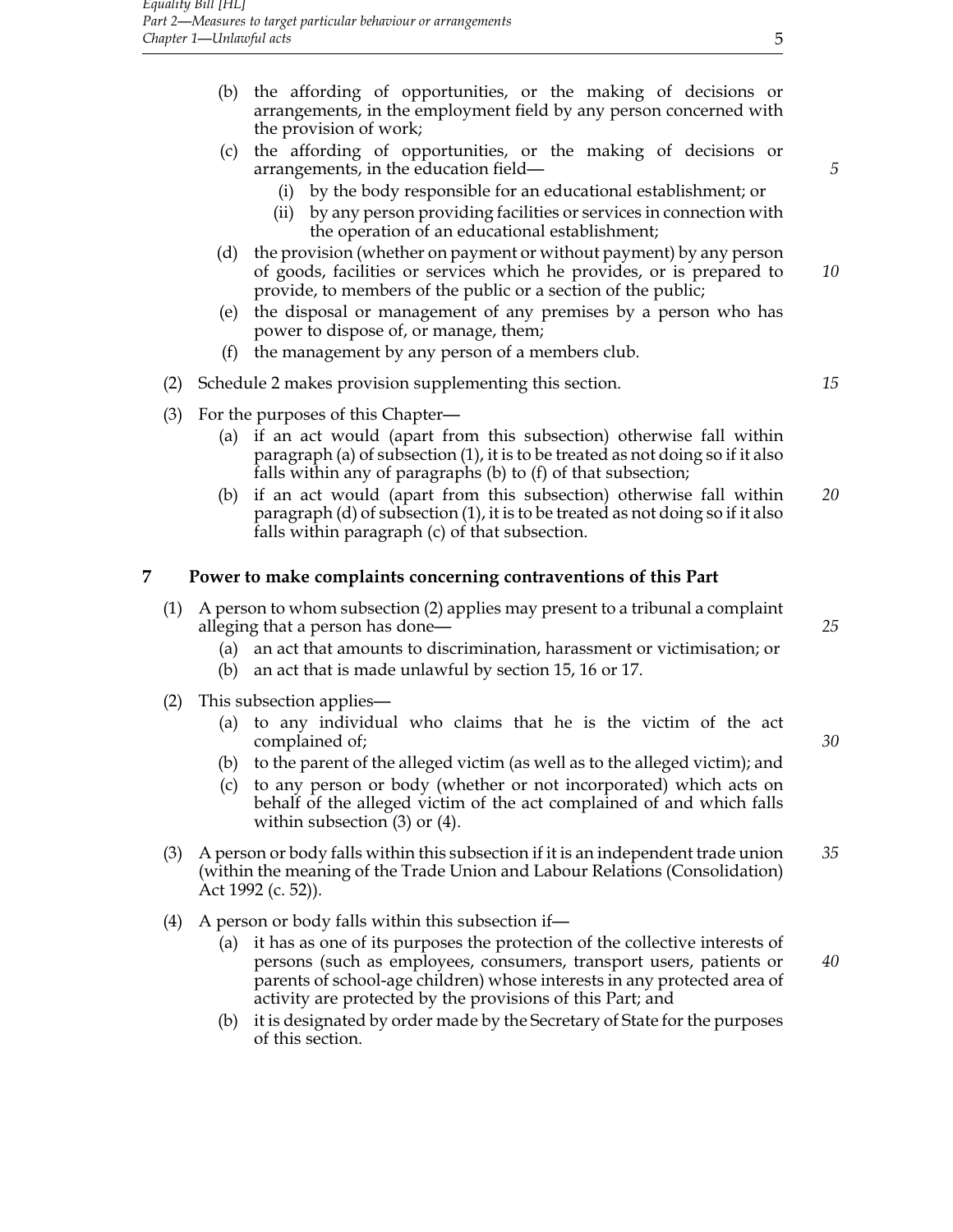- (5) A complaint under this section may be made against—
	- (a) the person alleged to have done the act complained of; or
	- (b) any person who, by virtue of section 17 or 19, is to be treated as having done the act complained of.
- (6) No complaint may be made under this section if it concerns a matter in respect *5* of which a complaint may be made under section 72.
- (7) Any person or body considering whether to make a complaint under this section may, for that purpose, make use of questionnaires drawn up by the Commission under section 46 and may apply to the Commission for assistance under section 47. *10*
- (8) A complaint under this section is to be determined in accordance with Part 5 of this Act.

#### **8 Time limits for bringing complaints**

- (1) A complaint under section 7 must be made before the end of the period of six months beginning with— **15** and the second second second second second second second second second second second second second second second second second second second second second second second second second second seco
	- (a) the date on which the act complained of was done; or
	- (b) in a case in which subsection (2) applies, the date on which the individual who is alleged to have been the victim of the act complained of discovered the concealment or could with reasonable diligence have discovered it. *20*
- (2) This subsection applies where—
	- (a) any fact relevant to the alleged victim was deliberately concealed from him by the person alleged to have done the unlawful act; and
	- (b) the alleged victim did not discover the concealment (or could not with reasonable diligence have discovered it) until after the act was done. *25*
- (3) For the purposes of subsection (1)—
	- (a) where the act complained of is attributable to a term in a contract, that act is to be treated as extending throughout the duration of the contract;
	- (b) any act extending over a period is to be treated as done at the end of that period; and *30*
	- (c) a deliberate omission is to be treated as done when the person in question decided upon it.
- (4) For the purposes of subsection  $(3)(c)$ , a person is (in the absence of evidence establishing the contrary) to be taken to decide upon an omission—
	- (a) when he carries out an act inconsistent with the omitted act; or *35*
	- (b) if he has carried out no such inconsistent act, when the period expires within which he might reasonably have expected to carry out the omitted act if it was to be carried out.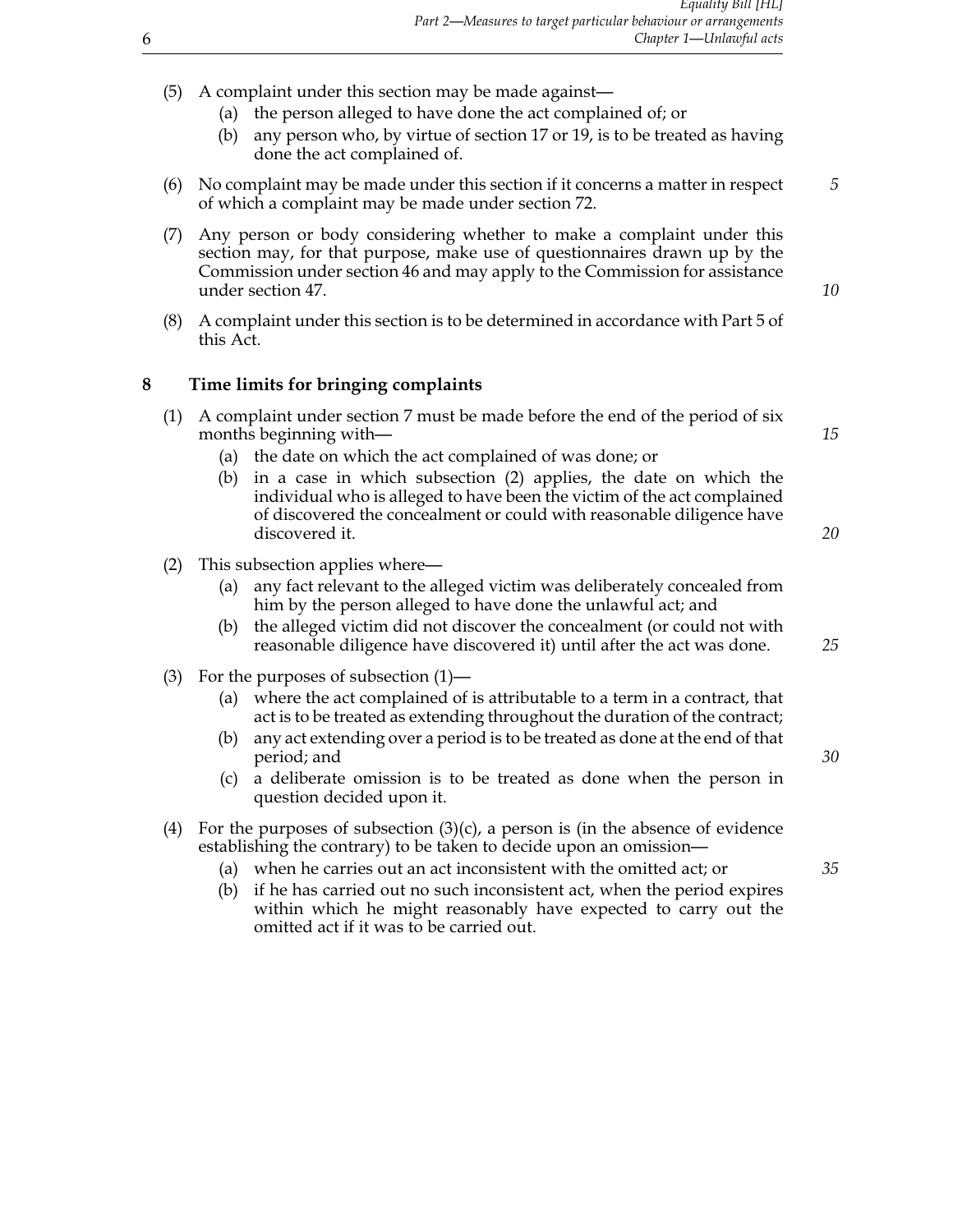# *Discrimination*

# **9 Discrimination**

It is unlawful in a protected area of activity for a person to act in a way that directly or indirectly discriminates against another person.

# **10 Meaning of direct discrimination** *5*

- (1) A person ("P") directly discriminates against another person ("B") if, for a reason related to one or more of the prohibited grounds—
	- (a) P treats B less favourably than another person ("C") is, has been or would be treated by him in a comparable situation; or
	- (b) P subjects B to a detriment. *10*
- (2) A comparison of the situations of B and C must be such that the relevant circumstances in the one case are the same, or not materially different, in the other.
- (3) For the purposes of subsection (1), segregating B from other persons on racial grounds is to be treated as an act that directly discriminates against him. *15*
- (4) But nothing in subsection (3) prevents a court or tribunal from taking the view in any particular case that segregating B from other persons on any other prohibited ground is an act of direct discrimination.
- (5) The reference in subsection (3) to a person doing an act on racial grounds is a reference to his doing it for reason or reasons related to a person's colour, race, *20* nationality or ethnic or national origins.

# **11 Meaning of indirect discrimination**

(1) A person ("P") indirectly discriminates against another person ("B") in any of the following cases:

$$
\text{Case}\,1
$$

Where B has any of the characteristics specified in subsection (2) and P applies to B a provision, criterion or practice which he applies or would apply equally to persons who do not have that characteristic but—

- (a) which puts, or would put, persons with that characteristic at a particular disadvantage when compared with other persons; and *30*
- (b) which puts B at a disadvantage.

#### Case 2

Where B is of any given age and P applies to B a provision, criterion or practice which he applies or would apply equally to persons without regard to their age but which— *35*

- (a) puts, or would put, persons of B's age (or of a similar age), at a particular disadvantage when compared with other persons; and
- (b) puts B at a disadvantage.

*25*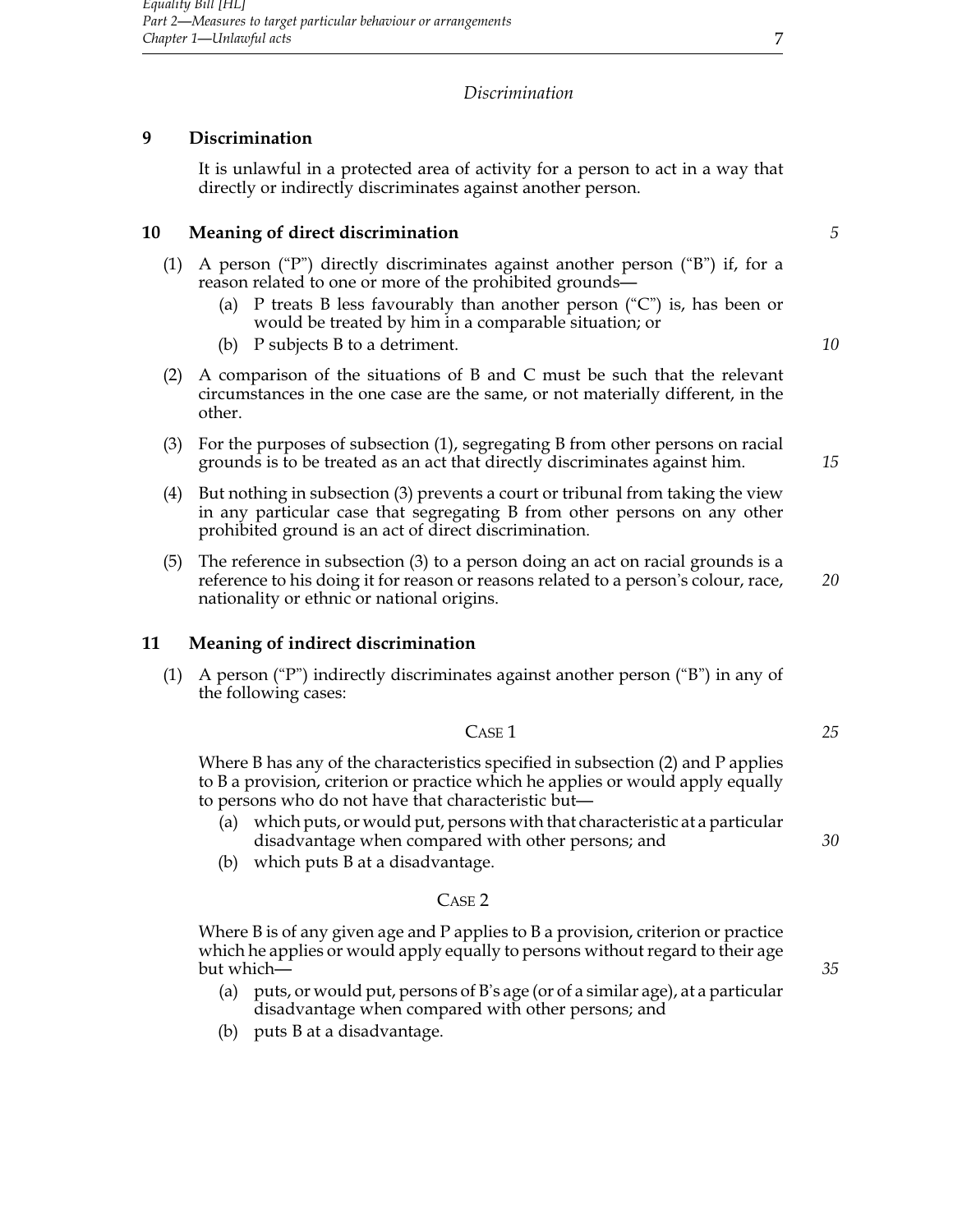# Case 3

Where B is a disabled person and P fails to comply with any duty imposed on him in relation to disabled persons by any of sections 34 to 36.

- (2) For the purposes of Case 1, the specified characteristics are—
	- (a) his colour, race, nationality or ethnic or national origins; *5* (b) any disability B has or has had; (c) his family status; (d) that he has undergone a gender reassignment; (e) his marital status; (f) in the case of a woman, that she is pregnant; *10* (g) any religion or belief he has; (h) his sex;
		- (i) his sexual orientation.
- (3) Case 1 or 2 does not apply if P shows that—
	- (a) the application by him of any provision, criterion or practice is *15* objectively justified by a legitimate aim; and
	- (b) the means of achieving that aim are proportionate to it.
- (4) Where B has more than one specified characteristic, Case 1 is to be applied by considering the specified characteristics in question together, as well as separately. **20**

#### *Harassment*

#### **12 Harassment**

- (1) It is unlawful in a protected area of activity for a person  $( P^{\prime\prime})$  to subject another person ("B") to harassment for a reason related to one or more of the prohibited grounds. *25*
- (2) P harasses B where he subjects him to unwanted conduct that has the purpose or effect of—
	- (a) violating B's dignity; or
	- (b) creating an intimidating, hostile, degrading, humiliating or offensive environment for B.  $\frac{30}{2}$
- (3) Conduct is to be regarded as having the effect specified in subsection (2)(a) or (b) if (but only if) it may reasonably be considered to have that effect.
- (4) For the purposes of subsection (3), regard is to be had to all the circumstances, including in particular B's perception of the conduct in question.
- (5) This section does not affect the law relating to harassment in circumstances *35* apart from those specified in it.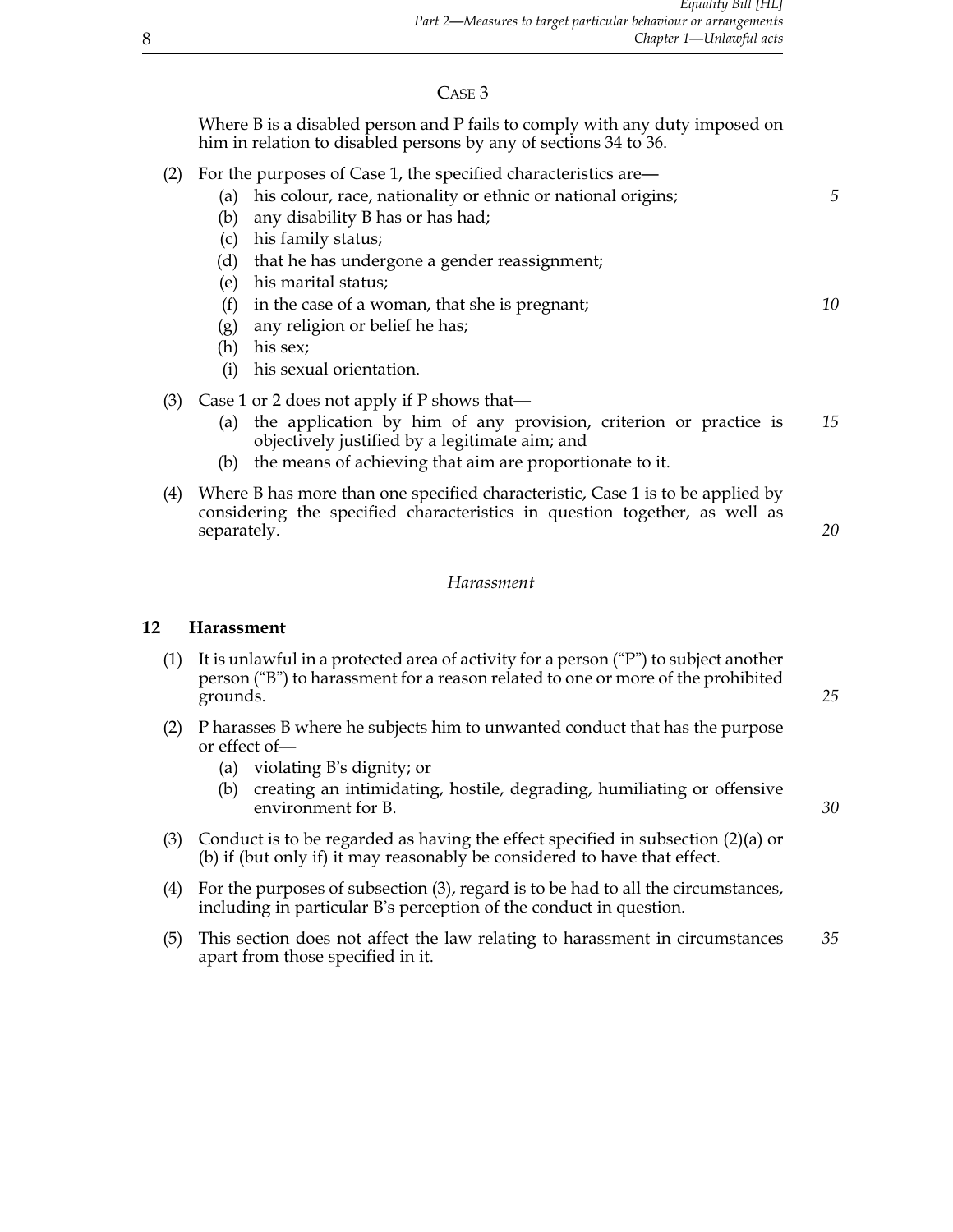# *Victimisation*

# **13 Victimisation**

- (1) It is unlawful in a protected area of activity for a person to subject another person ("B") to adverse treatment where there would be no such treatment but for B— *5*
	- (a) taking, having taken or intending to take a protected step; or
	- (b) being under suspicion of taking, or intending to take, a protected step.
- (2) "Protected step" means—
	- (a) making a complaint under section 7 against any person;
	- (b) giving evidence or information in connection with any proceedings *10* under this Act;
	- (c) making an allegation that a person has behaved in a particular manner which, if the allegation were true, would constitute a contravention of this Chapter;
	- (d) taking any other step under or by reference to this Act (such as by *15* commencing any proceedings before a court or tribunal otherwise than as specified in paragraph (a), including proceedings brought otherwise than under this Act).
- (3) Subsection (1) does not apply to treatment of B by reason of any allegation made by him if the allegation was false and not made in good faith. *20*

#### *Other unlawful acts*

# **14 Publishing discriminatory advertisements**

- (1) It is unlawful for a person to publish or cause to be published an advertisement which indicates, or which might reasonably be understood as indicating, an intention by any other person to carry out an act that amounts to discrimination *25* (or that would do so apart from any provision of Schedule 6).
- (2) A person who publishes an advertisement made unlawful by subsection (1) is not subject to any liability in respect of the publication of the advertisement if he shows that—
	- (a) the advertisement was published in reliance on a statement made to *30* him by the person who caused it to be published to the effect that the intended act to which the advertisement relates would not be unlawful; and
	- (b) it is reasonable for him to rely on the statement.
- (3) Where— *35* (a) a responsible person knowingly or recklessly makes a statement of a kind mentioned in subsection  $(2)(a)$ ; and (b) the statement is false or misleading in a material respect; that person commits an offence and is liable on summary conviction to a fine not exceeding level 5 on the standard scale. *40*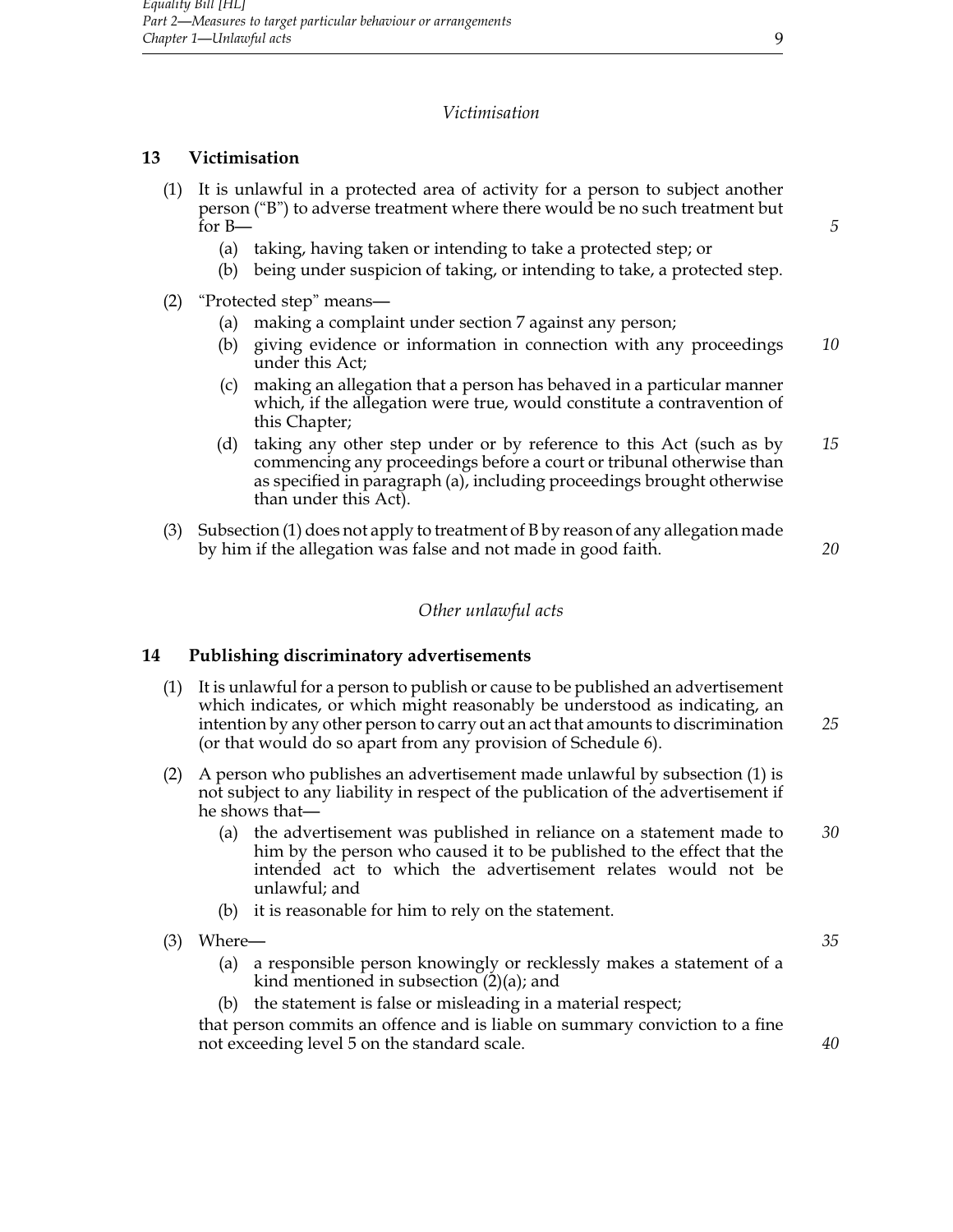(4) "Advertisement" includes every form of advertisement or notice, whether to the public or not.

# **15 Giving instructions to discriminate**

It is unlawful for a person ("A") to instruct another person ("B") to carry out an act that amounts to discrimination, harassment or victimisation if— *5*

- (a) A has authority over B; or
- (b) B is accustomed to acting in accordance with A's wishes.

# **16 Imposing pressure on another to discriminate**

- (1) It is unlawful for a person to induce or attempt to induce another person to carry out an act that amounts to discrimination, harassment or victimisation. *10*
- (2) An inducement that is not communicated directly to another person may be unlawful if it is communicated in such a way that the other person is likely to hear of it.

# **17 Aiding unlawful acts**

- (1) A person who knowingly aids another person to carry out an act that amounts *15* to discrimination, harassment or victimisation is to be treated as also carrying out that act.
- (2) Where a person  $("A")$ 
	- (a) is liable under section 19 for the act of another person ("B"); or
	- (b) would be so liable but for section 19(5); *20*

B is deemed to aid the carrying out of the act by A.

- (3) A person is not to be taken as knowingly aiding another person to carry out an unlawful act if—
	- (a) he acts in reliance on a statement made to him by that other person to the effect that, by reason of any provision of this Chapter, the act which *25* he aids would not be unlawful; and
	- (b) it is reasonable for him to rely on the statement.
- (4) Where—
	- (a) a person knowingly or recklessly makes a statement of a kind mentioned in subsection (3)(a); and *30*
	- (b) the statement is false or misleading in a material respect;

that person commits an offence and is liable on summary conviction to a fine not exceeding level 5 on the standard scale.

# *Miscellaneous and supplemental*

# **18 Relationships in the employment field that have come to an end** *35*

(1) This section applies where there has been a work relationship and the relationship has come to an end.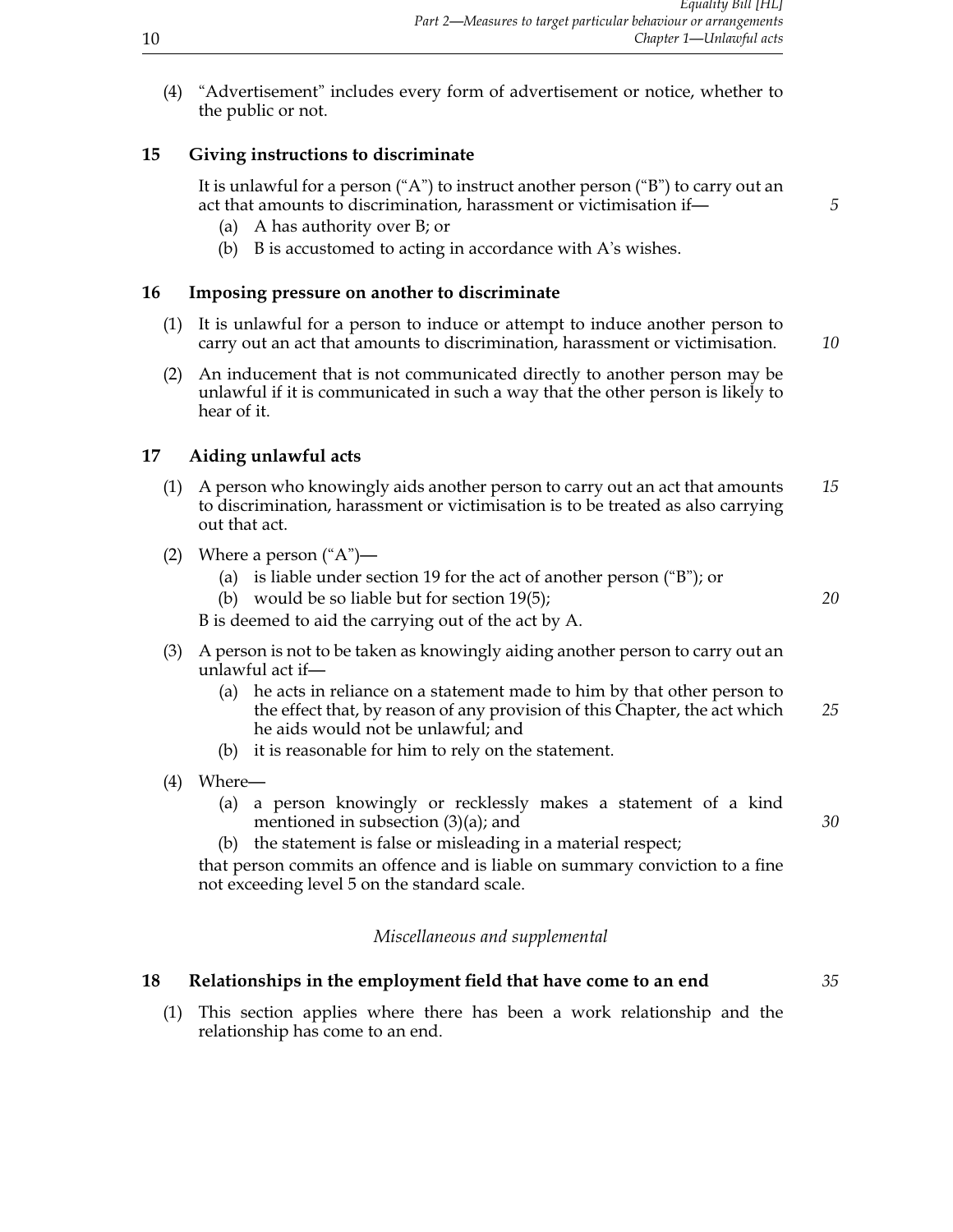- (2) "Work relationship" is a relationship in the protected area of activity specified in section 6(1)(b) during the course of which it would have been unlawful for one party to the relationship ("P") to do an act that amounts to discrimination, harassment or victimisation in relation to another party.
- (3) It is unlawful for P to do an act that amounts to discrimination, harassment or *5* victimisation in relation to another party where the discrimination, harassment or victimisation arises out of, or is closely connected with, the work relationship.

#### **19 Persons liable for the acts of others**

- (1) Except in a case falling within subsection (2), anything done by a person in the *10* course of his employment is to be treated for the purposes of this Chapter as also done by his employer, whether or not it was done with the employer's knowledge or approval.
- (2) Where any person ("A") makes work ("contract work") available for doing by individuals who are employed by another person ("B") who supplies them *15* under a contract made with A, anything done by a person in the course of the contract work is to be treated for the purposes of this Chapter as also done by A (and not by B), whether or not it was done with A's knowledge or approval.
- (3) Anything done by a person as agent for another person ("principal") with the authority of the principal is to be treated for the purposes of this Chapter as also *20* done by the principal.
- (4) Subsection (3) applies whether the authority was—
	- (a) express or implied; or
	- (b) given before or after the act in question was done.
- (5) In proceedings under this Act against any person ("A") in respect of an act *25* alleged to have been done by an employee of his or by a person doing contract work for him, it is a defence for A to show that he took such steps as were reasonably practicable to prevent the employee or person in question from—
	- (a) doing that act; or
	- (b) doing, in the course of his employment or in the course of contract work *30* done for that person, acts of that description.
- (6) Nothing in this section applies to the offences created by section 14(3) or 17(4).
- (7) In this section "employment" means employment under a contract of service or apprenticeship or a contract personally to do any work (whether the contract is express or implied and, if express, whether oral or in writing); and references *35* to employer and employee are to be construed accordingly.

# **20 Application of section 19 to the police etc.**

(1) The holding of a relevant police office is to be treated for the purposes of section 19 as employment by the chief officer of police (and as not being employment by any other person); and anything done by a person holding a relevant police *40* office in the performance (or purported performance) of his functions is to be treated as done in the course of that employment.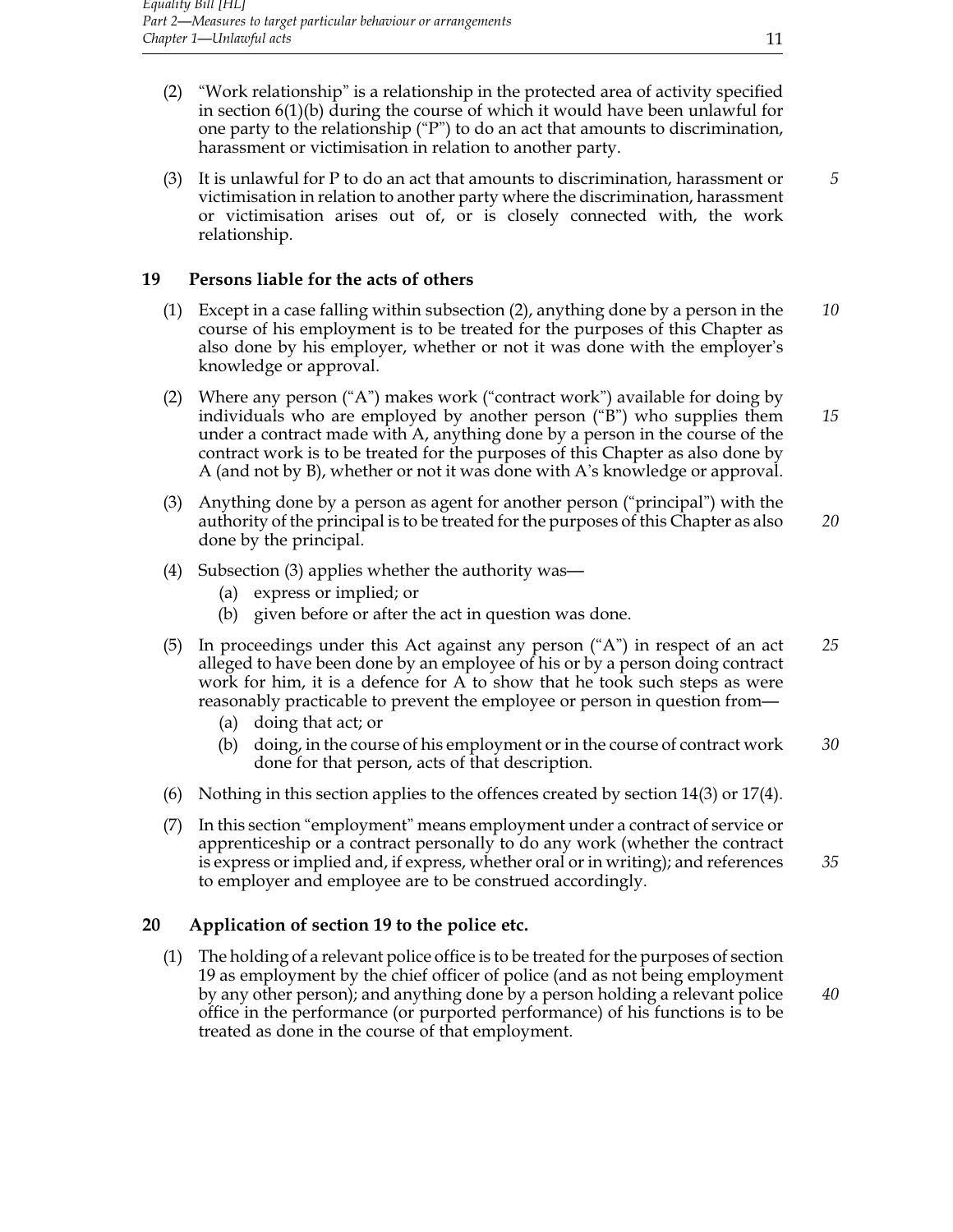- (2) Subsection (1) applies in relation to the National Crime Intelligence Service ("NCIS") and the National Crime Squad ("the NCS"), as it applies in relation to the police force but as if any reference to the chief officer of police were to the Director General of NCIS or of the NCS (as the case may be).
- (3) Subsection (1) also applies in relation to any other body of constables or police *5* cadets as it applies in relation to the police force, but as if any reference to the chief officer of police were to the officer or other person who has the direction or control of the body in question.
- (4) In relation to a member of a police force or a special constable who is not under the direction and control of the chief officer of police for that police force or, as *10* the case may be, for the police area to which he is appointed, references in subsection (1) to the chief officer of police are references to the chief officer under whose direction and control he is.
- (5) "Relevant police office" means—
	- (a) the office of constable held— *15*
		- (i) as a member of a police force; or
		- (ii) on appointment as a special constable for a police area;
	- (b) an appointment as a probationer constable; or
	- (c) an appointment as police cadet to undergo training with a view to becoming a member of a police force. *20*

# CHAPTER<sub>2</sub>

# Direct modification of agreements contrary to this Act

#### *Equal pay etc*

# **21 Equality clause in contract of employment**

- (1) If the terms of a contract on which a woman is employed do not include an *25* equality clause (either directly or by reference to a collective or workforce agreement), they are to be deemed to include one.
- (2) An equality clause is a provision which relates to the terms of a contract (whether the terms are concerned with pay or not) under which a woman is employed and which is to be taken to modify the contract in the manner set out *30* in subsection (3) in any of the following cases:

# C<sub>ASE</sub><sub>1</sub>

Where a woman is employed on like work with a man in the same employment.

# Case 2

Where a woman ("A") is employed on like work with a man ("B") who is *35* employed by another employer, and the terms on which A and B are employed derive from a common source.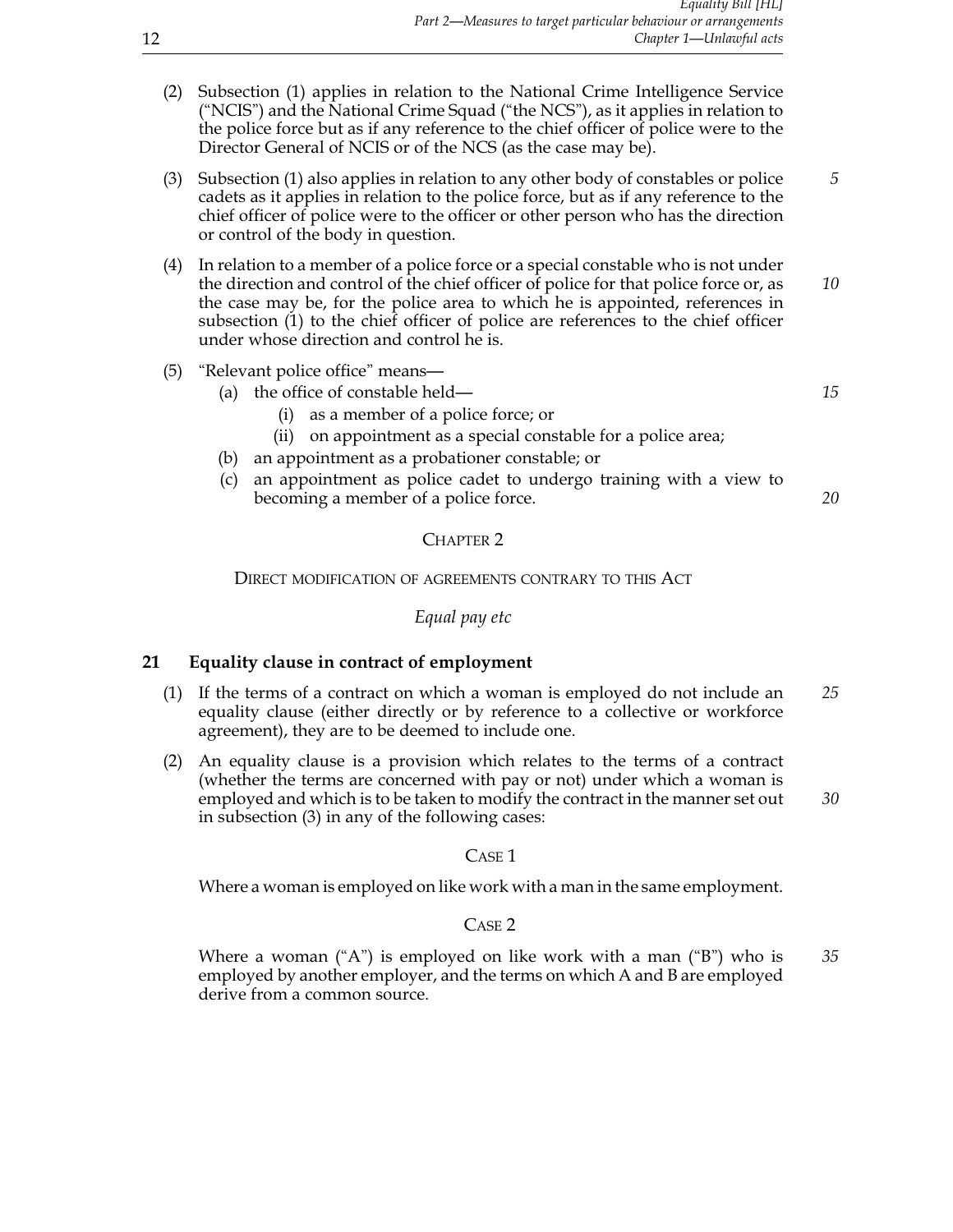# Case 3

Where a woman is employed on work of equal value to that of a man in the same employment.

# Case 4

Where a woman ("A") is employed on work of equal value to that of a man ("B") *5* who is employed by another employer, and the terms on which A and B are employed derive from a common source.

- (3) An equality clause is to be taken to modify the contract as follows—
	- (a) if (apart from the equality clause) any term of the woman's contract is or becomes less favourable to the woman than a term of a similar kind *10* in the contract under which a man is, has been or would be employed, that term of the woman's contract is to be treated as modified so that it is not less favourable; and
	- (b) if (apart from the equality clause) at any time the woman's contract does not include a term corresponding to a term benefiting a man which is *15* included in the contract under which he is, has been or would be employed, the woman's contract is to be treated as including such a term.
- (4) The requirements of subsection (3) are to be treated as met by an equality clause that is incorporated in, or operates by reference to, such of the following that *20* satisfy the conditions in subsection (5)—
	- (a) a collective agreement;
	- (b) a workforce agreement; or
	- (c) an award of the Central Arbitration Committee made under section 33.
- (5) The conditions are that— *25*
	- (a) the agreement or award contains provision giving effect to subsection (3) but provides for the full implementation of that provision to be phased in over a stated period;
	- (b) that period does not exceed five years (beginning with the date on which the agreement was signed or the award made); *30*
	- (c) where the agreement or award provides for payment of a sum of money to be made over that period, it also includes a requirement that a proportion of the total payment is to be made annually; and
	- (d) the employer shows—
		- (i) that it is necessary for the full implementation of subsection (3) *35* be phased-in in order to avoid placing a disproportionate burden on him; and
		- (ii) that the terms in the agreement or award are a genuine, determining and proportionate means of achieving that aim.
- (6) Any question relating to the effect of an equality clause is to be determined in *40* accordance with Part 5.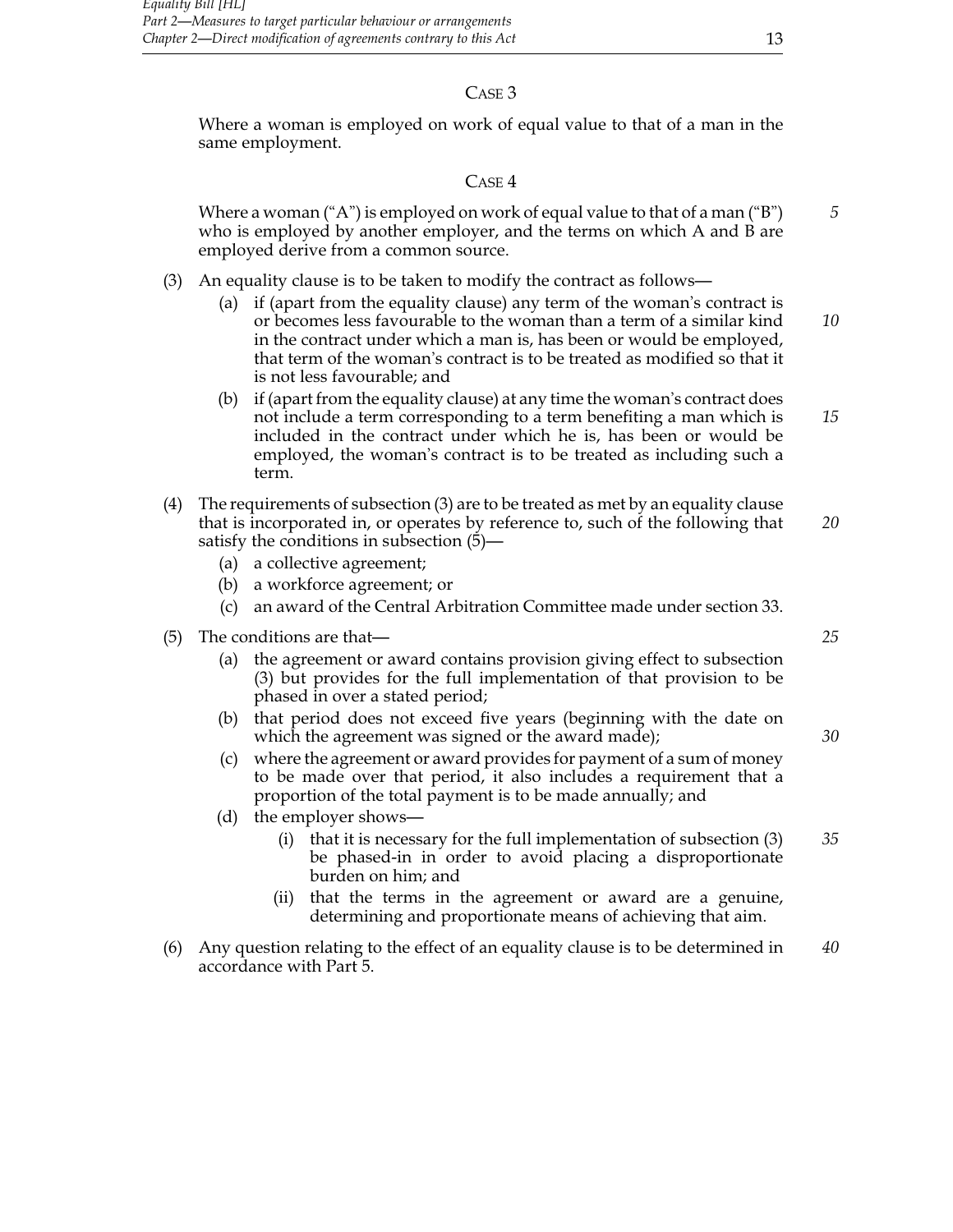# **22 Equality clause in contract of employment: interpretation**

- (1) Provisions of section 21, and of this section, which are framed with reference to women and their treatment relative to men are to be taken to apply equally in the converse case to men and their treatment relative to women.
- (2) For the purposes of section 21(3)— *5*
	- (a) men are to be treated as in the same employment with a woman if they are men who are, or have been, employed by her employer or by an associated employer (and for these purposes two employers are to be treated as associated if—
		- (i) one is a company of which the other has control (whether *10* directly or indirectly); or
		- (ii) both are companies of which a third person (directly or indirectly) has control);
	- (b) in relation to Case 1 and Case 2, a woman is to be regarded as employed on like work with men if (but only if)— *15*
		- (i) her work and theirs is of the same or a broadly similar nature; and
		- (ii) the differences (if any) between the things she does and the things they do are not of practical importance in relation to terms and conditions of employment; *20*

and, in comparing her work with theirs, regard is to be had to the frequency or otherwise with which any such differences occur in practice as well as to the nature and extent of the differences; and

- (c) in relation to Case 3 or Case 4, a woman is to be regarded as employed on work of equal value with that of any men if (but only if)— *25*
	- (i) her job and their job are of equal value, in terms of the demand made on a worker under various headings (such as effort, skill or decision); or
	- (ii) her job and their job would have been given an equal value but for the evaluation being made on a system setting different *30* values for men and women on the same demand in respect of any aspect of the job.
- (3) In section 21—

"collective agreement" has the meaning given in section 178(1) of the Trade Union and Labour Relations (Consolidation) Act 1992 (c. 52); *35*

"pay" means the ordinary basic or minimum wage or salary and any other consideration, whether in cash or kind, which the worker receives directly or indirectly, in respect of his employment, from his employer; and

"workforce agreement" means an agreement between an employer and the appropriate representatives of his workforce which— *40*

- (a) is in writing;
- (b) is signed;
- (c) has effect for a period specified in the agreement (which may not exceed a period of five years beginning with the date of signing); and
- (d) applies to all members of the workforce or of a particular group of it *45* (being a group undertaking a particular function, working at a particular workplace or belonging to a particular department or unit within their employer's business).

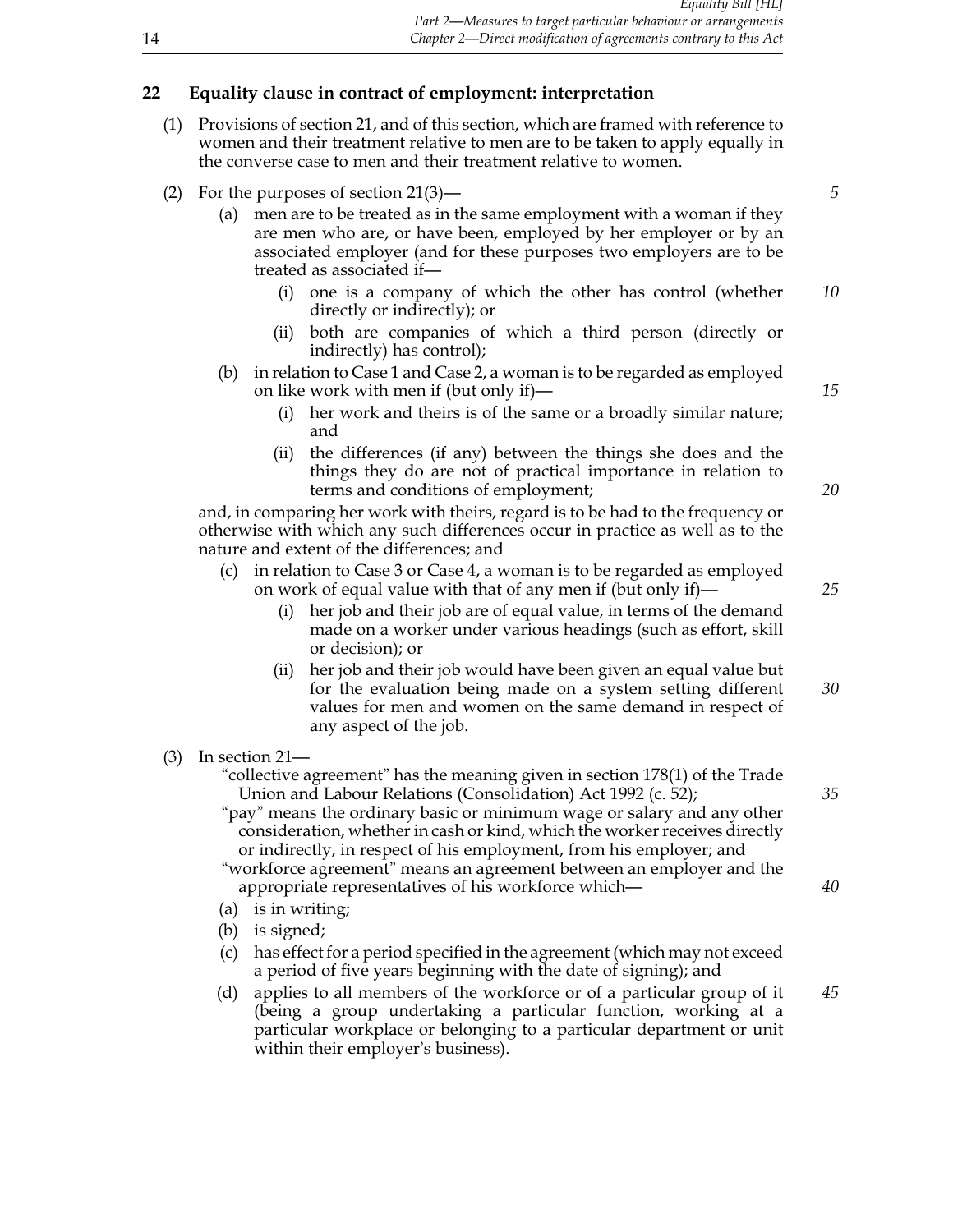- (4) In the definition of "workforce agreement" in subsection (3), "appropriate representatives", in relation to the workforce of an employer, means—
	- (a) if the members of the workforce are of a description in respect of which an independent trade union is recognised by the employer, any representatives of the trade union; *5*
	- (b) in any other case, any representatives of the workforce who have been duly elected in accordance with the requirements of subsection (5) to represent the workforce or a particular group of it.
- (5) The requirements of this subsection are that—
	- (a) the number of representatives to be elected is determined by the *10* employer;
	- (b) the candidates for election as representatives of the workforce are members of the workforce and the candidates for election as representatives of a particular group of the work force are members of the group in question; **15** and the group in question; **15** and the group in question; **15**
	- (c) no worker who is eligible to be a candidate is unreasonably excluded from standing for election;
	- (d) all members of the workforce are entitled to vote for representatives of the workforce and all members of a particular group are entitled to vote for representatives of that group; *20*
	- (e) the workers entitled to vote may vote for as many candidates as there are representatives to be elected; and
	- (f) the election is conducted so as to secure that—
		- (i) as far as reasonably practicable, those voting do so in secret; and
		- (ii) the votes given at the election are fairly and accurately counted. *25*

*Other agreements contrary to this Part*

#### **23 Avoidance and revision of certain terms in agreements**

- (1) Any term in a contract or in any other agreement is void so far as it purports to— *30*
	- (a) require a person to do anything which would contravene any provision of, or made under, this Part;
	- (b) exclude or limit the operation of any provision of, or made under, this Part; or
	- (c) prevent any person or body from instituting (by virtue of section 7) *35* proceedings against another person under Part 5.
- (2) Any person interested in an agreement to which subsection (1) applies may apply to a tribunal for an order modifying the agreement to take account of the effect of subsection (1) and the tribunal may make such order as it thinks just and equitable in the circumstances of the case. *40*
- (3) An order under subsection (2) may include provision as respects any period before the making of the order.
- (4) No order may be made under subsection (2) unless all affected persons have been—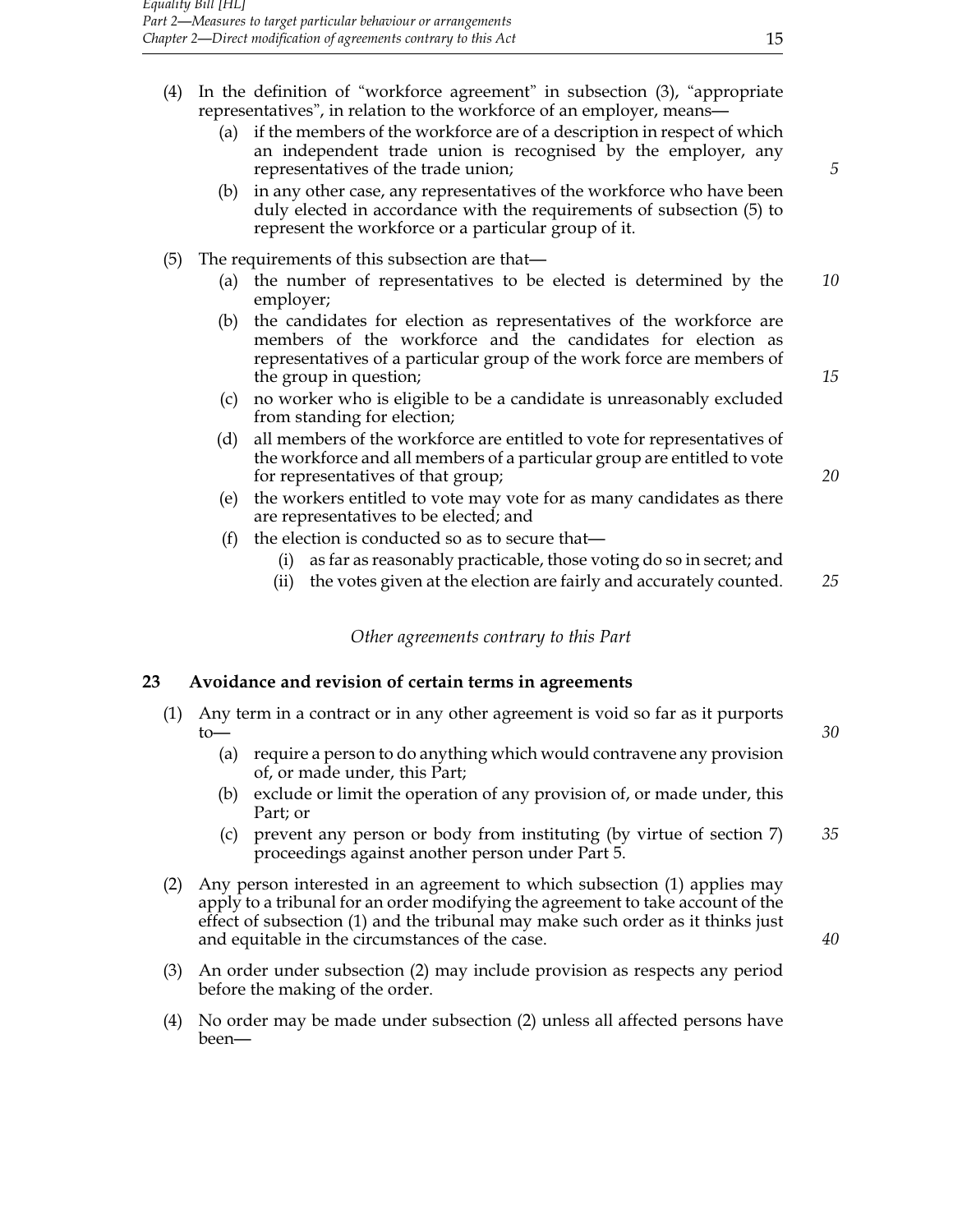- (a) given notice of the application; and
- (b) afforded an opportunity to make representations to the court.
- (5) Subsection (4) applies subject to any tribunal rules or rules of court providing for notice to be dispensed with.

#### **24 Agreements to which section 23 does not apply** *5*

- (1) Section  $23(1)(b)$  and (c) do not apply to-
	- (a) an agreement settling a claim against any person that is, or may be, instituted by virtue of section 7; or
	- (b) an agreement falling within subsection (2).
- (2) An agreement falls within this subsection if— *10*
	- (a) it is an agreement not to institute proceedings under Part 5 or not to continue such proceedings; or
	- (b) it satisfies the conditions mentioned in subsection (3).
- (3) The conditions are—
	- (a) that the complainant must have received advice from a relevant *15* independent adviser as to the terms and effect of the proposed agreement (and in particular his ability to pursue his complaint before a tribunal);
	- (b) that when the adviser gave the advice there must have been in force a contract of insurance or an indemnity provided for members of a *20* profession or professional body, covering the risk of a claim by the complainant in respect of loss arising in consequence of the advice; and
	- (c) that the agreement must be in writing, relate to the particular complaint, identify the adviser and state that the conditions are satisfied.
- (4) A person is a relevant independent adviser for the purposes of subsection *25*  $(3)(a)$  if—
	- (a) he is a qualified lawyer;
	- (b) he is an officer, official, employee or member of an independent trade union who has been certified in writing by the trade union as competent to give advice and authorised to do so on behalf of the trade union; *30*
	- (c) he works at an advice centre (whether as an employee or a volunteer) and has been certified in writing by the centre as competent to give advice and authorised to do so on behalf of the centre; or
	- (d) he is a person of a description specified in an order made by the Secretary of State. **35**
- (5) But a person is not, in relation to a complainant, a relevant independent adviser for the purposes of subsection  $(3)(a)$  if—
	- (a) he is, is employed by or is acting in the matter for, the other party or a person connected with the other party;
	- (b) in the case of a person falling within subsection (4)(b) or (c), the trade *40* union or advice centre is the other party or a person connected with the other party;
	- (c) in the case of a person falling within subsection  $(4)(c)$ , the complainant makes a payment for the advice received by him; or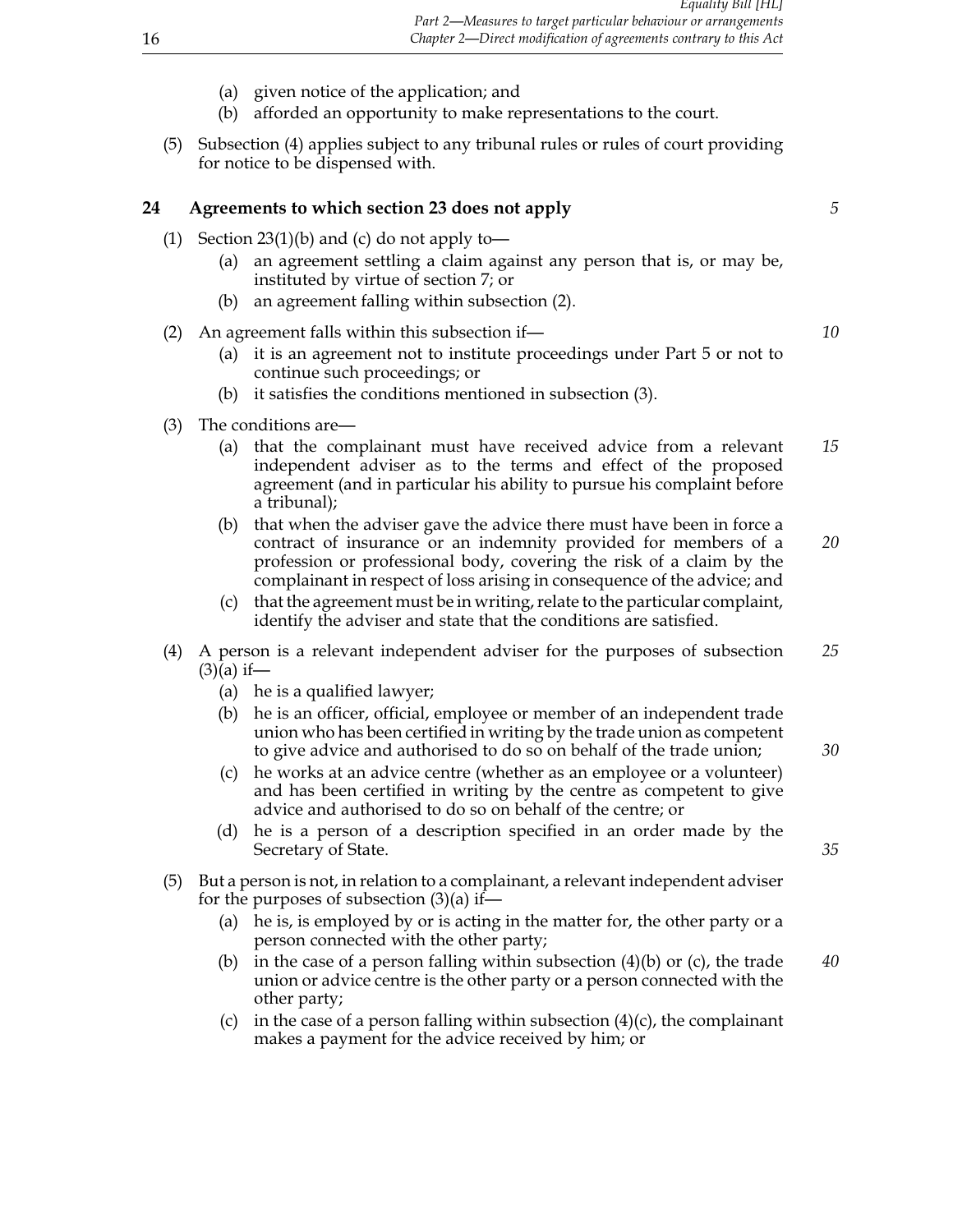- (d) in the case of a person of a description specified in an order made under subsection (4)(d), any condition specified in the order in relation to the giving of advice by persons of that description is not satisfied.
- (6) For the purposes of subsection (5), two employers are to be treated as connected if— **5** 
	- (a) one is a company of which the other (directly or indirectly) has control; or
	- (b) both are companies of which a third person (directly or indirectly) has control.
- (7) For the purposes of subsection (2)(a), an agreement under which the parties *10* agree to submit a dispute to arbitration—
	- (a) is to be regarded as being an agreement not to institute, or an agreement not to continue, proceedings if the dispute is covered by a scheme having effect by virtue of an order under section 212A of the Trade Union and Labour Relations (Consolidation) Act 1992 (c. 52) and the *15* agreement is to submit it to arbitration in accordance with the scheme; but
	- (b) is to be regarded as neither being nor including such an agreement in any other case.
- (8) In this section— *20*

"qualified lawyer" means—

- (a) as respects England and Wales, a barrister (whether in practice as such or employed to give legal advice), a solicitor who holds a practising certificate or a person other than a barrister or a solicitor who is an authorised advocate or authorised litigator (within the Courts and *25* Legal Services Act 1990 (c. 41)); and
- (b) as respects proceedings in Scotland, an advocate (whether in practice as such or employed to give legal advice) or a solicitor who holds a practising certificate; and
- "independent trade union" has the same meaning as it has in the Trade *30* Union and Labour Relations (Consolidation) Act 1992 (c. 52).

# **Part 3**

Measures to facilitate general progress towards equality

*Equality obligations in the public sector*

#### **25 Meaning of "public body"** *35*

- (1) In sections 26 and 27, "public body" means any person (or any description of persons) specified by order made by the Secretary of State.
- (2) An order under this section may specify only such persons as appear to the Secretary of State to exercise functions of a public nature.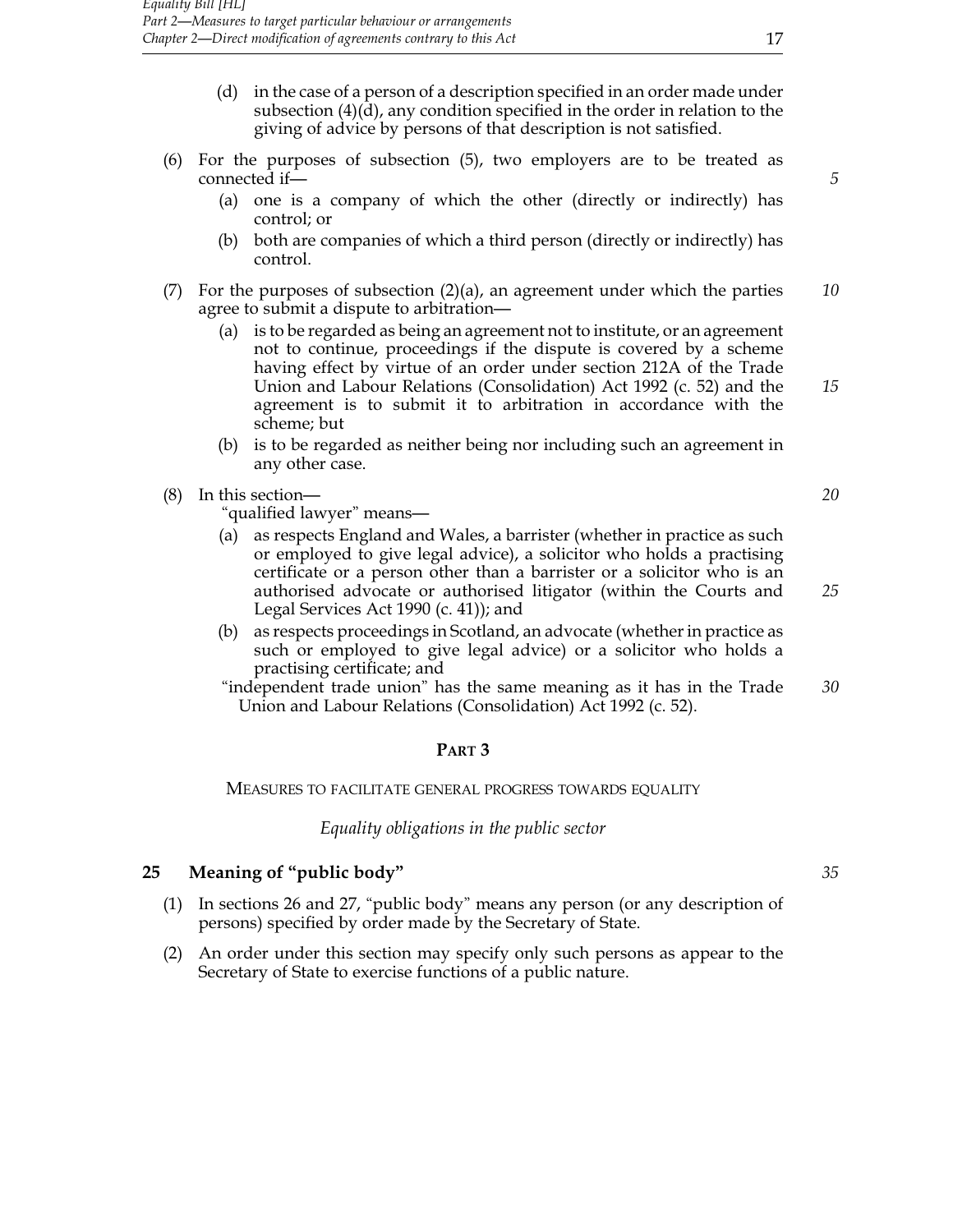- (3) An order under this section may, in relation to any body, specify a particular capacity in which the body acts or particular functions it carries out.
- (4) For the purposes of the Scotland Act 1998 (c. 46), this section and sections 26 and 27 are to be taken to be pre-commencement enactments within the meaning of that Act. *5*
- (5) Before making an order under this section, the Secretary of State must consult the Commission and such other persons as he considers appropriate.
- (6) Before making an order under this section in relation to functions exercisable in relation to Wales by a person who is not a Welsh public authority, the Secretary of State must also consult the National Assembly for Wales. *10*
- (7) The Secretary of State must not make an order under this section in relation to functions of a Welsh public authority except with the consent of the National Assembly for Wales.
- (8) In this section "Welsh public authority" means any person whose functions are exercisable only in relation to Wales. **15**

# **26 Equality duties of public bodies**

| (1) Every public body must, in carrying out its functions, have regard to the need— |  |  |  |  |  |  |  |
|-------------------------------------------------------------------------------------|--|--|--|--|--|--|--|
|                                                                                     |  |  |  |  |  |  |  |

- (a) to eliminate unlawful discrimination on any of the prohibited grounds; (b) to promote equality of opportunity as between those persons in each of
	- the different groupings specified in subsection (2); and *20*
- (c) to promote good relations between members of different racial groups.
- (2) The different groupings are—
	- (a) persons generally without regard to their age;
	- (b) persons of different racial groups;
	- (c) persons generally without regard to any disability they have or have *25* had;
	- (d) persons of different family status;
	- (e) persons who have undergone a gender reassignment and other persons generally;
	- (f) persons of different marital status; *30*
	- (g) women who are pregnant and other persons generally;
	- (h) persons of different religions or beliefs;
	- (i) men and women generally;
	- (j) persons of different sexual orientation.
- (3) In relation to the carrying out of immigration functions, the duty imposed by *35* subsection (1)(b) has effect as if the particular racial ground of nationality were omitted.
- (4) Where, in respect of a public body an order under section 25 specifies—
	- (a) a particular capacity in which the body acts, subsection (1) does not apply to that body in any other capacity; or *40*
	- (b) particular functions of that body, subsection (1) does not apply to that body in relation to any other functions.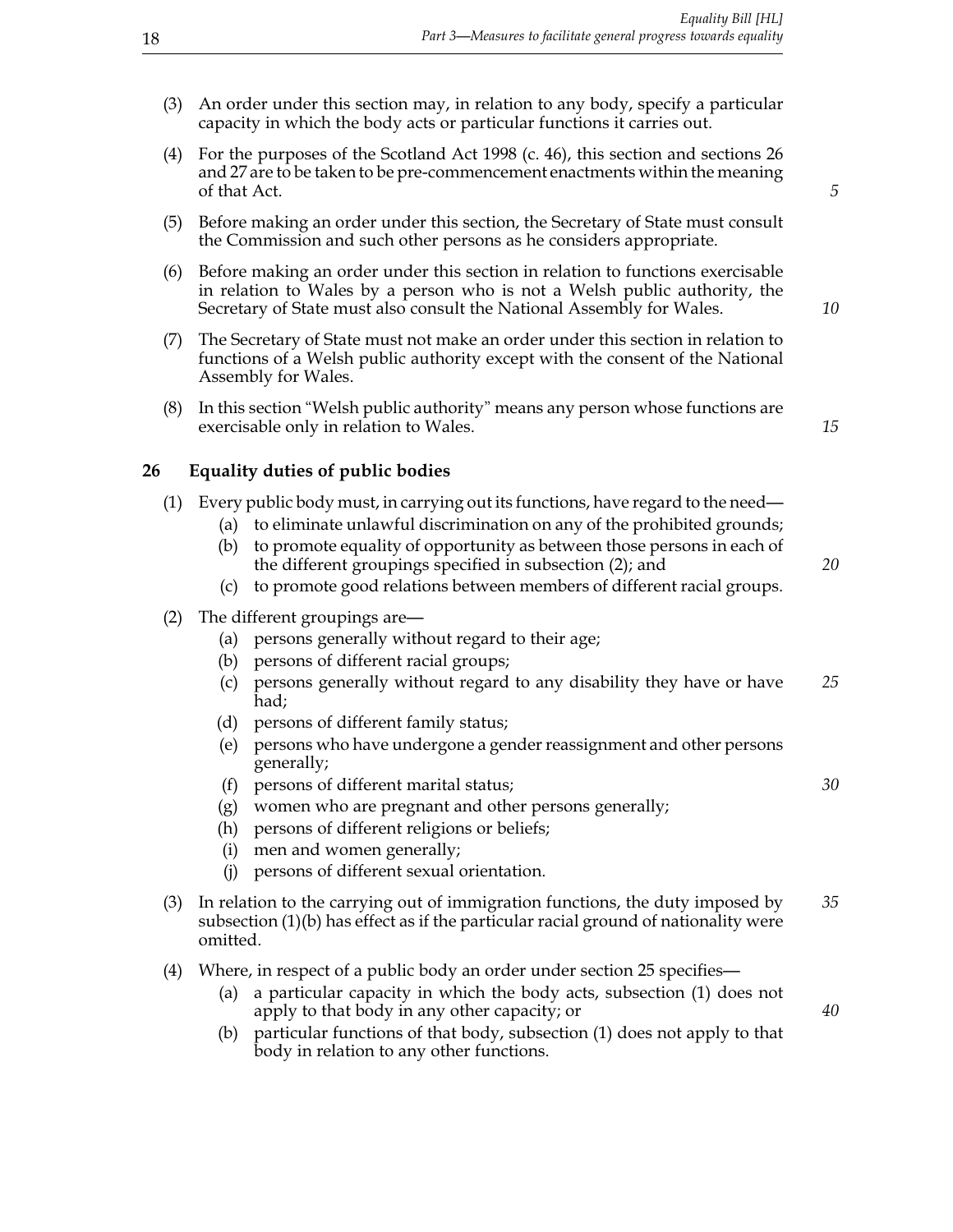**27 Implementation of equality duties**

body of their duties under section 26.

- (5) A failure on the part of a public body to observe the duties imposed by subsection (1) may be taken into account by the Commission in exercising its functions under Parts 4 and 5 of this Act and may, if it appears relevant, be taken into account in any proceedings before a tribunal or court under Part 5 of this Act. *5*
- (6) "Immigration functions" means functions exercisable by virtue of—
	- (a) the Immigration Acts (within the meaning of the Nationality, Immigration and Asylum Act 2002 (c. 41) but excluding sections 28A to K of the Immigration Act 1971 (c. 77) so far as they relate to offences under Part 3 of that Act); *10*
	- (b) the Special Immigration Appeals Commission Act 1997 (c. 68);

(1) The Secretary of State may by order impose, on specified public bodies, specified duties for the purposes of ensuring the better performance by the

- (c) any provision made under section 2(2) of the European Communities Act 1972 (c. 68) which relates to immigration or asylum; or
- (d) any provision of Community law which relates to immigration or asylum. *15*

# (2) An order under subsection (1) may, in particular, make provision— *20*

- (a) for assessing compliance by a public body with the duties imposed by section 26.
- (b) for assessing the likely impact on any of the purposes specified in section 26(1)(a) to (c) of policies or practices adopted, or proposed to be adopted, by a public body in the carrying out by it of its functions; *25*
- (c) requiring a public body to consult persons appearing to it to be interested in, or affected by, such policies or practices;
- (d) for monitoring the effects of such policies and practices;
- (e) as to the training of the staff of a public body.
- (3) An order under subsection (1) may be made in relation to a particular public *30* body, any description of public body or all public bodies.
- (4) Before making an order under subsection (1), the Secretary of State must consult the Commission and such other persons as he considers appropriate.
- (5) Before making an order under this section in relation to functions exercisable in relation to Wales by a person who is not a Welsh public authority, the *35* Secretary of State must also consult the National Assembly for Wales.
- (6) The Secretary of State must not make an order under this section in relation to functions of a Welsh public authority except with the consent of the National Assembly for Wales.
- (7) In this section "Welsh public authority" means any person whose functions are *40* exercisable only in relation to Wales.
- (8) "Specified" means specified in an order under subsection (1).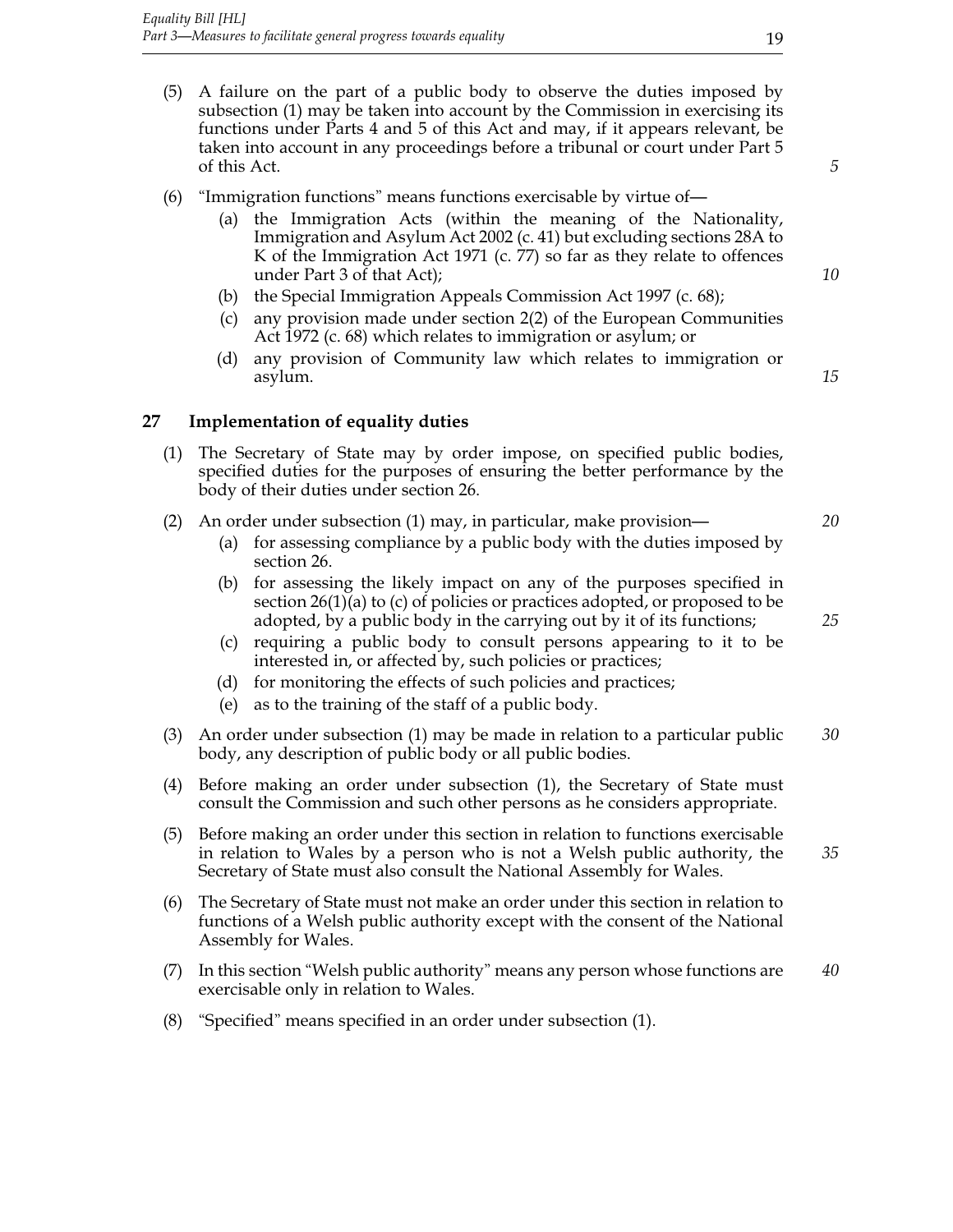*Employment equity plans and pay equity plans*

# **28 Meaning of "designated employer" and other terms**

| (1) | This section applies for the purpose of defining terms and expressions used in<br>sections 29 to 33.                                                                                                                                                                                                                                                                               |    |  |  |  |  |  |
|-----|------------------------------------------------------------------------------------------------------------------------------------------------------------------------------------------------------------------------------------------------------------------------------------------------------------------------------------------------------------------------------------|----|--|--|--|--|--|
| (2) | "Designated employer" means any employer (or employers of any description)<br>designated by order made by the Secretary of State as being an employer (or<br>description of employer) to whom sections 29 to 33 apply.                                                                                                                                                             |    |  |  |  |  |  |
| (3) | An order under subsection (2) may only designate employers who have ten or<br>more workers.                                                                                                                                                                                                                                                                                        |    |  |  |  |  |  |
| (4) | Before making an order under this section, the Secretary of State must consult<br>the Commission and such other persons as he considers appropriate.                                                                                                                                                                                                                               |    |  |  |  |  |  |
| (5) | In sections 29 to 33—<br>"appropriate representatives", in relation to the workforce of any employer,<br>has the meaning given in section $22(4)$ ;<br>"employment"-                                                                                                                                                                                                               |    |  |  |  |  |  |
|     | (a) means employment under a contract of service or apprenticeship or a<br>contract personally to do any work (whether the contract is express or<br>implied and, if express, whether oral or in writing); and                                                                                                                                                                     |    |  |  |  |  |  |
|     | includes performance by an individual of contract work;<br>(b)<br>'employment equity plan" has the meaning given in section 30(2);<br>"pay equity plan" has the meaning given in section $31(2)$ ;<br>"worker" means an individual who is in employment (or, where<br>employment has ceased, was in employment); and<br>"workforce review" has the meaning given in section 29(3). |    |  |  |  |  |  |
| (6) | In the definition of "employment" in subsection (5), the reference to contract<br>$\mathbf{1}$ and $\mathbf{1}$                                                                                                                                                                                                                                                                    | 25 |  |  |  |  |  |

work is to work made available by any person ("A") for doing by individuals who are employed by another person ("B") who supplies them under a contract made with A.

# **29 Workforce reviews**

- (1) A designated employer must from time to time conduct a review of his *30* workforce for the purpose of determining whether section 30 or 31 applies to him.
- (2) A workforce review must be conducted at least once every three years and, for these purposes, the initial period of three years commences on the coming into force of this section. *35*
- (3) A workforce review is an evaluation of—
	- (a) the conditions for access to employment by the designated employer, including selection criteria, recruitment conditions, transfer, promotion and other benefit (whatever the branch of activity and at all levels of the professional or occupational hierarchy); *40*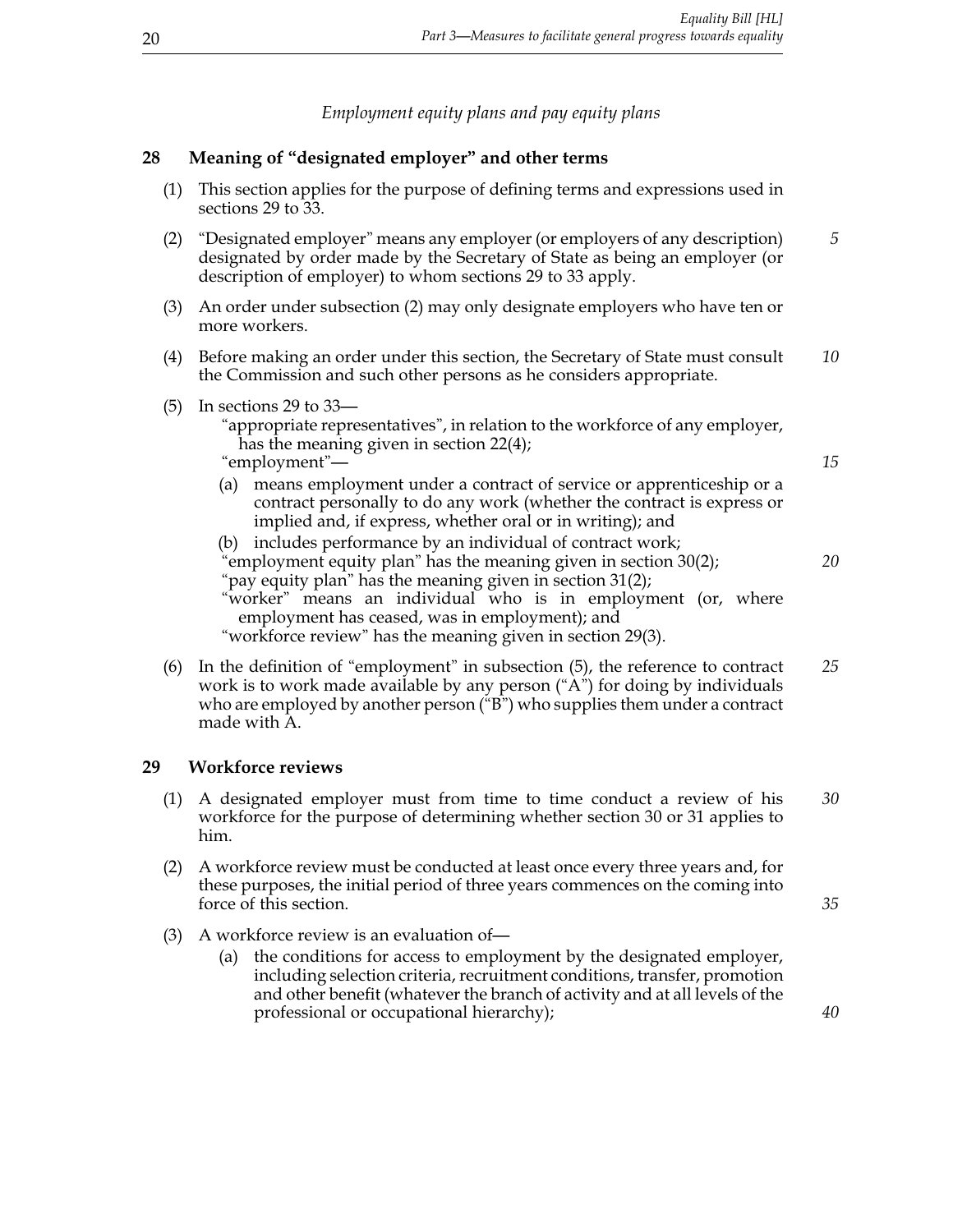- (b) access provided by him to all types, and to all levels, of vocational guidance, vocational training, advanced vocational training and retraining, including practical work experience; and
- (c) the employment and working conditions of the workers of the designated employer, including pay, termination and other detriment. *5*
- (4) In reviewing the pay of his workers, a designated employer must, among other things, identify—
	- (a) any descriptions of activities carried out in the course of employment by any group of workers who are wholly or mainly women; and
	- (b) any descriptions of activities carried out in the course of employment *10* by any group of workers who are wholly or mainly men;

and, so far as reasonably practicable, he must evaluate those descriptions of activities relative to each other so as to determine which descriptions of activities falling within paragraph (a) are of equal value to those falling within paragraph (b). *15*

- (5) A designated employer must, in relation to descriptions of activities judged by him as being of equal value to each other, carry out an overall comparison between the pay levels of female and male workers carrying on those activities.
- (6) For the purposes of subsections (4) and (5), a woman is to be regarded as employed on work of equal value with that of any men if (but only if)— *20*
	- (a) her job and their job are of equal value, in terms of the demand made on a worker under various headings (such as effort, skill or decision); or
	- (b) her job and their job would have been given an equal value but for the evaluation being made on a system setting different values for men and women on the same demand in respect of any aspect of the job. *25*

#### **30 Employment equity plans**

- (1) An employer must draw up, adopt and implement an employment equity plan if the condition in subsection (2) is satisfied.
- (2) The condition is that, following a workforce review, there is any underrepresentation in any branch of activity in the workforce, or at any level in the *30* professional or occupational hierarchy, of persons who are members of any of the following groups ("employment equity groups")—
	- (a) any group of persons identified by reference to a particular disability they have or have had;
	- (b) any group of persons identified by reference to their colour, race, *35* nationality or ethnic or national origins;
	- (c) men generally;
	- (d) women generally.
- (3) An employment equity plan is a programme of action for the purposes of—
	- (a) identifying barriers to, and in, employment by a designated employer *40* which may adversely affect persons who are members of an employment equity group;
	- (b) taking steps to remove such barriers; and
	- (c) adopting or maintaining positive policies and practices (including the making of reasonable adjustments to any physical features of premises) *45*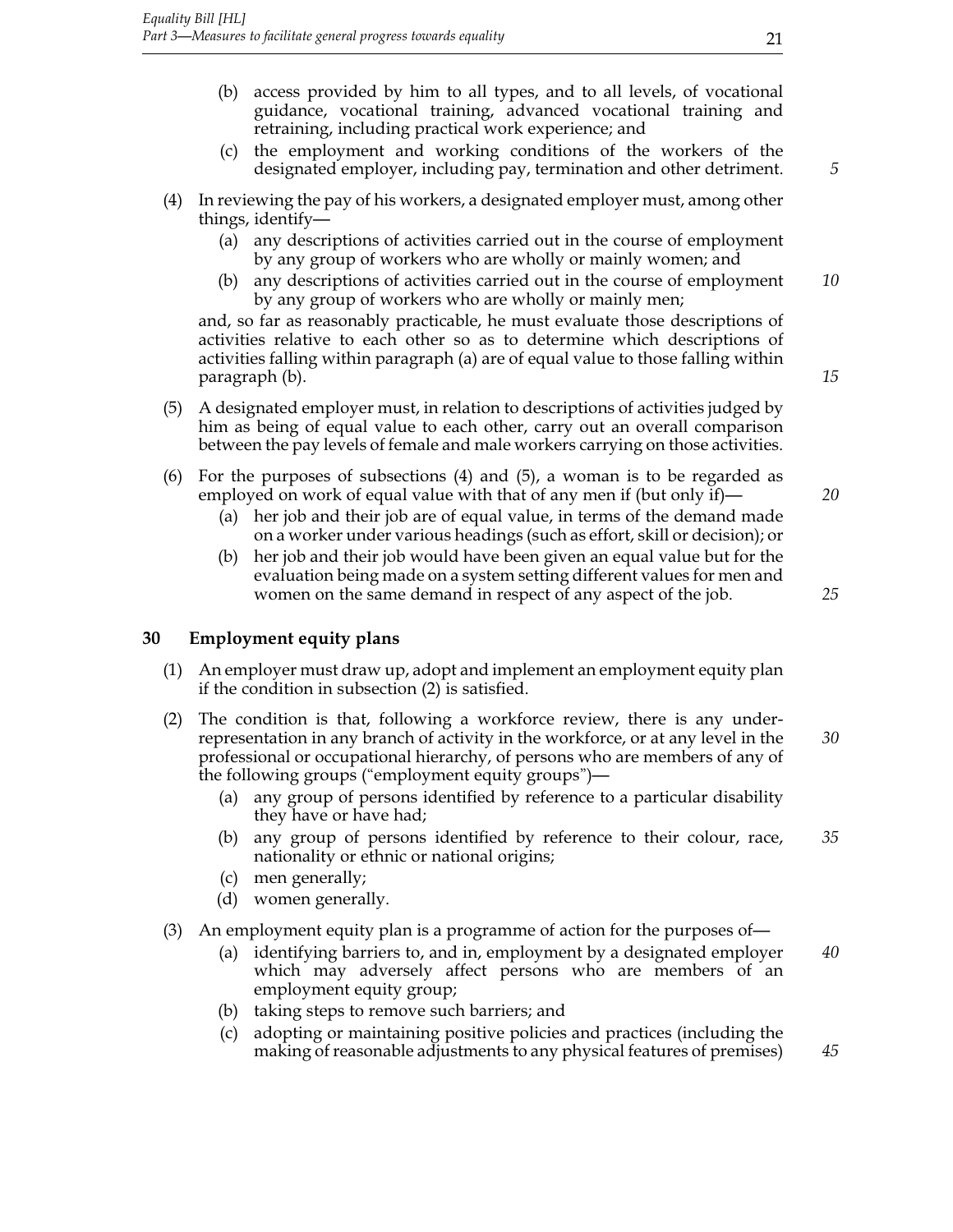to ensure that members of employment equity groups achieve fair participation in any branch of activity in the workforce of a designated employer or at any level in the professional or occupational hierarchy.

- (4) An employment equity plan must extend to each employment equity group in respect of which there is under-representation. *5*
- (5) An employment equity plan must include (amongst other things) provision as to—
	- (a) the duration of the plan (which may not last less than one year nor more than five years);
	- (b) the objectives to be achieved for the period of the plan; *10*
	- (c) for each year of the plan, the proposed timetable for the achievement of such objectives;
	- (d) the procedures that will be used to monitor and evaluate the implementation of the plan and the degree of any progress made in achieving the purposes mentioned in subsection (3); *15*
	- (e) the internal procedures to resolve any dispute about the interpretation or implementation of the plan.
- (6) Nothing in this section requires an employer—
	- (a) to take a particular measure if to do so would place a disproportionate burden on him; *20*
	- (b) to hire or promote persons to carry on particular activities if they are not qualified to do so;
	- (c) to hire or promote persons without regard to merit; or
	- (d) to create new positions in the workforce.
- (7) For the purposes of subsection (6)(b), a person is to be regarded as being *25* qualified to carry on particular activities by virtue of formal qualifications, prior learning, relevant experience or capacity to acquire (within a reasonable time) the ability to do the job.

#### **31 Pay equity plans**

- (1) If, as a result of making the pay comparison required by section 29(4), it appears *30* to a designated employer that there is a significant disparity between—
	- (a) the pay levels of female workers; and
	- (b) the pay levels of male workers;

the employer must draw up, adopt and implement a pay equity plan.

- (2) A pay equity plan is a programme of action for the purpose of aligning the *35* disparate pay levels of the groups of the female and male workers in question in such a way that the workers receiving the lower pay levels receive an increase in pay.
- (3) In considering whether a designated employer is required by subsection (1) to draw up a pay equity plan and, if so, what changes the plan needs to make in *40* order to align pay levels, there is to be disregarded any variations between the pay levels of female and male workers—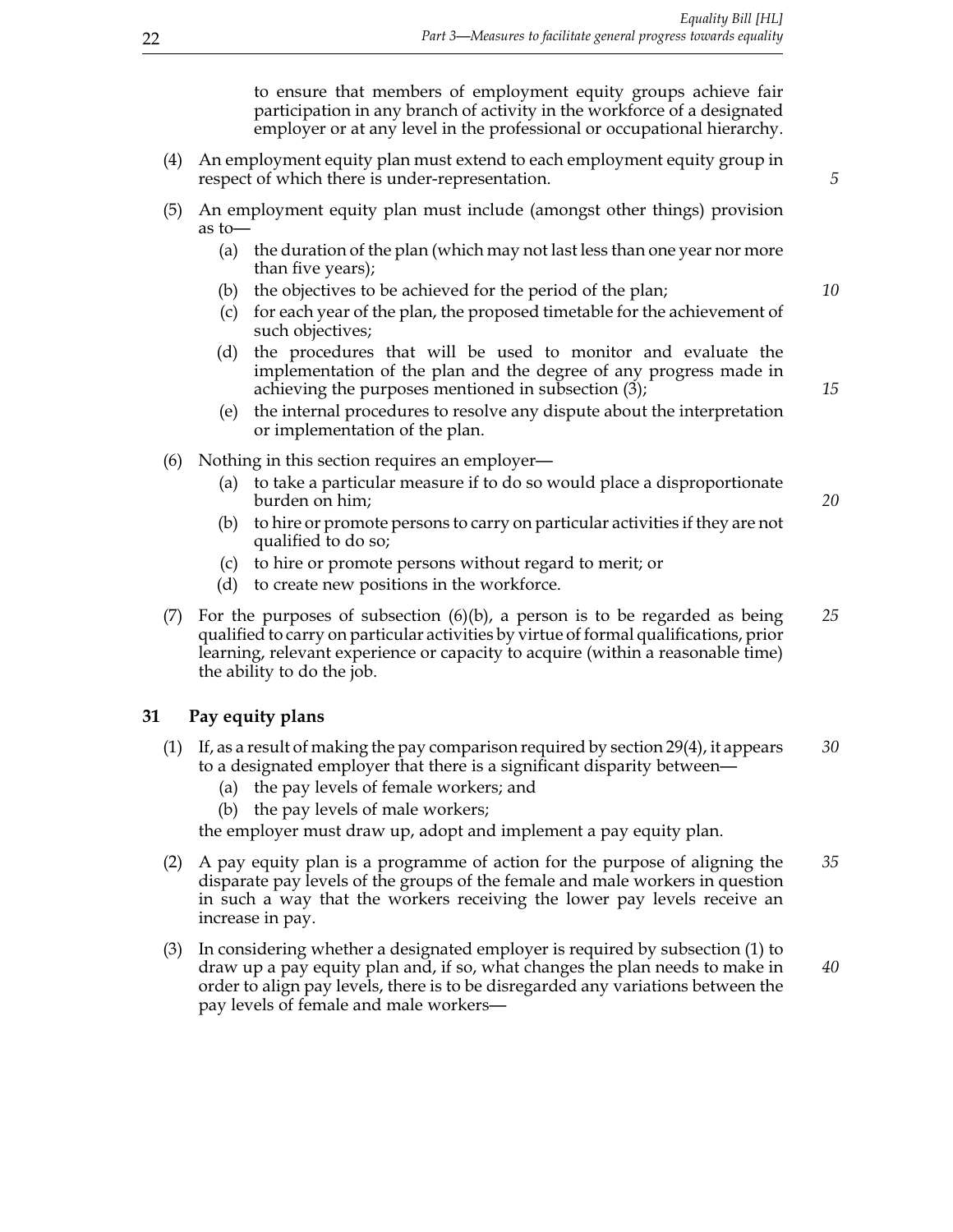- (a) to the extent that the employer is able to show that such variations (or any part of them) are due to any genuine material factor which is not the difference of sex; or
- (b) in any case where such variations are due to the application of an apparently neutral provision, criterion or practice, to the extent that the *5* employer is able to show that—
	- (i) the provision, criterion or practice is objectively justified by a legitimate aim; and
	- (ii) the means of achieving that aim are genuine, determining and proportionate. *10*

# **32 Reviews and plans: procedure and implementation**

- (1) Before commencing a workforce review, a designated employer must take reasonable steps to consult with the appropriate representatives of his workforce.
- (2) In drawing up or changing an employment equity plan or a pay equity plan— *15*
	- (a) a designated employer must attempt to reach agreement with the appropriate representatives of his workforce as to the content of the plan and its implementation; and
	- (b) in attempting to reach such an agreement, both the employer and the representatives must have due regard to the need to promote— *20*
		- (i) equality of opportunity between persons who have, or have had, a disability and persons who do not, between persons of different racial groups and between men and women generally; and
		- (ii) equal pay for men and women doing work of equal value. *25*
- (3) A designated employer must, on request, make available to appropriate representatives of his workforce—
	- (a) information as to the outcome of any workforce review in the form of a summary or collection of information so framed that it is not possible to ascertain information relating to any particular person; and *30*
	- (b) information as to the effects of implementing any employment equity plan or any pay equity plan adopted by him.
- (4) The information mentioned in subsection (3)(b) must be regularly updated.
- (5) The Secretary of State may by regulations impose such additional requirements relating to workforce reviews, employment equity plans and pay equity plans *35* as he considers appropriate.
- (6) Regulations under subsection (5) may (amongst other things) make provision as to—
	- (a) the form, content and extent of workforce reviews;
	- (b) the manner of carrying out the pay comparisons required by section *40* 29(4) and the factors to be taken into account;
	- (c) the form and content of employment equity plans and the procedures to be followed in making or changing them;
	- (d) the form and content of pay equity plans and the procedures to be followed in making or changing them; *45*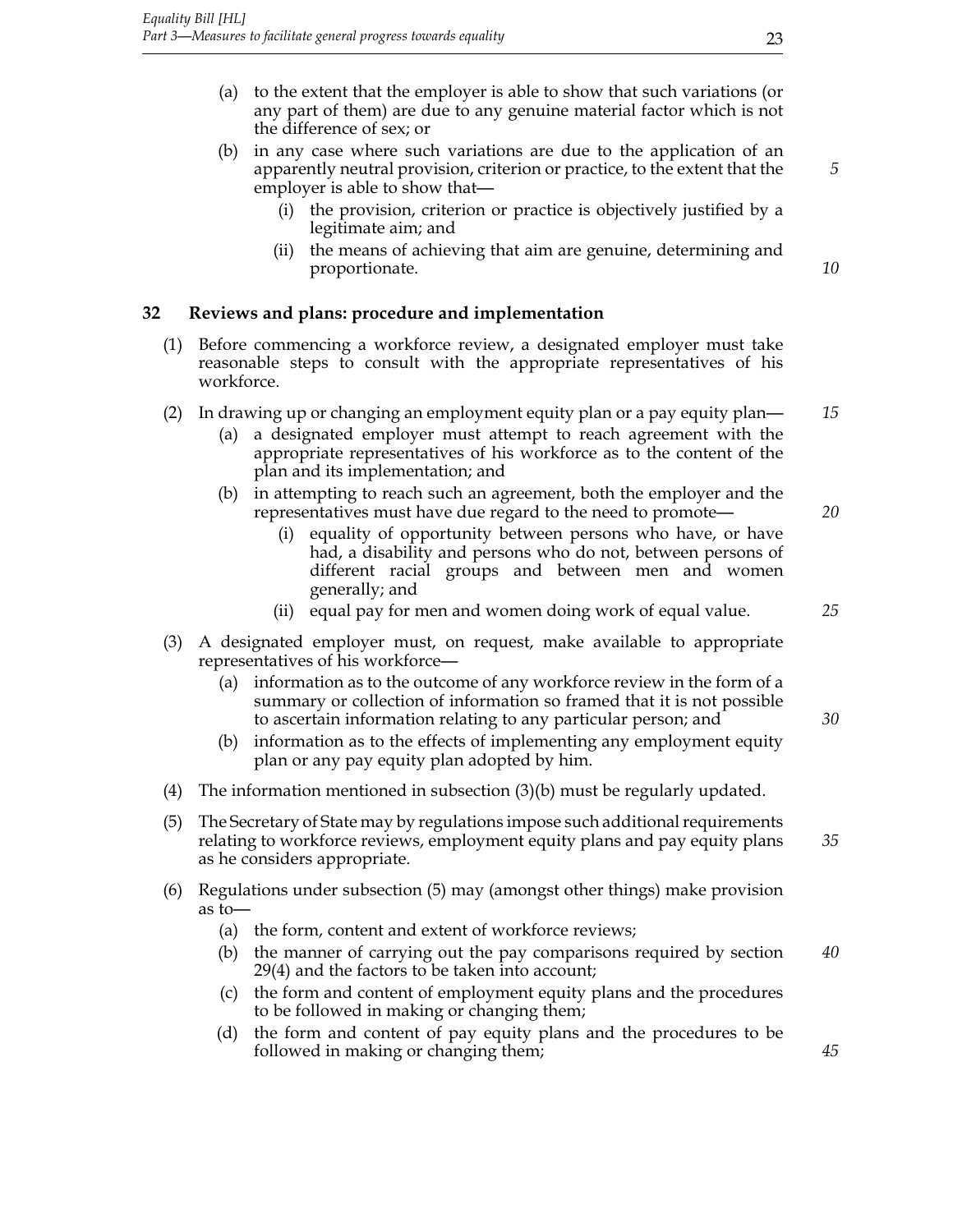- (e) the making, and effect, of agreements between employers and workforce representatives so as to facilitate the gradual introduction (over a period of time of such length as is reasonable in all the circumstances) of any increases in pay resulting from the implementation of a pay equity plan. *5*
- (7) Before making regulations under subsection (6) the Secretary of State must consult the Commission and such other persons as he considers appropriate.

#### **33 Reviews and plans: non-compliance and role of Central Arbitration Committee**

- (1) A failure of a kind to which subsection (2) applies— *10*
	- (a) is not actionable as a breach of duty; but
	- (b) may be taken into account by the Commission in exercising its functions under Parts 4 and 5 of this Act; and
	- (c) may, if it appears relevant, be taken into account by a tribunal or court in any proceedings before it under Part 5 of this Act. *15*
- (2) This subsection applies to any failure on the part of a designated employer—
	- (a) to carry out a workforce review in accordance with section 29(1) and (2);
	- (b) to draw up, adopt or implement an employment equity plan when required to so by section 30;
	- (c) to make available to appropriate representatives of the workforce *20* information about an employment equity plan or a pay equity plan in accordance with section 32(3) and (4);
	- (d) to comply with an award made under subsection (4).
- (3) Where, in relation to a designated employer, any dispute concerning a pay equity plan exists or is anticipated (including a dispute as to whether or not the *25* employer is required to draw up such a plan), all or any of the matters to which the dispute relates may be referred for settlement to the arbitration of the Central Arbitration Committee—
	- (a) by the Commission; or
	- (b) by the appropriate representatives of the workforce of the employer. *30*
- (4) An arbitration award made by the Central Arbitration Committee may specify the pay equity plan to be adopted by the designated employer concerned and the period within which the employer must implement it.
- (5) In reaching a determination in any proceedings relating to workforce reviews, employment equity plans or pay equity plans, the tribunal, court or Central *35* Arbitration Committee considering the matter must have regard to whether compliance with any obligations imposed by or under this Part would place a disproportionate burden on the employer.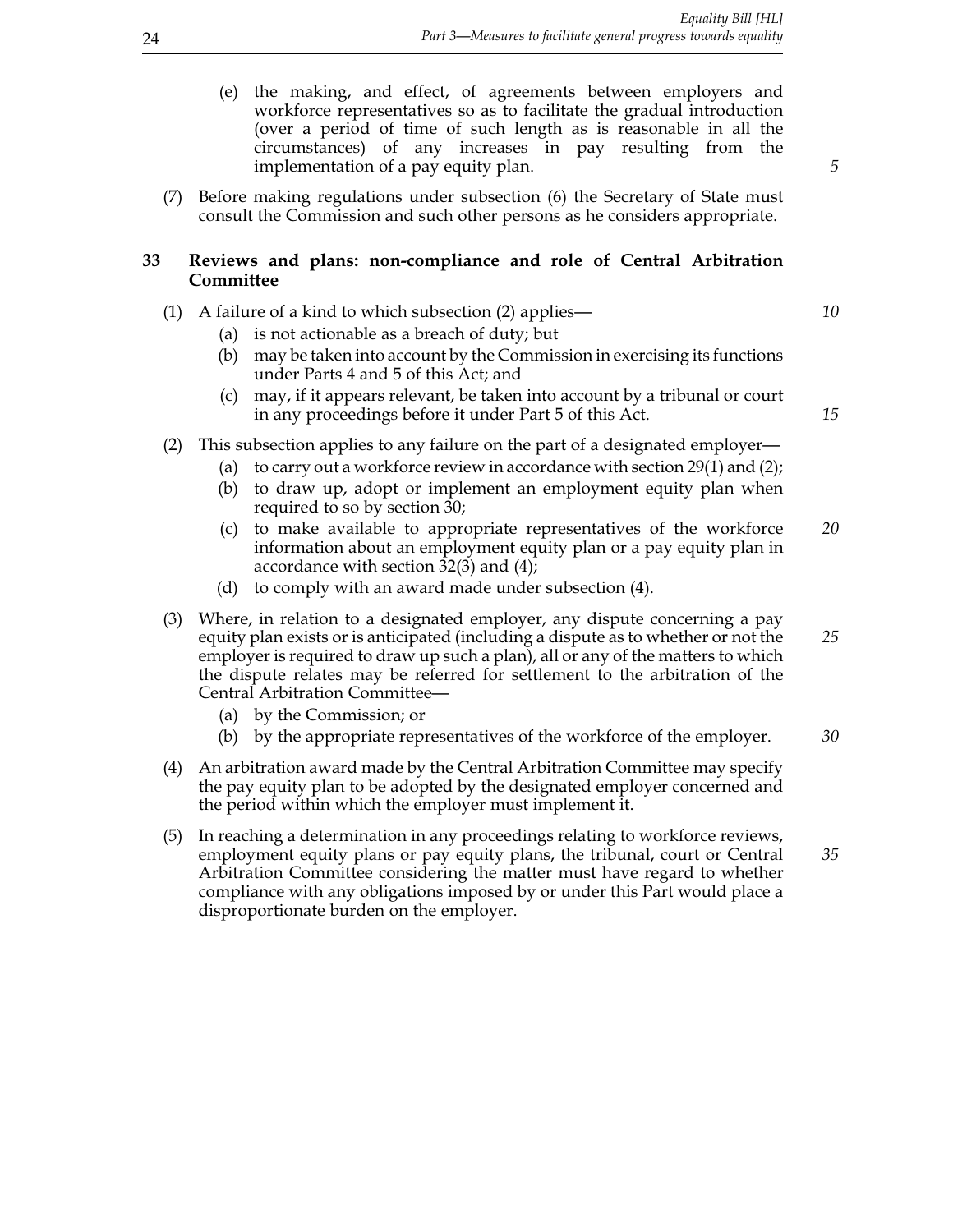*Duties to facilitate access etc by disabled persons*

#### **34 Work-related matters: reasonable accommodation for disabled persons**

- (1) This section applies where—
	- (a) any provision, criterion or practice applied by or on behalf of a responsible person; or *5*
	- (b) any physical feature of premises occupied by a responsible person;

places a particular qualifying person who is disabled at a particular disadvantage compared with persons who are not disabled.

- (2) The responsible person must take such steps as it is reasonable in the circumstances of the case for him to have to take to enable the particular *10* qualifying person to have access to, or participate in, any work, opportunity or other benefit generally offered by the responsible person.
- (3) Nothing in this section imposes any duty on a responsible person in relation to a particular qualifying person if the responsible person does not know, and could not reasonably be expected to know that that particular person— *15*
	- (a) is or may be a qualifying person; or
	- (b) has a disability and is likely to be affected in the way mentioned in subsection (1).
- (4) Parts 1 and 2 of Schedule 3 make further provision in relation to the duties imposed by this section (including provision as to who are to be treated as *20* responsible persons and qualifying persons).
- (5) This section imposes duties for the purpose of determining whether a responsible person has done an act which amounts to discrimination against a qualifying person on the ground of his disability and, accordingly—
	- (a) a breach of such a duty is not actionable as such; but *25*
	- (b) may be taken into account by the Commission in exercising its functions under Parts 4 and 5 of this Act; and
	- (c) may, if it appears relevant, be taken into account by a tribunal or court in any proceedings before it under Part 5 of this Act.
- (6) In this section, section 35 and section 36, "discrimination" means any act *30* specified as unlawful in section 9.

#### **35 Education matters: disabled persons not to be substantially disadvantaged**

- (1) The body responsible for a school must take such steps as it is reasonable for it to have to take to ensure that—
	- (a) in relation to the arrangements it makes for determining the admission *35* of pupils to the school, disabled persons are not placed at a substantial disadvantage in comparison with persons who are not disabled; and
	- in relation to education and associated services provided by it for, or offered by it to, pupils at the school, disabled pupils are not placed at a substantial disadvantage in comparison with pupils who are not *40* disabled.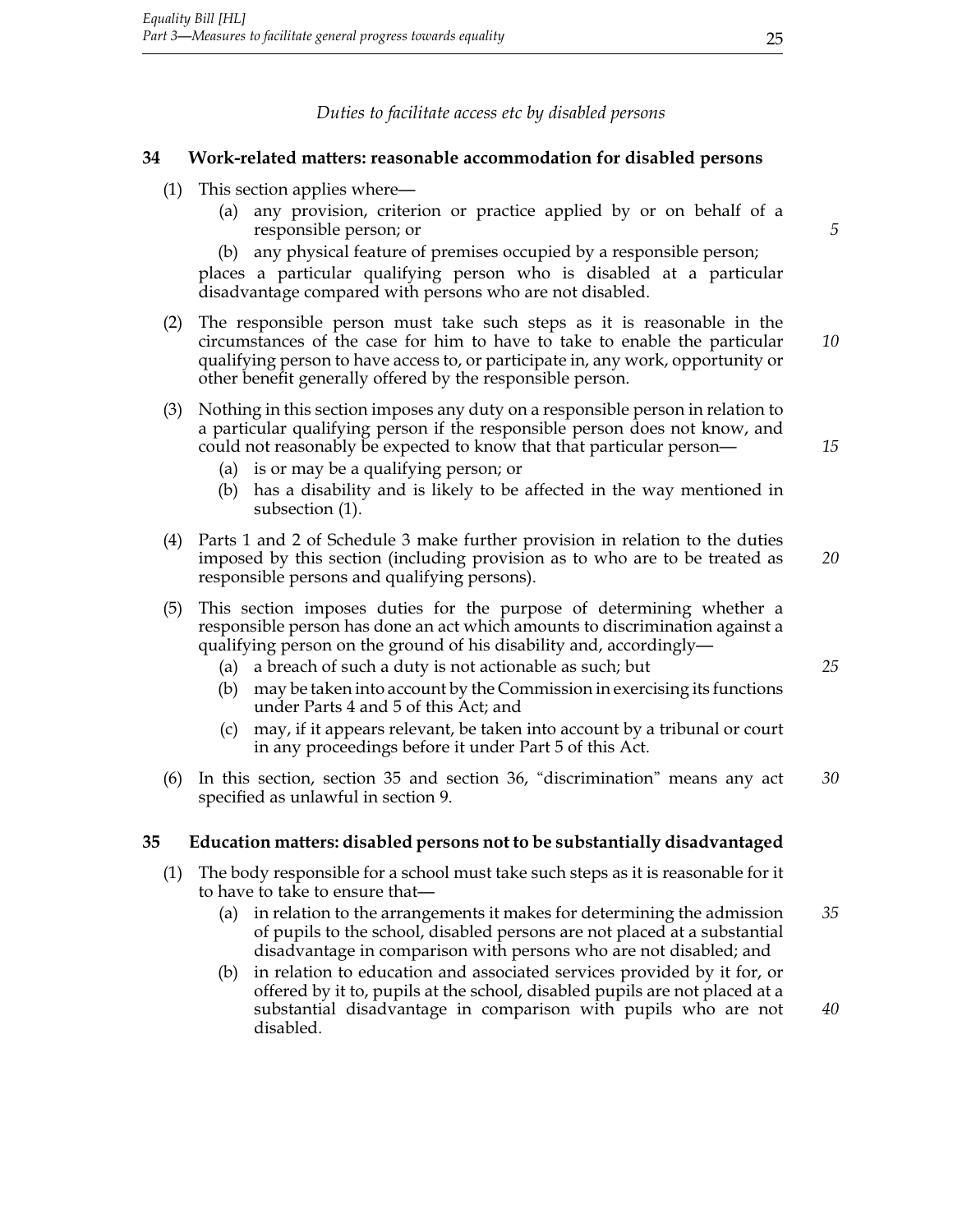- (2) The body responsible for a further or higher education establishment must take such steps as it is reasonable for it to have to take to ensure that—
	- (a) in relation to the arrangements it makes for determining the admissions to the establishment, disabled persons are not placed at a substantial disadvantage in comparison with persons who are not disabled; and *5*
	- (b) in relation to student services it provides or offers, disabled students are not placed at a substantial disadvantage in comparison with students who are not disabled.
- (3) Part 3 of Schedule 3 makes further provision in relation to the duties imposed by this section. *10*

- (4) This section imposes duties for the purpose of determining whether a responsible body has done an act which amounts to discrimination against a disabled person on the ground of his disability and, accordingly—
	- (a) a breach of such a duty is not actionable as such; but
	- (b) may be taken into account by the Commission in exercising its functions *15* under Parts 4 and 5 of this Act; and
	- (c) may, if it appears relevant, be taken into account by a tribunal or court in any proceedings before it under Part 5 of this Act.
- (5) References to—
	- (a) a body responsible for a school are to be construed in accordance with— *20*
		- (i) paragraph 20 of Schedule 2 (in the case of a school in England and Wales); and
		- (ii) paragraph 21 of that Schedule (in the case of a school in Scotland); and
	- (b) a body responsible for a further or higher education establishment are *25* to be construed in accordance with—
		- (i) paragraph 22 of Schedule 2 (in the case of an establishment in England and Wales); and
		- (ii) paragraph 23 of that Schedule (in the case of a institution in Scotland). **30**

#### **36 Goods, facilities and services: adjustments for disabled persons**

- (1) This section applies to any person ("the provider") who provides, in the United Kingdom, any goods, facilities or services which he provides, or is prepared to provide, to members of the public or a section of the public.
- (2) Where the provider has a practice, policy or procedure which makes it *35* impossible or unreasonably difficult for disabled persons to make use of any goods, facilities or services which he provides he must take such steps as it is reasonable in all the circumstances of the case for him to have to take in order to change that practice, policy or procedure so that it no longer has that effect.
- (3) Where a physical feature (such as one arising from the design or construction *40* of a building or the approach or access to premises) makes it impossible or unreasonably difficult for disabled persons to make use of any goods, facilities or services, the provider must take such steps as it is reasonable in all the circumstances of the case for him to have to take in order to—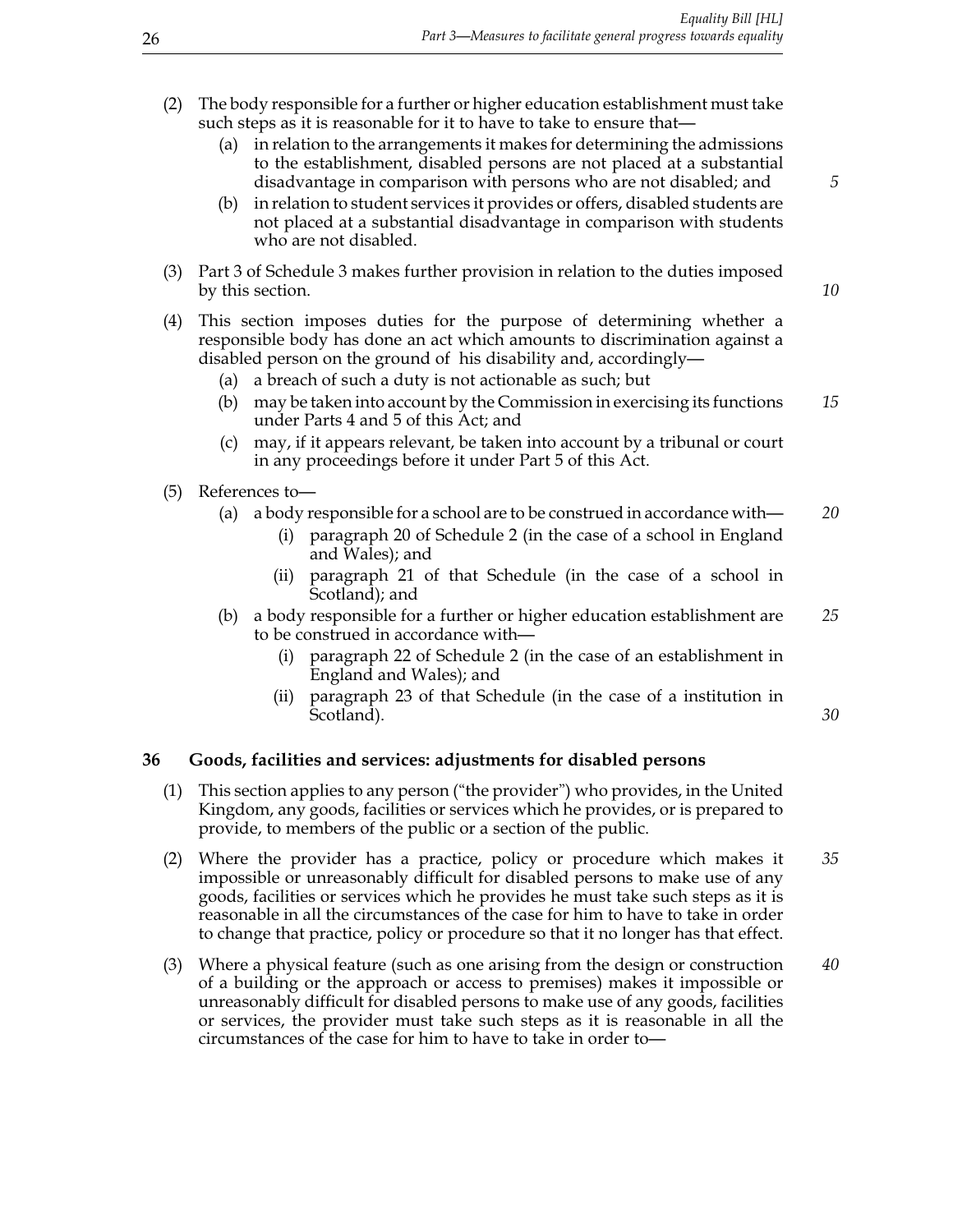- (a) remove the feature;
- (b) alter it so that it no longer has that effect;
- (c) provide a reasonable means of avoiding the feature; or
- (d) provide a reasonable alternative method of making the goods, facilities or services in question available to disabled persons. *5*
- (4) Where an auxiliary aid or service (such as the provision of information on audio tape or of a sign language interpreter) would enable disabled persons to make use of any goods, facilities or services or would facilitate their use by such persons, the provider must take such steps as it is reasonable in all the circumstances of the case for him to have to take in order to provide that *10* auxiliary aid or service.
- (5) This section—
	- (a) does not apply to such goods, facilities or services, or to such providers of goods, facilities or services, as may be prescribed; and
	- (b) applies whether the goods, facilities or services are provided on *15* payment or without payment.
- (6) Nothing in this section requires a provider of services to take any steps that would—
	- (a) fundamentally alter the nature of the goods, facilities or services in question or the nature of his profession or occupation; or *20*
	- (b) cause him to incur expenditure exceeding the prescribed maximum.
- (7) Part 4 of Schedule 3 makes further provision in relation to the duties imposed by this section.
- (8) This section imposes duties for the purpose of determining whether a provider has done an act which amounts to discrimination against another person on the *25* ground of his disability and, accordingly—
	- (a) a breach of such a duty is not actionable as such; but
	- (b) may be taken into account by the Commission in exercising its functions under Parts 4 and 5 of this Act; and
	- (c) may, if it appears relevant, be taken into account by a tribunal or court *30* in any proceedings before it under Part 5 of this Act.

#### **37 Alterations to premises under leases**

- (1) This section applies if—
	- (a) premises are occupied by any person under a lease;
	- (b) but for this section, the occupier would not be entitled to make a *35* particular alteration to the premises; and
	- (c) the alteration is one that the occupier proposes to make in order to comply with a duty imposed by section 34, 35 or 36.
- (2) If the terms and conditions of a lease—
	- (a) impose conditions which are to apply if the occupier alters the *40* premises; or
	- (b) entitle the lessor to impose conditions when consenting to the occupier's altering the premises;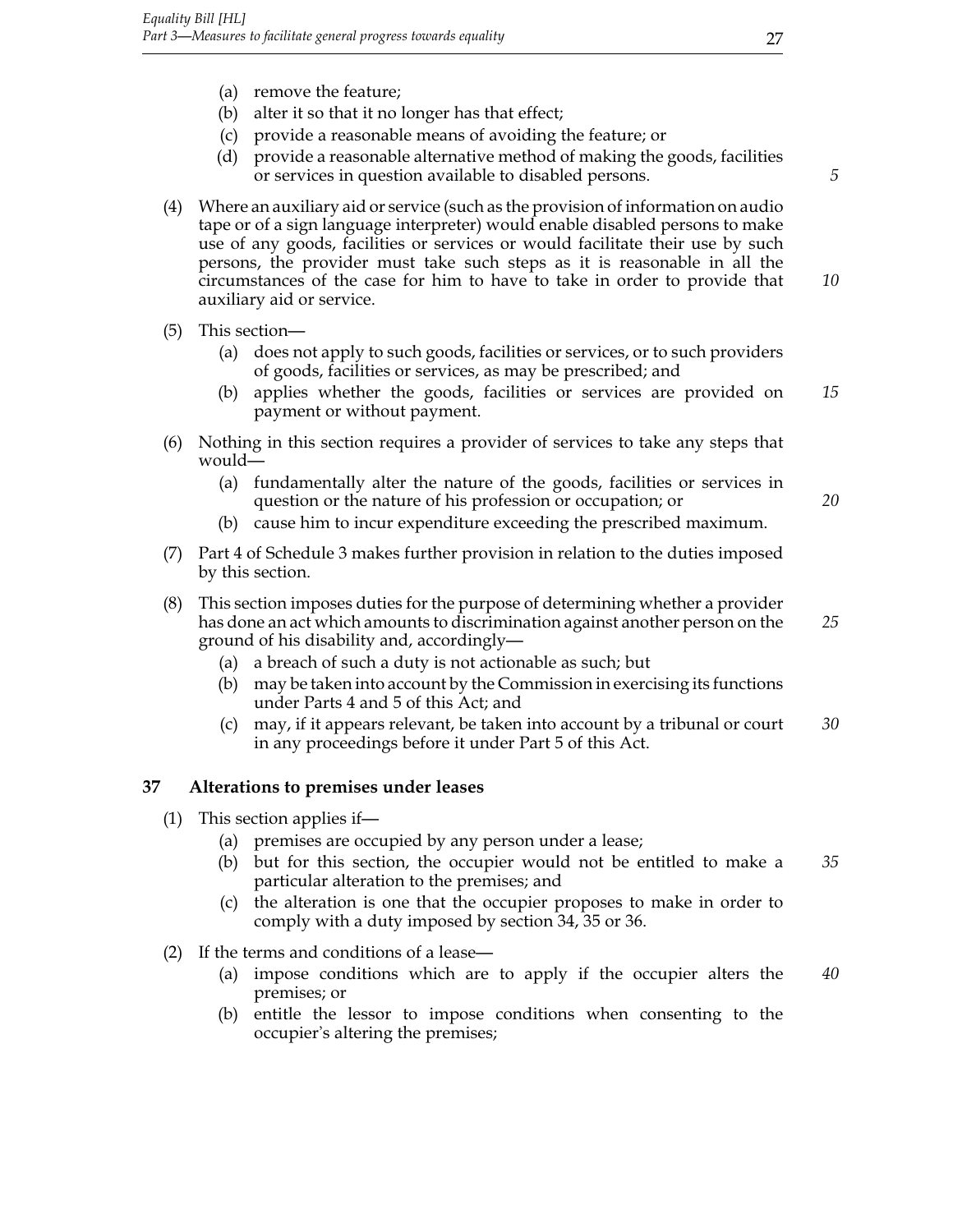the occupier is to be treated for the purposes of subsection  $(l)(b)$  as not being entitled to make the alteration.

- (3) The lease has effect, as a result of this subsection, as if it provided—
	- (a) for the occupier to be entitled to make the alteration with the written consent of the lessor; **5**
	- (b) for the occupier to have to make a written application to the lessor for consent if it wishes to make the alteration;
	- (c) if such an application is made, for the lessor not to withhold his consent unreasonably; and
	- (d) for the lessor to be entitled to make his consent subject to reasonable *10* conditions.
- (4) But subsection (3) does not apply to the extent that the lease expressly excludes it.
- (5) Regulations may make provision supplementing the provisions of this section (including provision for the reference of any matter to a tribunal). *15*
- (6) Regulations under subsection (5) may include provision—
	- (a) as to the circumstances in which any constraint attributable to the fact that premises are occupied under a lease may be ignored in proceedings against any person under Part 5;
	- (b) as to the circumstances in which a lessor may be joined or sisted as a *20* party in any such proceedings;
	- (c) as to the powers of the court or tribunal in relation to any matter arising under this section (including any order it may make and effect of such an order);
	- (d) as to the circumstances in which a lessor is to be taken to have withheld *25* his consent unreasonably or acted unreasonably in withholding his consent;
	- (e) as to the circumstances in which a condition subject to which a lessor has given his consent is to be taken to be reasonable;
	- (f) as to the circumstances in which a condition subject to which a lessor *30* has given his consent is to be taken to be unreasonable;
	- (g) supplementing or modifying this section in its application to sub-leases and sub-tenancies.
- (7) In this section—

"lease" includes a tenancy, sub-lease or sub-tenancy and an agreement for a *35* lease, tenancy, sub-lease or sub-tenancy; and

"sub-lease" and "sub-tenancy" have such meaning as may be prescribed.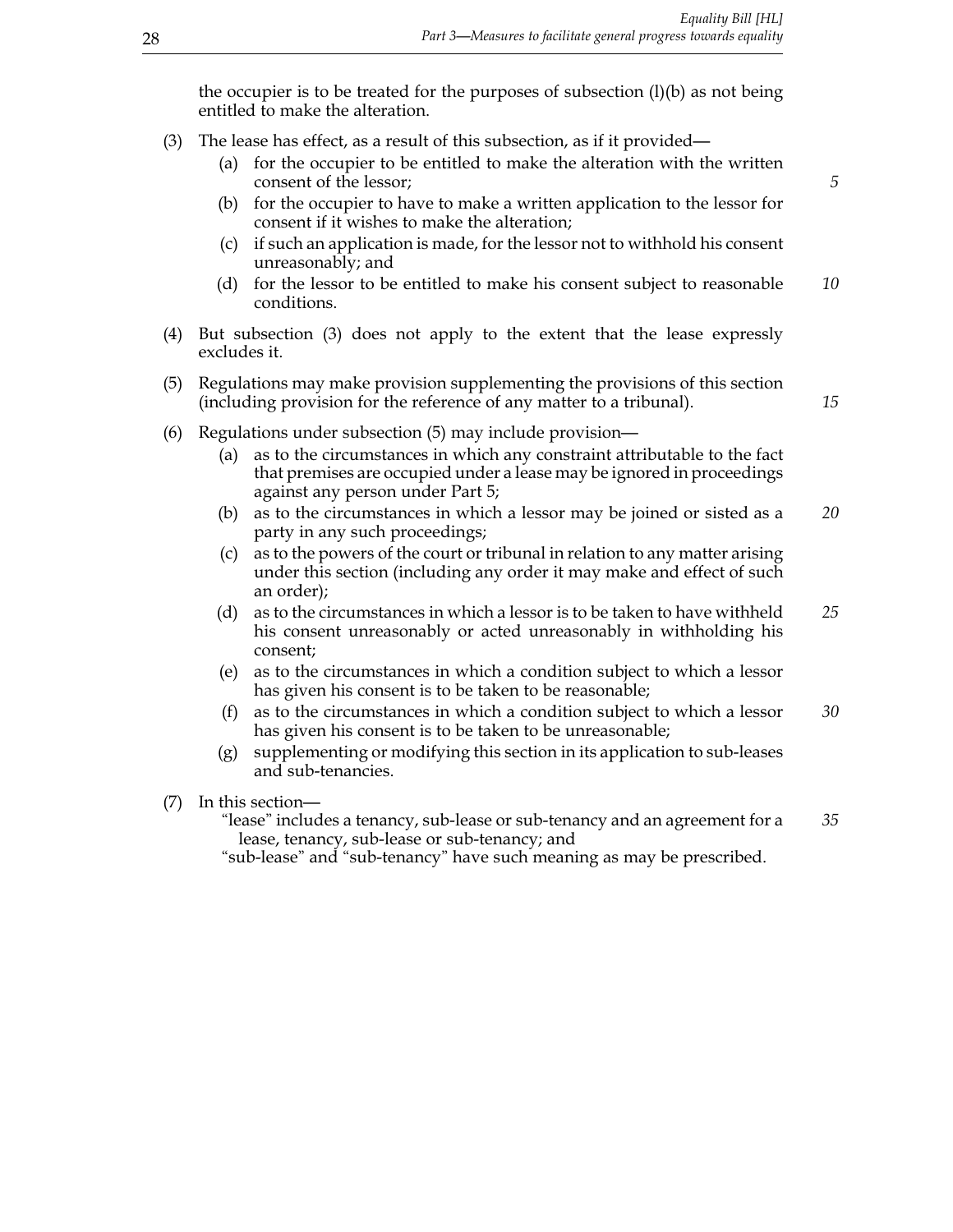# **Part 4**

# THE EQUALITY COMMISSION

#### *The Commission*

# **38 The Equality Commission**

| (1) | There shall be a body corporate to be known as "the Equality Commission for<br>Great Britain".                                             |                                                                                                                                                                                                                                                                                                                                                                                                                                                                                                                                          |    |  |  |  |  |  |
|-----|--------------------------------------------------------------------------------------------------------------------------------------------|------------------------------------------------------------------------------------------------------------------------------------------------------------------------------------------------------------------------------------------------------------------------------------------------------------------------------------------------------------------------------------------------------------------------------------------------------------------------------------------------------------------------------------------|----|--|--|--|--|--|
| (2) | In this Act, the Equality Commission for Great Britain is referred to as "the<br>Commission".                                              |                                                                                                                                                                                                                                                                                                                                                                                                                                                                                                                                          |    |  |  |  |  |  |
| (3) | The Commission is to have the functions conferred on it by or under any<br>provision of this Act.                                          |                                                                                                                                                                                                                                                                                                                                                                                                                                                                                                                                          |    |  |  |  |  |  |
| (4) | Schedule 4 makes provision about the Commission's constitution and status.                                                                 |                                                                                                                                                                                                                                                                                                                                                                                                                                                                                                                                          |    |  |  |  |  |  |
| (5) | section-                                                                                                                                   | The following bodies are to cease to exist on the coming into force of this                                                                                                                                                                                                                                                                                                                                                                                                                                                              |    |  |  |  |  |  |
|     |                                                                                                                                            | (a) Equal Opportunities Commission; and<br>(b) Commission for Racial Equality.                                                                                                                                                                                                                                                                                                                                                                                                                                                           | 15 |  |  |  |  |  |
| (6) | (a)<br>(b)<br>(c)                                                                                                                          | The Secretary of State may by order make provision—<br>for any functions which this Act confers on the Commission to be<br>exercisable by the Disability Rights Commission ("DRC");<br>modifying provisions of this Act in their application to any functions<br>exercisable by the DRC; and<br>modifying provisions of this Act in their application to the functions of<br>the Commission (in particular, functions which would otherwise have<br>been exercisable by it in relation to persons who have or have had a<br>disability). | 20 |  |  |  |  |  |
| (7) | Any functions which, by virtue of subsection $(6)(a)$ , are exercisable by the DRC<br>are in addition to any other functions which it has. |                                                                                                                                                                                                                                                                                                                                                                                                                                                                                                                                          |    |  |  |  |  |  |
| (8) | (a)<br>(b)                                                                                                                                 | The Secretary of State may by order —<br>provide for the DRC to cease to exist on such date as he may appoint;<br>and<br>in consequence, provide for the functions of the DRC to become<br>exercisable by the Commission (in particular, the functions conferred<br>by or under the Disability Discrimination Act 1995 (c. 50) and the<br>Disability Rights Commission Act 1999 (c. 17) and any functions<br>conferred by or under this Act).                                                                                            | 30 |  |  |  |  |  |
| (9) |                                                                                                                                            | But no order may be made by virtue of subsection (8) before the end of the<br>period of three years commencing with the coming into force of this section.                                                                                                                                                                                                                                                                                                                                                                               | 35 |  |  |  |  |  |
|     |                                                                                                                                            |                                                                                                                                                                                                                                                                                                                                                                                                                                                                                                                                          |    |  |  |  |  |  |

(10) Any order made by virtue of subsection (8) shall provide for the functions specified in subsection (8)(b) to be exercisable by the Commission through a disability rights committee of the Equality Commission.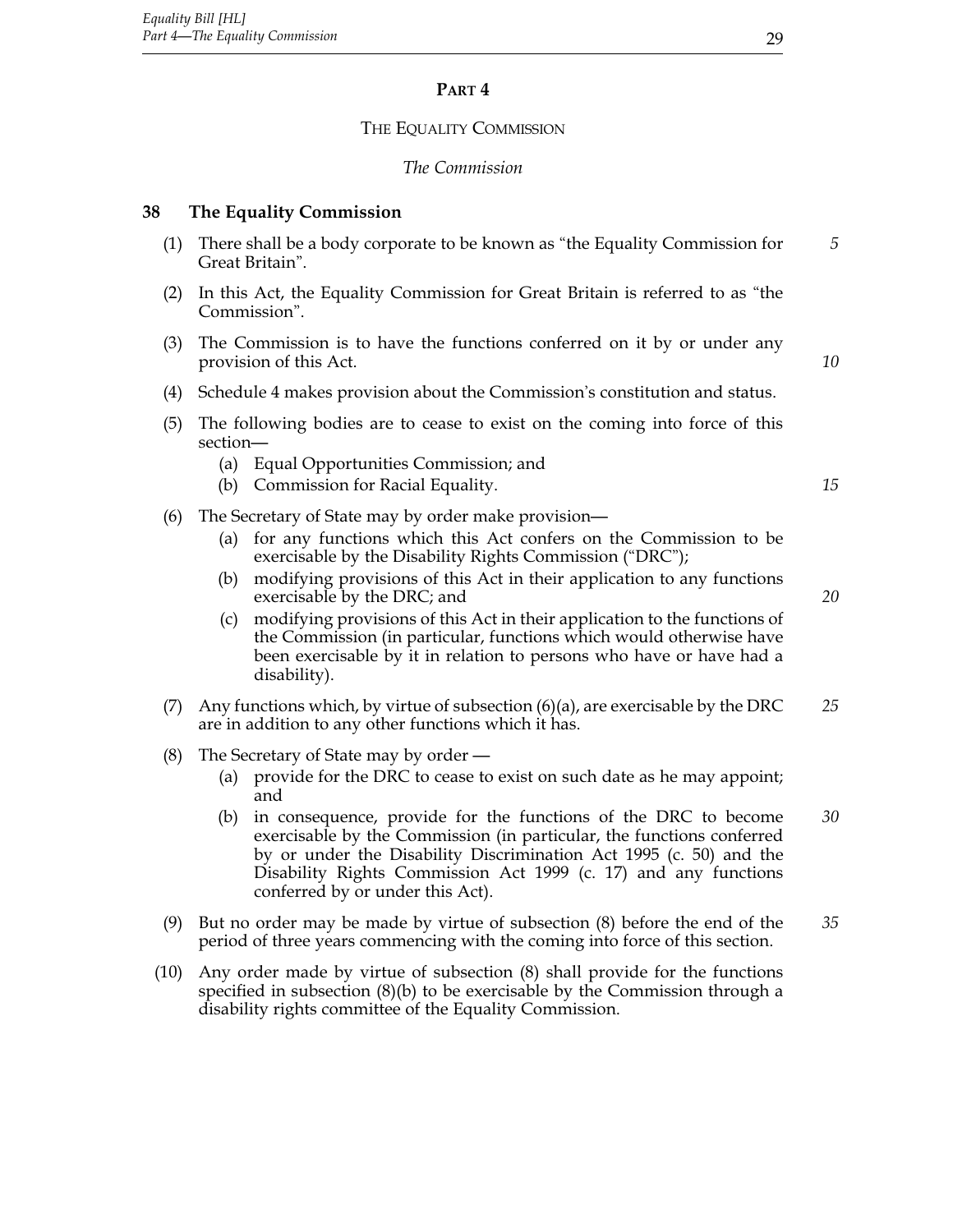#### **39 The Commission's general duty**

- (1) In discharging its functions under this Act, the Commission must act in a way which it considers most appropriate with a view to—
	- (a) eliminating unlawful discrimination on any of the prohibited grounds; and *5*
	- (b) promoting equality of opportunity (both in general terms and in relation to particular cases) as between persons in each of the different groupings specified in subsection (3).
- (2) For the purposes of subsection (1), the Commission must, in particular, have regard to regard to— *10*
	- (a) the international obligations of the United Kingdom in the field of human rights;
	- (b) the need to conduct its affairs in the public interest and with an appropriate degree of independence;
	- (c) the need to secure effective remedies for acts made unlawful by this Act *15* or for breach of duties imposed by it;
	- (d) the need to seek to secure good relations between persons of different racial groups.
- (3) The different groupings are—
	- (a) persons generally without regard to their age; *20*
	- (b) persons of different racial groups;
	- (c) persons generally without regard to any disability they have or have had;
	- (d) persons of different family status;
	- (e) persons who have undergone a gender reassignment and other persons *25* generally;
	- (f) persons of different marital status;
	- (g) women who are pregnant and other persons generally;
	- (h) persons of different religions or beliefs;
	- (i) men and women generally; *30*
	- (j) persons of different sexual orientation.
- (4) The reference to the international obligations of the United Kingdom in the field of human rights includes—
	- (a) the European Convention of Human Rights;
	- (b) the International Covenant on Civil and Political Rights; *35*
	- (c) the International Covenant on Economic, Social and Cultural Rights;
	- (d) the Convention on the Rights of the Child;
	- (e) The Convention on the Elimination of all Forms of Racial Discrimination;
	- (f) the Convention on the Elimination of All Forms of Discrimination *40* Against Women;
	- (g) the Convention concerning Discrimination in respect of Employment and Occupation; and
	- (h) the Charter of Fundamental Rights of the European Union.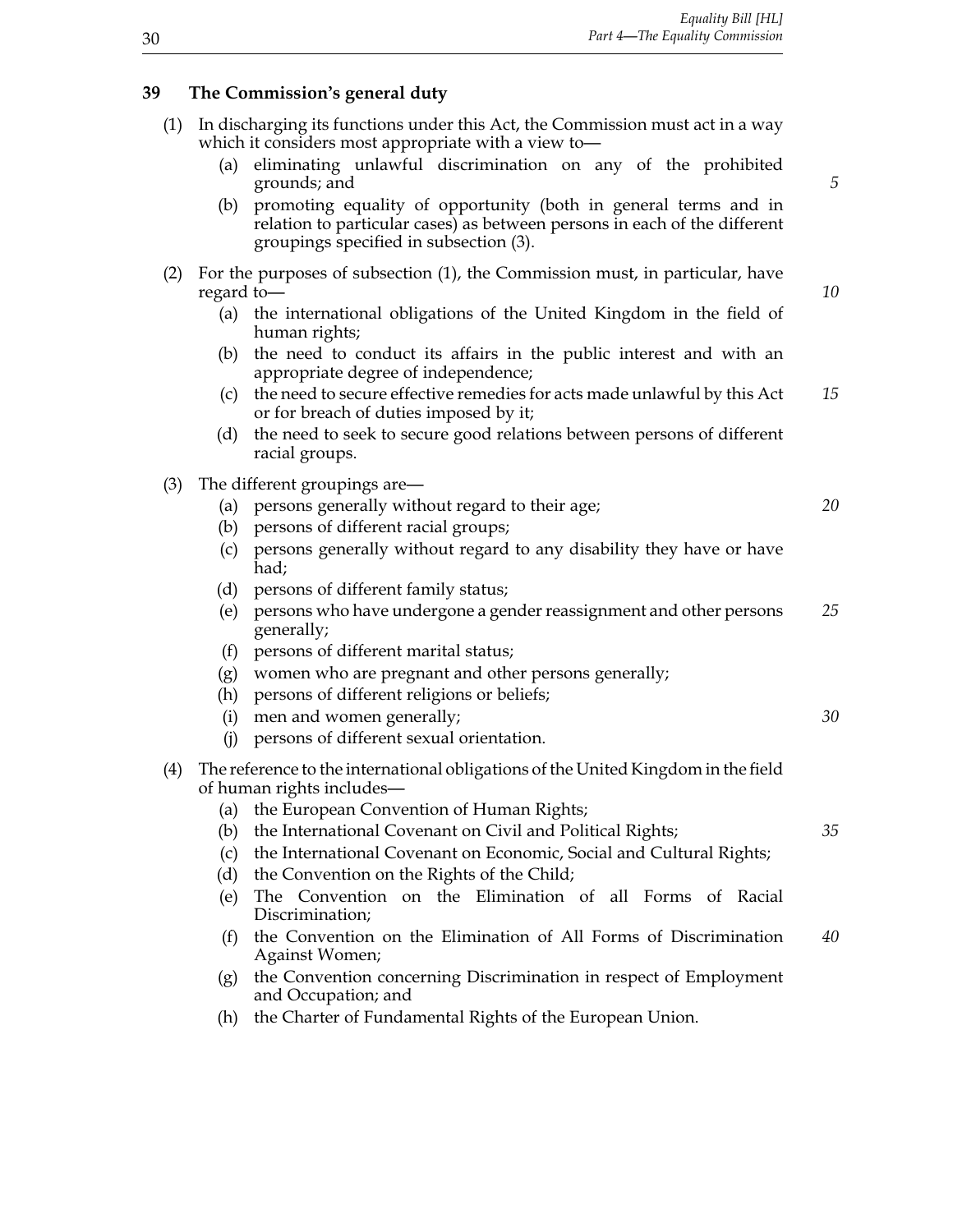# **40 Financial arrangements**

- (1) The Secretary of State must pay to the Commission such sums as he thinks fit to enable it to meet its expenses.
- (2) The Commission may make charges for facilities or services made available by it for any purpose. *5*
- (3) In discharging its functions under this Act, the Commission must aim to secure an appropriate allocation of its resources—
	- (a) between eliminating unlawful discrimination and promoting equality of opportunity; and
	- (b) between such of its activities in pursuit of either of those goals as are *10* carried on with reference to each of the different grounds mentioned in subsection (4).
- (4) The different grounds are—
	- (a) age;
	- (b) colour, race, nationality or ethnic or national origins; *15*
	- (c) disability;
	- (d) gender reassignment;
	- (e) religion or belief;
	- (f) sex, pregnancy, marital or family status;
	- (g) sexual orientation. *20*

(5) In determining what allocation of resources is appropriate for the purposes of subsection (3), the Commission must have regard to (among other things)—

- (a) the need to use its resources in the most efficient and economic way;
- (b) the effect that its activities may reasonably be expected to have in relation to each ground separately, taking due account of such of its *25* activities as affect more than one ground;
- (c) the need to ensure that sufficient resources are allocated annually in respect of each of the different grounds;
- (d) the principle that strategic allocation of more resources to general issues, or to issues which affect only one or more (but not all) of the *30* grounds, may be the most effective means of achieving steady progress towards either or both of the goals mentioned in subsection (3)(a) or (b);
- (e) the differing natures of the different grounds;
- (f) the degree of recent progress made in respect of any particular ground towards achieving equality of opportunity. *35*
- (6) The Commission must review the allocation of its resources at least once a year.

#### **41 Reports to Parliament**

- (1) At least once a year the Commission must—
	- (a) lay before each House of Parliament, the Scottish Parliament and the National Assembly for Wales a general report on the exercise of its *40* functions under this Act; and
	- (b) arrange for the report to be published.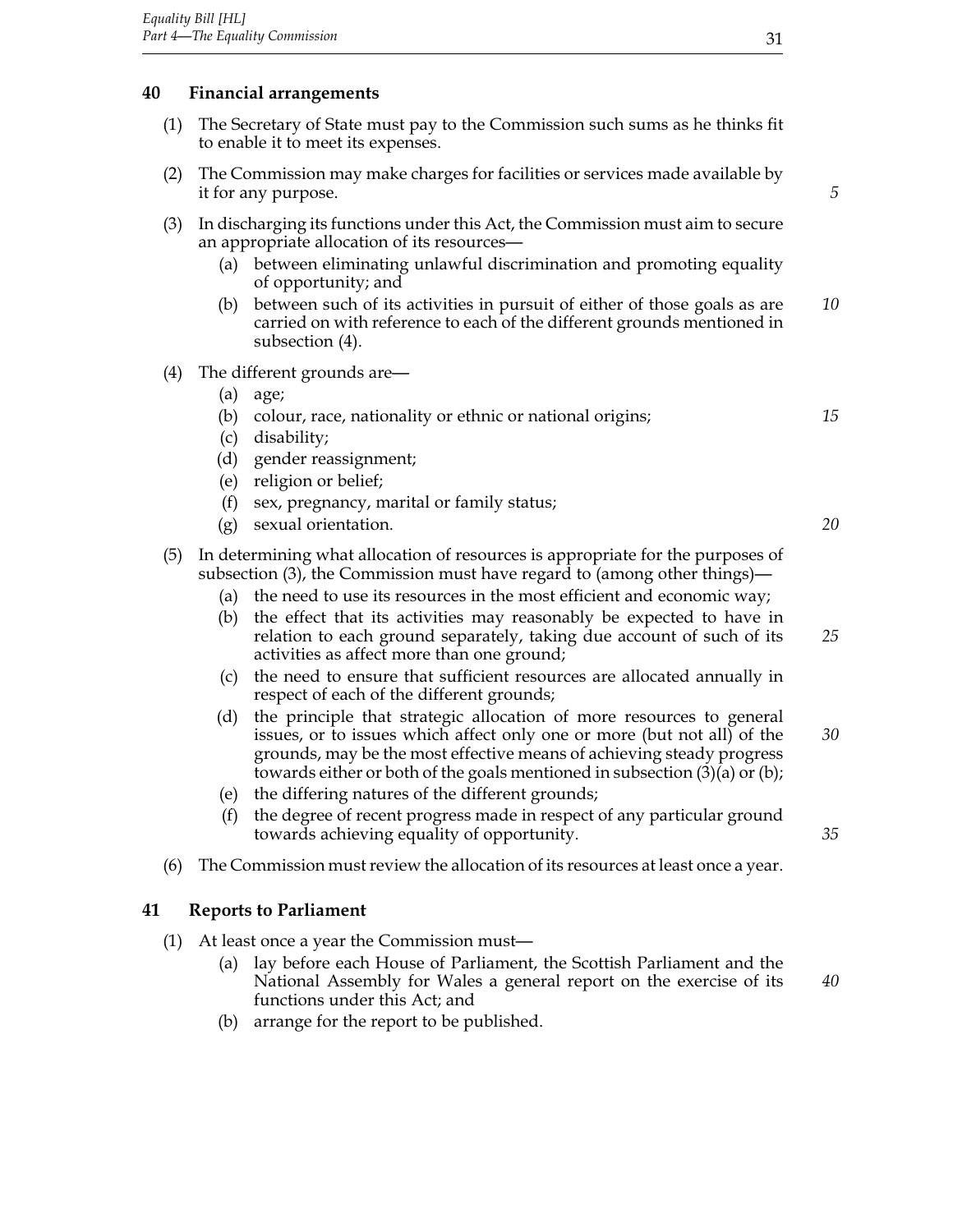- (2) The report under subsection (1) must in particular—
	- (a) give details of how the Commission's resources have been divided up in complying with section 40;
	- (b) contain a statement of its main objectives and priorities for the year ahead; *5*
	- (c) such other matters as the Secretary of State may from time to time direct.
- (3) The Commission may from time to time lay before each House of Parliament, the Scottish Parliament and the National Assembly for Wales such other reports with respect to those functions as it considers appropriate.

#### *General functions 10*

#### **42 Acquisition of information etc**

- (1) The Commission has the function of obtaining, compiling and keeping under review information about matters relating to the carrying out of its functions.
- (2) That function is to be carried out with a view to ensuring (among other things) that the Commission has sufficient information to take informed decisions and *15* to carry out its other functions effectively.
- (3) In carrying out that function the Commission may carry out, commission or support (financially or otherwise) research or surveys and publish reports.

#### **43 Provision of information etc to the public**

| (1) The Commission has the function of-                                                                                                                                                                | 20 |
|--------------------------------------------------------------------------------------------------------------------------------------------------------------------------------------------------------|----|
| (a) promoting awareness of the ways in which eliminating discrimination<br>and removing obstacles to equality may improve efficiency and<br>competitiveness and benefit the economy of United Kingdom; |    |

- (b) promoting good practice;
- (c) promoting awareness of the requirements of this Act and the remedies *25* for which it makes provision;
- (d) promoting awareness of the effect of article 14 (prohibition of discrimination) of the European Convention on Human Rights;
- (e) giving information or advice to the public in respect of matters relating to any of the Commission's functions. *30*
- (2) In carrying out those functions, the Commission may—
	- (a) publish educational materials or carry out other educational activities; or
	- (b) support (financially or otherwise) the carrying out by others of such activities or the provision by others of information or advice. *35*

#### **44 Provision of information etc to Ministers and other public bodies**

(1) The Commission has the function of making proposals, or giving other information or advice, to any Minister of the Crown or other public authority (including proposals, information or advice as to any aspect of the law or proposed change in the law). *40*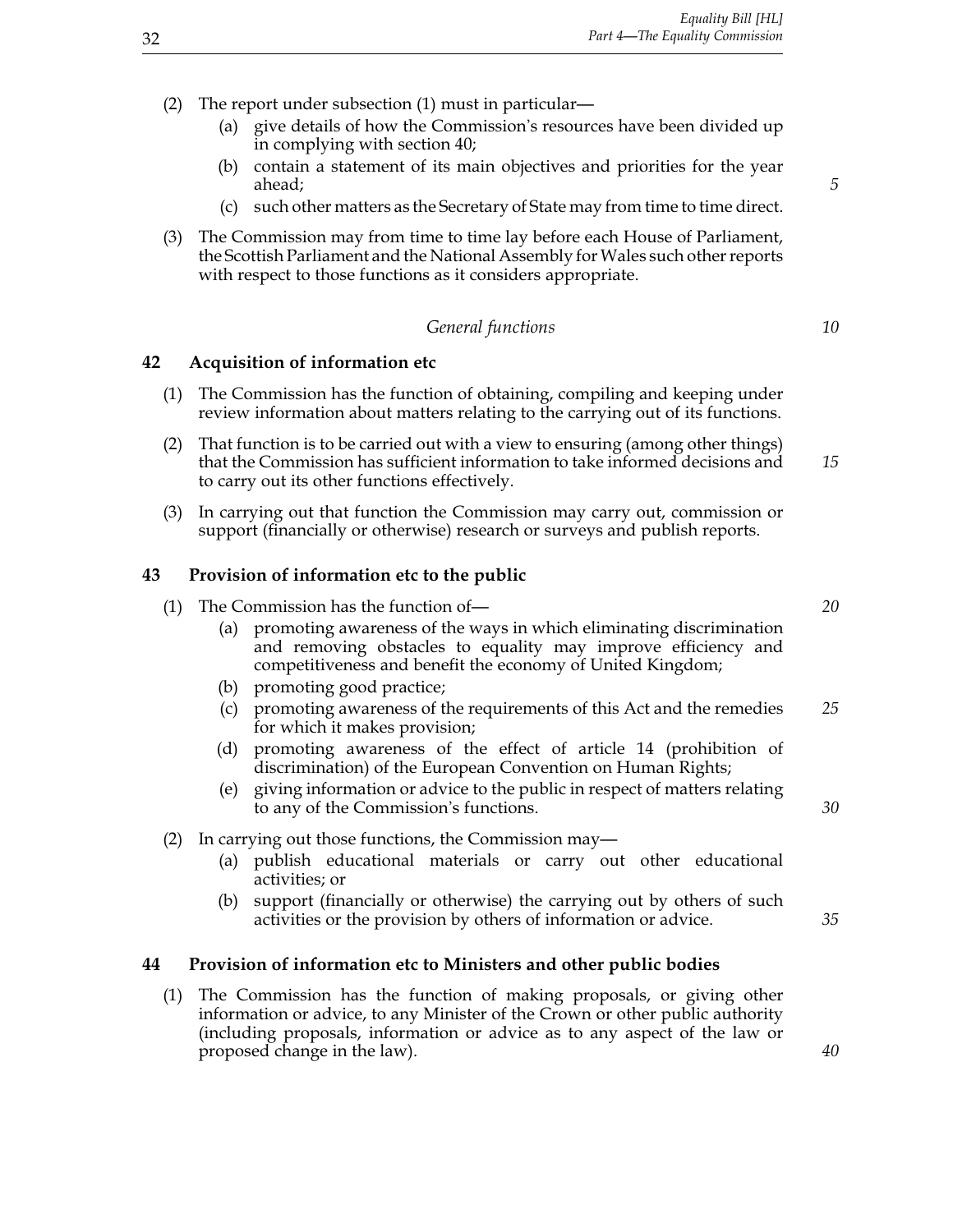- (2) In discharging its function under subsection (1), the Commission must, at least once every five years, review and report on the working of this Act generally, including a review of the effect of the exclusions in Schedule 2 and of whether there is a need for new exclusions.
- (3) A Minister of the Crown may request the Commission to make proposals or *5* give other information or advice on any matter relating to the discharge of its functions and the Commission must, so far as is reasonably practicable, comply with the request.
- (4) If the Commission makes or gives any proposal, report, information or advice it must make a copy available for inspection by members of the public in a *10* legible form and may publish it.
- (5) "The law" includes Community law and the international obligations of the United Kingdom in the field of human rights (within the meaning of section 39(4)).

## **45 Codes of practice** *15*

- (1) The Commission has the function of preparing and issuing codes of practice giving practical guidance on any matter for which this Act makes provision.
- (2) A failure on the part of any person to observe any provision of a code of practice made under this Act may be taken into account by the Commission in exercising its functions under this Part and under Part 5 and, if it appears *20* relevant, shall be taken into account in any proceedings before a court or tribunal under Part 5.
- (3) A code of practice issued under this section may, in particular—
	- (a) seek to encourage good practice and good relations in any of the protected areas of activity in which acts are made unlawful by Part 2; *25*
	- (b) give guidance identifying the acts made unlawful by any provision of Part 2;
	- (c) give practical guidance to any person on how to avoid doing any such unlawful act;
	- (d) give practical guidance on the circumstances in which the requirements *30* of any exclusion contained in Schedule 2 are, or are not, likely to be met;
	- (e) give practical guidance as to the circumstances in which a person may present to a tribunal a complaint under Part 2;
	- (f) seek to encourage the use of conciliation services;
	- (g) give practical guidance to any person as to the effect of, and on *35* compliance with, any duties imposed on him by or under Part 3;
	- (h) seek to encourage good practice regarding the treatment of any relevant group.
- (4) Schedule 5 makes provision with respect to the procedure for issuing codes of practice. *40*
- (5) The Secretary of State, the Scottish Ministers and the National Assembly for Wales may request the Commission to prepare a code of practice on any matter specified in the request and the Commission must comply with the request.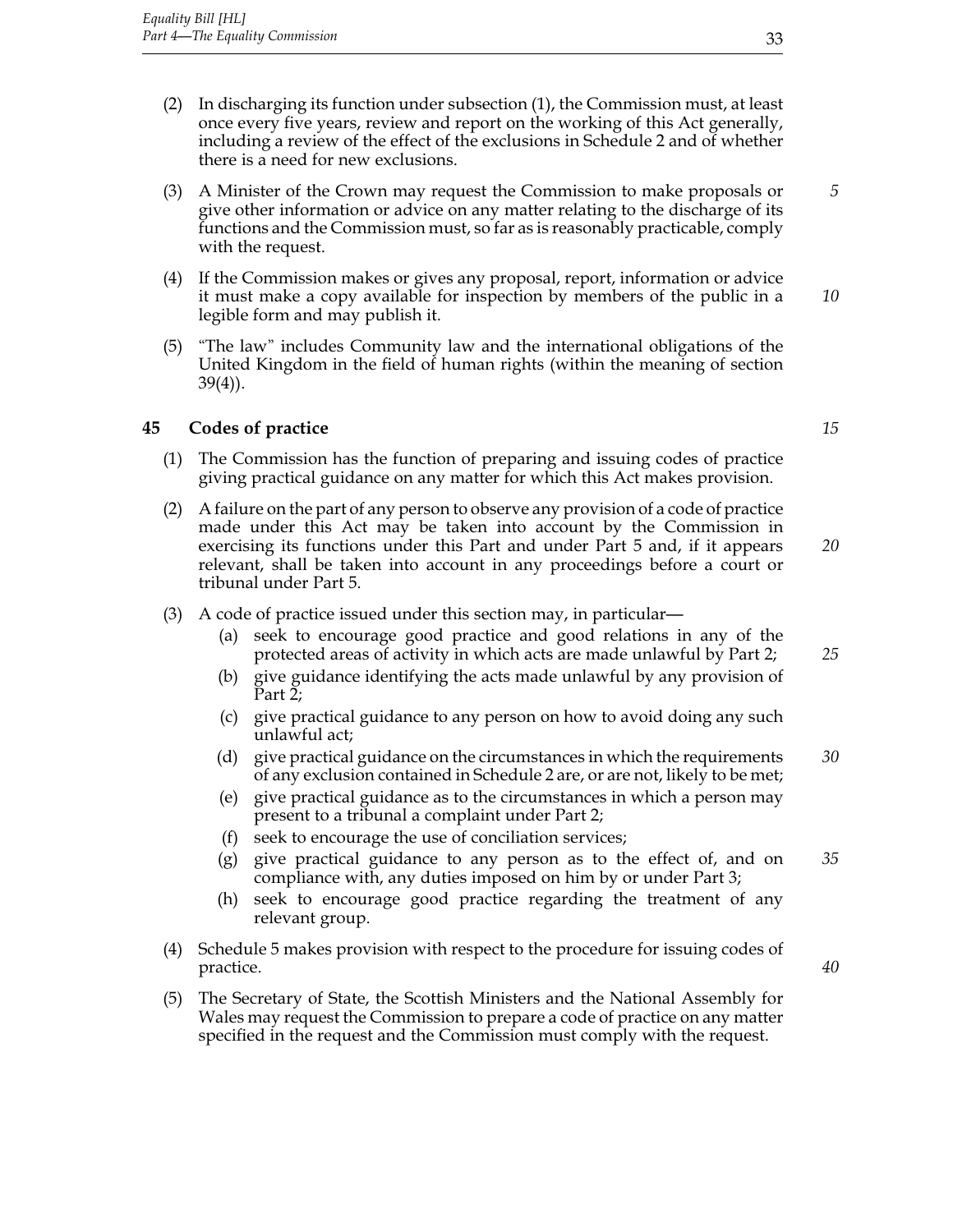- (6) "Relevant group" means—
	- (a) any group of persons identified by reference to a particular age group into which they fall;
	- (b) any group of persons identified by reference to their colour, race, nationality or ethnic or national origins; *5*
	- (c) any group of persons identified by reference to a particular disability they have or have had;
	- (d) any group of persons identified by reference to their family status;
	- (e) persons generally who have undergone a gender reassignment;
	- (f) any group of persons identified by reference to their marital status; *10*
	- (g) pregnant women generally;
	- (h) any group of persons identified by reference to their religion or belief;
	- (i) men generally or women generally;
	- (j) any group of persons identified by reference to their sexual orientation.

#### *Assistance to others 15*

#### **46 Questionnaires relating to acts made unlawful by Part 2**

- (1) This section has effect for the purposes of—
	- (a) helping a person ("A") to decide whether to make a complaint under section 7 alleging that another person ("B") has done an act made unlawful under Part 2; and *20*
	- (b) if A decides to make a complaint, helping him to formulate and present his case in the most effective manner.
- (2) The Commission must draw up—
	- (a) forms by which A may question B on any matter which is or may be relevant; and *25*
	- (b) forms on which B may, if he so wishes, reply to any questions.
- (3) Where A questions B (whether use is made of any form drawn up under subsection (2) or not), the question and any reply by B is to be admissible in evidence in any proceedings under Part 5.
- (4) If in any proceedings under Part 5 it appears to a tribunal or court that A *30* questioned B (whether use is made of any form drawn up under subsection (2) or not) and that—
	- (a) B deliberately and without reasonable excuse omitted to reply within a reasonable period; or
	- (b) that his reply is evasive or equivocal; *35*

the tribunal or court may draw any inference which it considers is just and equitable to draw, including an inference that B did the unlawful act complained of.

(5) This section is without prejudice to any other enactment or rule of law regulating interlocutory and preliminary matters in proceedings before a *40* tribunal or court, and has effect subject to any enactment or rule of law regulating the admissibility of evidence in such proceedings.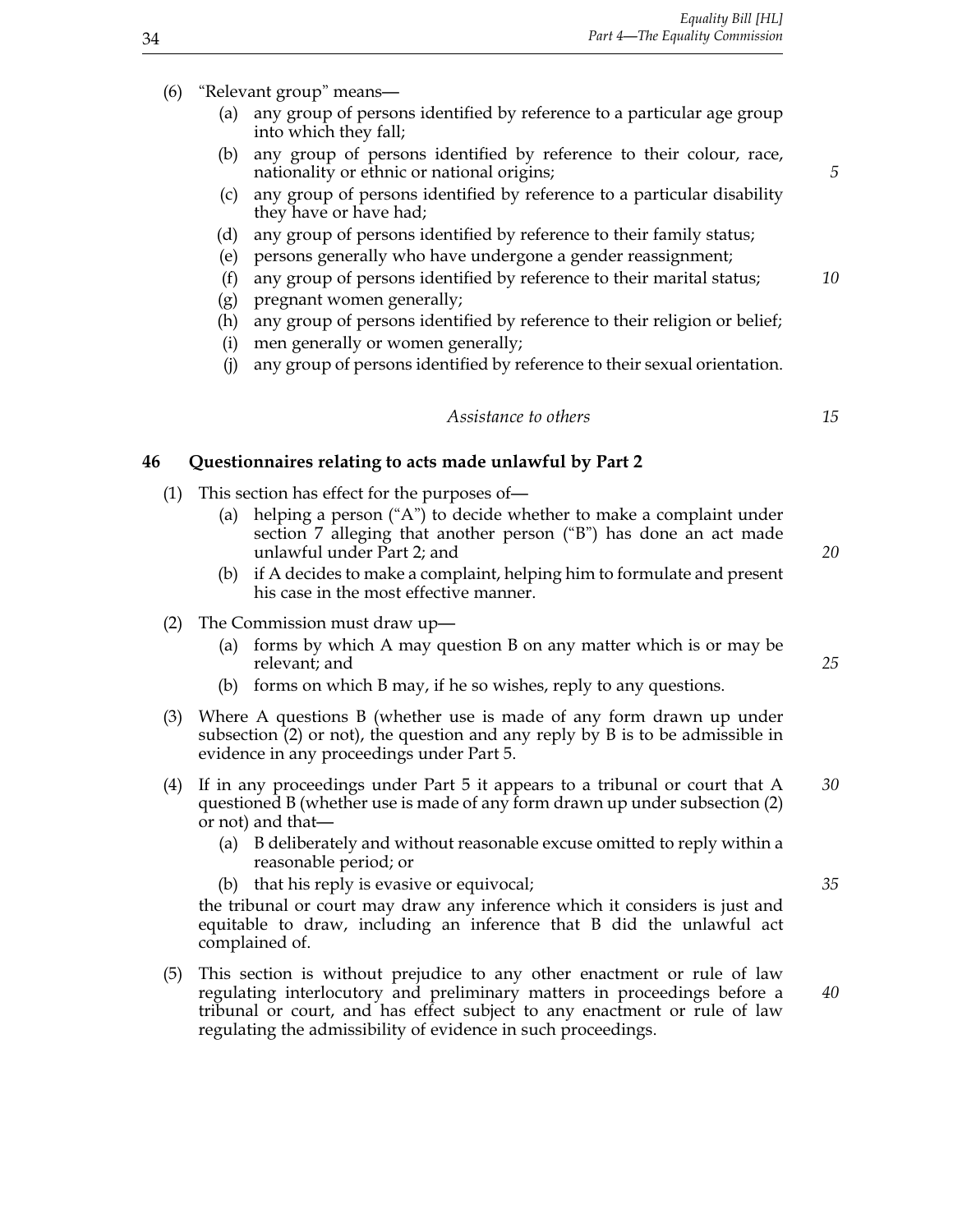# **47 Assistance to persons in connection with certain proceedings**

- (1) In this section "relevant proceedings" means—
	- (a) proceedings which a person or body has brought or proposes to bring under section 7 of this Act;
	- (b) proceedings which a person has brought or proposes to bring under *5* section 7 of the Human Rights Act 1998 (c. 42) which concern the matters for which this Act makes provision;
	- (c) proceedings which a person has brought or proposes to bring before the European Court of Human Rights against the United Kingdom which concern the application of article 14 of the European Convention on *10* Human Rights; and
	- (d) any other proceedings which are prescribed for the purposes of this paragraph, being proceedings in which a person who is a member of a relevant group (within the meaning of section 45(6)) relies, or proposes to rely, on the fact that he belongs to that group. *15*
- (2) Where the person concerned applies to the Commission for assistance in relation to any relevant proceedings, the Commission must consider the application and may, if it thinks fit, grant the application on any of the following grounds—
	- (a) that the case raises a question of principle; *20*
	- (b) that it is unreasonable to expect the applicant to deal with the case unaided (because of its complexity, because of the applicant's position in relation to another party or for some other reason);
	- (c) that there is some other special consideration which makes it appropriate for the Commission to provide assistance. *25*
- (3) If the Commission grants an application it may—
	- (a) provide or arrange for the provision of legal advice;
	- (b) arrange for legal or other representation (which may include any assistance usually given by a solicitor or counsel);
	- (c) seek to procure the settlement of the dispute; *30*
	- (d) provide or arrange for the provision of any other assistance which it thinks appropriate.
- (4) Subsection (3)(b) does not affect the law and practice as to who may represent a person in relation to any proceedings.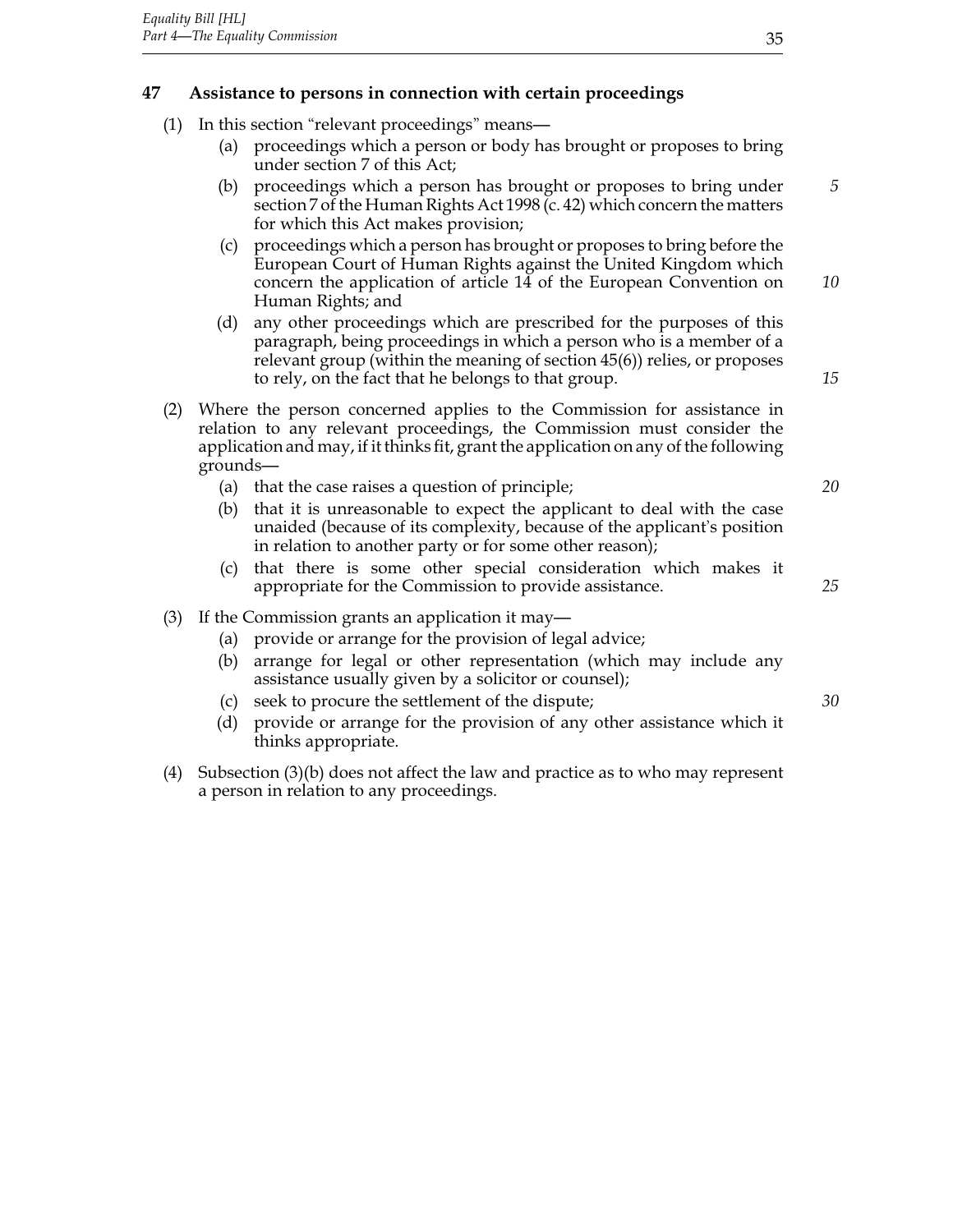## **Part 5**

## **ENFORCEMENT**

# CHAPTER<sub>1</sub>

# **JURISDICTION**

## **48 Matters referred to a tribunal** *5*

- (1) Where a provision of this Act provides for any matter to be referred to a tribunal, the matter is to be referred to an employment tribunal except where the matter falls within section 49, 50 or 51.
- (2) Where the matter referred to a tribunal falls outside the employment field, the tribunal hearing the matter is to operate under the name "equality tribunal". *10*
- (3) In this Part—
	- (a) references to the respondent to a complaint or application are to the person against whom the complaint or application is made; and
	- (b) where the respondent is a person who, by virtue section 19, is to be treated as having done a particular act, references to a person doing any *15* act made unlawful by any provision of this Act are to be construed as references to the person whose act is the subject of the complaint.

## **49 Education cases concerning admission to or exclusion from schools etc**

- (1) This section applies where—
	- (a) a complaint under section 7 alleges that an act made unlawful by any *20* provision of Part 2 has been done in the protected area of activity specified in section  $6(1)(c)$ ;
	- (b) the allegation relates to an admissions decision or an exclusion decision; and
	- (c) appeal arrangements enabling any person to make an appeal against *25* such a decision have been made under—
		- (i) section 94 of the School Standards and Framework Act 1998 (c. 31);
		- (ii) section  $52(3)(c)$  of the Education Act 2002 (c. 32); or
		- (iii) an agreement entered into between the body responsible for an *30* Academy and the Secretary of State under section 482 of the Education Act 1996 (c. 56).
- (2) The complaint under section 7 is to be made under the appeal arrangements specified in subsection  $(1)(c)$ .
- (3) The body hearing the claim must exercise the powers that it has under those *35* arrangements.
- (4) "Admissions decision" means—
	- (a) a decision of a kind mentioned in section 94(1) or (2) of the School Standards and Framework Act 1998 (c. 31); or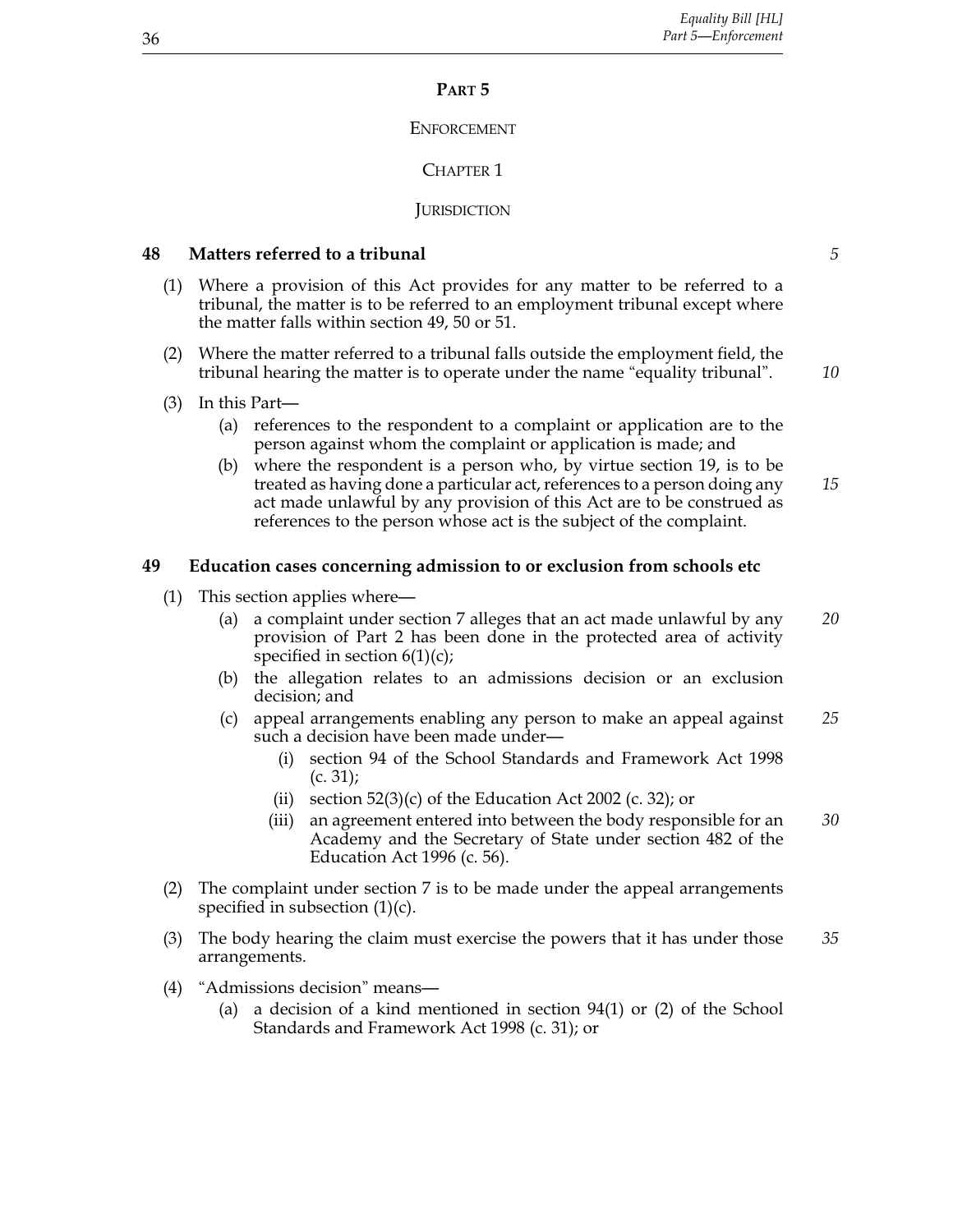- (b) a decision as to the admission of a person to an Academy which is taken by the body responsible for the Academy or on its behalf.
- (5) "Exclusions decision" means—
	- (a) a decision of a kind mentioned in section  $52(3)(c)$  of the Education Act 2002 (c. 32); or *5*
	- (b) a decision not to reinstate a pupil who has been permanently excluded from an Academy by its head teacher which is taken by the body responsible for the Academy or on its behalf.

# **50 Education cases brought on disability grounds**

- (1) This section applies to any complaint under section 7, or application under *10* section 61, which alleges that a body responsible for a school has, in relation to any person, acted on disability grounds in a way made unlawful by any provision of Part 2.
- (2) The complaint or application is to be made to the Special Educational Needs and Disability Tribunal. *15*
- (3) A complaint or application must be made before the end of the period of six months beginning with—
	- (a) the date on which the act complained of was done; or
	- (b) in a case in which subsection (4) applies, the date on which the alleged victim of the act discovered the concealment or could with reasonable *20* diligence have discovered it.
- (4) This subsection applies where—
	- (a) any fact relevant to the complaint or application was deliberately concealed from the alleged victim by the person alleged to have done the unlawful act; and *25*
	- (b) the alleged victim did not discover the concealment (or could not with reasonable diligence have discovered it) until afterwards.
- (5) If it satisfied that the allegation is well founded, the Special Educational Needs and Disability Tribunal may make such order as it considers reasonable in all the circumstances of the case. *30*
- (6) The power conferred by subsection (5)—
	- (a) may, in particular, be exercised with a view to obviating or reducing the adverse effect on the person concerned and on any other person of any matter to which the complaint or application relates; but
	- (b) does not include power to order the payment of any sum by way of *35* compensation.
- (7) Schedule 6 makes provision as to the jurisdiction and procedure of the Special Educational Needs and Disability Tribunal.
- (8) In this section—
	- (a) "disability grounds", in relation to any person, means a reason or *40* reasons related to any disability that person has or had; and
	- (b) the reference to a body responsible for a school is to be construed in accordance with—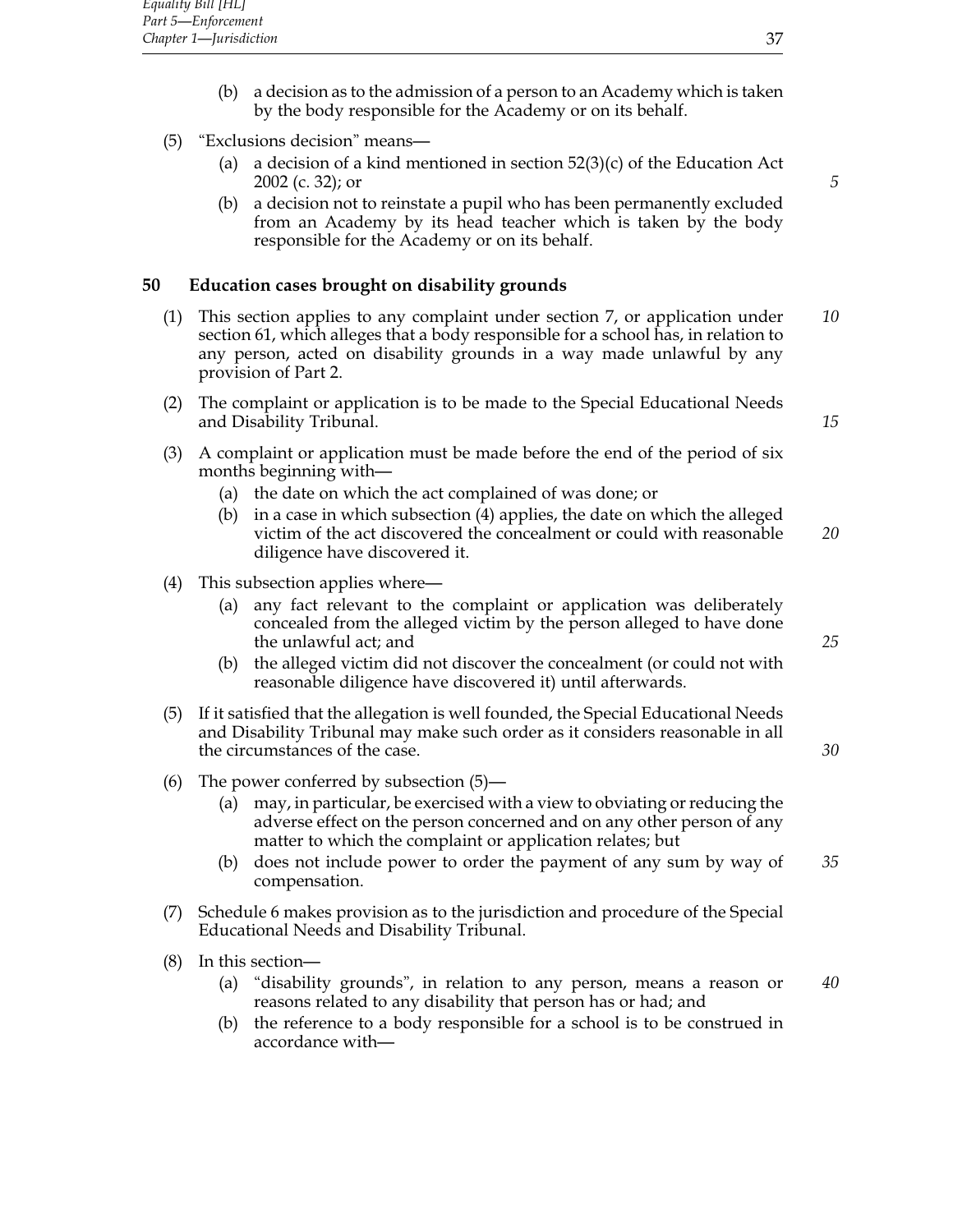- (i) paragraph 20 of Schedule 2 (in the case of a school in England and Wales); and
- (ii) paragraph 21 of that Schedule (in the case of a school in Scotland).

## **51 Immigration cases** *5*

- (1) This section applies where a complaint under section 7, or application under section 61, alleges that—
	- (a) in taking any decision under the Immigration Acts relating to the entitlement of the relevant person to enter or remain in the United Kingdom, an immigration authority has done an act made unlawful by *10* any provision of Part 2; or
	- (b) by virtue of section 17 or 19, another person is to be treated as having done that act.
- (2) No complaint or application may be made if—
	- (a) the question whether the act complained of was unlawful has been, or *15* could have been, raised in proceedings on an appeal which is pending, or could be brought, under the 1997 Act or Part 5 of the 2002 Act (and for these purposes, any power to grant leave to appeal out of time is to be disregarded); or
	- (b) in proceedings on an appeal under the 1997 Act or Part 5 of the 2002 Act, *20* it has been decided that the act in question was not unlawful.
- (3) Where, in proceedings on an appeal under the 1997 Act or Part 5 of the 2002 Act, it has been decided that an act to which a complaint or application relates was unlawful, any tribunal or court hearing a complaint or application made under this Act must treat that act as an act which is unlawful for the purposes of the *25* proceedings before it.
- (4) The following decisions are not to be subject to challenge or otherwise affected by virtue of a decision of a tribunal or court made under this Act—
	- (a) any decision under the Immigration Acts which is made by an immigration authority and which relates to the entitlement of a relevant *30* person to enter or remain in the United Kingdom; and
	- (b) any decision in proceedings on an appeal under the 1997 Act or Part 5 of the 2002 Act which—
		- (i) relates to a decision falling within paragraph (a); and
		- (ii) is made by an adjudicator appointed for the purposes of Part 5 *35* of the 2002 Act, the Immigration Appeal Tribunal, the Special Immigration Appeals Commission, the Court of Appeal, the Court of Session or the House of Lords.
- (5) In this section—
	- "the 1997 Act" means the Special Immigration Appeals Commission Act *40* 1997 (c. 68);

"the 2002 Act" means the Nationality, Immigration and Asylum Act 2002  $(c. 41)$ ;

"the Immigration Acts" has the meaning given by section 158 of the 2002 Act;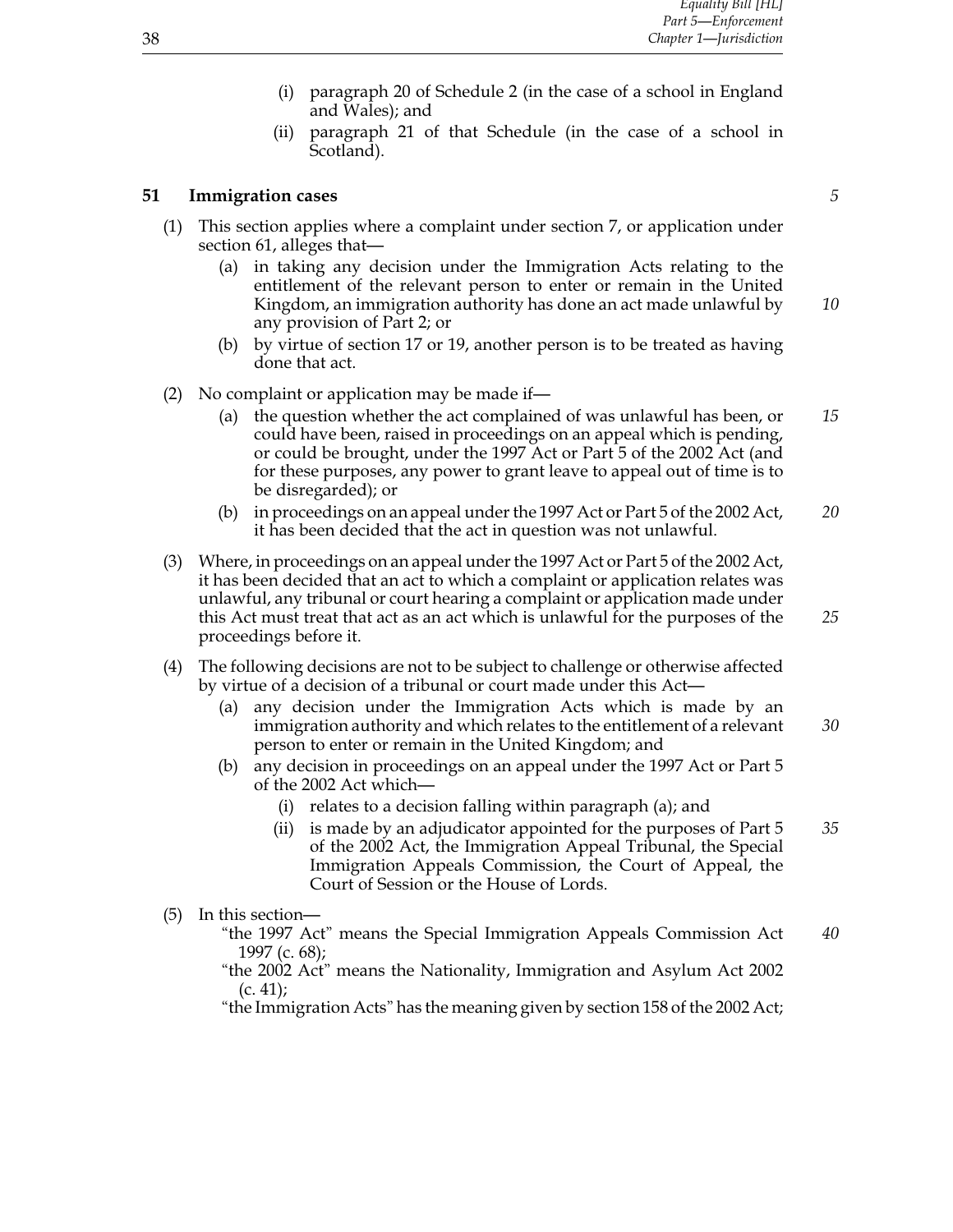"immigration authority" means the Secretary of State, an immigration officer or a person responsible for the grant or refusal of entry clearance (within the meaning of section 33(1) of the Immigration Act 1971 (c. 77);

"pending" has the same meaning as in the 1997 Act or Part 5 of the 2002 Act; and **5** 

"relevant person" means the individual who is alleged to have been the victim of the unlawful act complained of.

## **52 Transfer to county court or sheriff's court**

- (1) This section applies to any reference made to the tribunal which—
	- (a) is a complaint made under section 7 or an application made under *10* section 61; and
	- (b) concerns a matter outside the employment field.
- (2) The President or Regional Chairman of tribunals must consider whether in all the circumstances of the case it is appropriate to transfer the matter to the county court (or in Scotland the sheriff's court). *15*
- (3) A determination under subsection (2) must be made no later than 28 days after receiving the respondent's notice of appearance.
- (4) A matter must be transferred in any case if it appears to the President or Regional Chairman that the case does (or may) involve matters of national security. *20*
	-
- (5) In determining whether the case is appropriate for onward reference under subsection (2), regard is to be had to any submissions made by the parties and to any other matter which appears relevant.
- (6) Matters which may be relevant include—
	- (a) whether, in the interests of the parties, it would be convenient or fair to *25* transfer the matter to a court having regard to the facts, legal issues, remedies and procedure;
	- (b) the availability of a judge specialising in this sort of matter;
	- (c) the facilities available at the tribunal and at the court (with a view to determining whether such facilities are adequate given the disabilities *30* of a party or a potential witness);
	- (d) the nature of any question of principle to which the matter may give rise.
- (7) Any reference made to a court by virtue of this section is to be determined—
	- (a) in the case of a complaint under section 7, in accordance with the *35* provisions of Chapter 2 of this Part; or
	- (b) in the case of an application under section 61, in accordance with the provisions of Chapter 3 of this Part.

## **53 Proceedings involving matters of national security**

(1) This section applies in relation to any matter that has been transferred to a *40* county or sheriff's court under section 52(4).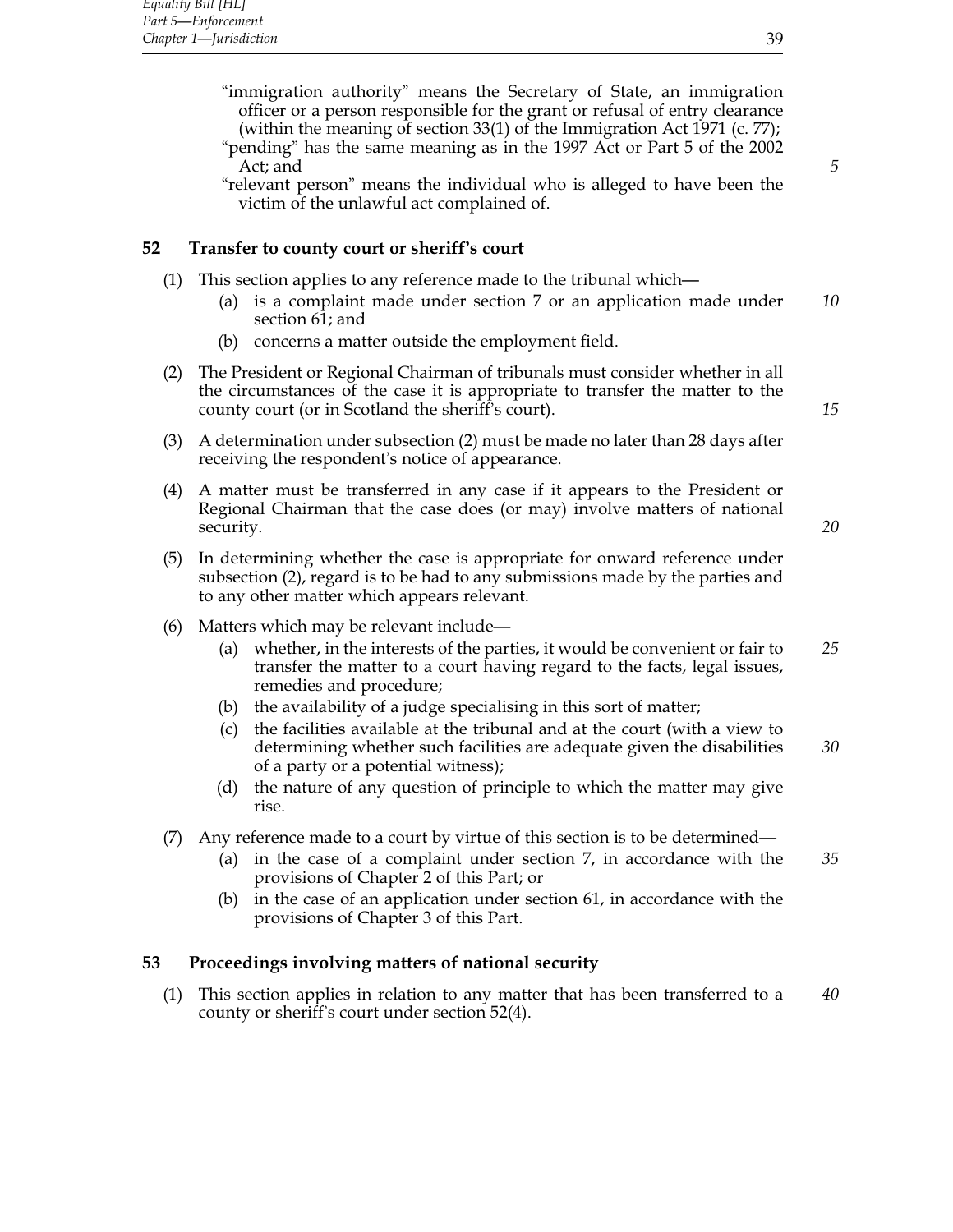| (2) | County court rules (or, in relation to Scotland, sheriff court rules) may make<br>provision for enabling a court to take any of the following steps where it<br>considers it expedient to do so in the interests of national security-                                                                                            |    |
|-----|-----------------------------------------------------------------------------------------------------------------------------------------------------------------------------------------------------------------------------------------------------------------------------------------------------------------------------------|----|
|     | to exclude from all or part of the proceedings the person initiating the<br>(a)<br>proceedings ("the claimant") or his representatives;                                                                                                                                                                                           | 5  |
|     | to permit a claimant or representative who has been excluded to make<br>(b)<br>a statement to the court before the commencement of the proceedings,<br>or the part of the proceedings from which he has been excluded;                                                                                                            |    |
|     | to take steps to keep secret all or part of the reasons for its decision in<br>(c)<br>the proceedings.                                                                                                                                                                                                                            | 10 |
| (3) | The Attorney General or, in Scotland, the Advocate General for Scotland, may<br>appoint a person to represent the interests of a claimant in, or in any part of,<br>any proceedings from which the claimant and his representatives are excluded<br>by virtue of subsection (2).                                                  |    |
| (4) | A person appointed under subsection (3)—<br>(a) if appointed for the purposes of proceedings in England and Wales,<br>must have a general qualification (within the meaning of section 71 of<br>the Courts and Legal Services Act 1990 (c. 41)); and<br>if appointed for the purposes of proceedings in Scotland, must be-<br>(b) | 15 |
|     | an advocate; or<br>(i)<br>a solicitor who has, by virtue of section 25A of the Solicitors<br>(i)<br>(Scotland) Act 1980 (c. 46), rights of audience in the Court of<br>Session or the High Court of Justiciary.                                                                                                                   | 20 |
| (5) | A person appointed under subsection (3) is not responsible to the person whose<br>interests he is appointed to represent.                                                                                                                                                                                                         | 25 |
|     | <b>CHAPTER 2</b>                                                                                                                                                                                                                                                                                                                  |    |

# Enforcement by the Commission

# *Obtaining information*

# **54 Commission powers to gather information**

- (1) The Commission may, by notice in writing, seek to obtain information from *30* such persons as it thinks fit for any purpose connected with the discharge of its functions.
- (2) The Commission may, in addition, conduct an investigation for the purpose of assisting it in—
	- (a) determining the steps required of any person to avoid doing any act *35* made unlawful by any provision of Part 2;
	- (b) determining the steps required of any person to comply with any requirements imposed on him by or under Part 3 of this Act;
	- (c ) considering whether to exercise against any person any of its powers under this Part; *40*
	- (d) discharging any other of its functions.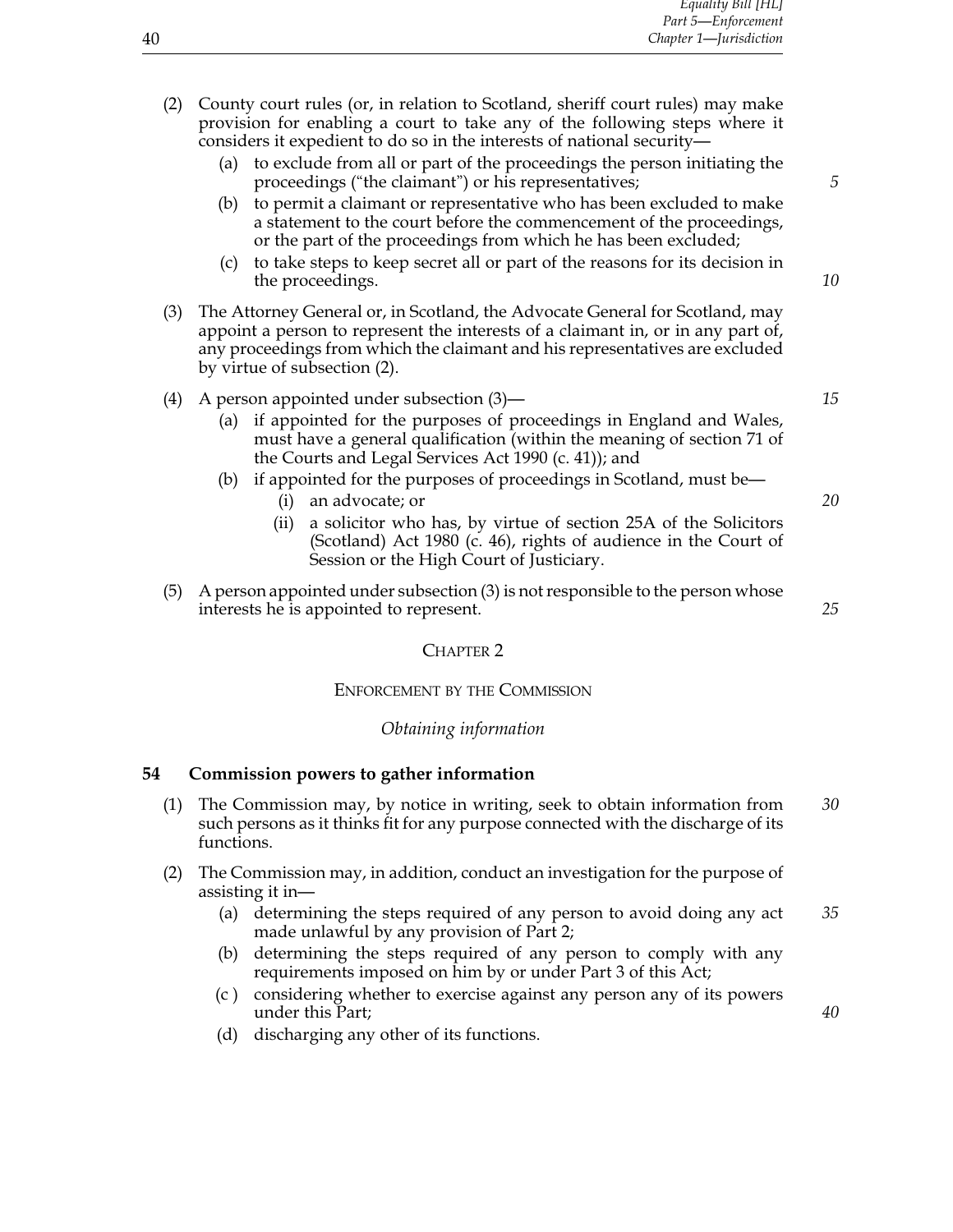- (3) An investigation under subsection (2) may (amongst other things) relate to—
	- (a) any aspect of the conduct of a person identified in paragraphs (a) to (f) of section 6(1) which takes place within the protected area of activity there specified;
	- (b) the carrying out by a public body of any of its functions; *5*
	- (c) any aspect of the workforce of an employer or of his employment policies or practices (including any provisions, criteria or practices relating to the termination of employment);
	- (d) any aspect of the arrangements or services provided by a body responsible for an educational establishment; *10*
	- (e) any aspect of the goods, facilities or services provided by any person to members of the public or a section of the public.
- (4) Schedule 7 contains provision as to the powers of the Commission on an investigation and the applicable procedure.

## **55 Restrictions on disclosure of information** *15*

- (1) This section applies to information given to the Commission in connection with the exercise of any of its functions under this Act.
- (2) Such information must not be disclosed unless the disclosure is permitted under subsections (3) to (6).
- (3) Subsection (2) does not prohibit the disclosure of any information if the *20* information—
	- (a) has been made available to the public by virtue of being disclosed in any circumstances in which, or for any purposes for which, disclosure is not precluded by this section;
	- (b) is in the form of a summary or collection of information so framed that it *25* is not possible to ascertain from it information relating to any particular person.
- (4) Subsection (2) does not prohibit the disclosure by the Commission (or any person authorised by it to act on its behalf) of information held by it if it obtains the consent of — <sup>30</sup>
	- (a) the person from whom the Commission obtained the information; and
	- (b) if different, the person to whom it relates.
- (5) The Commission may disclose information to which this section applies for the purpose of facilitating the exercise by the Commission of any function it has under or by virtue of this Act. *35*
- (6) The Commission may disclose information to which this section applies to the Equality Commission for Northern Ireland for the purpose of facilitating the exercise by that Commission of any function it has under or by virtue of Part 7 of the Northern Ireland Act (c. 47) (human rights and equal opportunities).
- (7) Any person who discloses information to which this section applies in *40* contravention of subsection (2) commits an offence and is liable—
	- (a) on summary conviction, to imprisonment for a term not exceeding three months or a fine not exceeding the statutory maximum, or both.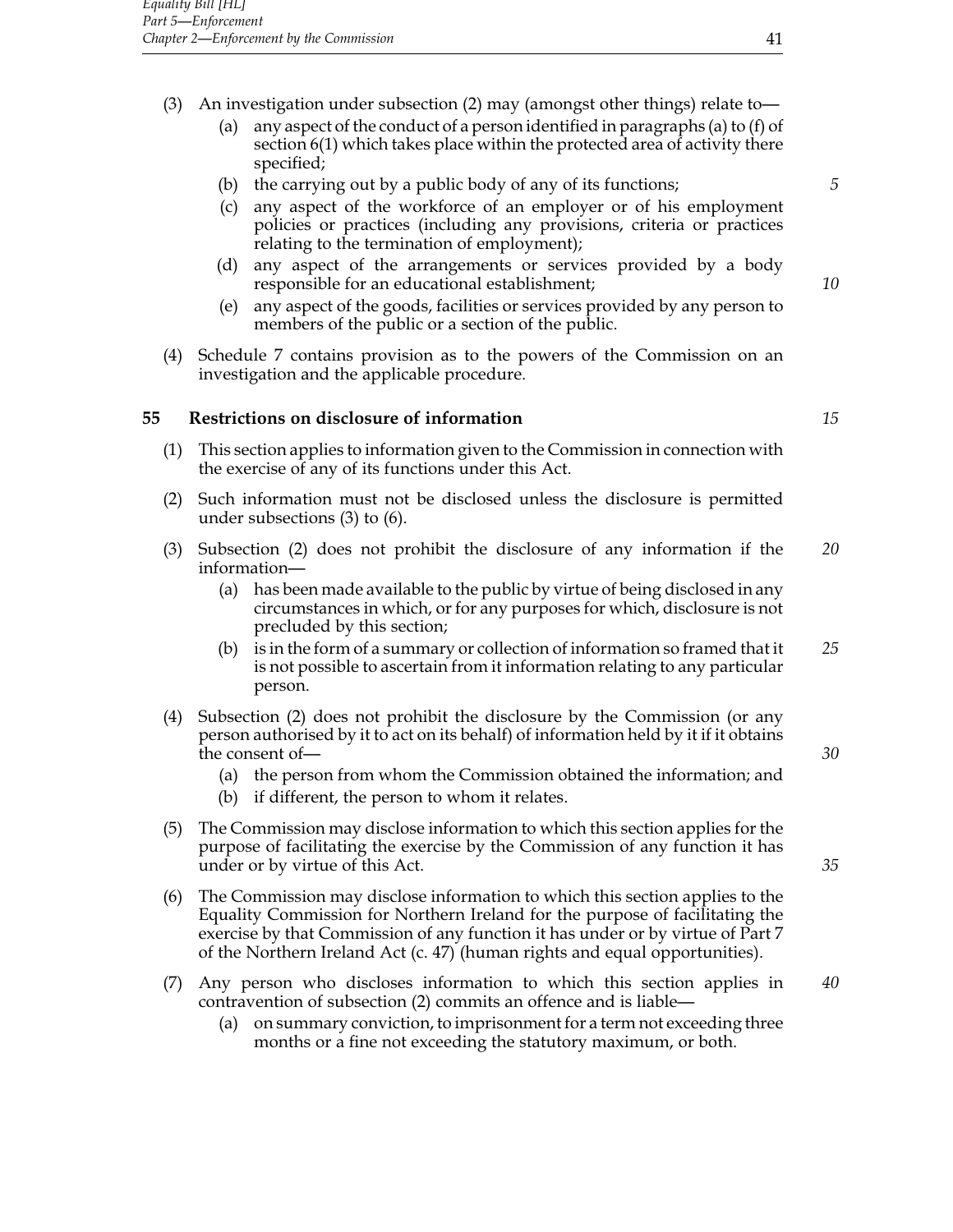- (b) on conviction on indictment, to imprisonment for a term not exceeding two years or a fine, or both.
- (8) Nothing in this section authorises a disclosure of information which contravenes the Data Protection Act 1998 (c. 29).

#### *Co-operation 5*

## **56 Obtaining undertakings**

- (1) Any person may give to the Commission a written undertaking that he will take such action as is specified in the undertaking.
- (2) An undertaking under subsection (1) may be given—
	- (a) as a result of informal discussions between the person concerned and *10* the Commission; or
	- (b) in response to a request made under subsection (3).
- (3) A request for an undertaking—
	- (a) may be made if the Commission has formed the opinion (whether before or after an investigation under section 54(2)) that a person ought *15* to take particular action in order to comply with any one or more of the requirements of Part 2 or 3 of this Act that apply to him; and
	- (b) must specify the requirement or requirements in question.
- (4) An undertaking under subsection (2) must be in such terms as appear satisfactory to the Commission with a view to ensuring that the person who *20* gives the undertaking takes such action to comply with the requirements concerned as it is reasonable and appropriate for him to take in the circumstances of the case.

*Compliance notices: contraventions of Parts 2 and 3 of this Act*

#### **57 Commission's power to issue compliance notices** *25*

- (1) The Commission may give a compliance notice to any person  $(^\circ A)$  where it appears to the Commission that any of the circumstances mentioned in subsection (2) have arisen.
- (2) The circumstances are that A has failed—
	- (a) to comply with an undertaking given under section 56(1); *30*
	- (b) to give any undertaking in response to a request under section 56(3);
	- (c) to give an undertaking that complies with section 56(4);
	- (d) to comply with any duty imposed on him under Part 3.

#### (3) A compliance notice must—

- (a) indicate the reasons for giving it; *35*
- (b) identify any requirement of this Act which, in the opinion of the Commission, has not been complied with by the recipient;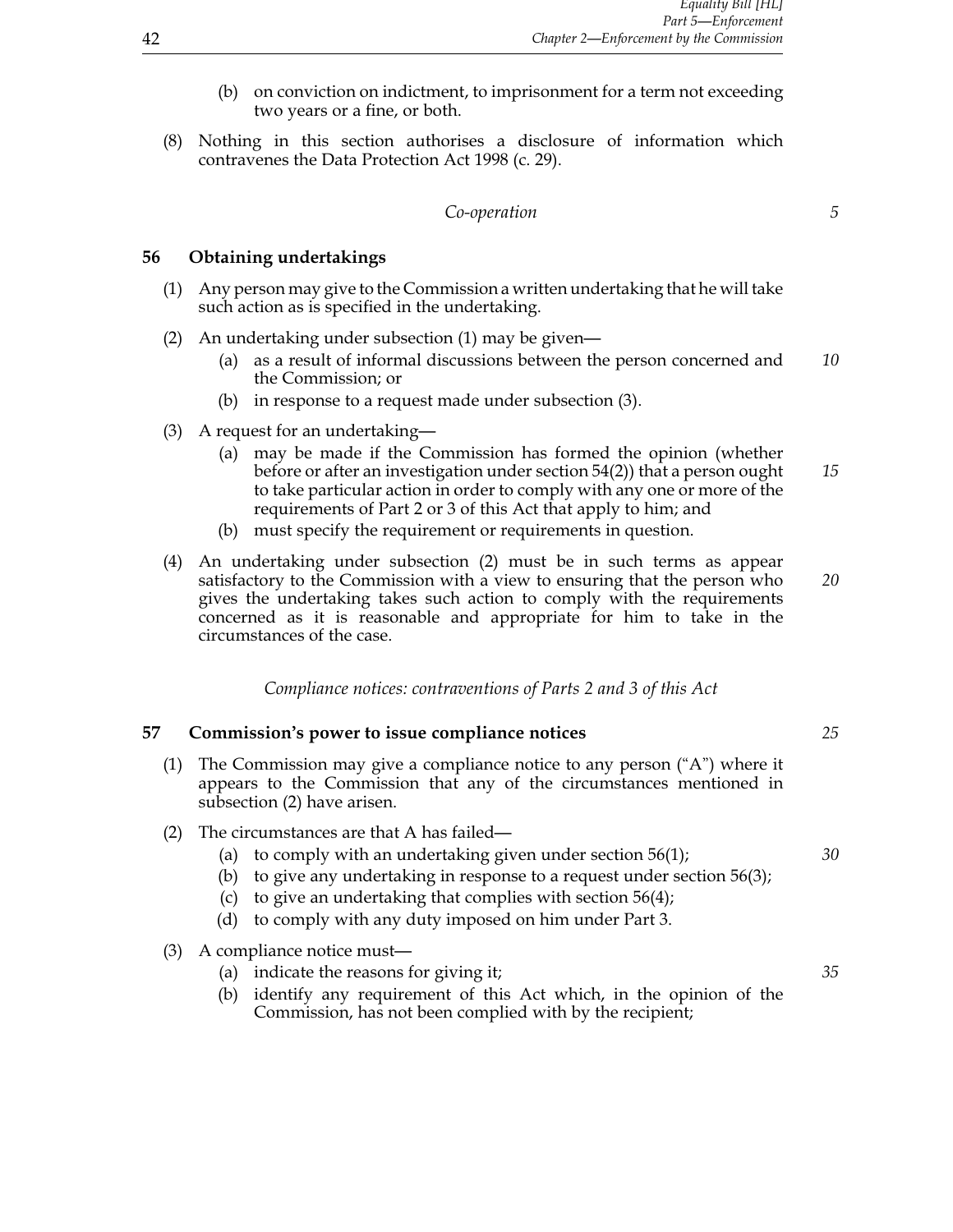- (c) contain such directions as the Commission considers to be reasonable and appropriate to secure compliance with the requirement concerned; and
- (d) state the period within which those directions must be complied with.

## (4) Directions under subsection (3)(c) may, in particular, include— *5*

- (a) directions for the abandonment of any practice;
- (b) directions for the modification, in accordance with any instructions given in the directions, of any practice;
- (c) directions for the substitution or adoption of any new practices specified by the Commission; *10*
- (d) such directions as the Commission considers necessary to ensure that other directions are duly carried out.
- (5) The Commission may at any time after giving a compliance notice (and whether on request or otherwise)—
	- (a) revoke all the directions; or *15*
	- (b) modify the directions by revoking any of them or by substituting new directions for all or any of them.
- (6) The Commission may accept from the applicant an undertaking under section 56 in substitution for any directions revoked by it under subsection (5)(a).
- (7) Directions given in a compliance notice are— *20*
	- (a) binding on the person concerned (except to the extent that they are quashed or other directions are substituted for them under section 59); and
	- (b) enforceable only in accordance with section 60.

#### **58 Compliance notices: procedure** *25*

- (1) If the Commission proposes to give any person a compliance notice, it must give that person—
	- (a) a draft copy of the compliance notice; and
	- (b) a written statement giving reasons for the notice and specifying a reasonable period within which that person may make representations *30* to the Commission.
- (2) The period mentioned in subsection (1)(b) may not be less than 28 days and not more than 56 days.
- (3) The Commission—
	- (a) must consider any written or oral representations made to it by the *35* person to whom it gives the statement required by subsection (1)(b);
	- (b) must consider any written representations made to it by any other person who appears to the Commission to have a direct interest by the matter; and
	- (c) may invite any person to make written or oral representations to it. *40*
- (4) If the Commission decides to give to any person a compliance notice (whether in its original form or with amendments), it must give that person written notice of its decision.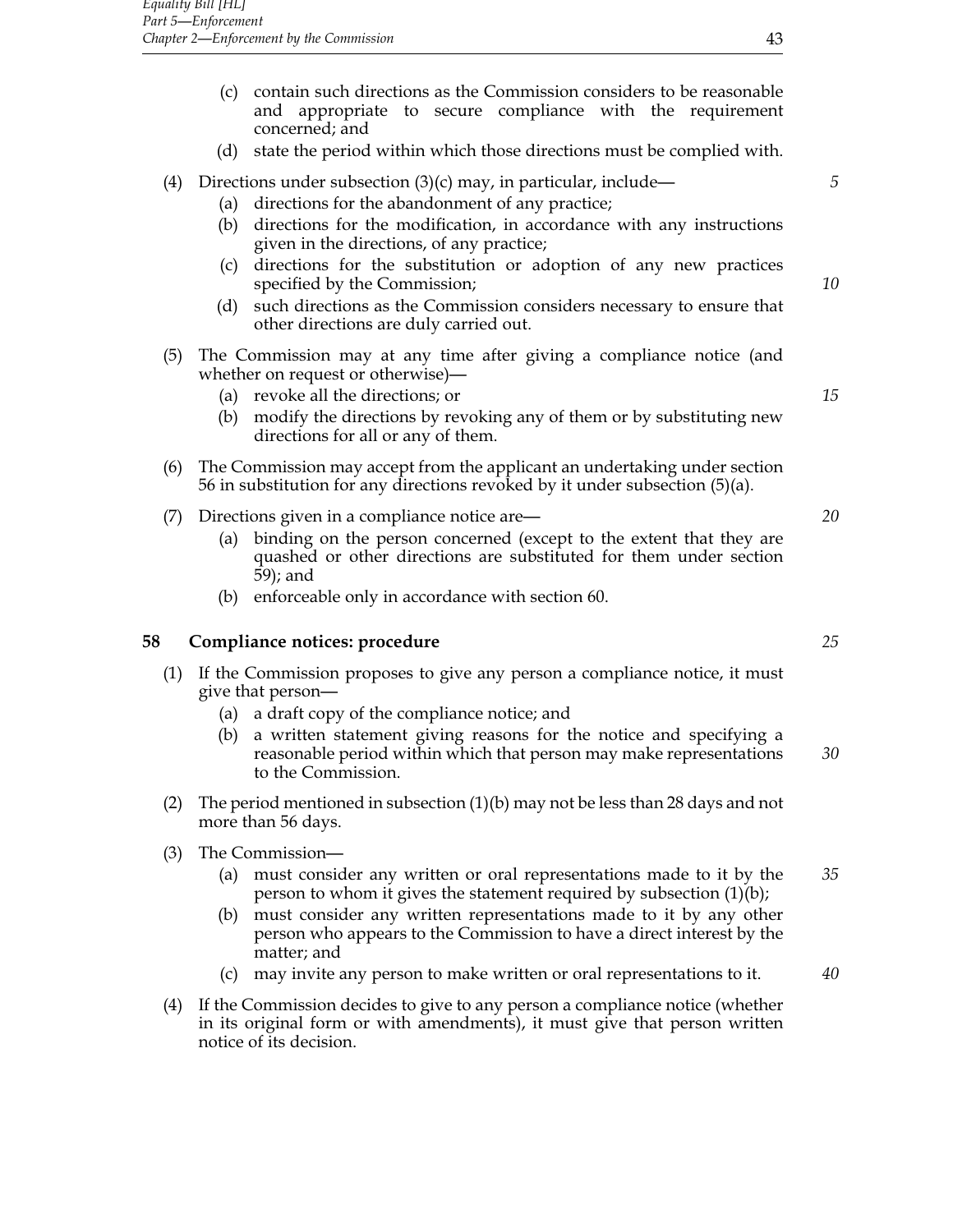(5) Where, under section 57(5), the Commission revokes or modifies any directions contained in a compliance notice, the Commission must give written notice of the revocation or modification to the person concerned.

## **59 Compliance notices: appeals**

- (1) A person to whom a compliance notice is given may appeal to the tribunal. *5* (2) A compliance notice must inform the person to whom it is given of that right and must include an indication of the procedure on such an appeal. (3) An appeal under this section must be made before the end of the period of 21 days beginning with the date on which the compliance notice is given. (4) On an appeal, the tribunal— *10* (a) may make an order under subsection (5) if it is satisfied in the circumstances of the case— (i) that it is unreasonable to expect the person to whom a compliance notice was given to comply with the directions contained in it; or *15* (ii) that the directions are not appropriate; or (b) may dismiss the matter. (5) An order under this subsection is such of the following orders as appears to the tribunal to be just and equitable in the circumstances of the case— (a) an order to quash the directions contained in the compliance notice or *20*
	- any of them; or (b) an order to substitute for the directions or any of them such other
	- directions (of a kind that the Commission could have given) as the tribunal considers reasonable and appropriate in the circumstances of the case. *25*
- (6) Directions under subsection (5)(b) are binding on the appellant and are enforceable only in accordance with section 60.

## **60 Compliance notices: enforcement**

- (1) The Commission may apply to the tribunal for an order enforcing a compliance notice. *30*
- (2) An application under this section may not be made—
	- (a) before the end of the period of 28 days commencing with the date on which the notice was given; or
	- (b) if an appeal under section 59 is made, before the end of the period of 28 days commencing with the date on which the appeal is determined or *35* abandoned.
- (3) On an application under this section, the tribunal may—
	- (a) make such order as it thinks fit in the circumstances of the case for the purpose of giving effect to the compliance notice; and
	- (b) whether or not it makes such an order, order that the whole or part of *40* the compliance notice is to cease to have effect.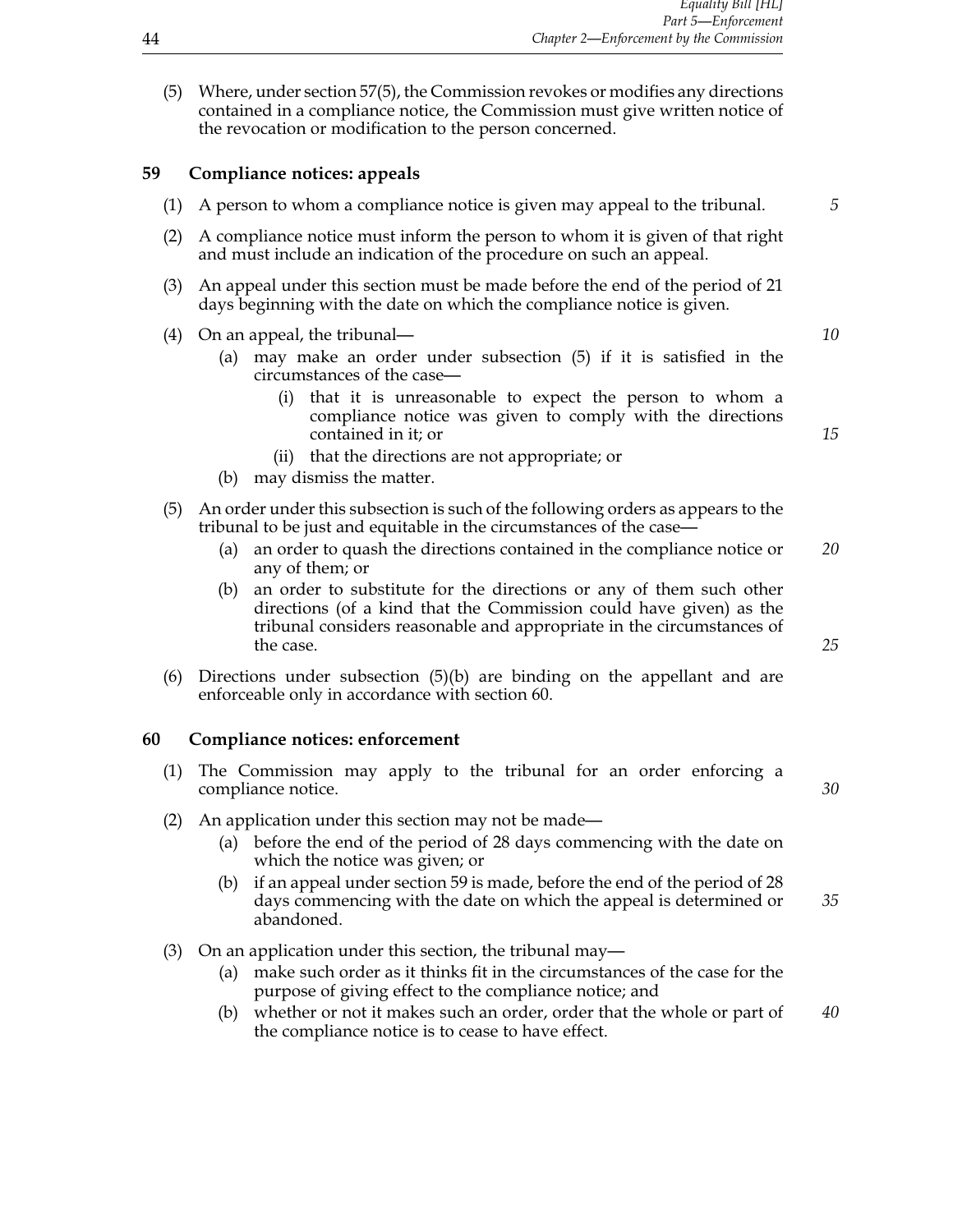- (4) An order under subsection  $(3)(a)$ 
	- (a) must specify the steps to be taken by the person to whom the notice was given;
	- (b) may specify the time within which each step is to be taken; and
	- (c) may require a specified person to attend before the tribunal to report to *5* the tribunal on the extent to which those steps have been taken.
- (5) The tribunal may revoke or vary the terms of any order under subsection (3)(a) either—
	- (a) on an application made by the Commission or by the person in relation to whom the order was made; or *10*
	- (b) where a person attends before the tribunal in pursuance of a requirement imposed by virtue of subsection (4)(c).
- (6) The Commission is entitled to be heard on any occasion when, in pursuance of a requirement imposed by virtue of subsection  $(4)(c)$ , a person attends before the tribunal. **15**

*Applications to tribunal: contraventions of Part 2 of this Act*

## **61 Commission's power to make tribunal applications**

- (1) the Commission may make an application to a tribunal alleging that a person has acted in a way made unlawful by any provision of Part 2.
- (2) An application under subsection (1) may be made against— *20*
	- (a) the person alleged to have done the act complained of;
	- (b) any person who, by virtue of section 17 or 19, is to be treated as having done the act complained of.
- (3) No application may be made under this section if it concerns a matter in respect of which a complaint may be made under section 72(2). *25*
- (4) An application under this section may be made either in the Commission's own name or jointly with one or more persons who appear to the Commission to have been adversely affected by the unlawful act that is the subject of the application.
- (5) An application made under this section is to be determined in accordance with *30* the following provisions of this Part.

## **62 Time limit for making tribunal applications**

- (1) An application under section 61 must be made before the end of the period of six months beginning with—
	- (a) the date on which the act complained of was done; or *35*
	- (b) in a case in which subsection (2) applies, the date on which the individual who is alleged to have been the victim of the unlawful act complained of discovered the concealment or could with reasonable diligence have discovered it.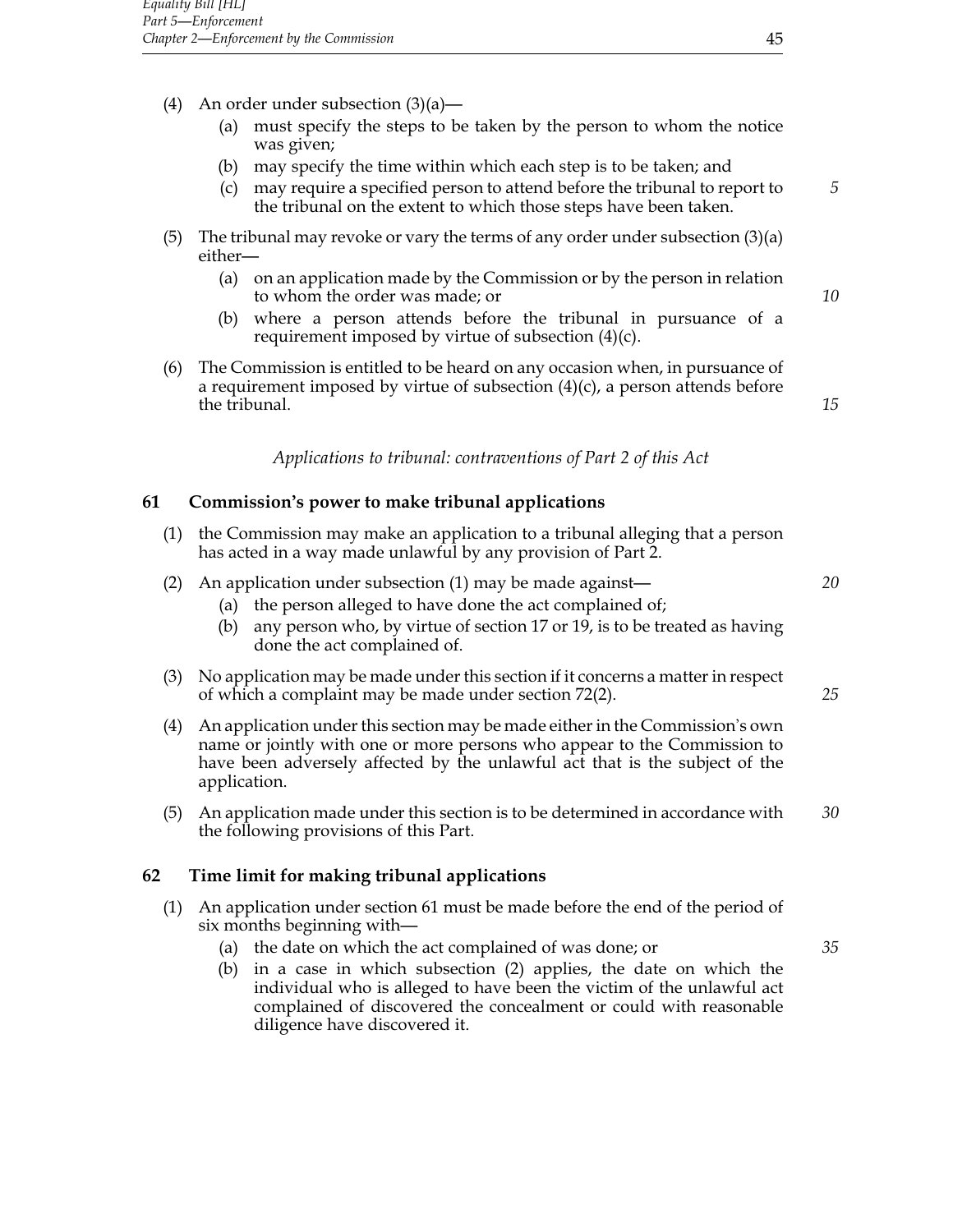- (2) This subsection applies where—
	- (a) any fact relevant to the application was deliberately concealed from the alleged victim by the person alleged to have done the unlawful act; and
	- (b) the alleged victim did not discover the concealment (or could not with reasonable diligence have discovered it) until after the act was done. *5*
- (3) For the purposes of subsection (1)—
	- (a) where the act complained of is attributable to a term in a contract, that act is to be treated as extending throughout the duration of the contract;
	- (b) any act extending over a period is to be treated as done at the end of that period; and *10*
	- (c) a deliberate omission is to be treated as done when the person in question decided upon it.
- (4) For the purposes of subsection  $(3)(c)$ , a person is (in the absence of evidence establishing the contrary) to be taken to decide upon an omission—
	- (a) when he carries out an act inconsistent with the omitted act; or *15*
	- (b) if he has carried out no such inconsistent act, when the period expires within which he might reasonably have expected to carry out the omitted act if it was to be carried out.

## **63 Tribunal applications: burden of proof**

- (1) This section applies to proceedings brought under section 61. *20*
- (2) Unless subsection (3) applies, the tribunal or court hearing the matter must uphold the application if the Commission shows facts from which the tribunal or court could (apart from this section) conclude in the absence of an adequate explanation that the respondent to the application has done the unlawful act complained of 25
- (3) This subsection applies if the respondent satisfies the tribunal or court that he did not act in such a way.

#### **64 Tribunal applications: determination**

- (1) In this section and section 65, "relevant person" means—
	- (a) any person making the application jointly with the Commission under *30* section 61(4);
	- (b) any other person who appears to the tribunal or court hearing the matter to have been adversely affected by the unlawful act to which the application relates and who, before any application in respect of that act is heard, registers his interest with the Commission; *35*

and, for the purposes of paragraph (b), the Secretary of State may by regulations make provision as to the identification and registration of persons claiming that their interests have been adversely affected by any unlawful act.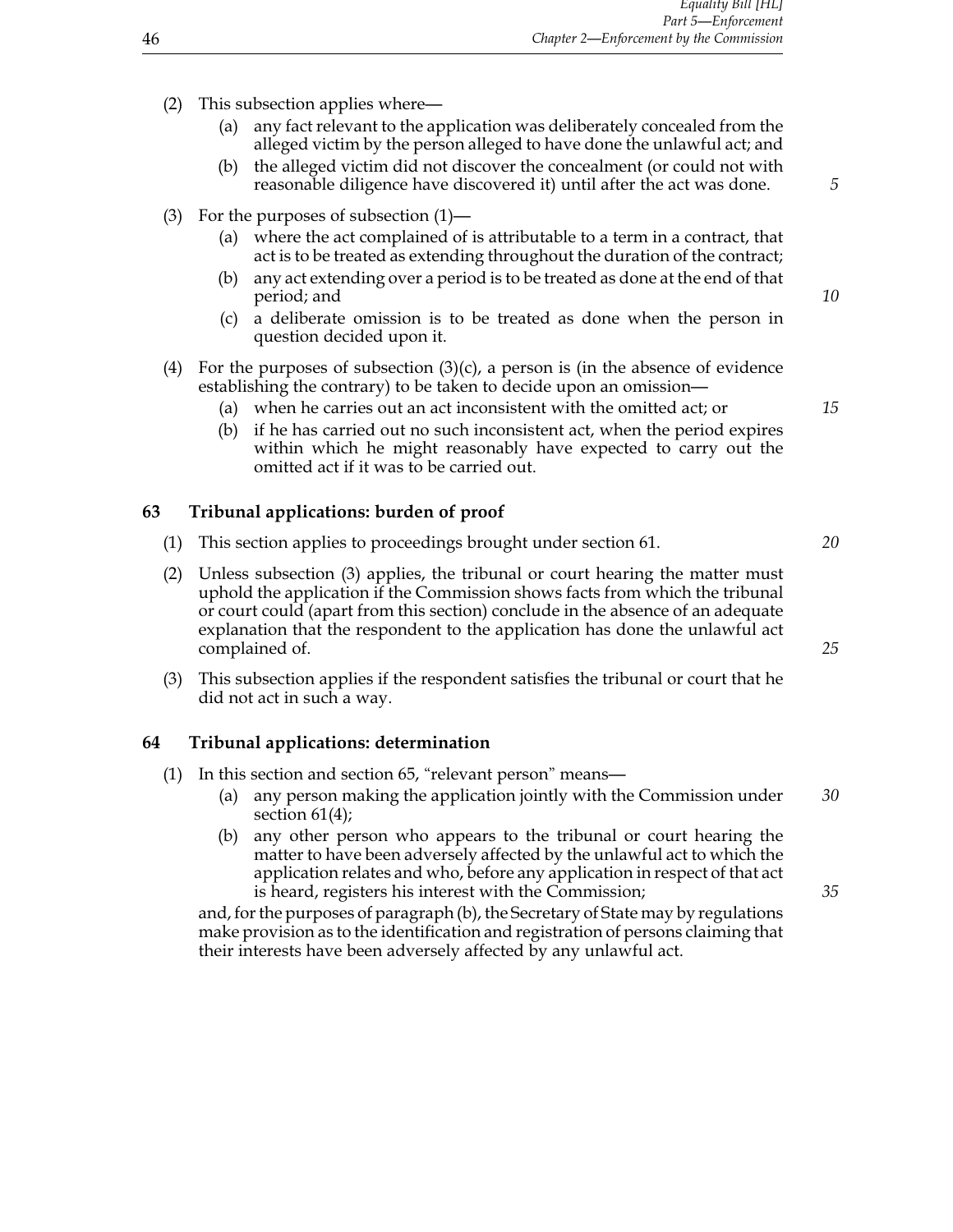- (2) On an application under section 61, a tribunal or court hearing the matter may, if it is satisfied that the respondent to the complaint has done the unlawful act complained of—
	- (a) recommend that the respondent take such action as appears to the tribunal or court to be reasonable in the circumstances of the case for the *5* purpose of obviating or reducing the adverse effect on the relevant person and on any other person of any act to which the complaint relates; and
	- (b) make an order under this section.
- (3) An order under this section is such of the following orders as appears to the *10* tribunal or court to be just and equitable in the circumstances of the case—
	- (a) an order requiring the respondent to pay to any relevant person such sum as the tribunal or court may determine;
	- (b) where the unlawful act concerned an application by a relevant person for employment with the respondent, an order that that person be *15* engaged by the respondent in employment comparable to that to which his application related or in other suitable employment;
	- (c ) where a relevant person was formerly employed by the respondent, any order that an employment tribunal may make under section 113 of the Employment Rights Act 1996 (c. 18) (orders for reinstatement or re- *20* engagement);
	- (d) such order as the tribunal or court considers reasonable in all the circumstances of the case with a view to obviating or reducing the adverse effect on the relevant person and on any other person of any matter to which the complaint or application relates; **25** 25
	- (e) if it appears to the tribunal or court that an unlawful act has occurred and that there is a reasonable likelihood that it will continue or be repeated, an order restraining (or in Scotland an interdict prohibiting) the act in question;
	- (f) if it appears to the tribunal or court that an unlawful act has occurred *30* and that there are steps which could be taken for remedying it, an order requiring any person who has carried out the unlawful act to take such steps as the court may direct to remedy it.
- (4) Any action recommended under subsection (2)(a) must be taken within such period as the tribunal or court may specify. *35*
- (5) In determining whether to make an order under subsection  $(3)(b)$ , the tribunal or court must have regard to all the circumstances and, in particular—
	- (a) whether the person in whose favour the order would be made wishes to be engaged by the respondent; and
	- (b) whether it is practicable for the respondent to comply with an order to *40* engage that person.

## **65 Amount of awards**

(1) In determining the sum to be paid to a relevant person as a result of an order made under section  $64(3)(a)$ , the tribunal or court must apply the principles applicable to the calculation of damages in claims in tort or (in Scotland) in *45* reparation for breach of statutory duty.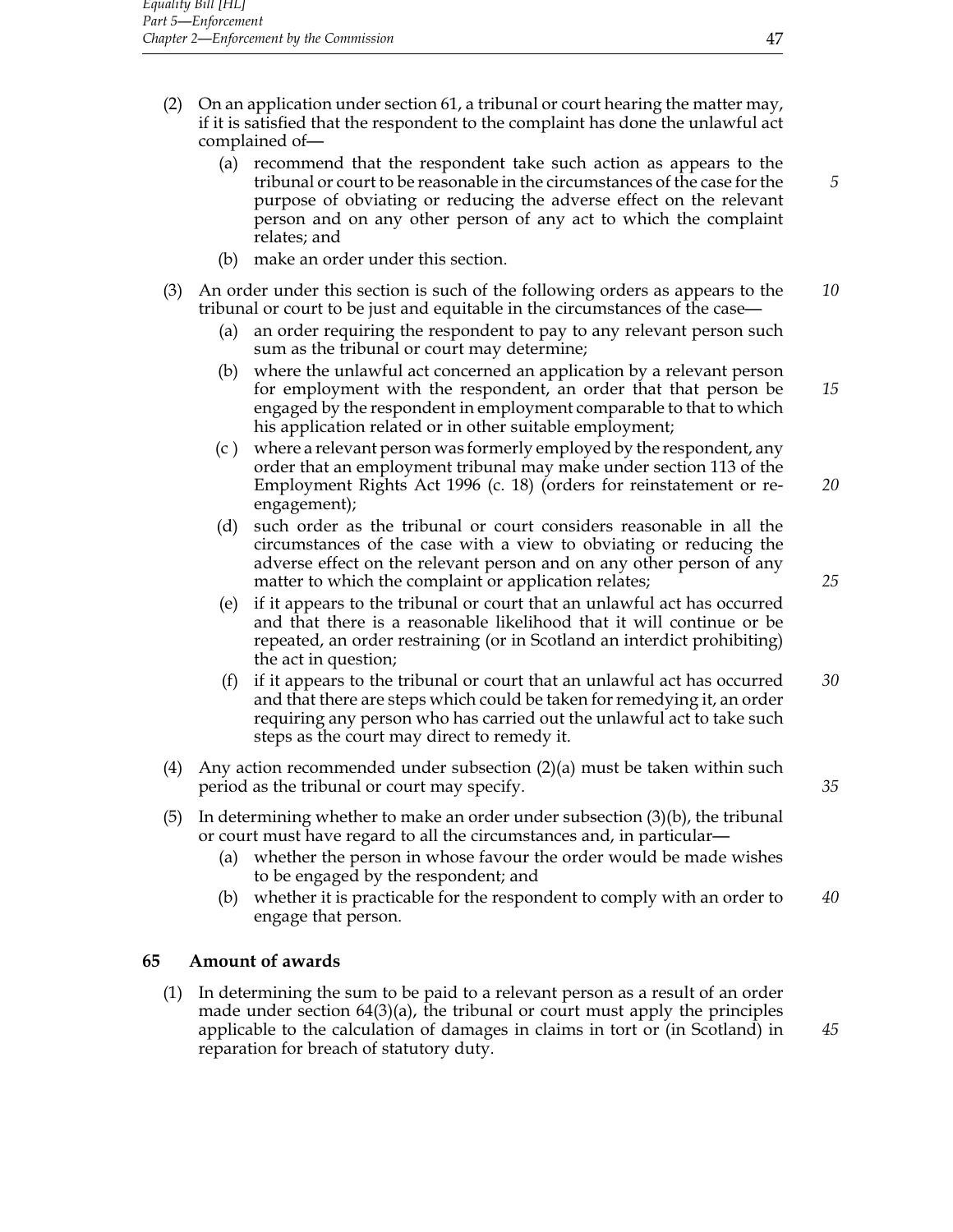- (2) If the tribunal or court considers that it is appropriate in the circumstances of the case to do so, it may include in the sum an amount by way of damages for injury to feelings to compensate any relevant person for any harm suffered (whether or not it includes compensation under any other head).
- (3) If (but only if) the tribunal or court considers— *5*
	- (a) that the respondent to the application acted in a way that deliberately and outrageously disregarded the right of the relevant person to respect and common decency; and
	- (b) that any other order it has power to make would otherwise be inadequate to punish the respondent; *10*

it may award an additional amount by way of punitive damages.

- (4) For the purposes of subsection (3), the tribunal or court may regard deterring the respondent and others from similar conduct as being an object of any punishment.
- (5) In considering whether to award punitive damages under subsection (3), the *15* tribunal or court must have regard to all the circumstances and, in particular—
	- (a) the need to ensure that any sum awarded does not exceed the minimum required to punish the respondent for his conduct;
	- (b) the state of mind of the respondent at the time of the unlawful act;
	- (c) whether or not the respondent has behaved in an oppressive manner; *20*
	- (d) the number of persons affected by the respondent's act;
	- (e) the nature and extent of any benefit the respondent derived from the unlawful act;
	- (f) the nature of the harm caused to any relevant person;
	- (g) any other matter which the tribunal or court considers relevant. *25*

## **66 Persistent contraventions**

| (1) The Commission may also make an application to a tribunal if it appears to it |
|-----------------------------------------------------------------------------------|
| that, unless restrained, a person is likely to do any act which, if it were done, |
| would—                                                                            |

- (a) be an act made unlawful by any provision of Part 2; and *30*
- (b) qualify as a persistent contravention.
- (2) An act qualifies as a persistent contravention if—
	- (a) it is an act made unlawful by any provision of Part 2; and
	- (b) it is done by any person before the end of the relevant period.
- (3) The relevant period, in relation to any person, is the period of five years *35* beginning with the date on which an earlier finding of a tribunal or court became final and the finding was that the person in question had done an act made unlawful by any provision of Part 2.
- (4) For the purposes of subsection (3) a finding becomes final when—
	- (a) an appeal against the finding is determined or abandoned; or *40*
	- (b) the time for appealing expires without an appeal having been made.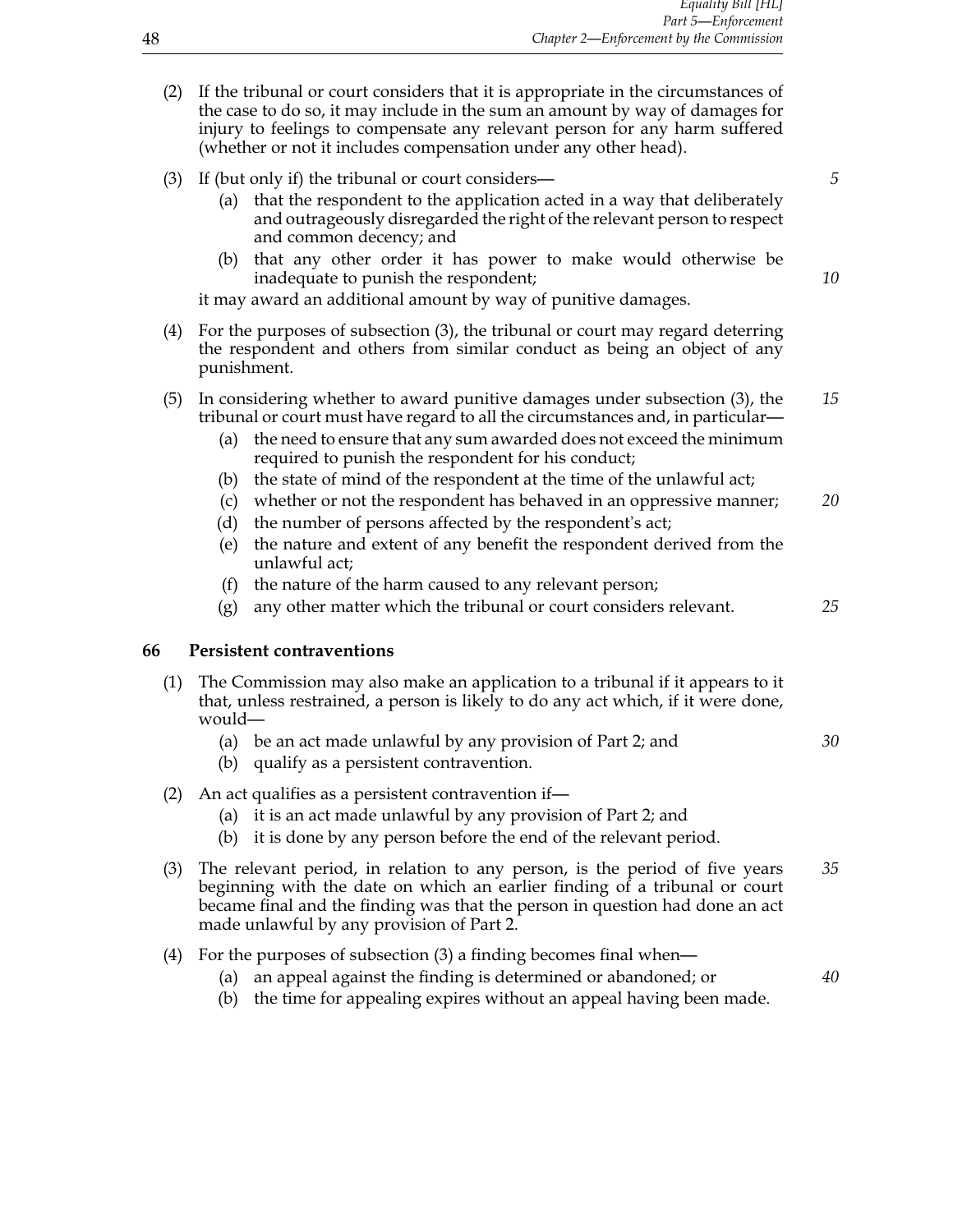(5) On an application under this section, a tribunal or court may, if it is satisfied that there is a reasonable likelihood that the proposed unlawful act will occur, make an order restraining (or in Scotland an interdict prohibiting) the act in question.

#### CHAPTER 3 *5*

# Enforcement by individuals and others

#### *Complaints to tribunal: contraventions of Part 2*

## **67 Complaints under section 7: conciliation**

- (1) The Commission may make arrangements with any other person for the provision of conciliation services by, or by persons appointed by, that person *10* in relation to disputes arising under section 7.
- (2) The period for making a complaint allowed by section  $8(1)$  is to be extended by two months if, before the end of that period, the matter to which the complaint relates is referred for conciliation in pursuance of arrangements made under this section. **15**
- (3) In deciding what arrangements (if any) to make, the Commission must have regard to the desirability of securing, so far as reasonably practicable, that conciliation services are available for all disputes arising under section 7 which the parties may wish to refer to conciliation.
- (4) Neither a commissioner nor an employee of the Commission may provide *20* conciliation services in relation to disputes arising under section 7.
- (5) The Commission must ensure that arrangements under subsection (1) include appropriate safeguards to prevent the disclosure to commissioners or employees of the Commission of information obtained by a person in connection with the provision of conciliation services in pursuance of the *25* arrangements.
- (6) Subsection (5) does not apply to—
	- (a) information relating to a dispute which is disclosed with the consent of the parties to the dispute; or
	- (b) information which is not identifiable with a particular dispute or a *30* particular person and which is reasonably required by the Commission for the purpose of monitoring the operation of the arrangements concerned.
- (7) Anything communicated to a person while providing conciliation services in pursuance of arrangements under subsection (1) is not admissible in any *35* proceedings except with the consent of the person who communicated it to that person.
- (8) "Conciliation services" means advice and assistance provided by a conciliator to the parties to a dispute with a view to promoting its settlement otherwise than on a complaint to a tribunal. *40*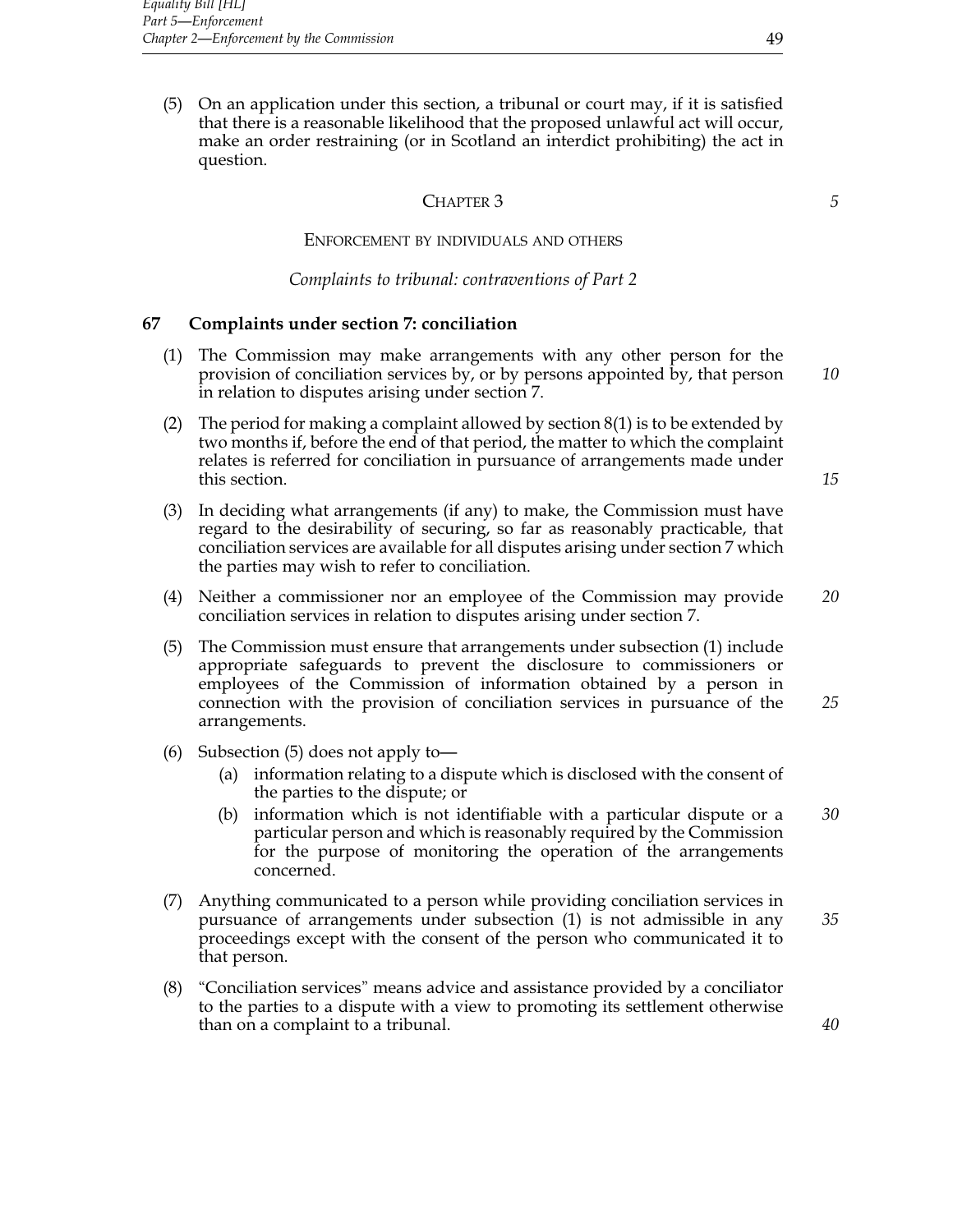## **68 Complaints under section 7: interim relief**

- (1) Any person who makes a complaint under section 7 may apply to the tribunal (or to any court to which the matter has been transferred) for interim relief.
- (2) The tribunal or court must determine the application for interim relief as soon as practicable after receiving the application. *5*
- (3) The tribunal or court may make an order granting on an interim basis any remedy that the tribunal would have the power to grant in its final decision.
- (4) Any order under this section is subject to the further order, or final decision, of the tribunal or court.
- (5) If, after hearing an application for interim relief, it appears to the tribunal or *10* court that on determining the complaint to which the application relates it is likely that the tribunal will find that the employer has done an act made unlawful by any provision of Part 2 of this Act, section 129(2) to (10) of the Employment Rights Act 1996 (c. 18) has effect to determine the procedure to be followed by the tribunal and the orders it may make. *15*
- (6) At any time between—
	- (a) the making of an order by virtue of subsection (5); and
	- (b) the determination or settlement of the complaint;

the employer or the employee may apply to the tribunal or court hearing the matter for the revocation or variation of the order on the ground of a relevant *20* change of circumstances since the making of the order (and section 129(2) to (10) of the Employment Rights Act 1996 applies in relation to such an application as in relation to an original application for interim relief).

(7) Sections 130 and 132 of the Employment Rights Act 1996 apply in relation to any order made by virtue of subsection (5) or (6) as in relation to an order under *25* section 129 of that Act, with references in those sections to an employment tribunal being read as reference to the tribunal or court hearing the matter under this Act.

## **69 Complaints under section 7: burden of proof**

- (1) This section applies to proceedings brought under section 7. *30*
- (2) Unless subsection (3) applies, the tribunal or court hearing the matter must uphold the complaint if the complainant shows facts from which the tribunal or court could (apart from this section) conclude in the absence of an adequate explanation that the respondent to the complaint has done the unlawful act complained of **35**
- (3) This subsection applies if the respondent satisfies the tribunal or court that he did not act in such a way.

## **70 Complaints under section 7: determination**

(1) In this section and section 71, "relevant person" means the complainant or, if different, the victim of the unlawful act. *40*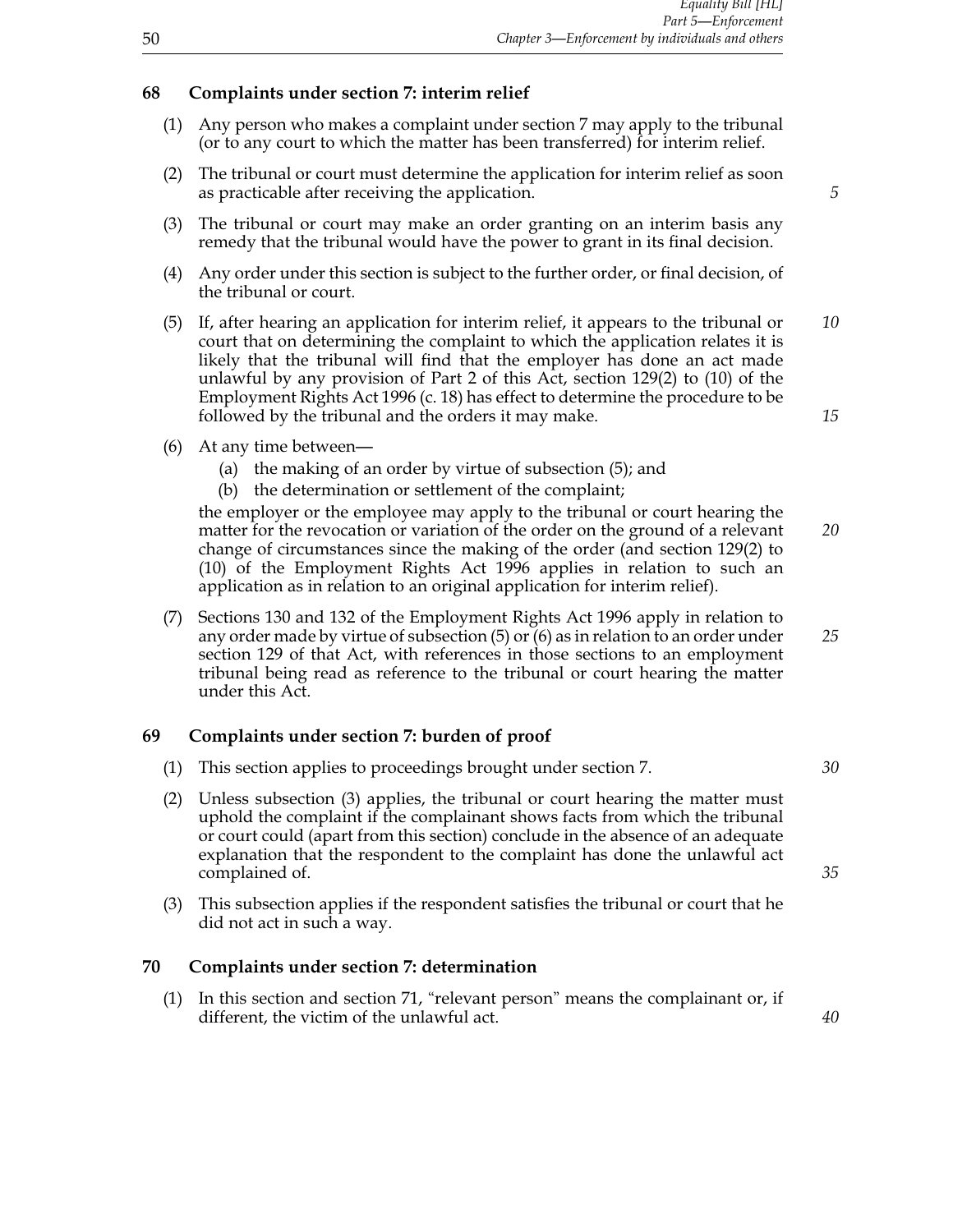- (2) On a complaint under section 7, a tribunal or court hearing the matter may if it is satisfied that the respondent to the complaint has done the unlawful act complained of—
	- (a) recommend that the respondent take such action as appears to the tribunal or court to be reasonable in the circumstances of the case for the *5* purpose of obviating or reducing the adverse effect on the relevant person and on any other person of any act to which the complaint relates; and
	- (b) make an order under this section.
- (3) An order under this section is such of the following orders as appears to the *10* tribunal or court to be just and equitable in the circumstances of the case—
	- (a) an order requiring the respondent to pay to the relevant person such sum as the tribunal or court may determine;
	- (b) where the complaint relates to an application for employment with the respondent, an order that the relevant person be engaged by the *15* respondent in employment comparable to that to which his application related or in other suitable employment;
	- (c) where the relevant person was formerly employed by the respondent, any order that an employment tribunal may make under section 113 of the Employment Rights Act 1996 (c. 18) (orders for reinstatement or re- *20* engagement);
	- (d) such order as the tribunal or court considers reasonable in all the circumstances of the case with a view to obviating or reducing the adverse effect on the relevant person and on any other person of any act to which the complaint relates. *25*
- (4) Any action recommended under subsection (2)(a) must be taken within such period as the tribunal or court may specify.
- (5) In determining whether to make an order under subsection (3)(b), the tribunal must have regard to—
	- (a) whether the relevant person wishes to be engaged by the respondent; *30* and
	- (b) whether it is practicable for the respondent to comply with an order to engage that person.

## **71 Amount of awards**

- (1) In determining the sum to be paid to a relevant person as a result of an order *35* made under section  $70(3)(a)$ , the tribunal or court must apply the principles applicable to the calculation of damages in claims in tort or (in Scotland) in reparation for breach of statutory duty.
- (2) If the tribunal or court considers that it is appropriate in the circumstances of the case to do so, it may include in the sum an amount by way of damages for *40* injury to feelings to compensate the relevant person for any harm suffered (whether or not it includes compensation under any other head).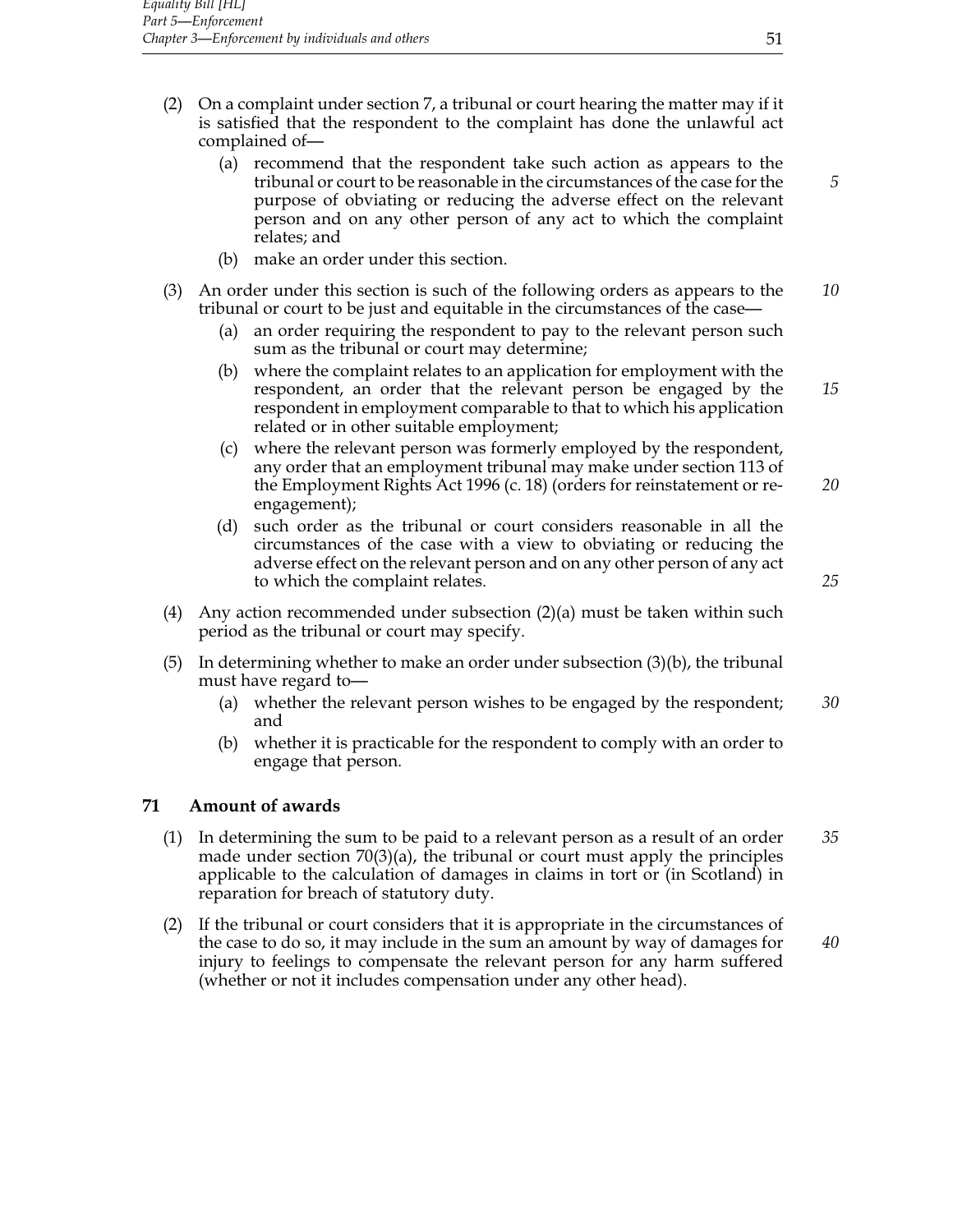- (3) If (but only if) the tribunal or court considers—
	- (a) that the respondent to the complaint acted in a way that deliberately and outrageously disregarded the right of the relevant person to respect and common decency; and
	- (b) that any other order it has power to make would otherwise be *5* inadequate to punish the respondent;

it may award an additional amount by way of punitive damages.

- (4) For the purposes of subsection (3), the tribunal or court may regard deterring the respondent and others from similar conduct as being an object of any punishment. **10**
- (5) In considering whether to award punitive damages under subsection (3), the tribunal or court must have regard to all the circumstances and, in particular—
	- (a) the need to ensure that any sum awarded does not exceed the minimum required to punish the respondent for his conduct;
	- (b) the state of mind of the respondent at the time of the act to which the *15* complaint relates;
	- (c) whether or not the respondent has behaved in an oppressive manner;
	- (d) the number of persons affected by the respondent's act;
	- (e) the nature and extent of any benefit the respondent derived from the unlawful act; *20*
	- (f) the nature of the harm caused to the relevant person;
	- (g) any other matter which the tribunal or court considers relevant.

#### *Tribunal references relating to equality clause*

#### **72 Equality clause: cases in which a tribunal reference may be made**

- (1) This section and sections 73 to 75 apply in relation to any contract of *25* employment which contains an equality clause by virtue of section 21.
- (2) Any claim in respect of the contravention of any term of that contract which is modified or included by virtue of the equality clause (including a claim for arrears of remuneration or damages in respect of the contravention) may be presented to a tribunal by way of complaint. *30*
- (3) Where a dispute arises in relation to the effect of an equality clause, the employer may apply to a tribunal for an order declaring the rights of the employer and the employee in relation to the matter in question.
- (4) Where it appears to the Secretary of State that—
	- (a) there may be a question whether the employer of any women is or has *35* been contravening a term modified or included by virtue of their equality clauses, but
	- (b) it is not reasonable to expect them to take steps to have the question determined;

the question may be referred by him as respects all or any of them to a tribunal *40* and shall be dealt with as if the reference were of a claim by the women or woman against the employer.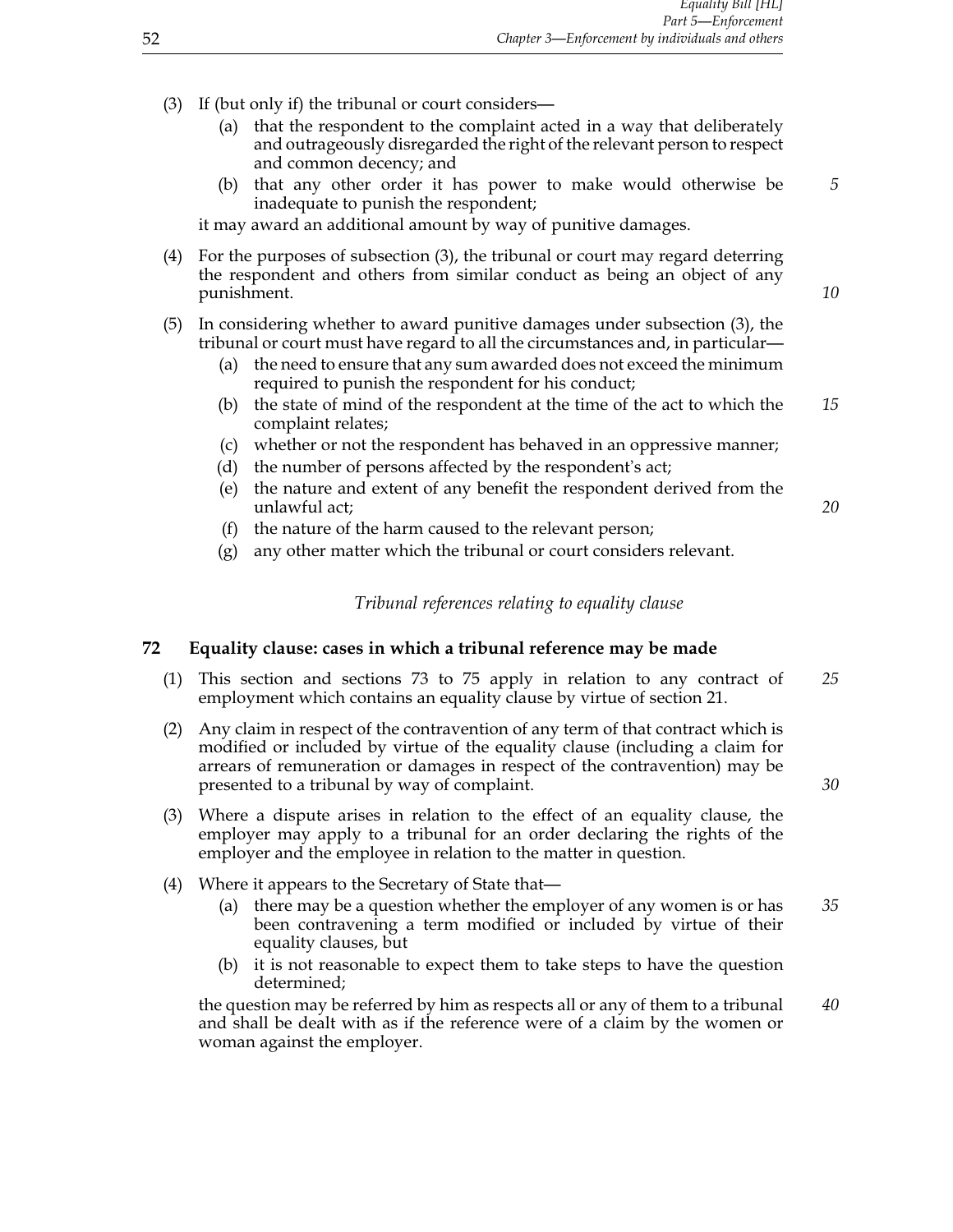- (5) Where it appears to the court in which any proceedings are pending that a claim or counter-claim in respect of the operation of an equality clause could more conveniently be disposed of separately by a tribunal, the court may direct that the claim or counter-claim shall be struck out.
- (6) Where in proceedings before any court a question arises as to the operation of *5* an equality clause, the court may (on the application of any party to the proceedings or otherwise)—
	- (a) refer that question, or direct it to be referred by any party to the proceedings, to a tribunal for determination; and
	- (b) stay or sist the proceedings in the meantime. *10*
- (7) Any expression used in this section, or in sections 73 to 75, has the meaning given in section 22.

# **73 Equality clause: time limits for bringing proceedings**

- (1) No determination may be made by a tribunal in any proceedings brought before it under section 72 unless the proceedings are instituted on or before the *15* qualifying date.
- (2) Except as stated in subsection (3), the qualifying date is the date falling six months after the last date on which the woman was employed in the employment.
- (3) The qualifying date is to be construed— *20*
	- (a) in accordance with subsection (4) in any case where—
		- (i) the proceedings relate to a period during which there was a stable employment relationship between the woman and the employer; and
		- (ii) neither paragraph (b) nor (c ) applies; *25*
	- (b) in accordance with subsection (5) in any case where any fact relevant to the claim was deliberately concealed from the woman by the employer and the woman did not discover the concealment (or could not with reasonable diligence have discovered it) until after—
		- (i) the last date on which the woman was employed in the *30* employment; or
		- (ii) the date on which the stable employment relationship ended (as the case may be);
	- (c) in accordance with subsection (6) in any case where, at any time during the period in which the proceedings could have been brought (apart *35* from this paragraph), the woman was under a disability.
- (4) The qualifying date, as construed in accordance with this subsection, is the date falling six months after the date on which the stable employment relationship ended.
- (5) The qualifying date, as construed in accordance with this subsection, is the date *40* falling six months after the date on which the woman discovered the concealment (or could with reasonable diligence have discovered it).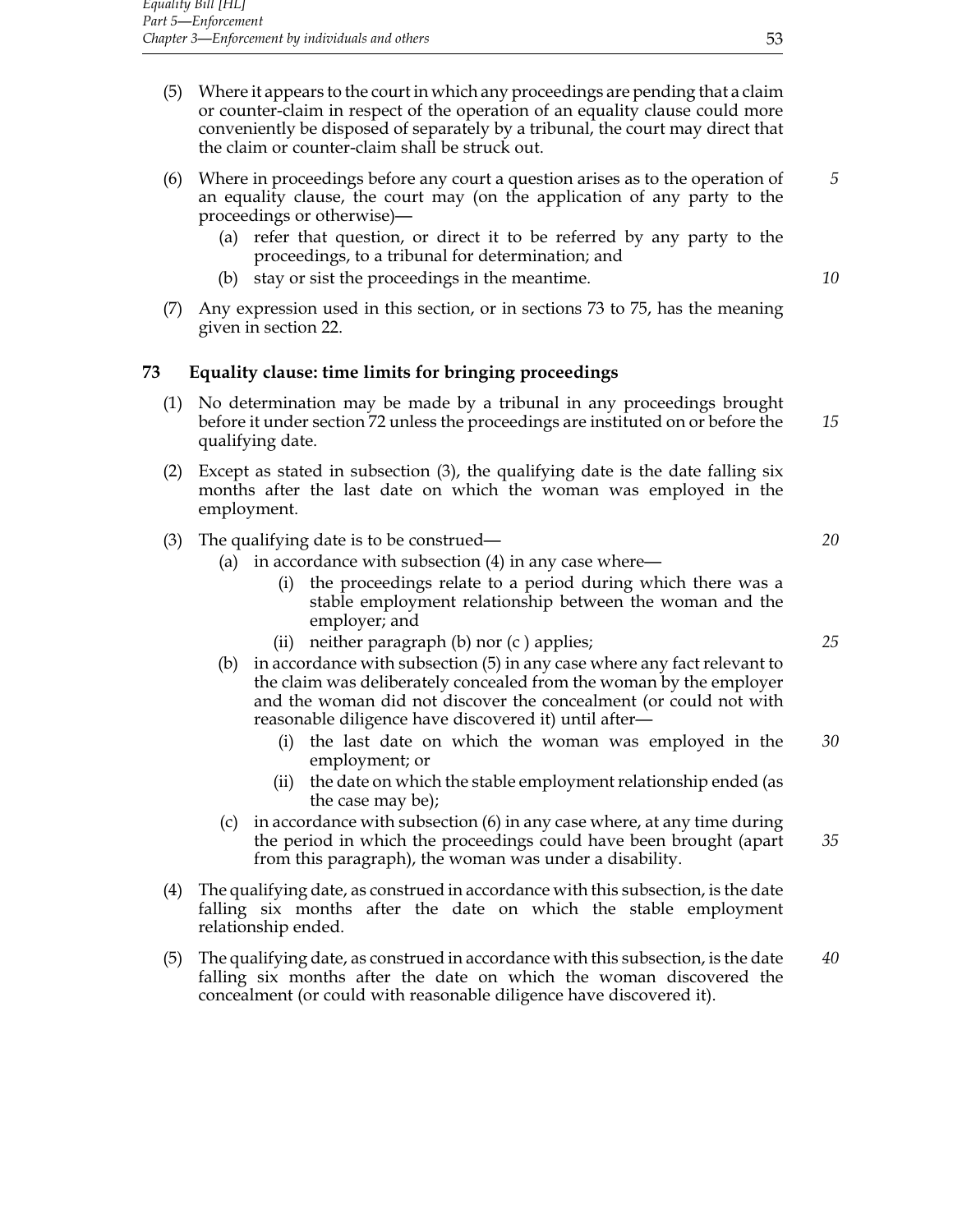- (6) The qualifying date, as construed in accordance with this subsection, is the date falling six months after the date on which the woman ceased to be under a disability.
- (7) But subsection (6) does not apply in a case where the woman ceased to be under a disability on or before— *5*
	- (a) the last date on which the woman was employed in the employment; or
	- (b) the date on which the stable employment relationship ended, (as the case may be).
- (8) For the purposes of this section, a stable employment relationship does not exist between the woman and the employer unless she has been employed by him *10* under two or more contracts of employment in succession (whether or not there is an interval between the contracts being in force).
- (9) For the purposes of this section—
	- (a) in England and Wales, a woman is under a disability if she is a minor or of unsound mind; *15*
	- (b) in Scotland, a woman is under a disability who has not attained the age of sixteen years or who is incapable within the meaning of the Adults with Incapacity (Scotland) Act 2000.

#### **74 Equality clause: determination**

- (1) On any proceedings brought before it under section 72, the tribunal hearing the *20* matter may make an order under this section.
- (2) An order under this section is such of the following orders as appears to it to be just and equitable in the circumstances of the case—
	- (a) an order declaring whether there has been a contravention of any term in a person's contract of employment which is modified or included by *25* virtue of the equality clause;
	- (b) an award of arrears of remuneration or damages in respect of the contravention;
	- (c) an order declaring the rights of the employer and the employee;
	- (d) such other order as the court or tribunal thinks fit. *30*
- (3) But no order may be made—
	- (a) to the extent that the employer shows that the variation between the man's contract and the woman's contract (or any part of it) is due to any genuine material factor which is not the difference of sex; or
	- (b) in any case where such variations are due to the application of an *35* apparently neutral provision, criterion or practice, to the extent that the employer is able to show that—
		- (i) the provision, criterion or practice is objectively justified by a legitimate aim; and
		- (ii) the means of achieving that aim are genuine, determining and *40* proportionate.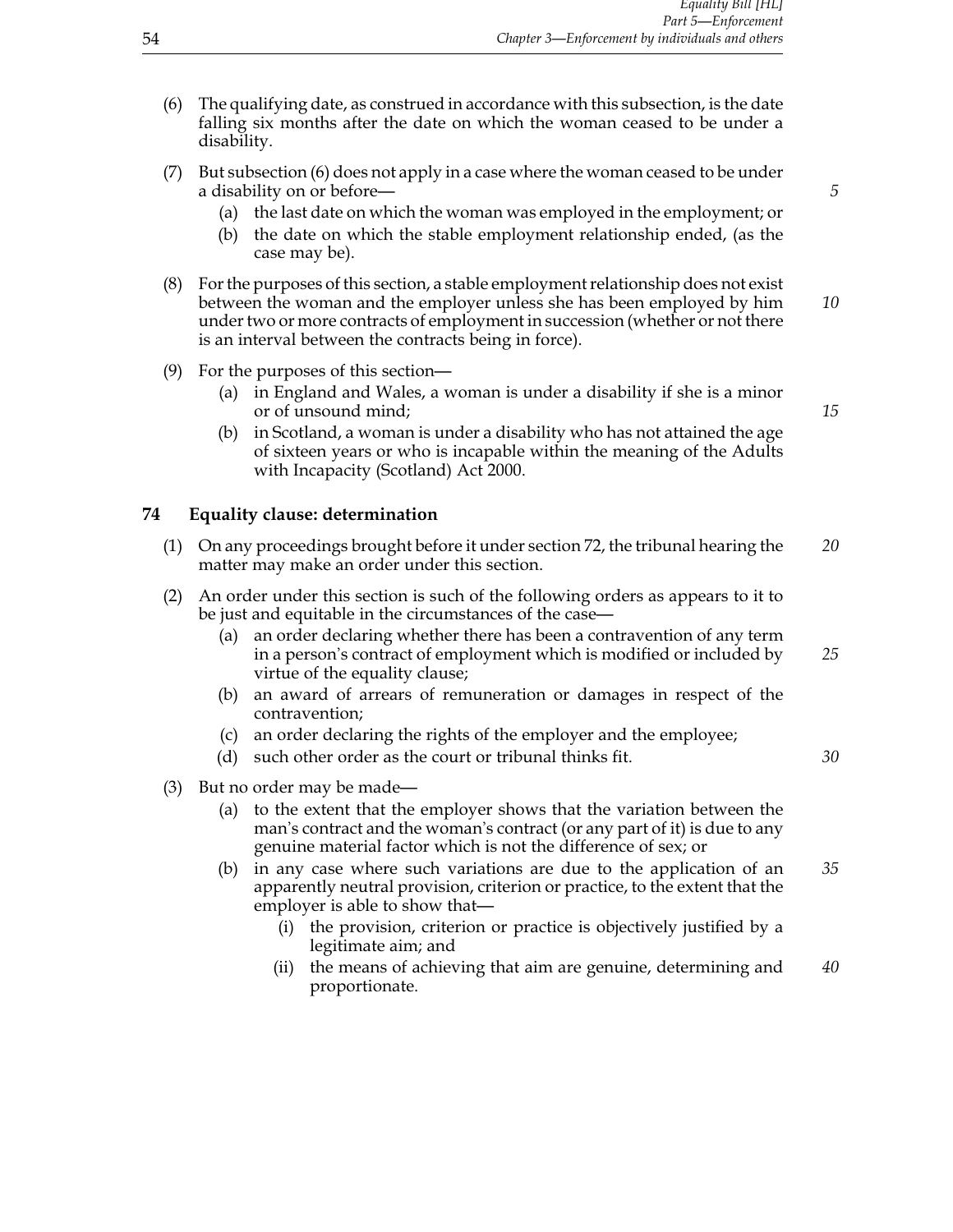# **75 Limit on amount of awards**

- (1) In determining the sum to be paid as a result of an order made under section 74(2)(b), a woman is not entitled to be awarded any payment by way of arrears of remuneration or damages in respect of—
	- (a) in England andWales, any time earlier than the arrears date determined *5* in accordance with subsections (2) to (4); and
	- (b) in Scotland, any time before the relevant period determined in accordance with subsections (5) to (7).
- (2) Except as stated in subsections (3) and (4), the arrears date is the date falling six years before the date on which the proceedings were instituted. *10*
- (3) The arrears date is the date of the contravention where—
	- (a) the employer deliberately concealed from the woman any fact relevant to the contravention of a term modified or included by virtue of an equality clause to which the proceedings relate, and
	- (b) the proceedings were instituted within six years of the date on which *15* the woman discovered the concealment (or could with reasonable diligence have discovered it).
- (4) The arrears date is the date of the contravention where—
	- (a) the woman was under a disability at the time of the contravention of a term modified or included by virtue of an equality clause to which the *20* proceedings relate; and
	- (b) the proceedings were instituted within six years of the date on which the woman ceased to be under a disability.
- (5) In Scotland, the relevant period is the period of five years which ends on the date on which proceedings were instituted. *25*
- (6) That period of five years is not to be regarded as running during—
	- (a) any time when the woman was induced, by reason of fraud on the part of, or error induced by the words or conduct of, the employer or any person acting on his behalf, to refrain from commencing proceedings (not being a time after she could with reasonable diligence have *30* discovered the fraud or error); or
	- (b) any time when she was under a disability.
- $(7)$  If, after regard is had to subsection  $(6)(a)$  and  $(b)$ , the relevant period would include any time more than twenty years before the date on which proceedings were instituted, the relevant period is instead the period of twenty years which *35* ends on that date.
- (8) For the purposes of this section—
	- (a) in England and Wales, a woman is under a disability if she is a minor or of unsound mind;
	- (b) in Scotland, a woman is under a disability who has not attained the age *40* of sixteen years or who is incapable within the meaning of the Adults with Incapacity (Scotland) Act 2000.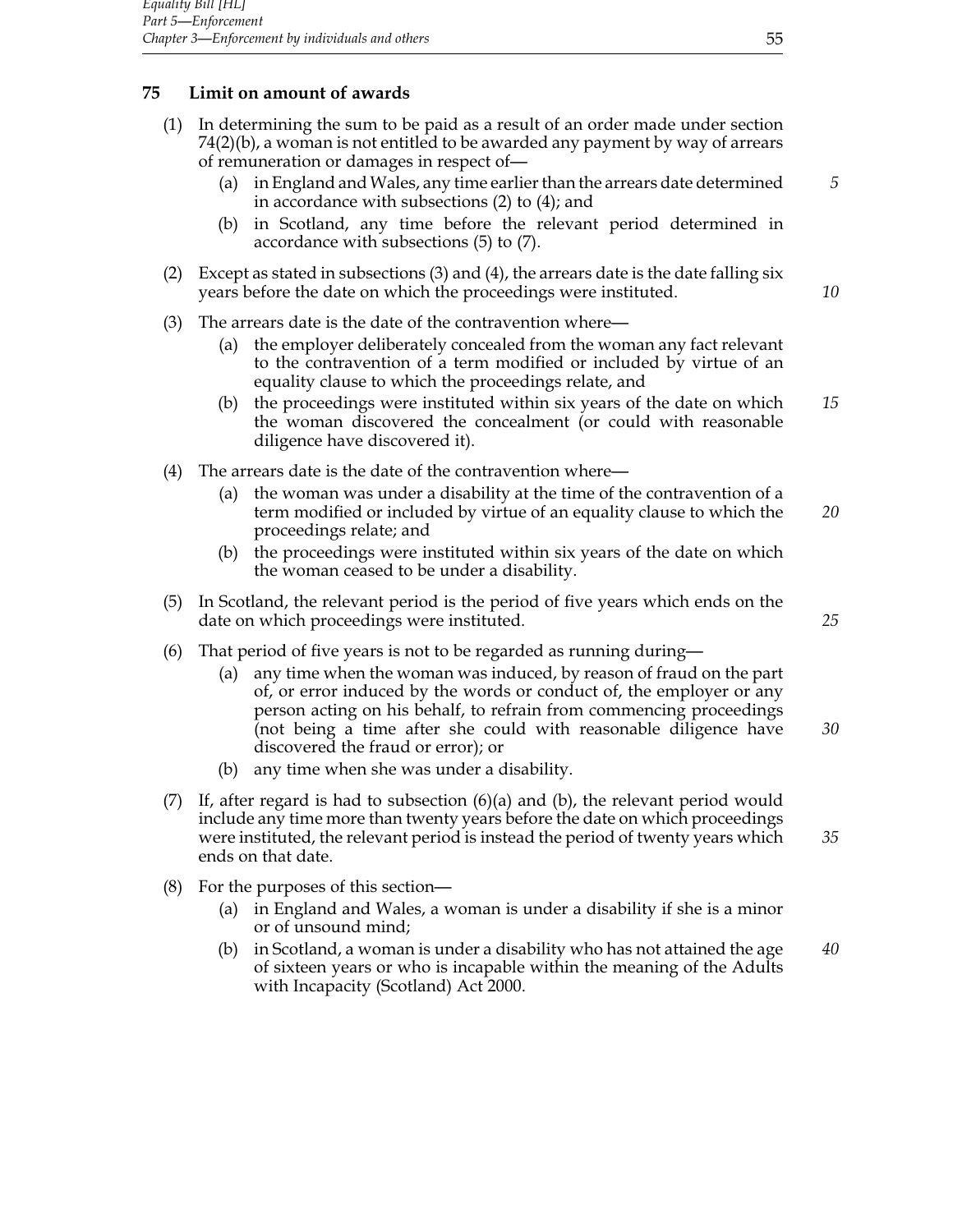# CHAPTER<sub>4</sub>

## PERSONS IN DEFAULT

# *Enforcement of recommendations and orders*

## **76 Enforcement of recommendations**

- (1) Where a tribunal or court makes a recommendation under section 64(2)(a) or *5* 70(2)(a), an application for an order enforcing it may be made to the tribunal or court which made the recommendation—
	- (a) by the Commission;
	- (b) by the relevant person (within the meaning of section  $64(1)$  or  $70(1)$ , as the case may be); or *10*
	- (c) if different, by the person who initiated the proceedings which resulted in the recommendation.
- (2) An application under this section may not be made—
	- (a) before the end of such period as may be specified in the recommendation; or *15*
	- (b) if no period is specified, before the end of a period of 56 days commencing with the date on which the recommendation was made.
- (3) Where an application is made, the tribunal or court hearing it may take either of the steps specified in subsection (4) if—
	- (a) it considers that a person has failed without reasonable justification to *20* comply with the recommendation; and
	- (b) it appears to the tribunal to be just and equitable in the circumstances of the case to do so.
- (4) The steps specified in this subsection are—
	- (a) to increase the amount of the sum payable under any order made under *25* section  $64(3)(a)$  or  $70(3)(a)$  (as the case may be) which may have accompanied the recommendation; or
	- (b) if no such order was made, to make such an order.
- (5) A tribunal making an increase under subsection (4)(a) may order the payment of such additional amount as it thinks fit, having regard to the loss suffered by *30* the person in whose favour the order was made in consequence of the failure of the respondent to complaint to comply (or to comply fully) with the recommendation.

## **77 Enforcement of tribunal orders**

- (1) This section applies where a tribunal makes an order under any of the *35* preceding provisions of this Part.
- (2) An application to the tribunal for a further order may be made—
	- (a) by the Commission;
	- (b) by the relevant person (within the meaning of section  $64(1)$  or  $70(1)$ , as the case may be); or *40*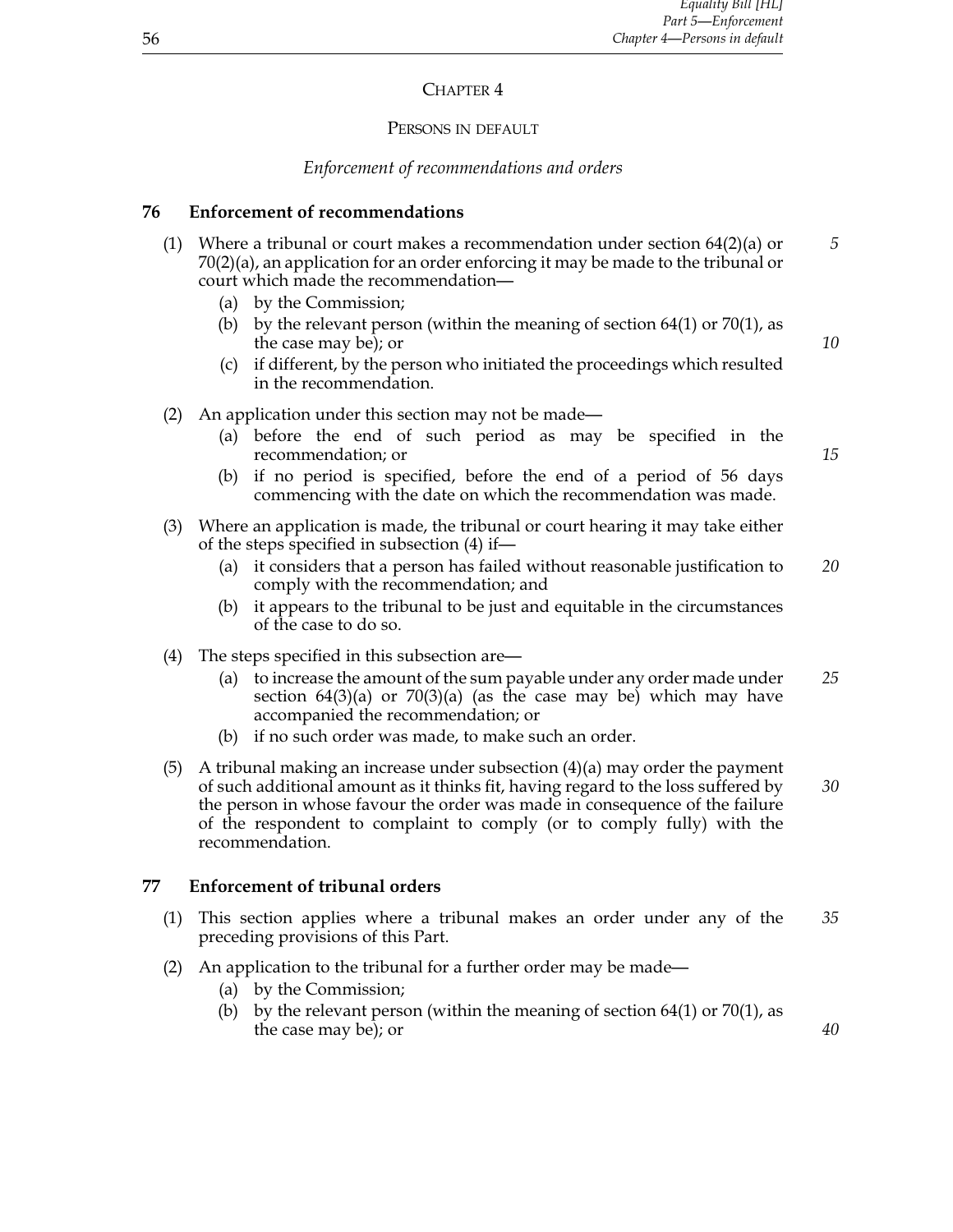- (c) if different, by the person who initiated the proceedings which resulted in the order.
- (3) An application under this section may not be made—
	- (a) before the end of such period as may be specified in the order; or
	- (b) if no period is specified, before the end of a period of 56 days *5* commencing with the date on which the order was made.
- (4) If the tribunal determines that any person—
	- (a) has failed to comply, to the satisfaction of the tribunal, with any term included in an order; or
	- (b) has failed to comply with a requirement to attend before the tribunal *10* which was included in an order under section 60;

the President or Regional Chairman of the tribunal may certify the failure in question in writing to the High Court or the Court of Session.

- (5) Where a failure has been certified under subsection (4)—
	- (a) the High Court has, in relation to the enforcement of the tribunal's *15* order, the same power as if the order had originally been made in the High Court;
	- (b) the Court of Session has, in relation to the enforcement of the tribunal's order, the same power as if the order had originally been made in the Court of Session. *20*

## *Disqualification*

## **78 Meaning of persons in default and linked persons**

- (1) For the purposes of this Chapter, a person is in default if—
	- (a) he has failed to comply with any terms of a relevant order;
	- (b) that order contains on its face— *25*
		- (i) an indication that it was made in relation to any act of the person in default which amounts to a persistent contravention; or
		- (ii) an indication that, in making the order, the tribunal was of the view that the act or acts to which the order relates constituted grave misconduct (whether that indication is an award of *30* punitive damages under section 65(3) or 71(3) or takes some other form); and
	- (c) in respect of the failure to comply with an order of a tribunal, the High Court or the Court of Session has exercised the jurisdiction conferred on it by virtue of section 77(5). *35*
- (2) In subsection (1)—
	- "persistent contravention" has the meaning given in section 66(2); and "relevant order" means an order made by a tribunal or court (as the case may be)—
	- (a) on a complaint made under section 7; *40*
	- (b) on an application made under section 60;
	- (c) on an application made under section 61; or
	- (d) on an application under section 72.

- 
-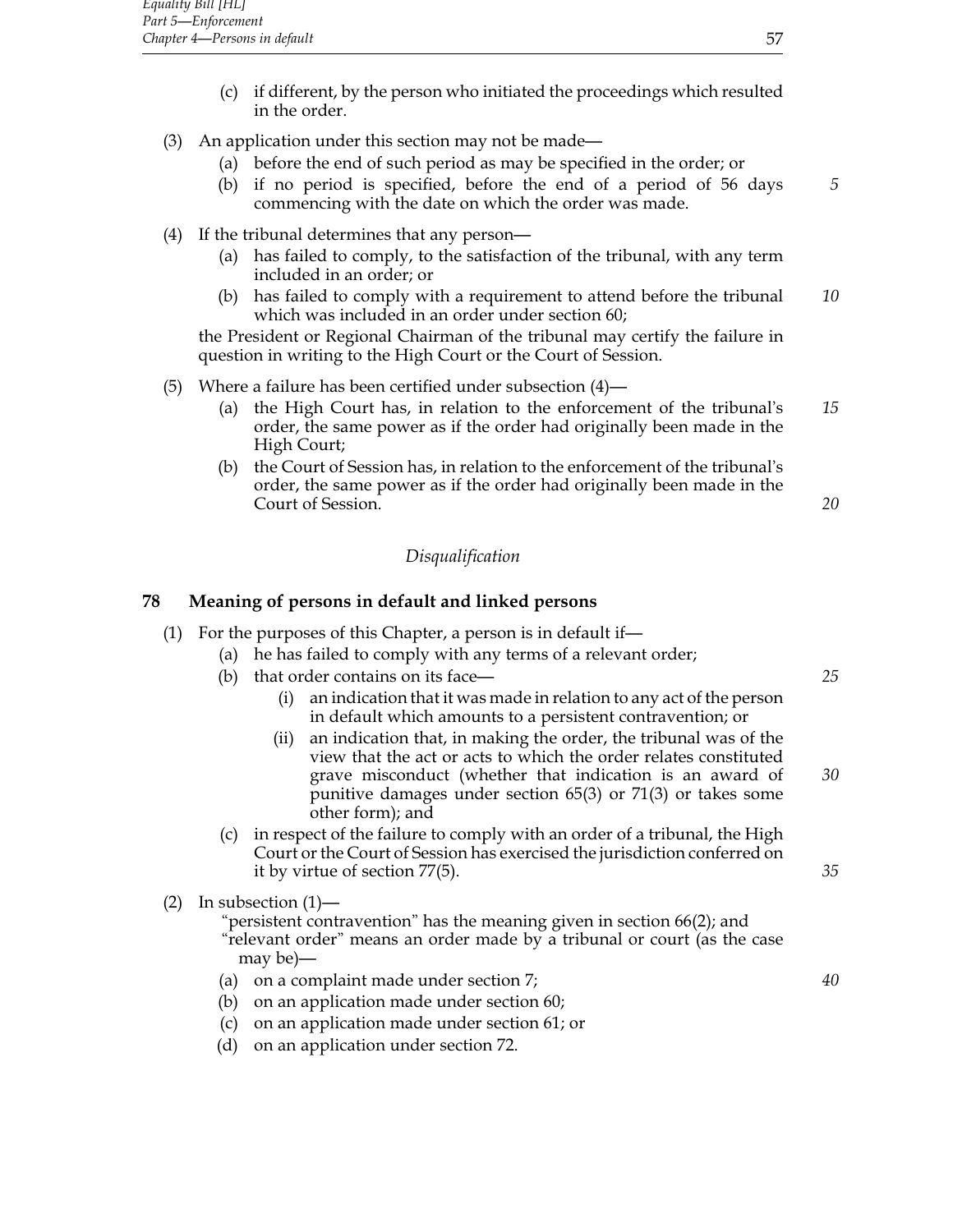- (3) References in this Chapter to a person linked to a person ("A") who is in default are references to—
	- (a) any body corporate controlled by A;
	- (b) if A is a body corporate, any associated body corporate (within the meaning of subsection (4)); and **5**
	- (c) any person connected with A (within the meaning of subsection (5)).
- (4) Two bodies corporate are associated if one of them is the parent undertaking of the other or if both of them are subsidiary undertakings of another body corporate.
- (5) A person is connected with A if— *10*
	- (a) where A is a body corporate, that person is a director or officer of A;
	- (b) where A is an individual, that person is—
		- (i) A's spouse;
		- (ii) a person (whether or not of the opposite sex) whose relationship with A is that of an unmarried partner in a stable relationship; *15*
		- (iii) A's parent, brother, sister, child, grandparent or grandchild;
		- (iv) the spouse of a person falling within sub-paragraph (iii), or
		- (v) a person (whether or not of the opposite sex) whose relationship with a person falling within sub-paragraph (iii) is that of an unmarried partner in a stable relationship. *20*
- (6) In subsection (4) "parent undertaking" and "subsidiary undertaking" have the same meaning as in Part 7 of the Companies Act 1985 (c. 6).

## **79 Power to disqualify from government contracts**

- (1) Where a person is in default, the Commission may give a notice ("disqualification notice") to a person who is in default stating that that person *25* is not qualified for the purposes of sections 80 and 81.
- (2) Where a disqualification notice (which has not been cancelled) has been given under subsection (1), the Commission may also give notice to a person linked to the person in default stating that the linked person is not qualified for the purposes of sections 80 and 81. *30*
- (3) Any person to whom a disqualification notice (which has not been cancelled) has been given under this section is referred to in this Chapter as an unqualified person.
- (4) No disqualification notice may be given to a linked person if it appears to the Commission— *35*
	- (a) that it is unlikely that the linked person will execute any work or supply any goods or services for the purposes of any contract specified in section  $80(2)(a)$  or  $(b)$ ; or
	- (b) that, if the linked person executes any work or supplies any goods or services for the purposes of any such contract, it is unlikely that the *40* person in default will benefit (whether directly or indirectly).
- (5) No action lies in respect of any loss or damage that may be suffered in consequence of a disqualification notice, a purported disqualification notice or any failure to give such a notice.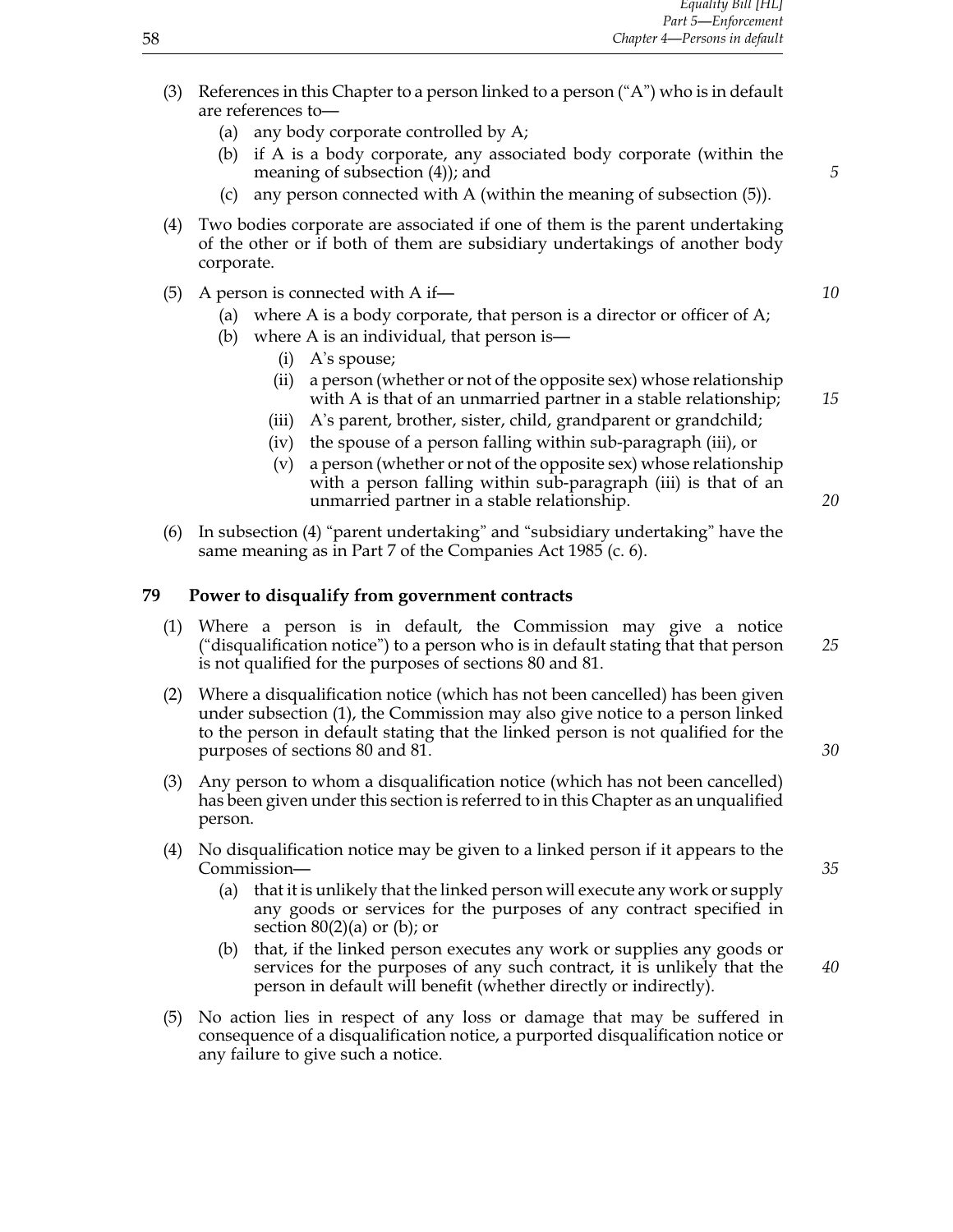(6) In this section, section 80 and section 85 "public body" means any person specified by order under section 25.

## **80 Restriction on execution of works**

- (1) A public body must not enter into any contract to which subsection (3) or (4) applies. *5*
- (2) Where a public body enters into any contract—
	- (a) which is made by the public body accepting an offer made by any person (being an offer made in response to an invitation by the public body to submit offers); or
	- (b) which falls within a class or a description for the time being specified in *10* an order made under subsection (4);

the authority must take all reasonable steps to secure that no work is executed or goods or services supplied for the purposes of the contract by an unqualified person.

- (3) This subsection applies to a contract made by a public body accepting an offer *15* to execute any work or supply any goods or services, where the offer—
	- (a) is made by an unqualified person; and
	- (b) is made in response to an invitation by the public body to submit offers.
- (4) This subsection applies to a contract falling within a class or a description for the time being specified in an order made by the Secretary of State, where work *20* is to be executed or goods or services supplied by any unqualified person.
- (5) An order under subsection (4) may frame any class or description of contract by reference to—
	- (a) any work to be executed or goods or services to be supplied under the contract; *25*
	- (b) any amounts to be paid under or in connection with the contract;
	- (c) any terms of the contract;
	- (d) any surrounding circumstances; or
	- (e) such other factors as the Secretary of State considers appropriate.
- (6) Nothing in this section affects the validity of any contract. *30*
- (7) If the Secretary of State certifies in writing that it is necessary or desirable for the purpose of safeguarding national security or protecting public safety or public order, this section does not apply—
	- (a) to the execution of any work by any person; or
	- (b) in the provision of any goods or services by any person. *35*

## **81 Denial of financial assistance**

- (1) Any person responsible for giving financial assistance to which subsection (2) applies—
	- (a) may refuse to give such assistance to any unqualified person; or
	- (b) may, where such assistance has been given to any unqualified person, *40* or an agreement has been made to give it, refuse or cease to make any payments to him by way of assistance.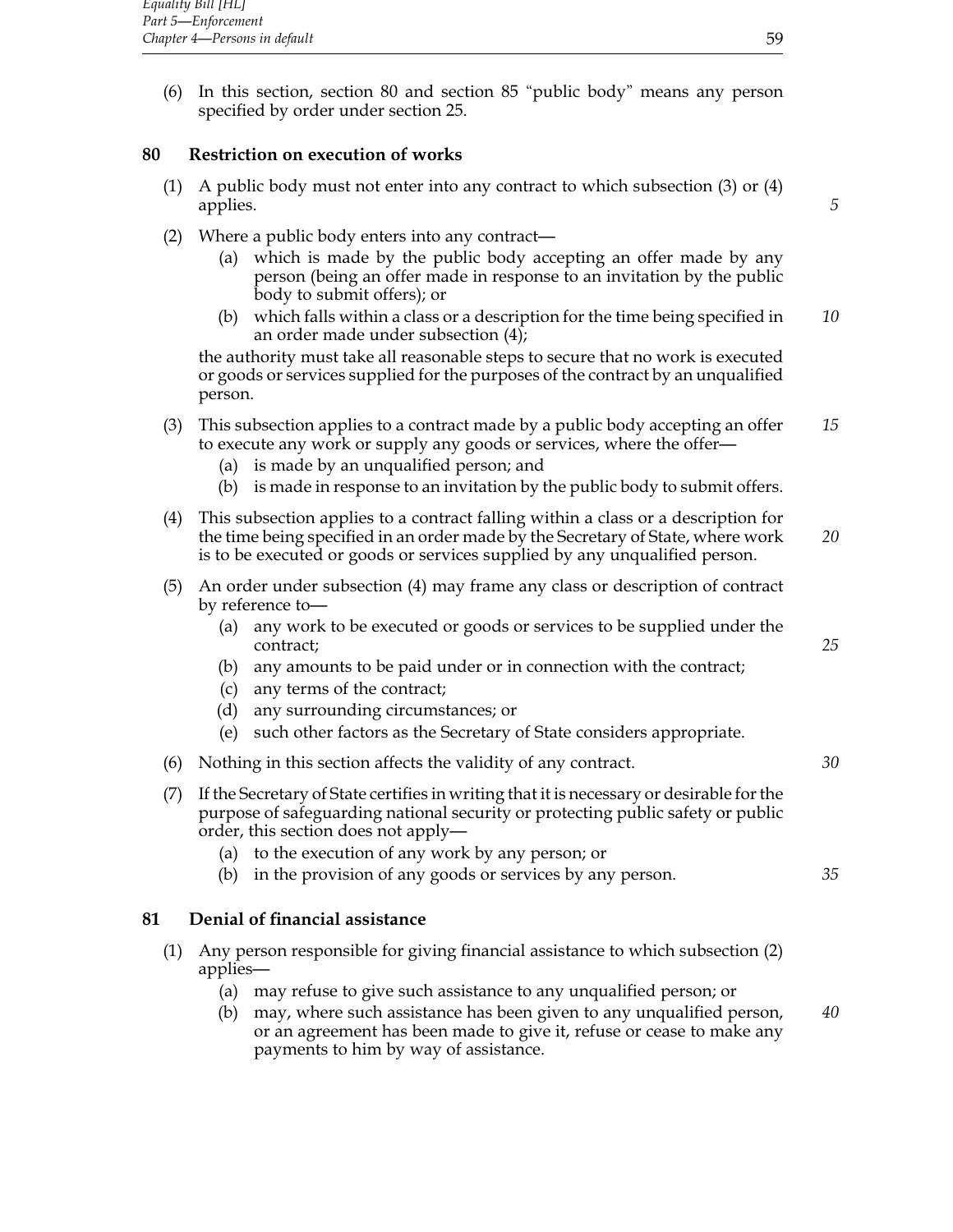(2) This subsection applies to any financial assistance (by way of grant or otherwise) which may be given at the discretion of the person responsible for giving it, if the moneys required for giving the assistance are payable out of the Consolidated Fund.

## **82 Disqualification notices: procedure**

- (1) If the Commission proposes to give any person a disqualification notice, it must give that person—
	- (a) a draft copy of the disqualification notice; and
	- (b) a written statement giving reasons for the notice and specifying a *10* reasonable period within which that person may make representations to the Commission.
- (2) The period mentioned in subsection (1)(b) may not be less than 28 days and not more than 56 days.
- (3) The Commission— *15*
	- (a) must consider any written or oral representations made to it by the person to whom it gives a statement under subsection (1)(b);
	- (b) must consider any written representations made to it by any other person who appears to the Commission to have a direct interest by the matter; and **20** and **20** and **20** and **20** and **20** and **20** and **20** and **20** and **20** and **20** and **20** and **20** and **20** and **20** and **20** and **20** and **20** and **20** and **20** and **20** and **20** and **20** and **20** and **20**
	- (c) may invite any person to make written or oral representations to it.
- (4) If the Commission decides to give any person a disqualification notice (whether in its original form or with amendments), it must give that person written notice of its decision.
- (5) The Commission must take all such steps as it considers reasonable to bring to *25* the attention of public authorities and other interested persons the fact that a disqualification notice has been given to any person.

#### **83 Disqualification notices: cancellation**

- (1) The Commission must cancel—
	- (a) a disqualification notice given to a person in default; and *30*
	- (b) any disqualification notice given to a person linked to him;

if it is satisfied that the person in default is complying, or has fully complied, with the original tribunal order to which the default relates and in respect of which the disqualification notice was given.

- (2) Where a disqualification notice was given to a linked person, the Commission *35* is also under an obligation to give a cancellation notice if it appears to it that section  $79(4)(a)$  or (b) is satisfied (and for the purposes of making this assessment, the effect of section 80(1) is to be disregarded).
- (3) Where it decides to cancel a disqualification notice it must give to any original recipient of it notice of the cancellation. *40*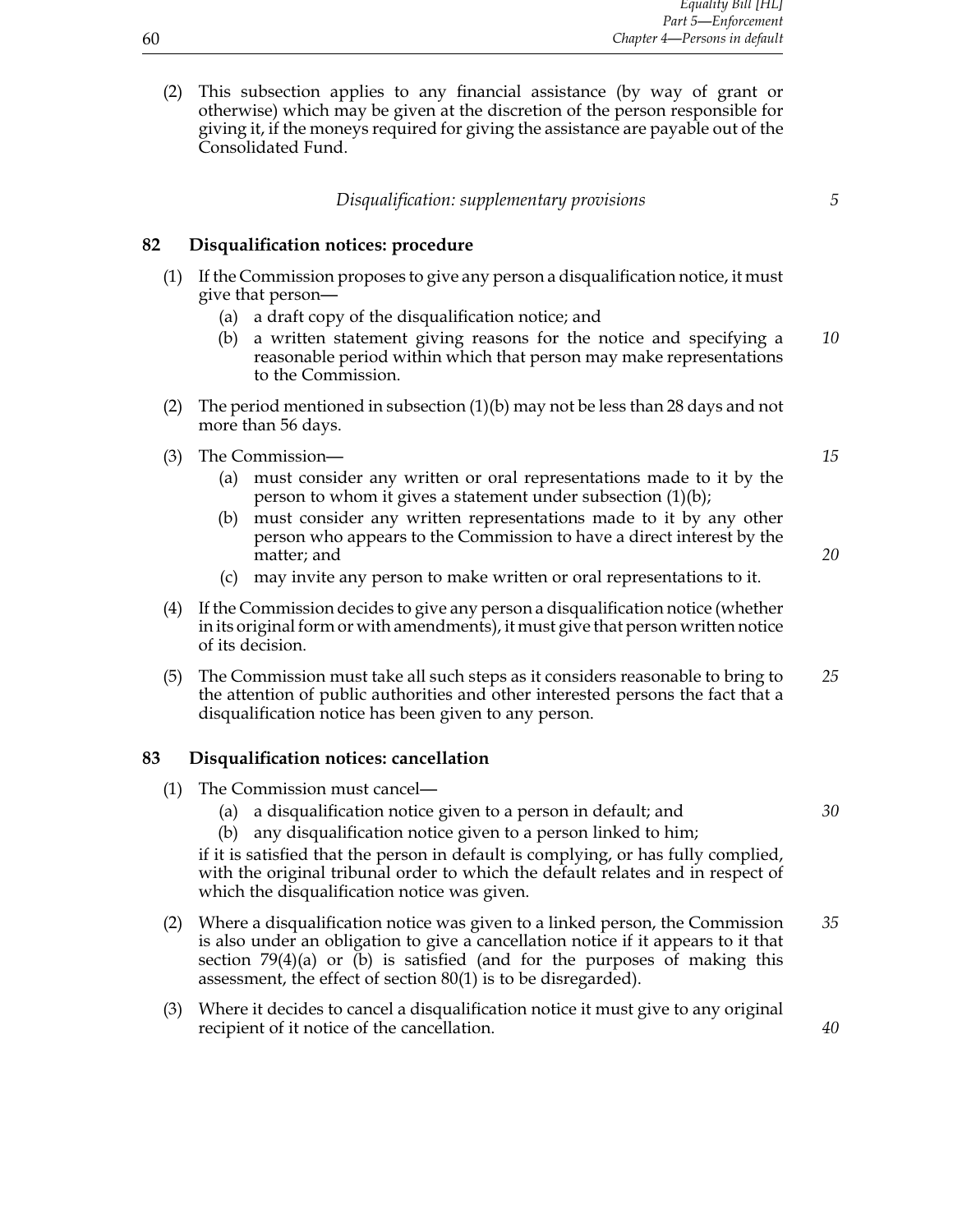- (4) A person to whom a disqualification notice was given may apply at any time to have that notice cancelled.
- (5) But no such application may be made—
	- (a) in the case of the person in default, before the end of the period of six months beginning with the date of the notice or, if he has previously *5* applied under this subsection, the latest date on which he did so;
	- (b) in the case of a linked person who has previously applied under this subsection, before the end of the period of six months beginning with the latest date on which he did so.
- (6) Where, on an application under subsection (4), the Commission refuses to *10* cancel a disqualification notice it must give the applicant notice of its refusal.

## **84 Disqualification notices: appeals**

- (1) A person to whom a disqualification notice is given may appeal to the tribunal.
- (2) A person to whom notice of a refusal to cancel is given under section 83(6) may appeal to the tribunal. **15** and the tribunal. **15** and the tribunal.
- (3) A notice falling within subsection (1) or (2) must inform the person to whom it is given of his right to appeal and must include an indication of the procedure on such an appeal.
- (4) An appeal under this section must be made before the end of the period of 21 days beginning with the date on which the notice in question is given. *20*
- (5) On an appeal under this section, the tribunal must direct that the notice in question be cancelled if it is satisfied that the requirements of section 83(1) or (2) are satisfied.

## **85 Disqualification notices: enforcement**

- (1) The Commission may make an application for an order under subsection (2) if *25* it appears to it—
	- (a) that any public body has taken any action in contravention of section 80 or, in neglecting to take any action, has failed to comply with that section; and
	- (b) that, unless an order is granted, the authority is likely again to *30* contravene or fail to comply with that section.
- (2) An order under this subsection is an order restraining (or in Scotland an interdict prohibiting) the authority from contravening section 80 or, as the case may be, requiring it to comply with that section.
- (3) If it appears to the Commission that any public body proposes to take any *35* action in contravention of section 80, the Commission may apply to the court for an order restraining (or in Scotland an interdict prohibiting) the contravention.
- (4) The jurisdiction conferred by this section is exercisable by the High Court and the Court of Session. *40*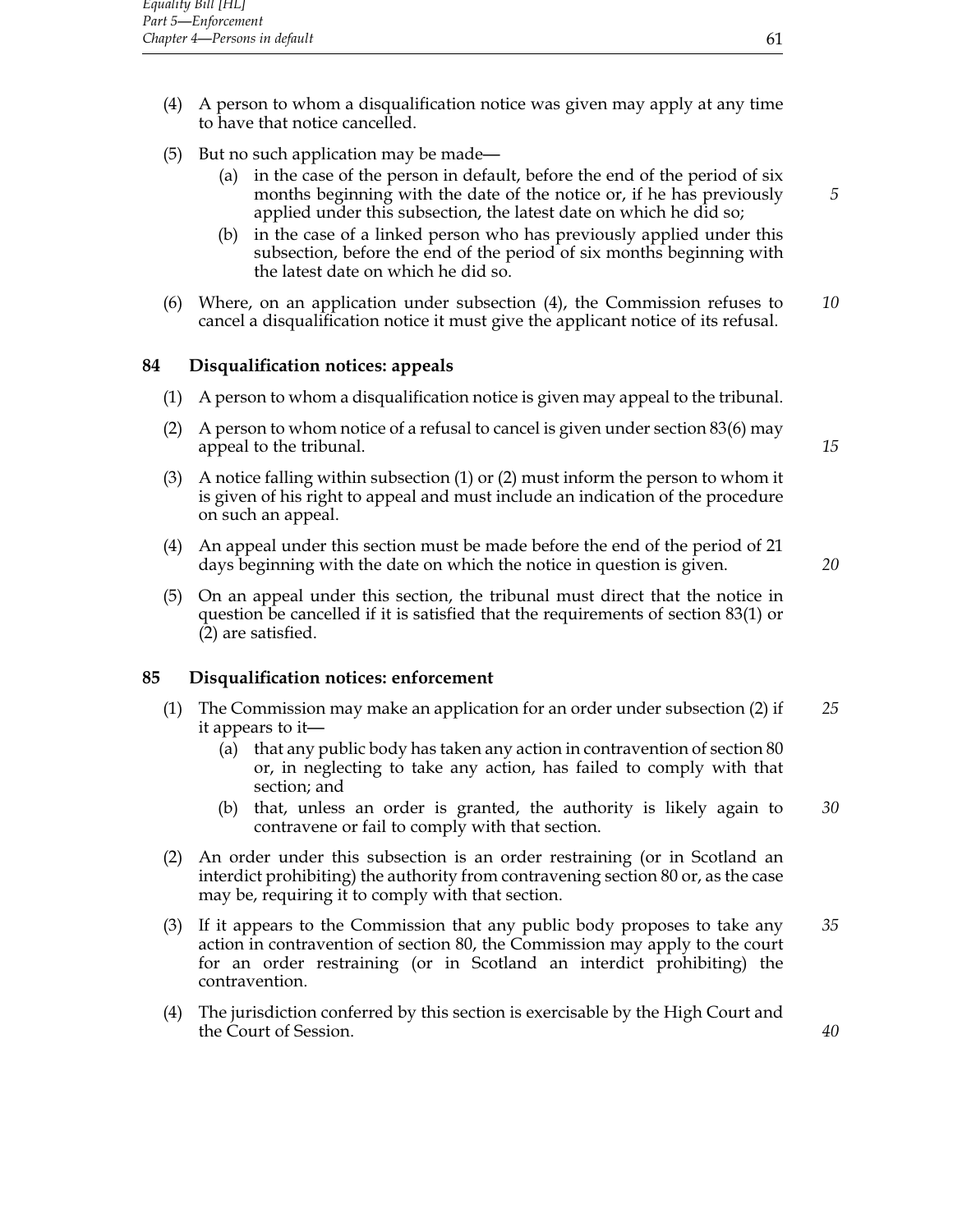## **86 Actions for breach of statutory duty**

- (1) Any contravention of section 80 is actionable by any person who, in consequence, suffers loss or damage.
- (2) The amount recoverable in any such action is not to exceed any expenditure reasonably incurred by that person before the date of the contravention in *5* question.

# CHAPTER<sub>5</sub>

# **SUPPLEMENTAL**

#### **87 Tribunal references made out of time**

- (1) Any tribunal or court to which a reference may be made under this Act may *10* consider a reference which is out of time if it is satisfied that it is just and equitable in the circumstances of the case to do so.
- (2) But subsection (1) does not permit a tribunal or court to decide to consider a claim if a decision not to consider that claim has previously been taken under that subsection. **15** and the subsection of the subsection of the subsection of the subsection. **15**

#### **Part 6**

## Miscellaneous and Supplemental

#### **88 Interpretation**

| (1) |  |  | In this Act- |
|-----|--|--|--------------|
|-----|--|--|--------------|

| "Central Arbitration Committee" has the same meaning as it has in the Trade | 20 |
|-----------------------------------------------------------------------------|----|
| Union and Labour Relations (Consolidation) Act 1992 (c. 52);                |    |
|                                                                             |    |

"Commission" has the meaning given in section 4;

"Community law" means—

- (a) all the rights, powers, liabilities, obligations and restrictions from time to time created or arising by or under the Community Treaties; and *25*
- (b) all the remedies and procedures from time to time provided for by or under the community Treaties;

"disabled person" has the meaning given in section 4;

"employment field" has the meaning given in paragraph 10 of Schedule 2; "the European Convention on Human Rights" means the Convention for the *30*

Protection of Human Rights and Fundamental Freedoms, agreed by the Council of Europe at Rome on 4th November 1950 as it has effect for the time being in relation to the United Kingdom;

"man" has the meaning given in section 4;

"Minister of the Crown" has the same meaning as it has in the Ministers of *35* the Crown Act 1975 (c. 26);

"occupation" includes any trade or business; "parent"—

(a) in relation to England and Wales, has the meaning given in section 576 of the Education Act 1996 (c. 56); *40*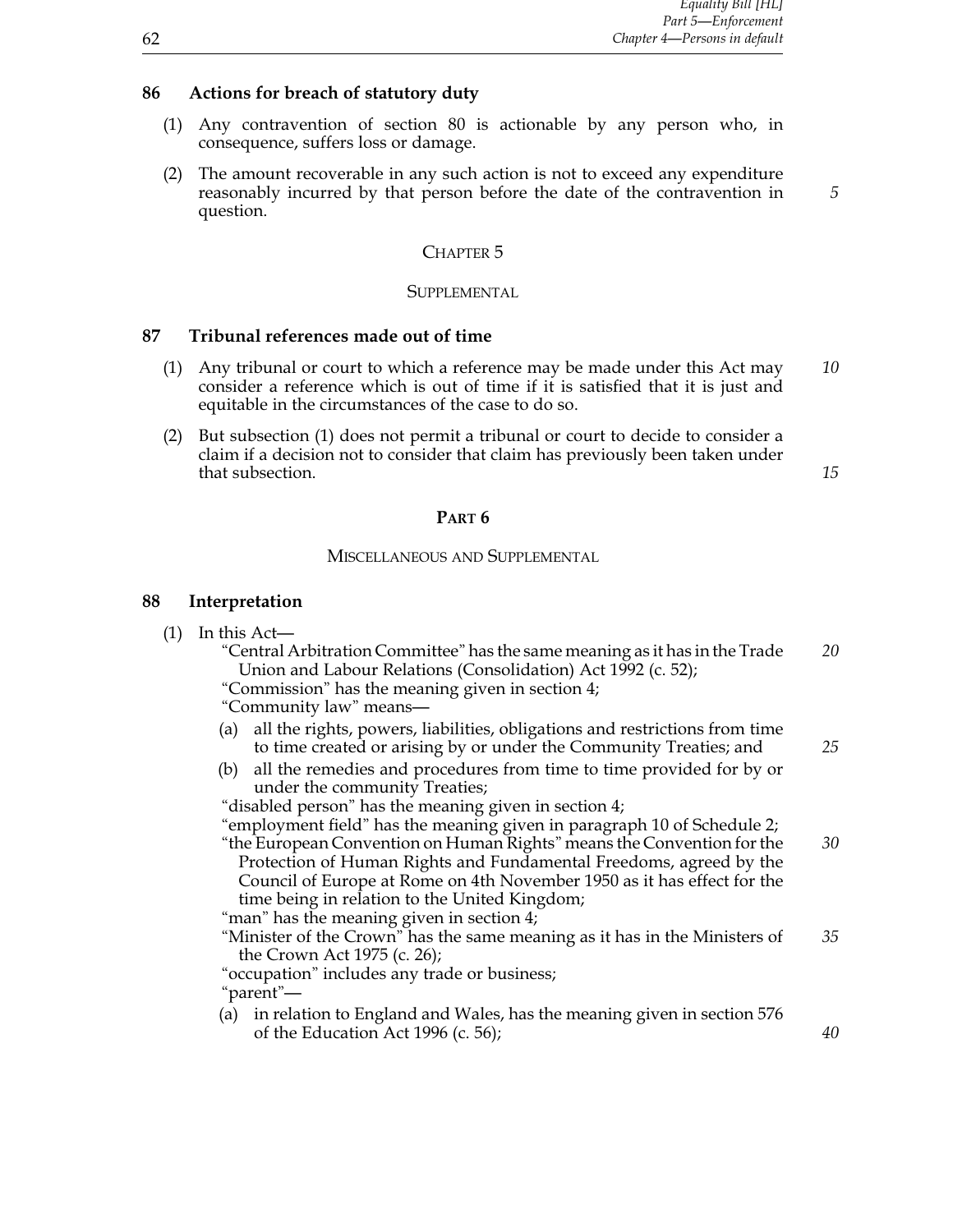|     | (b) in relation to Scotland, has the meaning given in section 135(1) of the<br>Education Act 1980 (c. 44);<br>"police cadet" means any person appointed to undergo training with a view |    |
|-----|-----------------------------------------------------------------------------------------------------------------------------------------------------------------------------------------|----|
|     | to becoming a constable;                                                                                                                                                                |    |
|     | "premises" includes land of any description;                                                                                                                                            | 5  |
|     | "prescribed" means prescribed in regulations made by the Secretary of State;<br>"prohibited grounds" has the meaning given in section 4;                                                |    |
|     | "racial group" has the meaning given in section 4;                                                                                                                                      |    |
|     | "regulations" means regulations made by the Secretary of State;                                                                                                                         |    |
|     | "religion or belief" has the meaning given in section 4;                                                                                                                                | 10 |
|     | "sexual orientation" has the meaning given in section 4;                                                                                                                                |    |
|     | "training" includes any form of education or instruction; and                                                                                                                           |    |
|     | "tribunal" (except in relation to the Special Educational Needs and Disability                                                                                                          |    |
|     | Tribunal) has the meaning given in section 48;                                                                                                                                          |    |
|     | "women" has the meaning given in section 4.                                                                                                                                             | 15 |
| (2) | For the purposes of this Act, a body corporate ("BC") is to be taken to be<br>controlled by a person ("A") if A has—                                                                    |    |
|     | (a) by means of the holding of shares or the possession of voting power in<br>(or in relation to) BC or any other body corporate; or                                                    |    |
|     | by virtue of any powers conferred by the articles of association or other<br>(b)<br>document regulating BC or any other body corporate;                                                 | 20 |
|     | the power to secure that the affairs of BC are conducted in accordance with the                                                                                                         |    |

wishes of A.

## **89 Application to Crown**

| (1) This Act binds the Crown. |  |
|-------------------------------|--|
|-------------------------------|--|

- (2) In the application of Part 2 to—
	- (a) service for purposes of a Minister of the Crown or government department, other than a person holding statutory office; or
	- (b) service on behalf of the Crown for purposes of a person holding statutory office or purposes of a statutory body; or *30*
	- (c) service in the armed forces;

references a contract of employment are to be taken to include references to the terms of service.

(3) Parts 2 to 4 of the Crown Proceedings Act 1947 apply to proceedings against the Crown under this Act as they apply to proceedings in England and Wales *35* which, by virtue of section 23 of that Act, are treated for the purposes of Part 2 of that Act as civil proceedings by or against the Crown; except that in their application to proceedings under this Act, section 20 of that Act (removal of proceedings from county court to High Court) does not apply.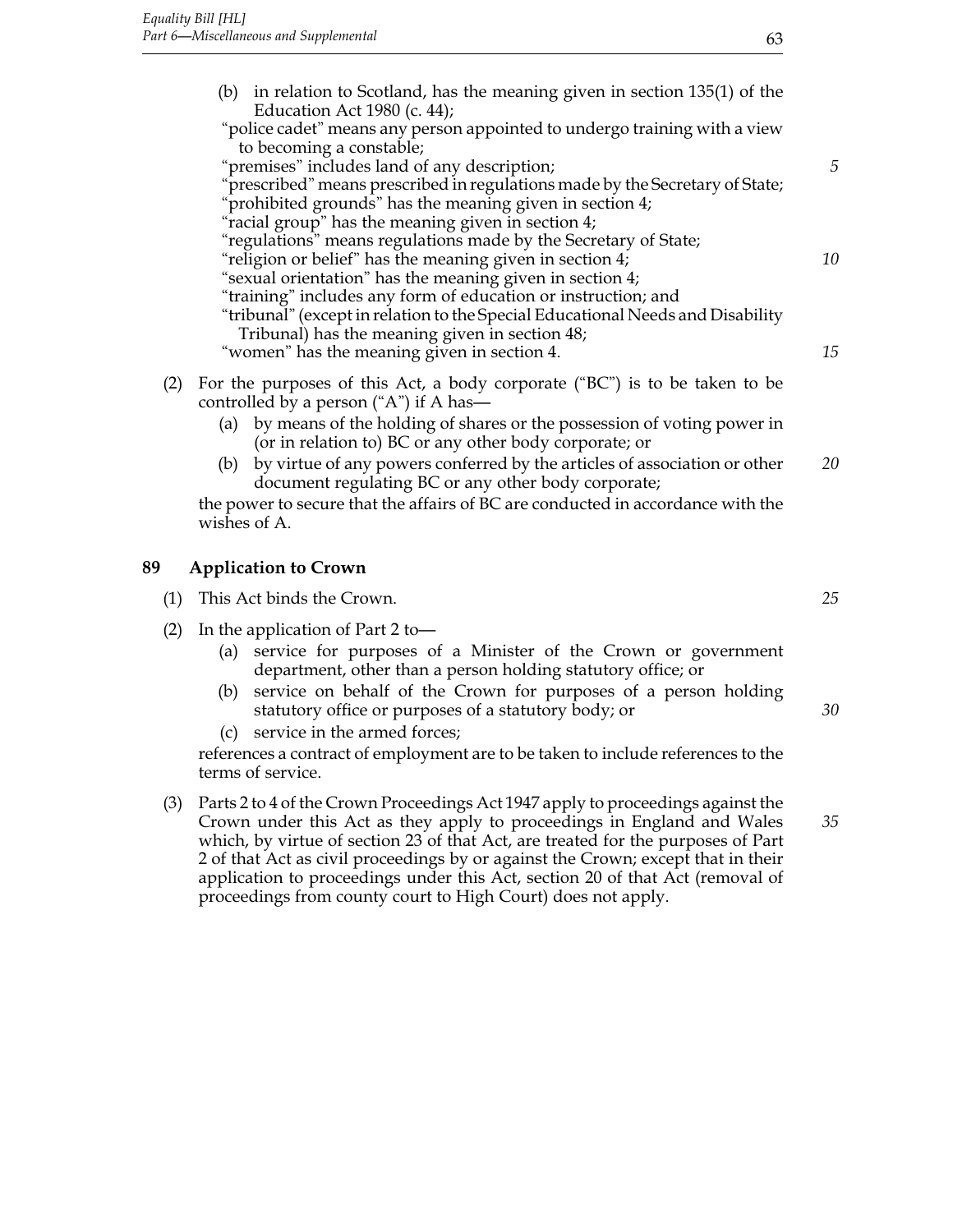- (4) The provisions of Part 5 of the Crown Proceedings Act 1947 apply to proceedings against the Crown under this Act as they apply to proceedings in Scotland which by virtue of that Part of that Act are treated as civil proceedings by or against the Crown; except that in their application to proceedings under this Act, the proviso to section 44 of that Act (removal of proceedings from the *5* sheriff court to the Court of Session) does not apply.
- (5) Nothing in this Act is to be taken as in any way affecting Her Majesty in her private capacity.
- (6) In this section—
	- (a) "statutory body" means a body set up by or in pursuance of an *10* enactment, and "statutory office" means an office so set up;
	- (b) service "for purposes" of a Minister of the Crown or government department does not include service in any office in Schedule 2 (Ministerial Offices) to the House of Commons Disqualification Act 1975 as for the time being in force; *15*
	- (c) subsection (5) is to be construed as if section 38(3) of the Crown Proceedings Act 1947 (c. 44) (meaning of Her Majesty in her private capacity) were contained in this Act.

#### **90 Application to Parliament**

- (1) This Act applies to an act done by or for the purposes of the House of Lords or *20* the House of Commons as it applies to an act done by a private person.
- (2) In the application of Parts 2 and 3 in relation to the House of Commons, the Corporate Officer of that House is to be treated as the employer of a person who is or would be a relevant member of the House of Commons staff for the purpose of section 195 of the Employment Rights Act 1996 (c. 18). *25*
- (3) Except as provided in subsection (4), the provider of services for the purposes of section  $6(1)(d)$  is —
	- (a) as respects the House of Lords, the Corporate Officer of that House;
	- (b) as respects the House of Commons, the Corporate Officer of that House.
- (4) Where the service in question is access to and use of any place in the Palace of *30* Westminster which members of the public are permitted to enter, the Corporate Officers of both Houses jointly are the provider of that service.
- (5) Nothing in any rule of law or the law or practice of Parliament prevents proceedings being instituted before a tribunal in accordance with the provisions of this Act. *35*

#### **91 Payments out of the police fund**

- (1) The following payments are to be made out of the police fund—
	- (a) any compensation, costs or expenses awarded against a chief officer of police in any proceedings under Part 5 and any costs or expenses incurred by him in any such proceedings so far as not covered by him *40* in the proceedings;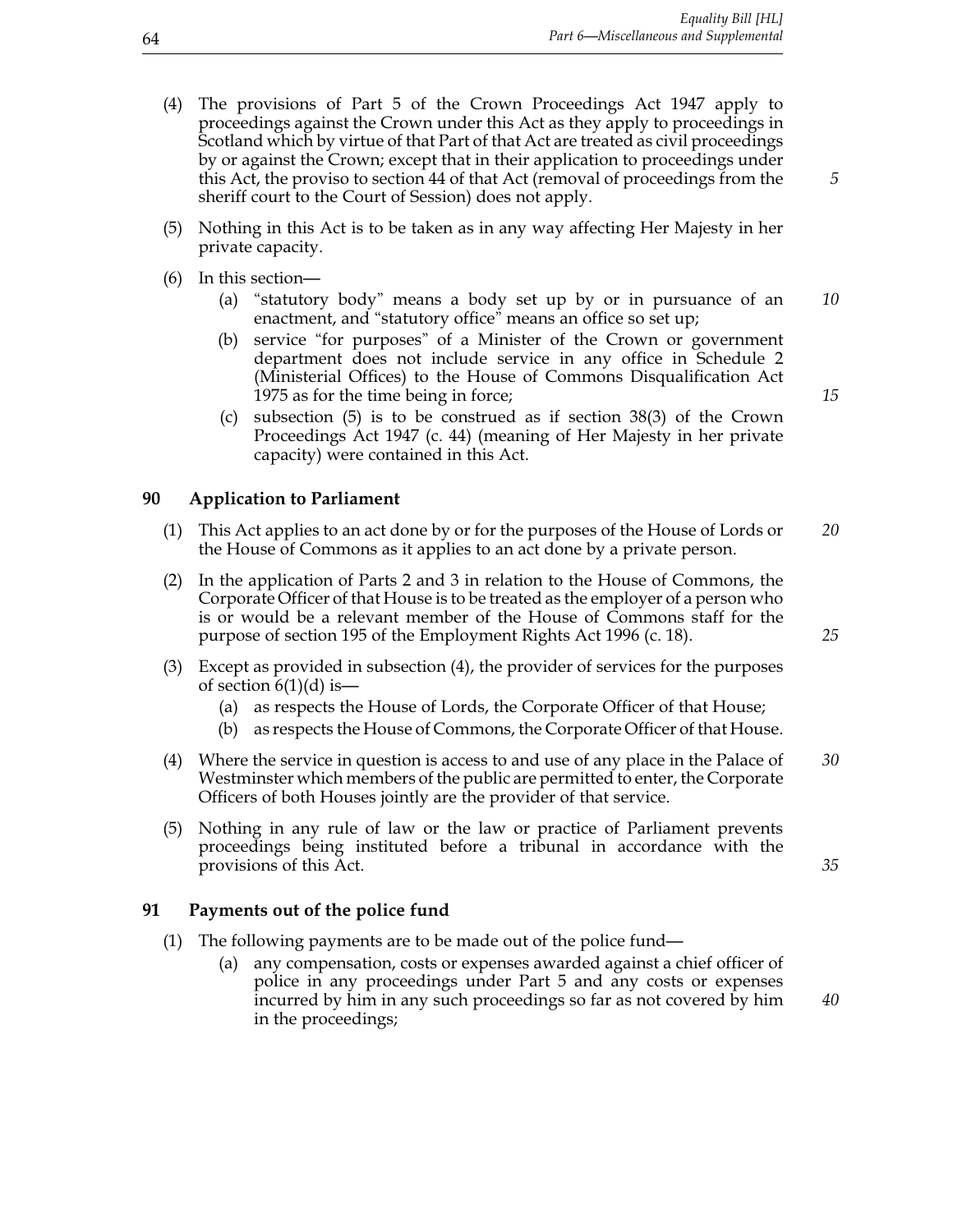- (b) any sum required by a chief officer of police for the settlement of any claim made against him under section 7, 61 or 72 if the settlement is approved by the police authority.
- (2) Any proceedings under Part 5 which, by virtue of section 19, would lie against the chief officer of police are to be brought against— *5*
	- (a) the chief officer of police for the time being; or
	- (b) in the case of a vacancy in that office, against the person for the time being performing the functions of that office;

and references in subsection (1) to the chief officer of police are to be construed accordingly. *10*

- (3) A police authority may, in such cases and to such extent as appear to it to be appropriate, pay out of the police fund—
	- (a) any damages or costs awarded in proceedings under Part 5 against a person under the direction and control of the chief officer of police;
	- (b) any costs incurred and not recovered by such a person in such *15* proceedings; and
	- (c) any sum required in connection with the settlement of a claim that has (or might have) given rise to such proceedings.
- (4) Subsections (1) to (3) apply in relation to the National Criminal Intelligence Service ("NCIS") and the National Crime Squad ("the NCS") as they apply in *20* relation to a police force but as if any reference—
	- (a) to the chief officer of police were to the Director General of NCIS or the NCS (as the case may be);
	- (b) to the police authority were to the Service Authority for the National Criminal Intelligence Service or the Service Authority for the National *25* Criminal Squad (as the case may be);
	- (c) to the police fund were to the service fund established under section 16 of the Police Act 1997 (c. 50) (NCIS service fund) or section 61 of that Act (the NCS service fund) (as the case may be).
- (5) Subsections (1) to (3) also apply in relation to any other body of constables or *30* police cadets as it applies in relation to a police force, but as if any reference—
	- (a) to the chief officer of police were to the officer or other person who has the direction or control of the body in question;
	- (b) to the police authority were to the authority by whom the members of the body are paid; *35*
	- (c) to the police fund were to money provided by that authority.
- (6) If a payment falls to be made out of the police fund in connection with a claim relating to the protected area of activity specified in section  $6(1)(b)$ , "police fund"—
	- (a) in relation to a chief officer of police, has the same meaning as it has *40* as in—
		- (i) for England and Wales, the Police Act 1996 (c. 16);
		- (ii) for Scotland, the Police Scotland Act 1967 (c. 77); and
	- (b) in any other case, means money provided by the police authority.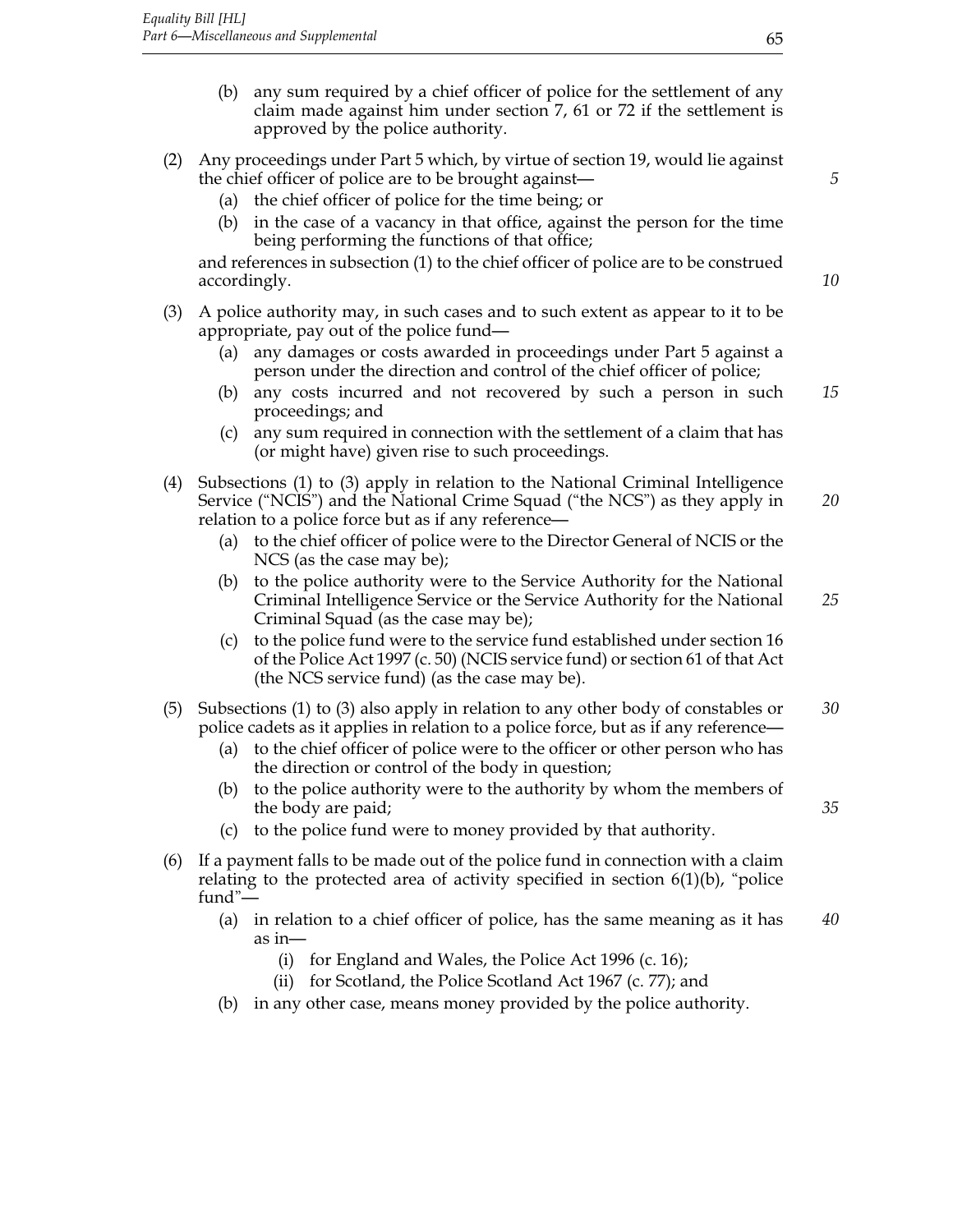(7) In this section—

"chief officer of police"—

- (a) in relation to a person appointed, or an appointment falling to be made, under a specified Act, has the same meaning as it has in the Police Act;
- (b) in relation to any other person or appointment, means the officer who *5* has the direction and control of the body of constables or cadets in question;

"police authority"—

- (a) means in relation to a person appointed, or an appointment falling to be made, under a specified Act, has the same meaning as it has in the *10* Police Act;
- (b) in relation to any other person or appointment, means the authority by whom the person in question is (or on appointment would be) paid; and

"the Police Act" means, for England and Wales, the Police Act 1996 or, for Scotland, the Police (Scotland) Act 1967. *15*

## **92 Repeals and consequential and transitional provision**

- (1) The enactments set out in Schedule 8 are repealed.
- (2) The Secretary of State may by order make such incidental, consequential, or supplemental provision as he considers necessary for the purposes of this Act.
- (3) The Secretary of State may by order make such transitional provision as he *20* considers necessary for the purposes of this Act.
- (4) An order under subsection (3) may, in particular—
	- (a) make savings from the effect of any repeal made by this Act;
	- (b) make provision for the transfer of any property, rights or liabilities held, enjoyed or incurred by any person in connection with any body *25* ("relevant body") which ceases to exist by virtue of section 38 or an order made under it;
	- (c) for the carrying on and completion by or under the authority of the Commission of any proceedings, investigations or other matters commenced, before the date on which a relevant body ceased to exist, *30* by or under the authority of the body in question;
	- (d) amending any enactment which makes provision with respect to a relevant body;
	- (e) for the substitution of the Commission in any instrument, contract or legal proceedings made or begun before the relevant body ceased to *35* exist.

## **93 Regulations and orders**

- (1) Any power to make an order, regulations or rules which is exercisable by virtue of this Act is exercisable by statutory instrument.
- (2) Any statutory instrument made under this Act— *40*
	- (a) may make in any enactment such adaptations, amendments or repeals as the person making it considers appropriate in consequence of this Act or any provision made under it;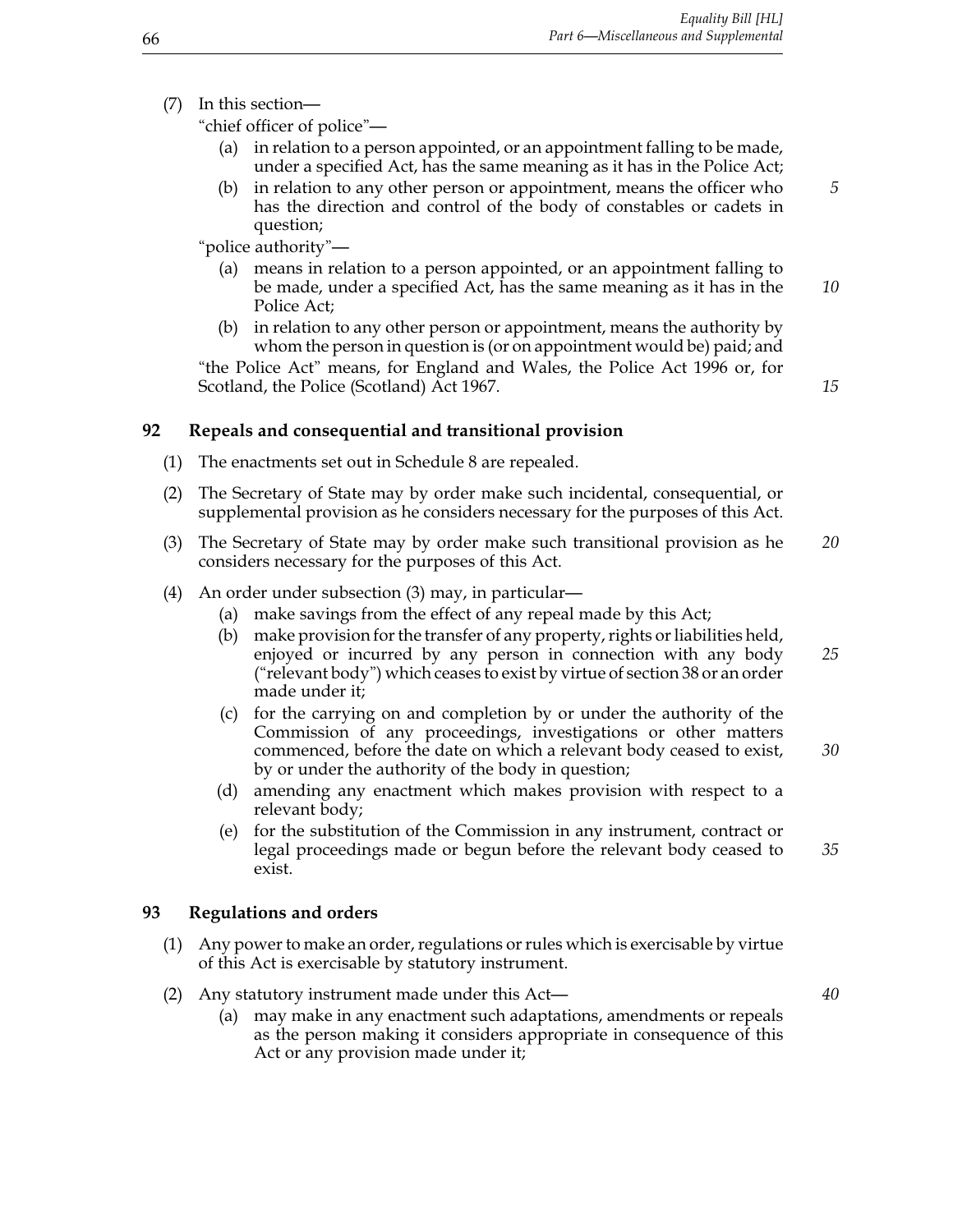- (b) may make different provision for different cases or classes of case (including different provision for different areas or localities);
- (c) may make different provision for different purposes.
- (3) No order may be made under section  $4(5)(a)$ , 25, 28 or  $93(2)(a)$  unless a draft of the order has been laid before Parliament and approved by a resolution of *5* each House.
- (4) Any other statutory instrument made under this Act, other than one made under section 94(4), is subject to annulment in pursuance of a resolution of either House of Parliament.

## **94 Short title, commencement and extent** *10*

- (1) This Act may be cited as the Equality Act 2003.
- (2) This Act does not extend to Northern Ireland.
- (3) This section and section 93 come into force on the day this Act is passed.
- (4) The other provisions of this Act come into force on such day as the Secretary of State may by order appoint and different days may be appointed for different *15* purposes.
- **(5) Nothing in this Act shall impose any charge on the people or on public funds, or vary the amount or incidence of or otherwise alter any such charge in any manner, or affect the assessment, levying, administration or application of any money raised by any such charge.** *20*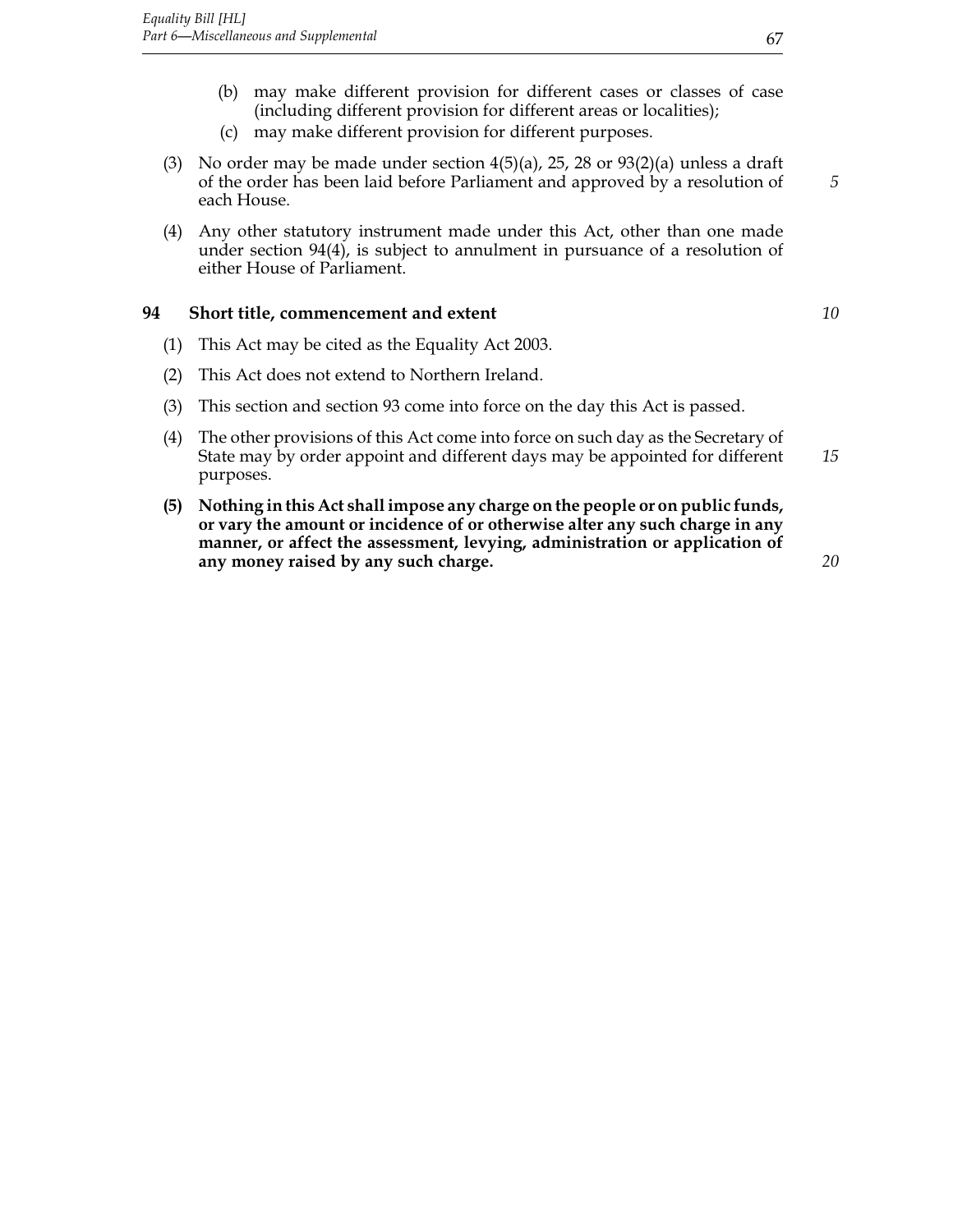Schedule 4 — The Equality Commission

- Schedule 5 Procedure for making codes of practice
- Schedule 6 Procedure of the Special Educational Needs and Disability Tribunal
- Schedule 7 Investigations
- Schedule 8 Repeals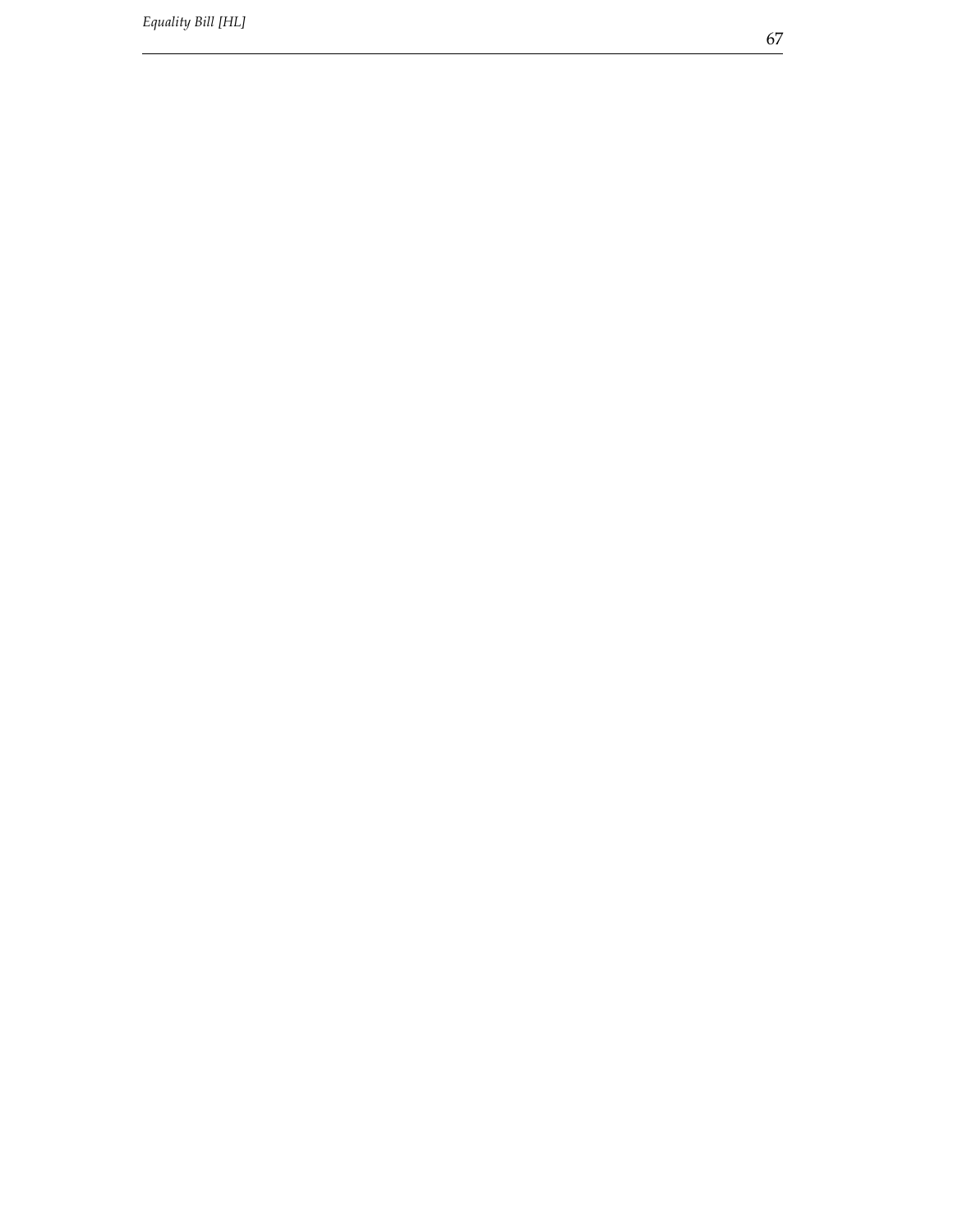## SCHEDULE 1 Section 4

## Definitions relating to meaning of disability

## *Impairment*

|  |  | a mental illness. |  | 1 (1) "Mental impairment" includes an impairment resulting from or consisting of |  |
|--|--|-------------------|--|----------------------------------------------------------------------------------|--|
|  |  |                   |  |                                                                                  |  |

- (2) Regulations may make provision, for the purposes of this Act—
	- (a) conditions of a prescribed description to be treated as amounting to impairments;
	- (b) for conditions of a prescribed description to be treated as not amounting to impairments. *10*
- (3) Regulations under sub-paragraph (2) may make provision as to the meaning of "condition" for the purposes of those regulations.

## *Long-term effects*

- 2 (1) The effect of an impairment is a long-term effect if—
	- (a) it has lasted at least 12 months; *15*
	- (b) the period for which it lasts is likely to be at least 12 months;
	- (c) it is likely to last for the rest of the life of the person affected; or
	- (d) it is a mental impairment consisting of, or resulting from, depression and it has lasted, or is likely to last, at least 3 months.
	- (2) Where an impairment ceases to have a substantial adverse effect on a *20* person's ability to carry out normal day-to-day activities, it is to be treated as continuing to have that effect if that effect is likely to recur.
	- (3) For the purposes of sub-paragraph (2), the likelihood of an effect recurring is to be disregarded in prescribed circumstances.
	- (4) Regulations may prescribe circumstances in which, for the purposes of *25* this Act—
		- (a) an effect which would not otherwise be a long-term effect is to be treated as such;
		- (b) an effect which would otherwise be a long-term effect is to be treated as not being such an effect. *30*

#### *Severe disfigurement*

- 3 (1) An impairment which consists of a severe disfigurement is to be treated as having a substantial adverse effect on the ability of the person concerned to carry out normal day-to-day activities.
	- (2) Regulations may provide that in prescribed circumstances a severe *35* disfigurement is not to be treated as having that effect.
	- (3) Regulations under sub-paragraph (2) may, in particular, make provision with respect to deliberately acquired disfigurements.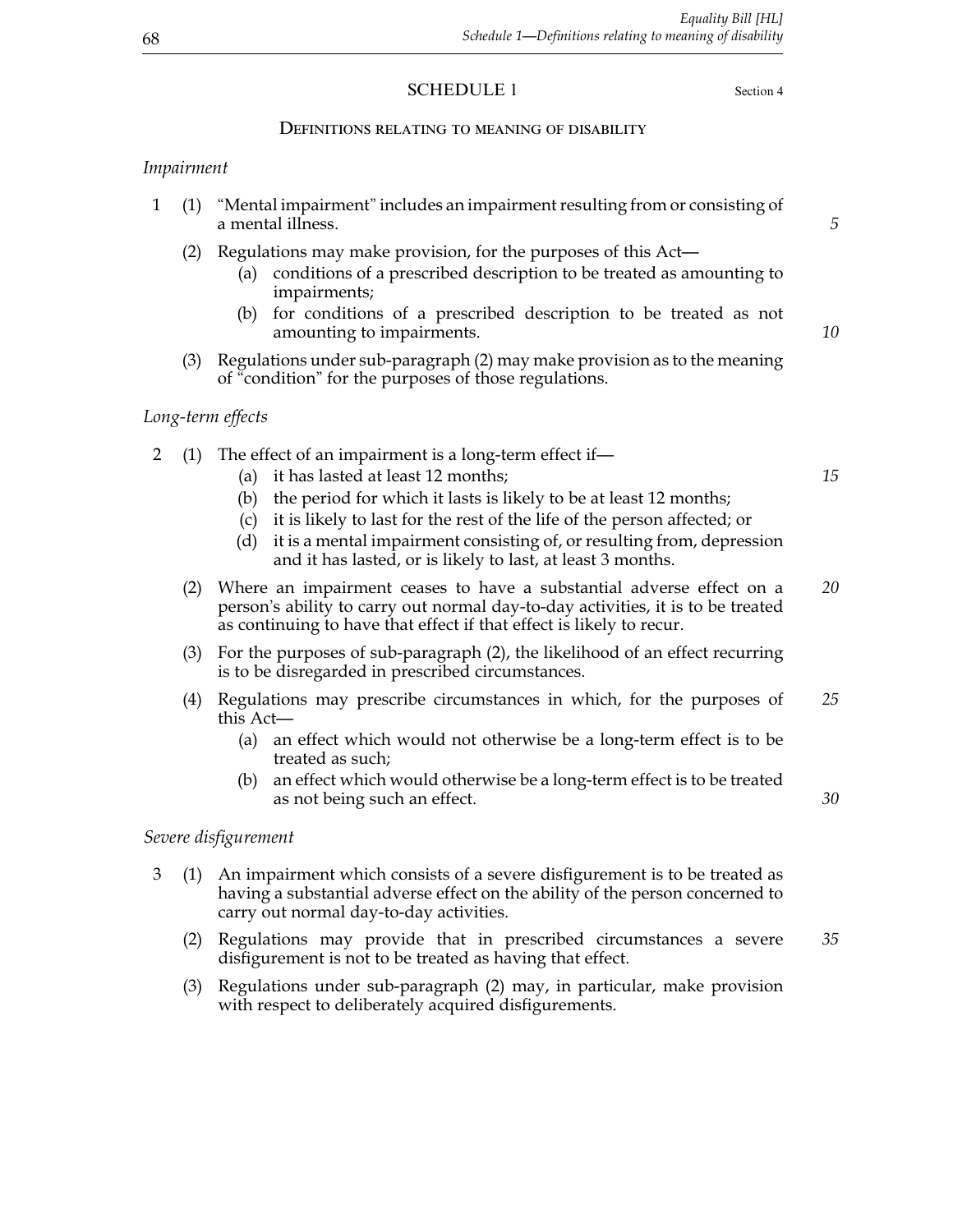(a) mobility;

# *Normal day-to-day activities*

|     | (b)        | manual dexterity;                                                                                                                                                                                                                                                                      | 5  |
|-----|------------|----------------------------------------------------------------------------------------------------------------------------------------------------------------------------------------------------------------------------------------------------------------------------------------|----|
|     |            | physical co-ordination;<br>(c)                                                                                                                                                                                                                                                         |    |
|     | (d)        | continence;                                                                                                                                                                                                                                                                            |    |
|     | (e)        | ability to lift, carry or otherwise move everyday objects;                                                                                                                                                                                                                             |    |
|     | (f)        | speech, hearing or eyesight;                                                                                                                                                                                                                                                           |    |
|     | (g)        | memory or ability to concentrate, learn or understand;                                                                                                                                                                                                                                 | 10 |
|     | (h)        | perception of the risk of physical danger;                                                                                                                                                                                                                                             |    |
|     | (i)        | ability to care for oneself;                                                                                                                                                                                                                                                           |    |
|     | (i)        | ability to communicate and interact with other people; or                                                                                                                                                                                                                              |    |
|     | (k)        | ability to perceive reality.                                                                                                                                                                                                                                                           |    |
| (2) |            | Regulations may prescribe—                                                                                                                                                                                                                                                             | 15 |
|     | (a)        | circumstances in which an impairment which does not have an effect<br>falling within sub-paragraph (1) is to be taken to affect the ability of<br>the person concerned to carry out normal day-to-day activities;                                                                      |    |
|     | (b)        | circumstances in which an impairment which has an effect falling<br>within sub-paragraph (1) is to be taken not to affect the ability of the<br>person concerned to carry out normal day-to-day activities.                                                                            | 20 |
|     |            | Substantial adverse effects                                                                                                                                                                                                                                                            |    |
| 5   |            | Regulations may make provision for the purposes of this Act—                                                                                                                                                                                                                           |    |
|     | (a)        | for an effect of a prescribed kind on the ability of a person to carry<br>out normal day-to-day activities to be treated as a substantial<br>adverse effect;                                                                                                                           | 25 |
|     | (b)        | for an effect of a prescribed kind on the ability of a person to carry out<br>normal day-to-day activities to be treated as not being a substantial<br>adverse effect.                                                                                                                 |    |
|     |            | Effect of medical treatment                                                                                                                                                                                                                                                            | 30 |
| 6   |            | (1) An impairment which would be likely to have a substantial adverse effect<br>on the ability of the person concerned to carry out normal day-to-day<br>activities, but for the fact that measures are being taken to treat or correct it,<br>is to be treated as having that effect. |    |
|     |            | (2) In sub-paragraph (1) "measures" includes, in particular, medical treatment<br>and the use of a prosthesis or other aid.                                                                                                                                                            | 35 |
|     | (3)<br>(a) | Sub-paragraph (1) does not apply—<br>in relation to the impairment of a person's sight, to the extent that the<br>impairment is, in his case, correctable by spectacles or contact lenses<br>or in such other ways as may be prescribed;                                               | 40 |
|     | (b)        | in relation to such other impairments as may be prescribed, in such<br>circumstances as may be prescribed.                                                                                                                                                                             |    |
|     |            |                                                                                                                                                                                                                                                                                        |    |
|     |            |                                                                                                                                                                                                                                                                                        |    |
|     |            |                                                                                                                                                                                                                                                                                        |    |

4 (1) An impairment is to be taken to affect the ability of the person concerned to

carry out normal day-to-day activities only if it affects one of the following—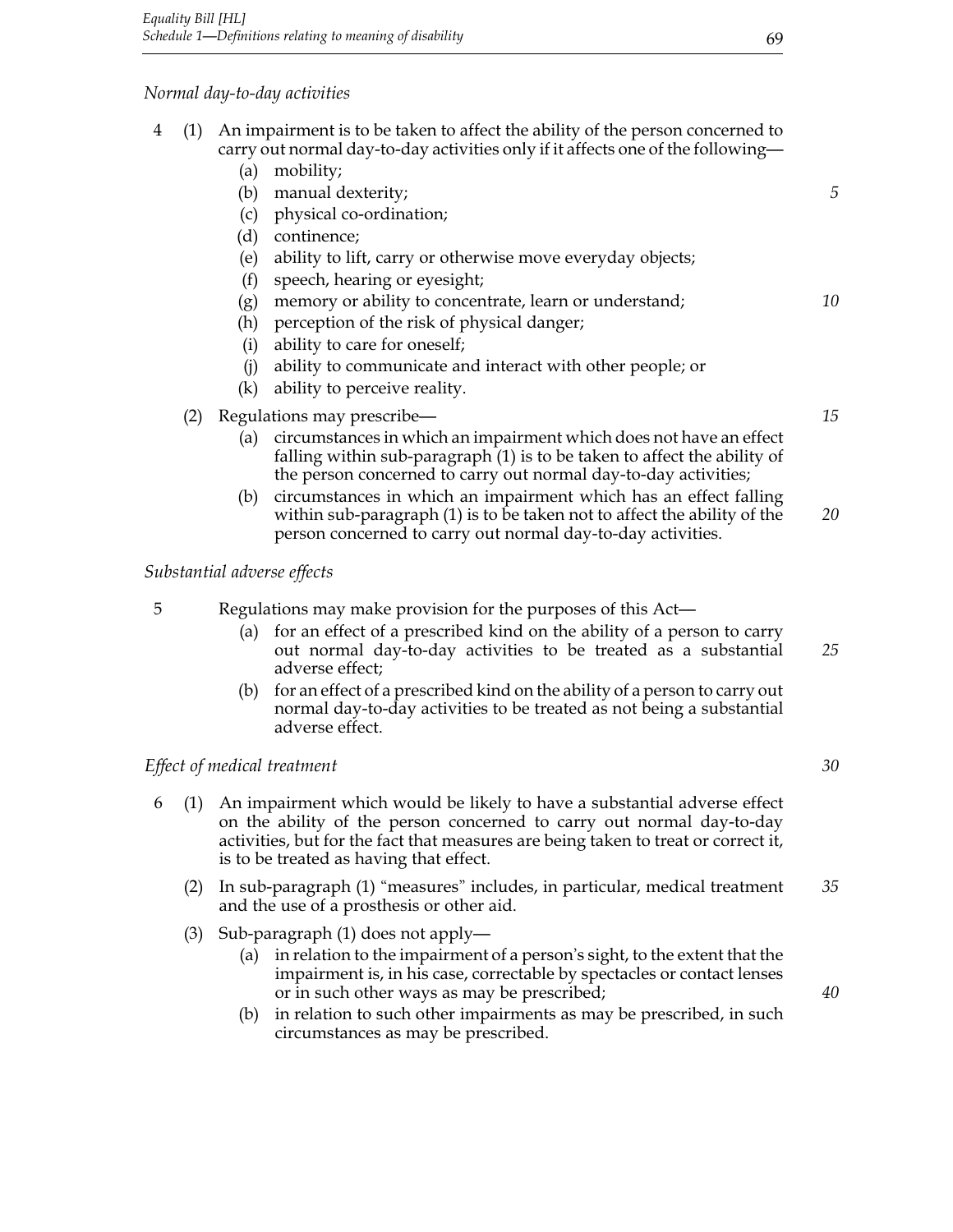#### *Persons to be deemed to be disabled*

- 7 (1) Sub-paragraph (2) applies to any person whose name is, both on 12th January 1995 and on the date when paragraph 7 of Schedule 1 to the Disability Discrimination Act 1995 (c. 50) came into force, in the register of disabled persons maintained under section 6 of the Disabled Persons *5* (Employment) Act 1994.
	- (2) That person is to be deemed to have had a disability and hence to have been a disabled person during that period.
	- (3) A certificate of registration is conclusive evidence, in relation to the person with respect to whom it was issued, of the matters certified. *10*
	- (4) Unless the contrary is shown, any document purporting to be a certificate of registration is to be taken to be such a certificate and to have been validly issued.
- 8 Persons who are certified by a consultant opthalmologist as blind or partially sighted are to be deemed to be disabled and so to be disabled persons. *15*
- 9 (1) Regulations may provide for prescribed descriptions of persons to be deemed to have disabilities, and hence to be disabled persons, for the purposes of this Act.
	- (2) Regulations may prescribe circumstances in which a person who has been deemed to be a disabled person by virtue of sub-paragraph (1), or of *20* regulations made under sub-paragraph (5), is to be treated as no longer being deemed to be such a person.
	- (3) "Certificate of registration" means a certificate issued under regulations made under section 6 of the Disabled Persons (Employment) Act 1994.
- 10 (1) A person in whom there is the presence of the human immuno-deficiency *25* virus ("HIV") is to be deemed to have a disability and hence to be a disabled person from the point of diagnosis of HIV.
	- (2) A person with cancer which is likely to require substantial treatment is to be deemed to have a disability and hence to be a disabled person from the point at which the cancer is diagnosed as being likely to require substantial *30* treatment.

#### *Progressive conditions*

- 11 (1) Where—
	- (a) a person has a progressive condition (such as cancer, multiple sclerosis or muscular dystrophy or infection by the human immuno- *35* deficiency virus); and
	- (b) as a result of that condition, he has an impairment which has (or had) an effect on his ability to carry out normal day-to-day activities; but
	- (c) that effect is not (or was not) a substantial adverse effect;

he is to be taken to have an impairment which has a substantial adverse effect *40* if the condition is likely to result in his having such an impairment.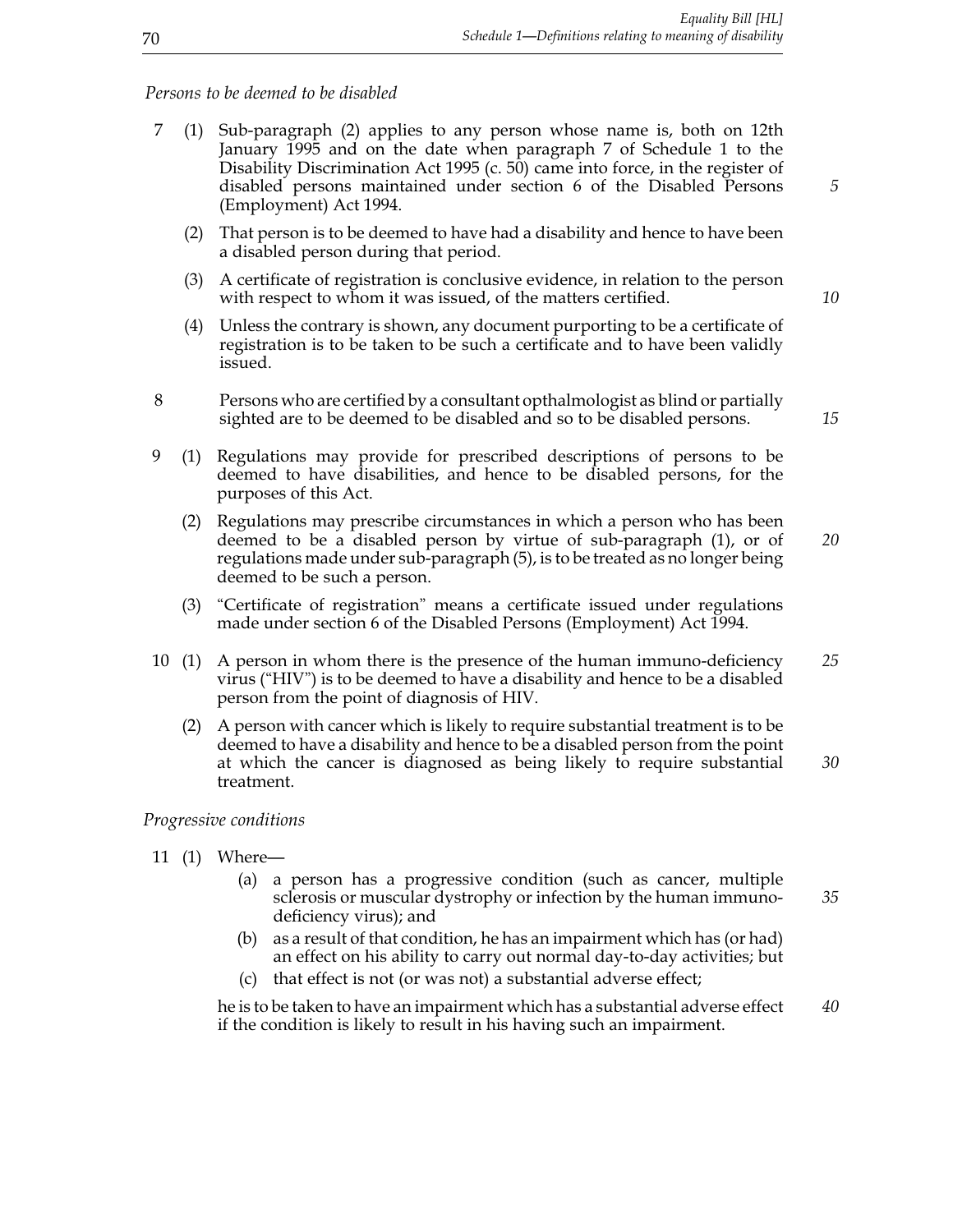- (2) Regulations may make provision, for the purposes of this paragraph—
	- (a) for conditions of a prescribed description to be treated as being progressive;
	- (b) for conditions of a prescribed description to be treated as not being progressive. *5*

## SCHEDULE 2 Section 6(2)

## PROTECTED AREAS OF ACTIVITY

## PART 1

## **GENERAL**

- 1 (1) The scope of each of the protected areas of activity specified in paragraphs *10* (a) to (f) of section  $6(1)$  is to be determined in accordance with the following provisions of this Schedule.
	- (2) Parts 2 to 7 of this Schedule separately set out the scope (with exclusions) of each area of activity and Part 8 of this Schedule contains a number of additional exclusions relevant to some or all of the protected areas of activity. *15*

## PART<sub>2</sub>

#### PUBLIC AUTHORITY FUNCTIONS

*Meaning of public authority*

| $\mathcal{P}$ |     |     | (1) In determining the scope of the protected area of activity specified in section<br>$6(1)(a)$ , the reference in that provision to a public authority includes—                                                                              | 20 |
|---------------|-----|-----|-------------------------------------------------------------------------------------------------------------------------------------------------------------------------------------------------------------------------------------------------|----|
|               |     | (a) | any person certain of whose functions are functions of a public<br>nature; but                                                                                                                                                                  |    |
|               |     | (b) | does not include any person specified in sub-paragraph (2).                                                                                                                                                                                     |    |
|               | (2) |     | The persons specified in this sub-paragraph are—                                                                                                                                                                                                |    |
|               |     | (a) | the Security Service;                                                                                                                                                                                                                           | 25 |
|               |     | (b) | the Secret Intelligence Service;                                                                                                                                                                                                                |    |
|               |     | (c) | the Government Communications Headquarters;                                                                                                                                                                                                     |    |
|               |     | (d) | any unit or part of a unit of any of the naval, military or air forces of<br>the Crown which is for the time being required by the Secretary of<br>State to assist the Government Communications Headquarters in<br>carrying out its functions. | 30 |
|               | (3) |     | In relation to a particular act, a person is not a public authority by virtue only<br>of sub-paragraph $(1)(a)$ if the nature of the act is private.                                                                                            |    |
|               |     |     | Exclusion for judicial and legislative acts etc                                                                                                                                                                                                 |    |

- 3 There is excluded from the protected area of activity specified in section *35*  $6(1)(a)$ —
	- (a) any judicial act; and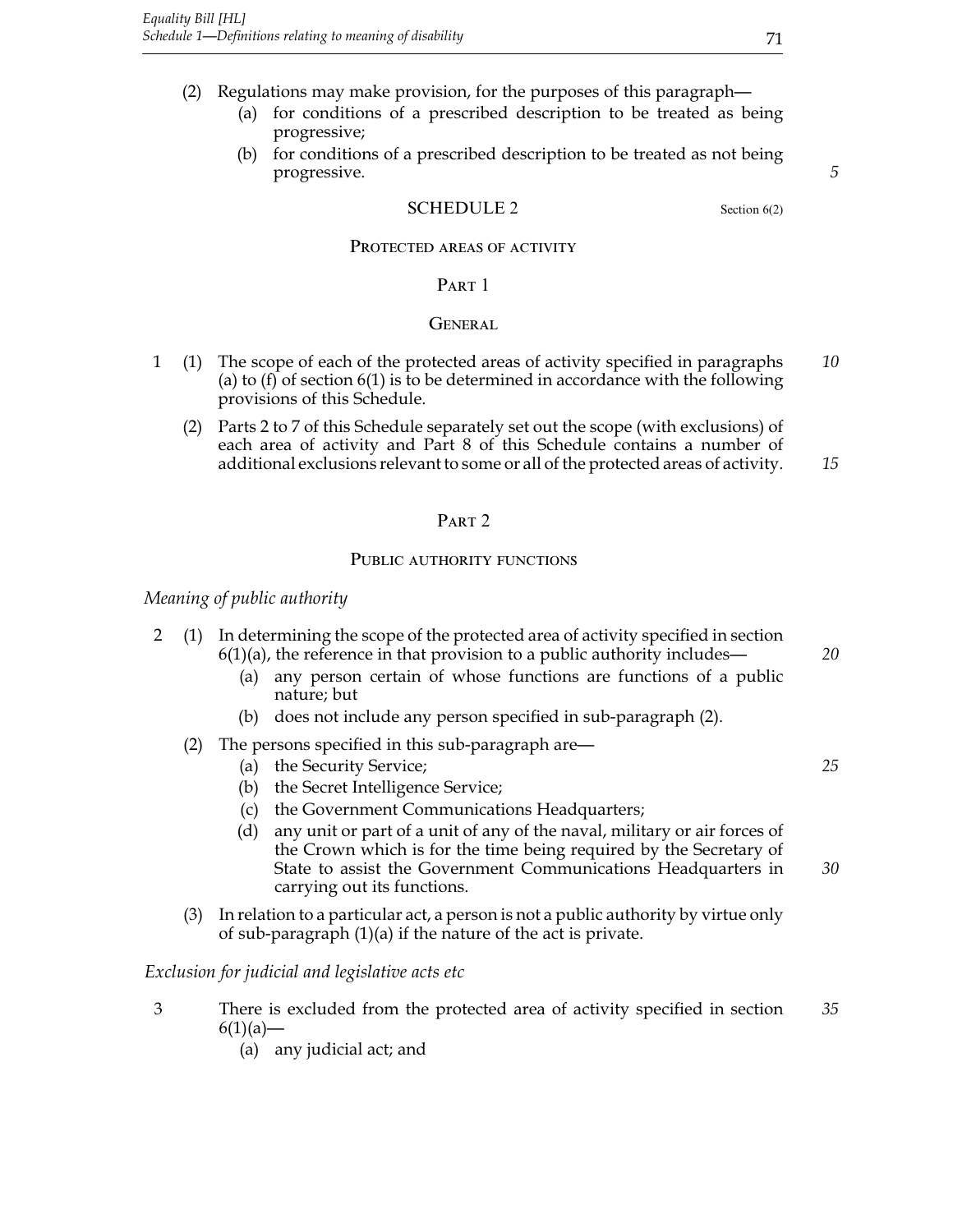- (b) any act done on the instructions, or on behalf of, a person acting in a judicial capacity.
- 4 There is excluded from the protected area of activity specified in section  $6(1)(a)$  any act of, or relating to, making, confirming or approving any enactment or Order in Council or any instrument made by a Minister of the *5* Crown under an enactment.
- 5 There is excluded from the protected area of a activity specified in section  $6(1)(a)$  any act of, or relating to-
	- (a) imposing a requirement of a kind mentioned in paragraph 6(3) of this Schedule; or *10*
	- (b) giving an express authorisation of a kind mentioned in that paragraph;

in relation to the carrying out of immigration functions (within the meaning of paragraph 6(4) of this Schedule).

## *Exclusion for certain acts in immigration cases 15*

- 6 (1) There is excluded from the protected area of activity specified in section  $6(1)(a)$  any act done by a relevant person on grounds of nationality in carrying out immigration functions.
	- (2) "Relevant person" means—
		- (a) a Minister of the Crown acting personally; or *20*
		- (b) any other person acting in accordance with a requirement or authorisation to which sub-paragraph (3) applies.
	- (3) This sub-paragraph applies to a requirement imposed or express authorisation given—
		- (a) with respect to a particular case or class of case, by a Minister of the *25* Crown acting personally;
		- (b) with respect to a particular class of case—
			- (i) by any of the enactments listed in sub-paragraph (5);
			- (ii) by any instrument made under or by virtue of any of those enactments; or *30*
			- (iii) by virtue of any provision of Community law which relates to immigration or asylum.
	- (4) "Immigration functions" means functions exercisable by virtue of any of the enactments listed in sub-paragraph (5) or by virtue of any provision of Community law which relates to immigration or asylum. *35*
	- (5) The enactments listed in this sub-paragraph are—
		- (a) the Immigration Acts (within the meaning of the Nationality, Immigration and Asylum Act 2002 (c. 41) but excluding sections 28A to K of the Immigration Act 1971 (c. 77) so far as they relate to offences under part 3 of that Act); *40*
		- (b) the Special Immigration Appeals Commission Act 1997 (c. 68);
		- (c) any provision made under section 2(2) of the European Communities Act 1972 (c. 68) which relates to immigration or asylum.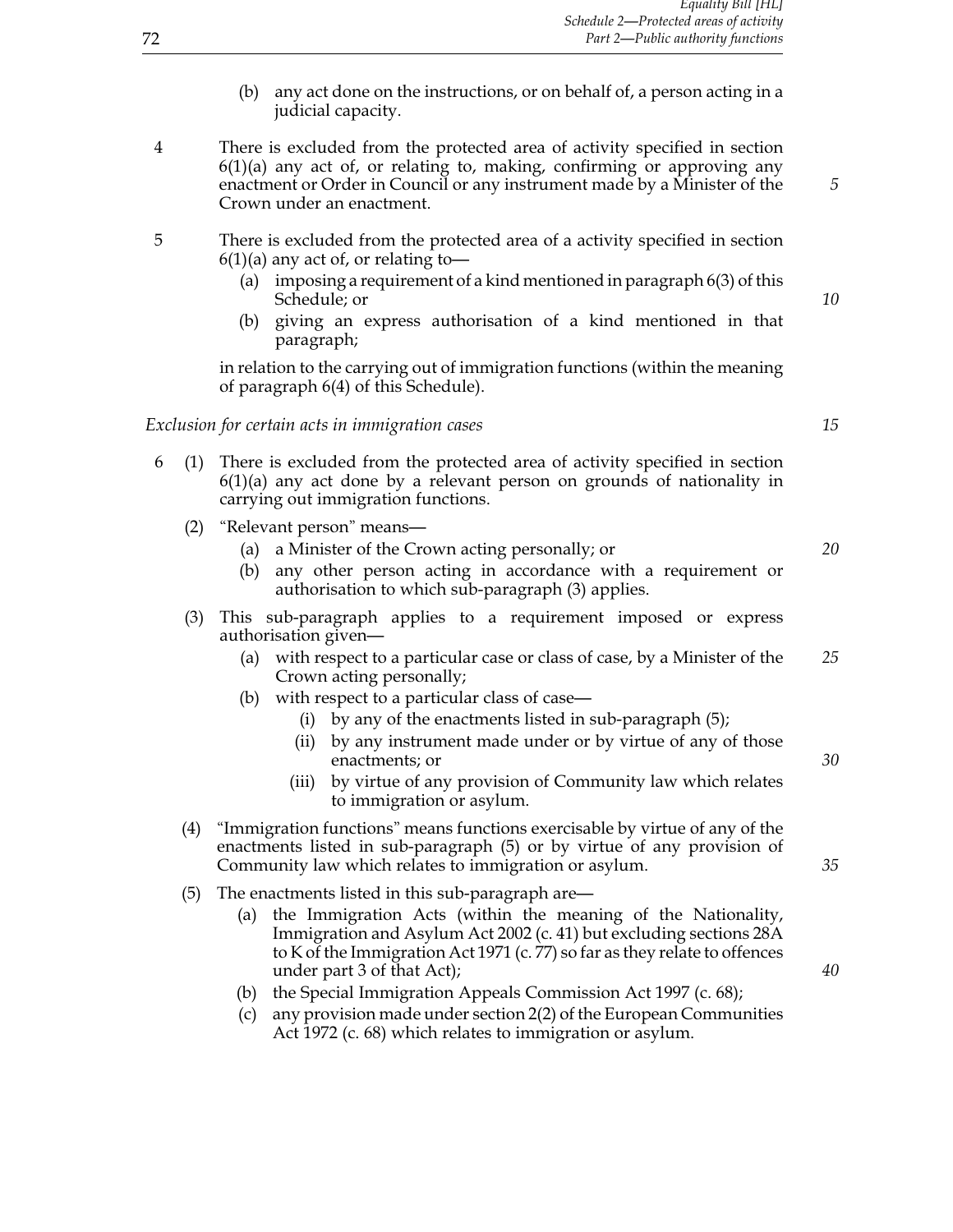## *Exclusion for decisions not to prosecute etc*

- 7 There is excluded from the protected area of activity specified in section  $6(1)(a)$  a decision not to institute criminal proceedings and, where such a decision has been made, to any act done for the purpose of enabling the decision whether to institute criminal proceedings to be made. *5*
- 8 (1) Where criminal proceedings are not continued as a result of a decision not to continue them, there is excluded from the protected area of activity specified in section 6(1)(a) the decision not to continue.
	- (2) Where such a decision has been made, there is excluded from the protected area of activity specified in section 6(1)(a)— *10*
		- (a) any act done for the purpose of enabling the decision whether to continue the proceedings to be made; and
		- (b) any act done for the purpose of securing that the proceedings are not continued.

#### *Exclusion for unlawful acts other than discrimination, harassment or victimisation 15*

9 There is excluded from the protected area of activity specified in section  $6(1)(a)$  anything done by a public authority which is made unlawful by any provision of Part 2 of this Act apart from section 9, 12 or 13.

#### PART<sub>3</sub>

#### ACTS IN THE EMPLOYMENT FIELD **20**

#### *Scope of protected area of activity and interpretation*

- 10 (1) In determining the scope of the protected area of activity specified in section  $6(1)(b)$ , the reference in that provision to the affording of opportunities, or the making of decisions or arrangements, in the employment field is to the affording of opportunities, or the making of decisions or arrangements, *25* which relate to—
	- (a) conditions for access to employment, to self-employment or to occupation, including selection criteria, recruitment conditions and arrangements, transfer, promotion and other advancement (whatever the branch of activity and at all levels of the professional *30* or occupational hierarchy);
	- (b) access to all types, and to all levels, of vocational guidance, vocational training, advanced vocational training and retraining, including practical work experience;
	- (c) employment and working conditions, including pay and other *35* benefits, termination and other detriment, and
	- (d) membership of, and involvement in, an organisation of workers or employers, or any organisation whose members carry on a particular profession or occupation, including the benefits provided for by such organisations. *40*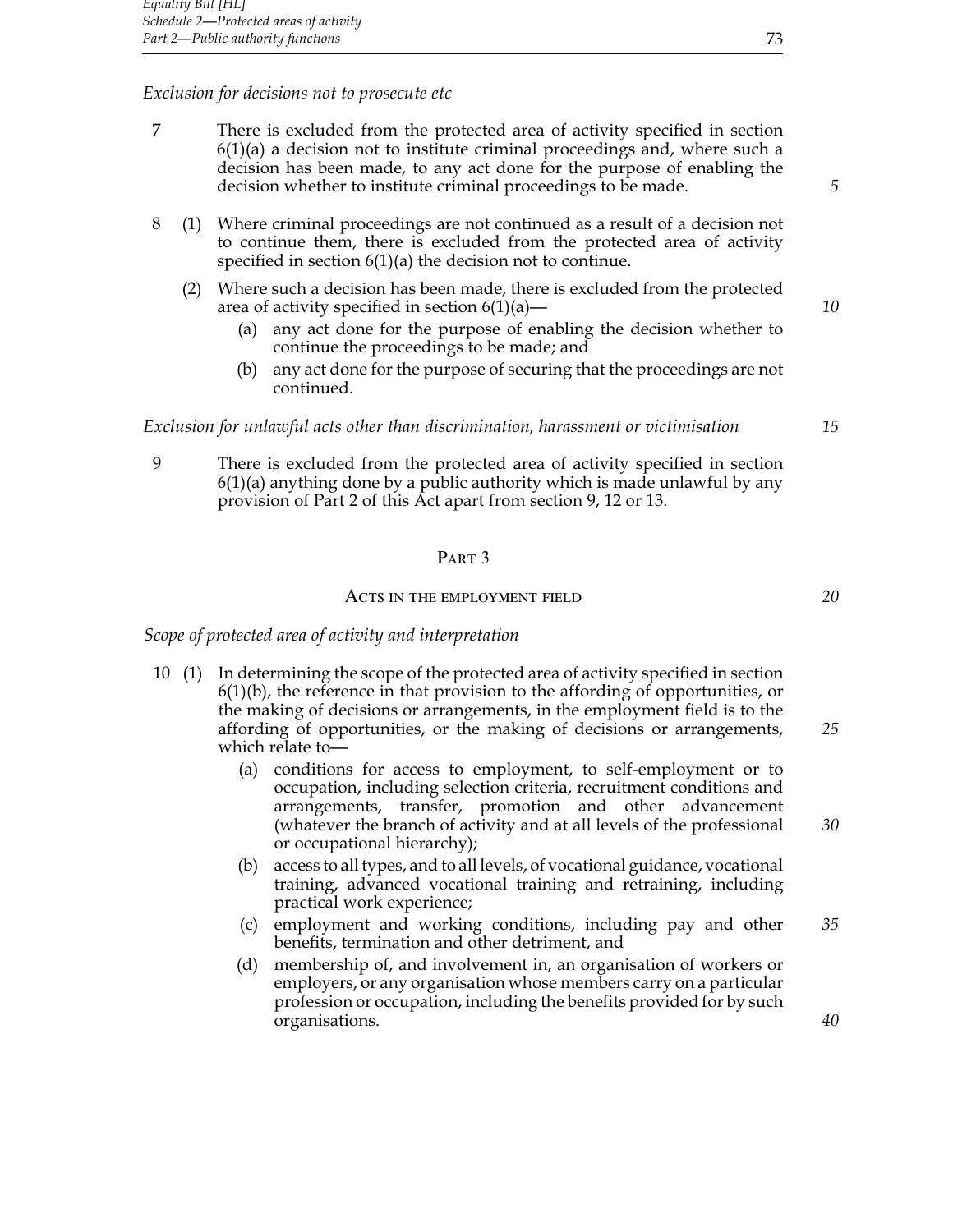- (2) Nothing in this paragraph is to be taken to extend to employment at an establishment outside the European Community.
- (3) The Secretary of State may by regulations prescribe circumstances in which employment is to be taken as being at an establishment outside the European Community and circumstances in which employment is to be taken as not *5* being at such an establishment.
- (4) In the following provisions of this Part of this Schedule—
	- (a) references to employment include—
		- (i) employment under a contract of service or apprenticeship or a contract personally to do any work (whether the contract is *10* express or implied and, if express, whether oral or in writing);
		- (ii) performance by an individual of contract work;
		- (iii) performance of the functions associated with any wellrecognised office (such as public office or the office of a minister of religion or company director); **15**
		- (iv) engagement under a contract for services;
		- (v) engagement without reward or compensation;
		- (vi) a work placement;
		- (vii) participation in arrangements for training (otherwise than in any case falling within any of sub-paragraphs (i) to (vi)); *20*
	- (b) references to employer are to be construed accordingly; and
	- (c) references to worker are to an individual in employment.
- 11 (1) The following are examples of persons who are concerned with the provision of work and who, in affording opportunities, or making decisions or arrangements, in the employment field, fall within the protected area of *25* activity specified in section  $6(1)(b)$ —
	- (a) any person falling within column 1 of the Table in Schedule 3;
	- (b) any employment agency;
	- (c) any vocational organisation;
	- (d) any person who provides services in connection with training for *30* employment in any capacity or for a particular employment (not being services provided by the employer of a person who is seeking to obtain or is receiving those services);
	- (e) any person who provides services in connection with training for a particular occupation. *35*
	- (2) Any term used in this paragraph which is defined in Schedule 3 has the same meaning in this paragraph as in that Schedule.
- 12 (1) The scope of the protected area of activity specified in section 6(1)(b) includes the affording of opportunities, or the making of decisions or arrangements, which relate to —  $40$ 
	- (a) access to, and benefits payable under, occupational pension schemes entered into by an employer;
	- (b) access by workers to insurance services entered into as a result of arrangements between an employer and a provider of insurance.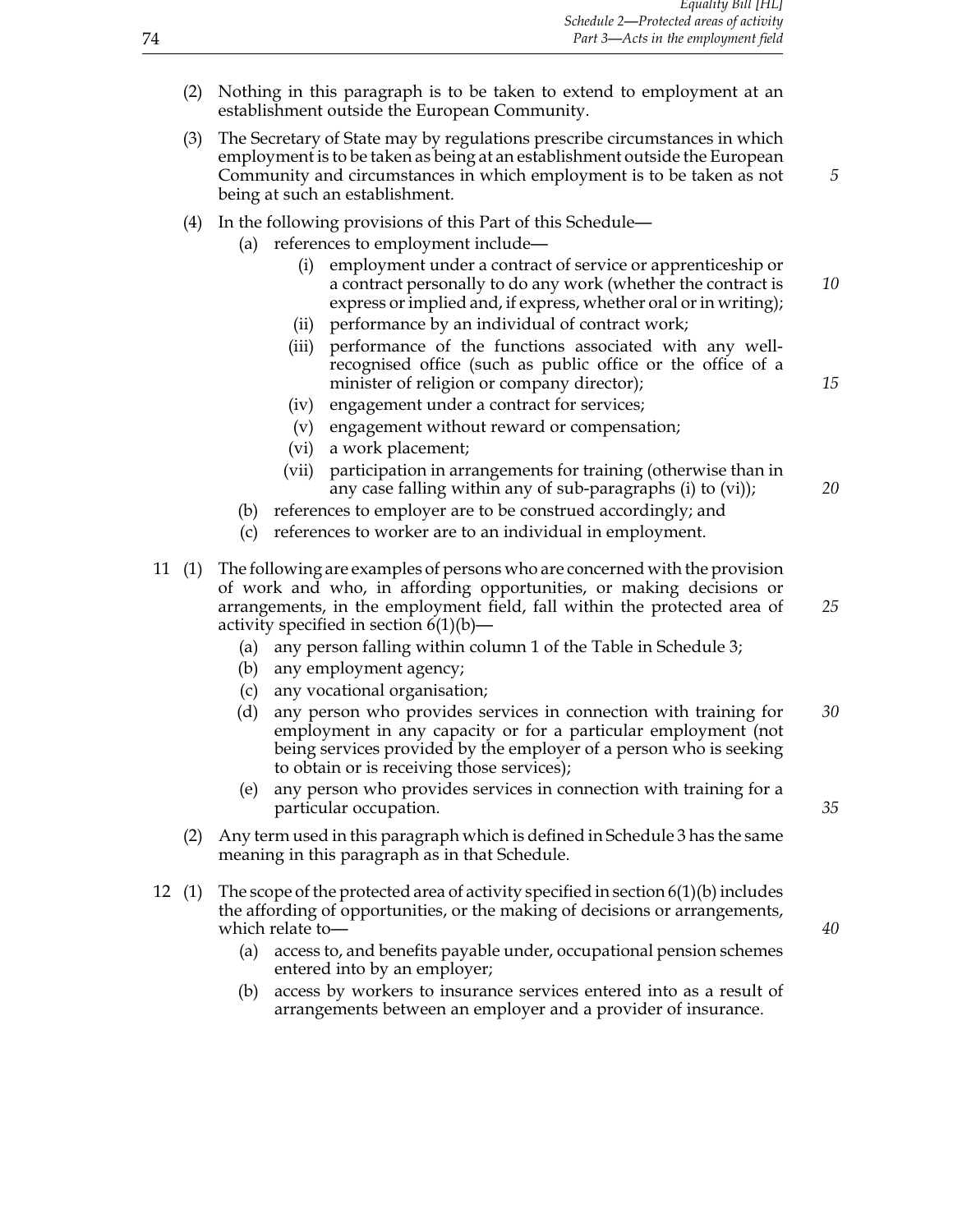- (2) The Secretary of State may by order make provision modifying Part 2 of this Act as it applies to—
	- (a) trustees or managers of occupational pension schemes; and
	- (b) employers.
- (3) An order under sub-paragraph (2) may, in particular, make provision with *5* respect to trustees or managers of occupational pension schemes which differs from that made with respect to employers.
- (4) "Occupational pension scheme" has the same meaning as it has in the Pension Schemes Act 1993 (c. 48).

## *Exclusion for genuine occupational qualifications 10*

- 13 There is excluded from the protected area of activity specified in section  $6(1)(b)$  any requirement imposed by a person  $(^{6}A^{3})$  concerning the employment by him of a person in a particular capacity if A shows—
	- (a) that the essential nature of the activities to be carried out by a person in that capacity, or the context in which the activities are to be carried *15* out, requires that the activities be carried out by a person with specific characteristics that are related to one or more of the prohibited grounds; and
	- (b) that the requirement that a person acting in that capacity must have such characteristics is a genuine and determining requirement that is *20* proportionate to a legitimate objective.

#### *Exclusion for charitable bodies*

- 14 (1) There is excluded from the protected area of activity specified in section  $6(1)(b)$  any requirement imposed by a charitable body concerning the employment by it of a person holding a particular religion or belief if the *25* body shows that requiring that a person in that employment holds that religion or belief is a genuine and determining requirement and one that is proportionate having regard to—
	- (a) the ethos of the charitable body based on the religion or belief it promotes; *30*
	- (b) the essential nature of the activities carried out by a person in the employment in question; and
	- (c) the context in which those activities are carried out.
	- (2) But the exclusion in sub-paragraph (1) does not apply to exclude anything done for a reason or reasons relating to any prohibited ground other than *35* religion or belief.
	- (3) "Charitable body" means a body with charitable purposes (within the meaning of the Charities Act 1993 (c. 10)), which has as its principal purpose the promotion of a particular religion or belief.

#### *Exclusion for schools with a religious character 40*

15 There is excluded from the protected area of activity specified in section  $6(1)(b)$  any act done in connection with the appointment, remuneration or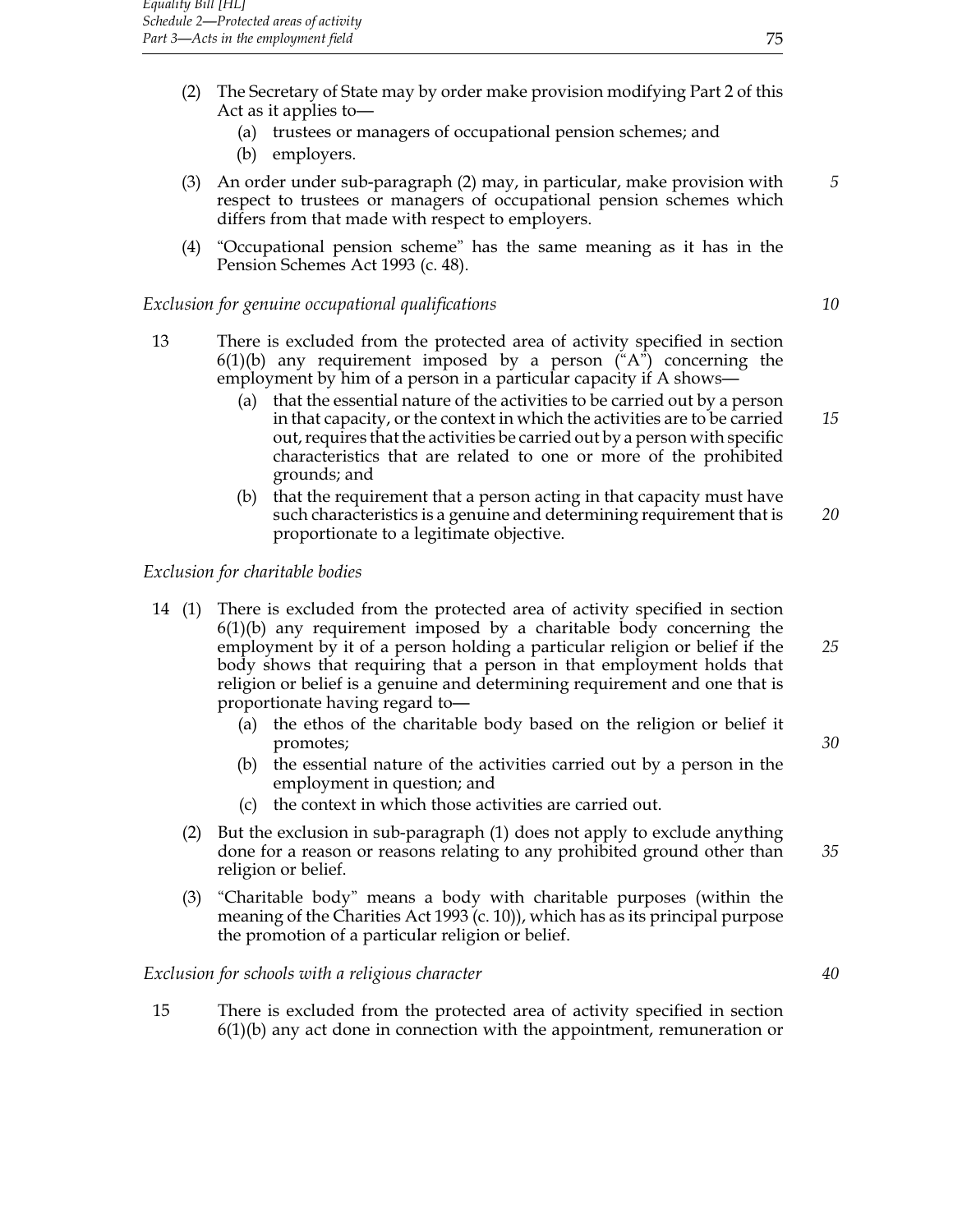promotion, or termination of the employment, of a teacher if that act is expressly permitted by—

- (a) section 60 of the School Standards and Framework Act 1998 (c. 31) (staff at foundation or voluntary school with religious character); or
- (b) section 21 of the Education (Scotland) Act 1980 (c. 44). *5*

#### *Exclusion for justifiable age-based discrimination*

- 16 (1) There is excluded from the protected area of activity specified in section  $6(1)(b)$  any requirement imposed by a person ("A") concerning the employment by him of a person who has, or of a person who has not, attained a certain age (however described) if A shows— *10*
	- (a) that imposing a requirement relating to the age of a person in relation to that particular employment is objectively justified by a legitimate objective; and
	- (b) that the requirement is genuine and determining and one that is proportionate to a legitimate objective. *15*
	- (2) The following are examples of circumstances in which A may be able to show that the requirements of sub-paragraph (1) are met—
		- (a) the act is permitted by any existing statutory provision that has effect for the purpose of protecting children and young persons;
		- (b) the act is permitted by or under the National Minimum Wage Act *20* 1998 (c. 39);
		- (c) the act relates to the calculation of benefits payable under any occupational pension scheme or public sector pension scheme; or
		- (d) the act relates to employment in the armed forces.
	- (3) But the exclusion in sub-paragraph (1) does not apply to exclude anything *25* done for a reason or reasons relating to any prohibited ground other than age.
	- (4) In this paragraph—
		- "existing statutory provision" means any provision of primary or subordinate legislation passed before this Act. *30*
		- "public sector pension scheme" has the same meaning as it has in the Pension Schemes Act 1993; and
		- "subordinate legislation" has the same meaning as it has in the Human Rights Act 1998 (c. 42).

#### *Exclusion for compulsory retirement 35*

- 17 (1) There is excluded from the protected area of activity specified in section  $6(1)(b)$  any arrangements made by a person  $(4)$ <sup>"</sup>) (and any act done in connection with such arrangements) under which A's workers are required to retire on or after attaining a prescribed age if A shows that—
	- (a) he maintains arrangements for an occupational pension scheme that *40* is open to all workers who are required to retire and that makes provision for payment of benefits on retirement;
	- (b) no worker is required to retire unless he has agreed in writing to do so on a standard form supplied by A;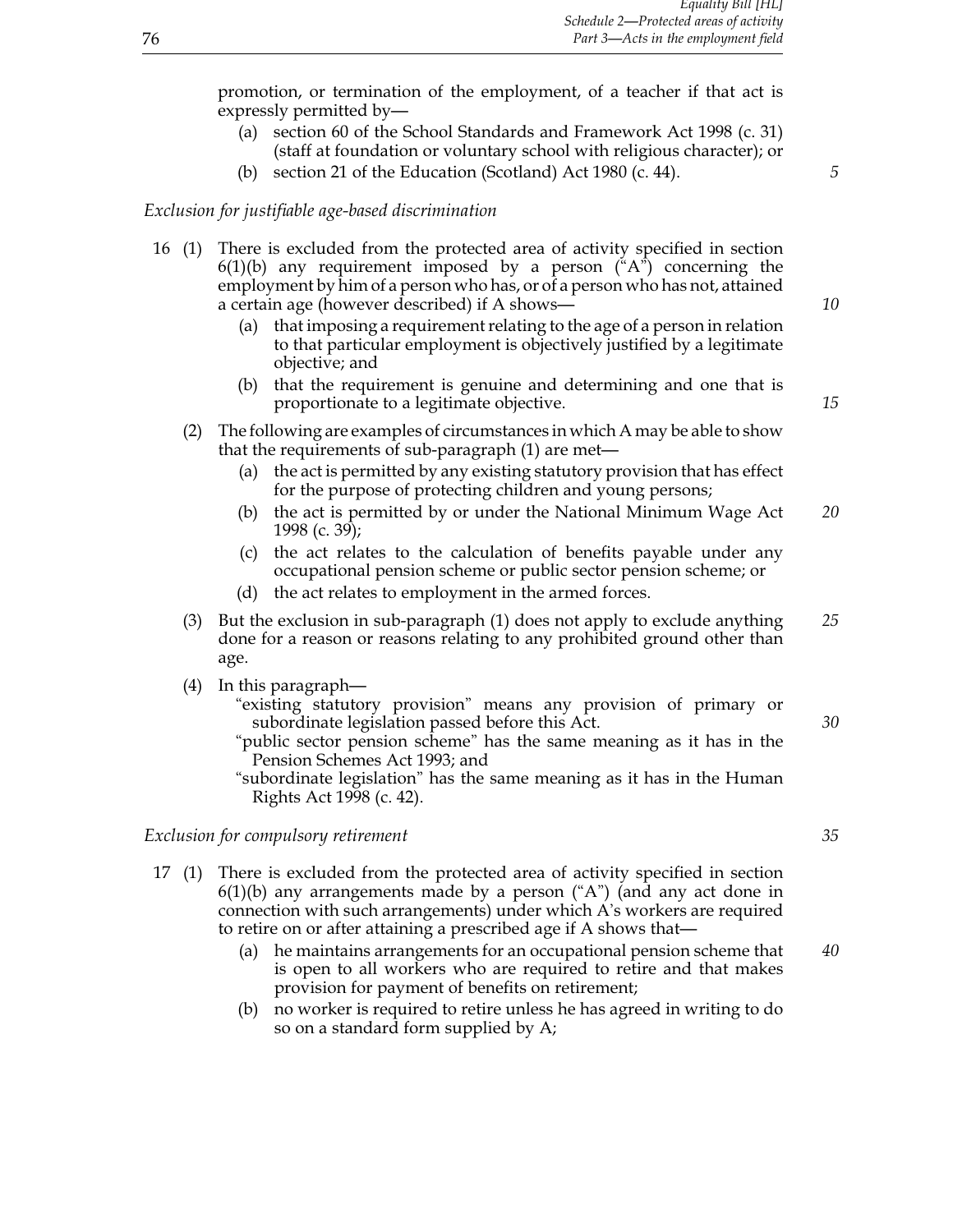- (c) he operates proper systems to ensure that standard forms returned to him are generally not accepted by him before the end of a minimum period (which may not be less than 28 days after the supply of the form to any particular worker or proposed worker); and
- (d) the standard form states clearly, and in a prominent manner, that the *5* worker should—
	- (i) consider carefully what his income is likely to be after retirement; and
	- (ii) if appropriate, take advice from a qualified person who may lawfully give advice in respect of such matters. *10*
- (2) But the exclusion in sub-paragraph (1) does not apply to exclude anything done for a reason or reasons relating to any prohibited ground other than age.
- (3) "Occupational pension scheme" has the same meaning as it has in the Pension Schemes Act 1993 (c. 48). *15*

## *Exclusion for arrangements benefiting a disabled person*

- 18 (1) There is excluded from the protected area of activity specified in section 6(1)(b) any arrangements made by any person—
	- (a) which make provision for a disabled person (or disabled persons of a particular description) to receive a particular rate of remuneration *20* or special treatment or facilities; and
	- (b) which are, or may be, more advantageous to disabled persons than to persons who do not have a disability.
	- (2) There is also excluded from the protected area of activity specified in section 6(1)(b) any act done in connection with, or in pursuance of, such *25* arrangements.
	- (3) But the exclusions in sub-paragraph (1) and (2) do not apply in any circumstances where the arrangements or acts are less advantageous to disabled persons than arrangements made or acts done in relation to persons who do not have a disability. *30 30*

#### PART<sub>4</sub>

#### Acts in the education field

*Scope of protected area of activity and interpretation*

- 19 (1) In determining the scope of the protected area of activity specified in section 6(1)(c), the reference in that provision to the affording of opportunities, or the *35* making of decisions or arrangements, in the education field is to the affording of opportunities, or the making of decisions or arrangements, which relate to—
	- (a) admission to, or exclusion from, an educational establishment;
	- (b) any benefits, facilities or services which are available at such an *40* establishment or in connection with its operation;
	- (c) subjecting any person attending the establishment to a detriment.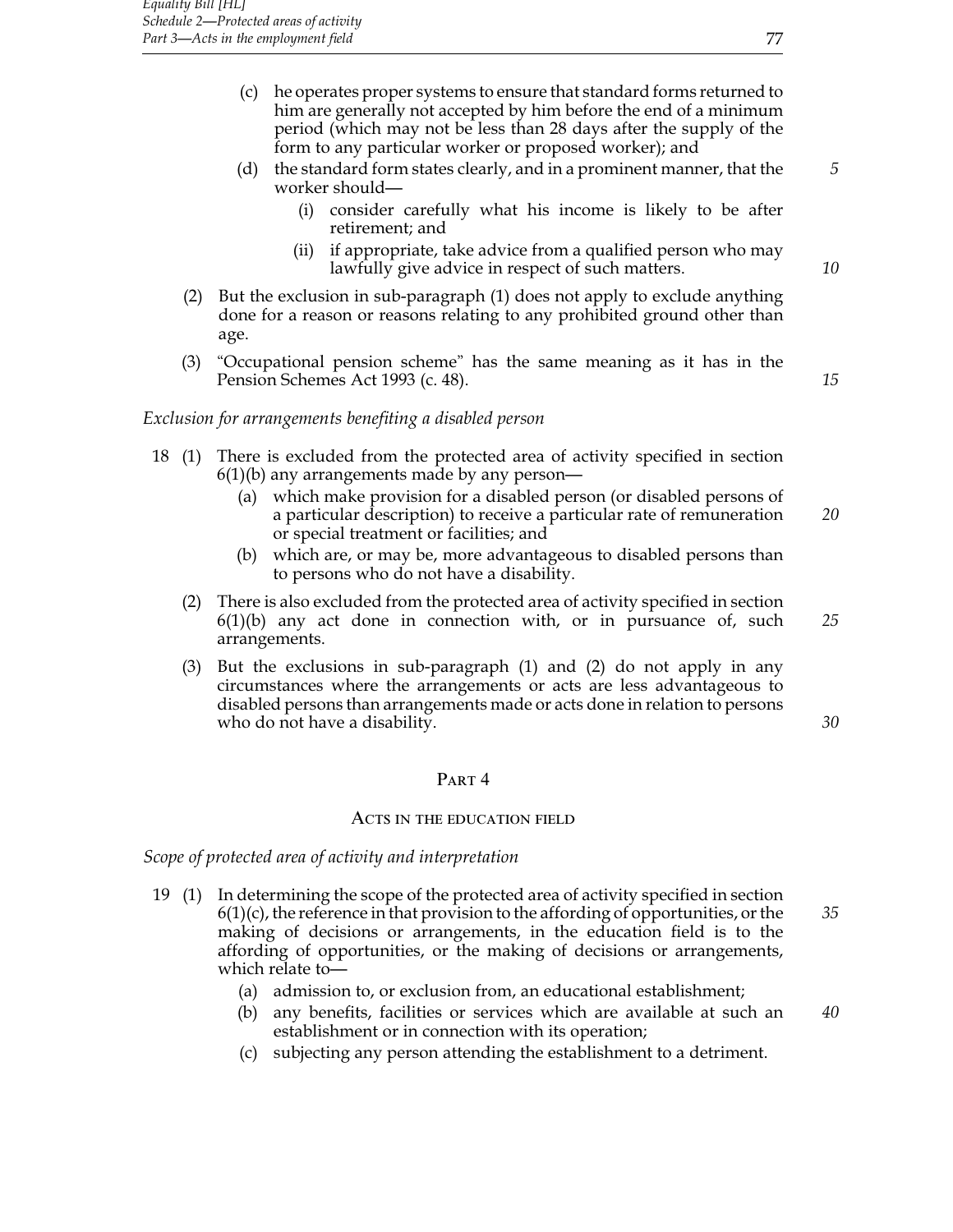- (2) In this Part, "educational establishment" means any establishment listed in column 1 of any of Tables 1 to 4 in paragraphs 20 to 23.
- (3) Any reference in this part of this Schedule to the body responsible for an educational establishment is to be construed in accordance with subparagraph (1) of each of paragraphs 20 to 23. *5*

## *Schools in England and Wales*

- 20 (1) In relation to England and Wales, the body responsible for an institution of a description listed in column 1 of an entry in Table 1 is the body listed in column 2 of the same entry.
	- (2) In Table 1— *10*
		- "governing body", in relation to a maintained school, means the body corporate constituted in accordance with section 19 of the Education Act 2002 (c. 32);
		- "independent school" has the meaning given in section 463 of the Education Act 1996 (c. 56); *15*
		- "local education authority" has the meaning given in section 22(8) of the School Standards and Framework Act 1998 (c. 31);
		- "maintained school" has the meaning given in section 20(7) of the School Standards and Framework Act 1998 (c. 31);
		- "maintained nursery school" has the meaning given in section 22(9) of the *20* School Standard and Framework Act 1998 (c. 31);
		- "proprietor" has the meaning given in section 579 of the Education Act 1996 (c. 56); and
		- "pupil referral unit" has the meaning given in section 19(2) of the Education Act 1996 (c. 56). *25*

#### TABLE 1

#### England and Wales: schools

| Educational establishment                                                                                                                                                                                                    | Responsible body                                                                                                                                                                                                                         |    |
|------------------------------------------------------------------------------------------------------------------------------------------------------------------------------------------------------------------------------|------------------------------------------------------------------------------------------------------------------------------------------------------------------------------------------------------------------------------------------|----|
| Maintained school or<br>maintained nursery school                                                                                                                                                                            | The local education authority or the governing<br>body, according to which of them has the<br>function (in any particular case) of making the<br>decisions or arrangements mentioned in<br>paragraph 19(1) of this Part of this Schedule | 30 |
| Pupil referral unit                                                                                                                                                                                                          | The local education authority                                                                                                                                                                                                            |    |
| Independent school                                                                                                                                                                                                           | The proprietor                                                                                                                                                                                                                           | 35 |
| Special school that is not<br>maintained by a local<br>education authority but that is<br>approved by the Secretary of<br>State, or by the National<br>Assembly for Wales, under<br>section 342 of the Education<br>Act 1996 | The proprietor                                                                                                                                                                                                                           | 40 |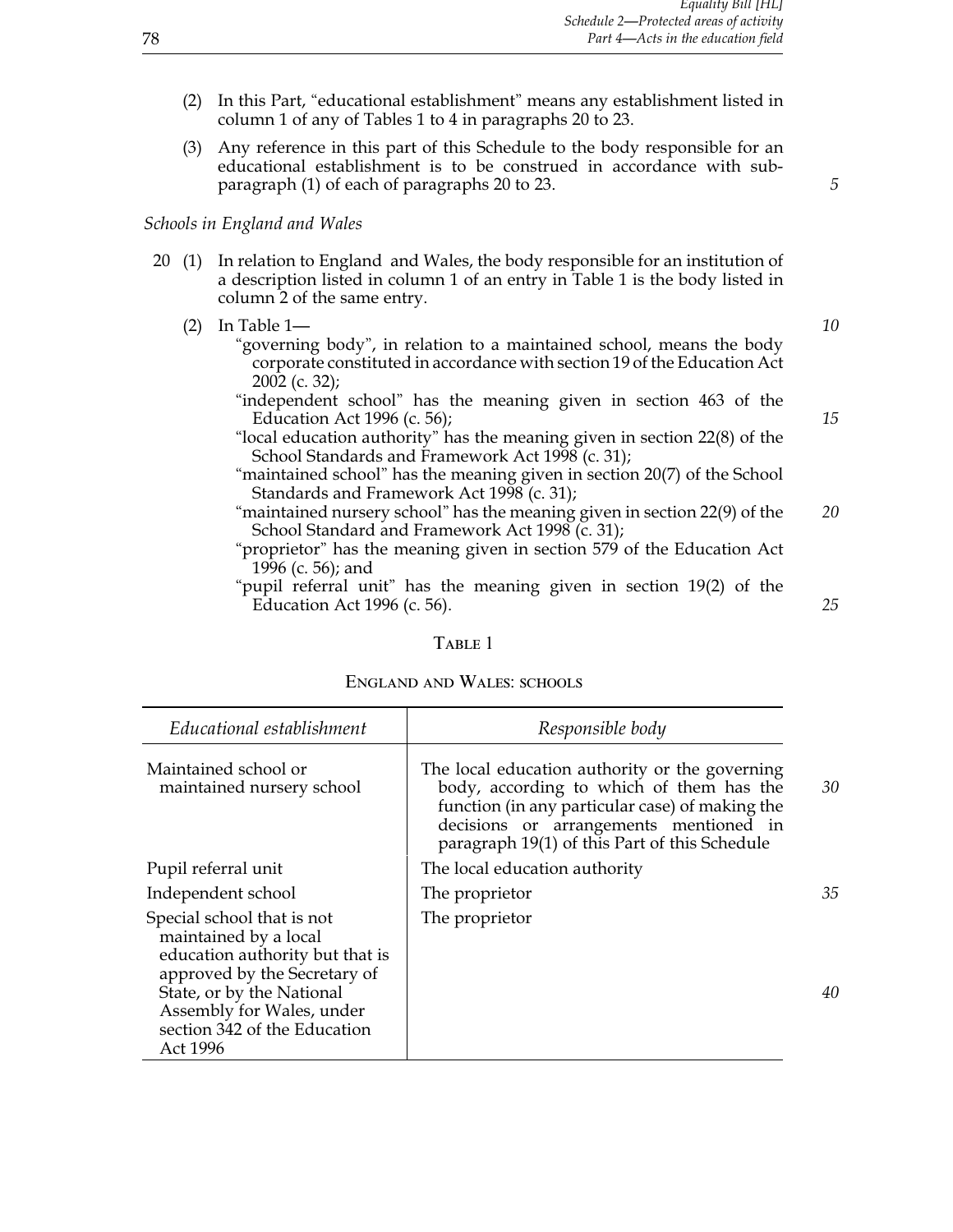## *Schools in Scotland*

- 21 (1) In relation to Scotland, the body responsible for an institution of a description listed in column 1 of an entry in Table 2 is the body listed in column 2 of the same entry.
	- (2) In Table 2, "board of management", "education authority", "independent *5* school", "managers", "proprietor", "self governing school" and "school" have the meaning given in section 135(1) of the Education (Scotland) Act 1980 (c. 44).

## TABLE 2

## SCOTLAND: SCHOOLS **10**

| Responsible body           |    |
|----------------------------|----|
| The education authority    |    |
| The proprietor             |    |
| The board of management    | 15 |
| The managers of the school | 20 |
|                            |    |

*Further and higher education institutions in England and Wales*

- 22 (1) In relation to England and Wales, the body responsible for an institution of a description listed in column 1 of an entry in Table 3 is the body listed in column 2 of the same entry.
	- (2) This paragraph is to be read in with section 91 of the Further and Higher *25* Education Act 1992 (c. 37).
	- (3) In Table 3, "governing body" has the meaning given in section 90 of the Further and Higher Education Act 1992 (c. 13).
	- (4) The Secretary of State may not make an order designating an institution of a kind referred to in column 1 of the final entry in Table 3 unless he is satisfied *30* that the institution is wholly or partly funded from public funds.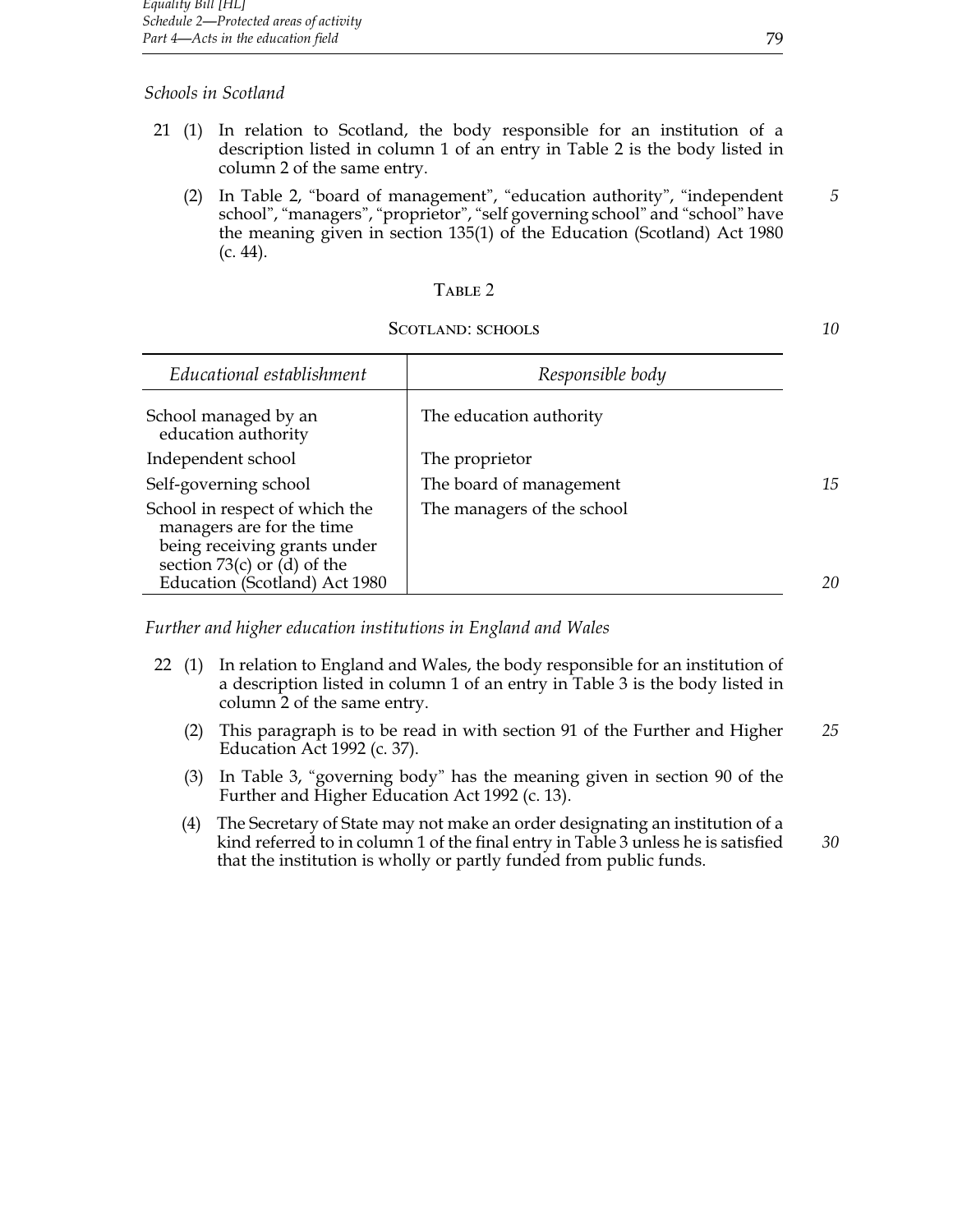## TABLE 3

# *Educational establishment Responsible body* Institution within the further  $\parallel$  The governing body education sector **5** University The governing body Institution, other than a The governing body university, within the higher education sector Institution designated in an The body specified in the order as the *10* order made by the Secretary of responsible body order made by the Secretary of State

## England and Wales: further and higher education institutions

*Further and higher education institutions in Scotland*

- 23 (1) In relation to Scotland, the body responsible for an institution of a description listed in column 1 of an entry in Table 4 is the body listed in *15* column 2 of the same entry.
	- (2) In Table 4—

"board of management" has the meaning given in section 36(1) of the Further and Higher Education (Scotland) Act 1992 (c. 37);

"central institution", "education authority" and "managers" have the *20* meaning given in section 135(1) of the Education (Scotland) Act 1980  $(c. 44)$ ;

"governing body" has the meaning given in section 56(1) of the Further and Higher Education (Scotland) Act 1992 (c. 37).

(3) Scottish Ministers may not make an order designating an institution of a kind *25* referred to in column 1 of the final entry in Table 4 unless satisfied that the institution is wholly or partly funded from public funds.

## TABLE<sub>4</sub>

#### Scotland: further and higher education institutions

| Educational establishment                                                                                            | Responsible body        | 30 |
|----------------------------------------------------------------------------------------------------------------------|-------------------------|----|
| Designated institution within<br>the meaning of Part 2 of the<br>Further and Higher Education<br>(Scotland) Act 1992 | The governing body      |    |
| University                                                                                                           | The governing body      | 35 |
| College of Further Education<br>with a board of management                                                           | The board of management |    |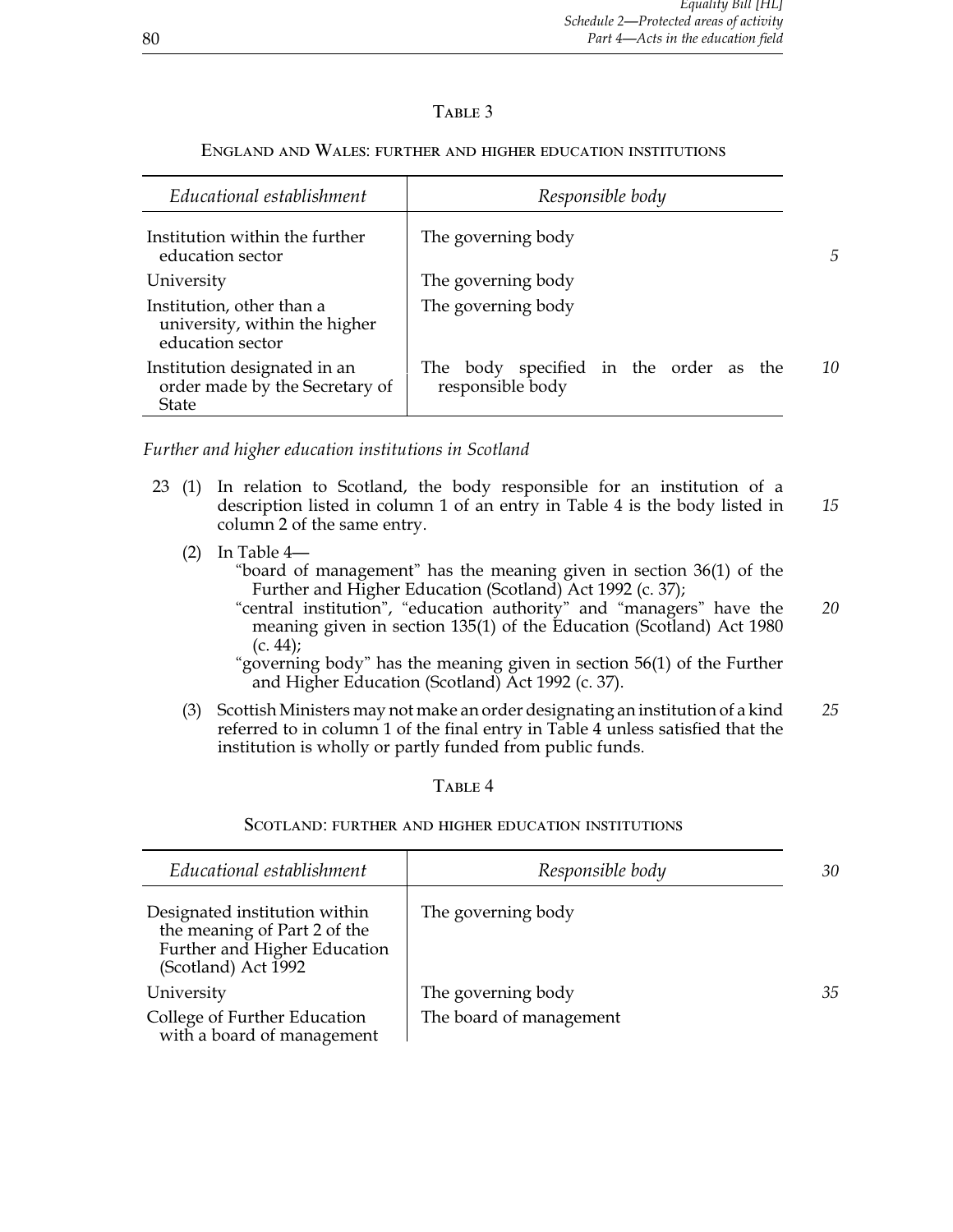| Educational establishment                                                                                                                                                                                                                                                   | Responsible body                                           |    |
|-----------------------------------------------------------------------------------------------------------------------------------------------------------------------------------------------------------------------------------------------------------------------------|------------------------------------------------------------|----|
| College of Further Education<br>maintained by an education<br>authority in the exercise of<br>their further education<br>functions in providing courses<br>of further education (within<br>the meaning of section<br>$1(5)(b)(ii)$ of the Education<br>(Scotland) Act 1980) | The education authority                                    | 5  |
| Central institution                                                                                                                                                                                                                                                         | The governing body                                         | 10 |
| School in respect of which the<br>managers are for the time<br>being receiving grants under<br>section $73(c)$ or (d) of the<br>Education (Scotland) Act 1980                                                                                                               | The managers of the school                                 | 15 |
| Institution designated in an<br>order made by Scottish<br><b>Ministers</b>                                                                                                                                                                                                  | The body specified in the order as the<br>responsible body |    |

*Exclusion for selection by schools in connection with their admission arrangements*

- 24 (1) There is excluded from the protected area of activity specified in section *20*  $6(1)(c)$  any arrangements restricting the admission of pupils to a school where those arrangements constitute a genuine, determining and proportionate means of achieving the objective of a permitted form of selection.
	- (2) In relation to England, "permitted form of selection" means— *25*
		- (a) if the school is a maintained school that is not designated as a grammar school under section 104 of the School Standards and Framework Act 1998 (c. 31), any form of selection by ability or aptitude mentioned in section 99(2) or (4) of that Act;
		- (b) if the school is a maintained school which is so designated, any of its *30* selective admission arrangements;
		- (c) if the school is an independent school, any arrangements which make provision for all or any of its pupils to be selected by reference to general or special ability or aptitude, with a view to admitting only pupils of high ability or aptitude. *35*
	- (3) In relation to Scotland, "permitted form of selection" means—
		- (a) if the school is managed by an education authority, such arrangements as have been approved by Scottish Ministers for the selection of pupils for admission;
		- (b) if the school is an independent school or a self-governing school— *40*
			- (i) any arrangements which make provision for any or all of its pupils to be selected by reference to general or special ability or aptitude, with a view to admitting only pupils of high ability or aptitude;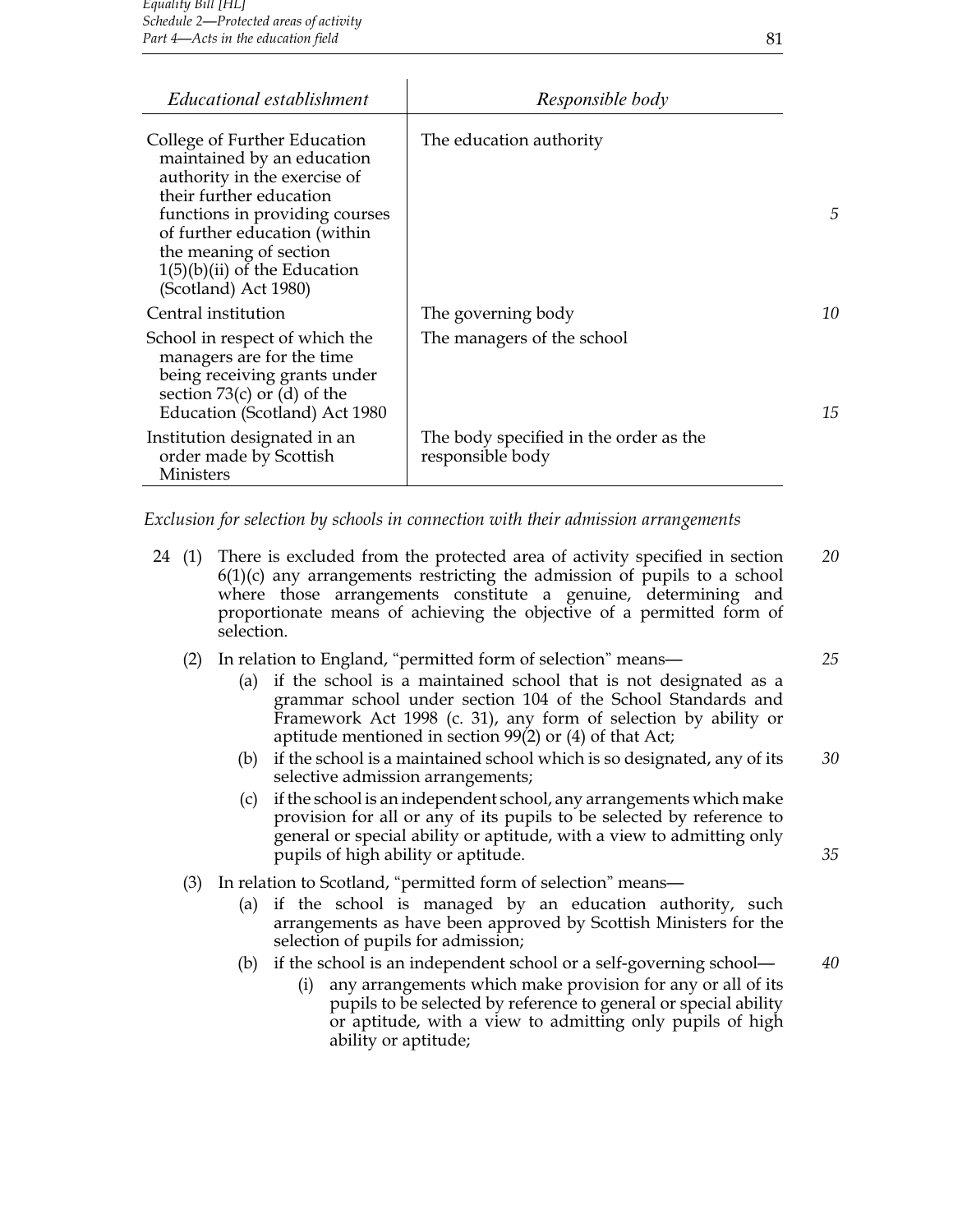- (ii) any arrangements for pupils to be selected by reference to age which is permitted under the Education (Scotland) Act 1980  $(c. 44)$ ;
- (iii) any other selective admission arrangements of a description approved by Scottish Ministers. *5*
- (4) "Pupil"—
	- (a) in relation to England and Wales, has the meaning given in section 3 of the Education Act 1996 (c. 56);
	- (b) in relation to Scotland, has the meaning given in section 135(1) of the Education (Scotland) Act 1980 (c. 44). *10*
- (5) Any term which is used in sub-paragraph (2) or (3) and which is defined in (respectively) paragraph 20 or 21, has the same meaning in this paragraph as it has in that paragraph.

## *Exclusion for selection by further or higher education institutions*

- 25 There is excluded from the protected area of activity specified in section *15*  $6(1)(c)$  any arrangements restricting the admission of persons attending an educational establishment of a kind listed in Table 3 or 4 in paragraph 22 or 23 where those arrangements constitute a genuine, determining and proportionate means of achieving the objective of maintaining—
	- (a) academic standards in such an establishment; or *20*
	- (b) standards of any other prescribed kind in such an establishment.

#### *Exclusion for single-sex establishments*

- 26 (1) There is excluded from the protected area of activity specified in section  $6(1)(c)$  any arrangements restricting the admission of pupils to an educational establishment where the establishment— *25*
	- (a) admits pupils of one sex only; or
	- (b) would be taken to admit pupils of one sex only, if there were disregarded pupils of the opposite sex—
		- (i) whose admission is exceptional; or
		- (ii) whose numbers are comparatively small and whose *30* admission is confined to particular courses of instruction or teaching classes.
	- (2) There is also excluded from the protected area of activity specified in section  $6(1)(c)$  any arrangements restricting the admission of boarders or the provision of boarding facilities at a school falling within sub-paragraph (3). *35*
	- (3) A school falls within this sub-paragraph if—
		- (a) it is not an establishment to which sub-paragraph (1) applies;
		- (b) it has some pupils as boarders and others as non-boarders; and
		- (c) it admits as boarders pupils of one sex only (or would be taken to admit as boarders pupils of one sex only, if there were disregarded *40* boarders of the opposite sex whose numbers are comparatively small).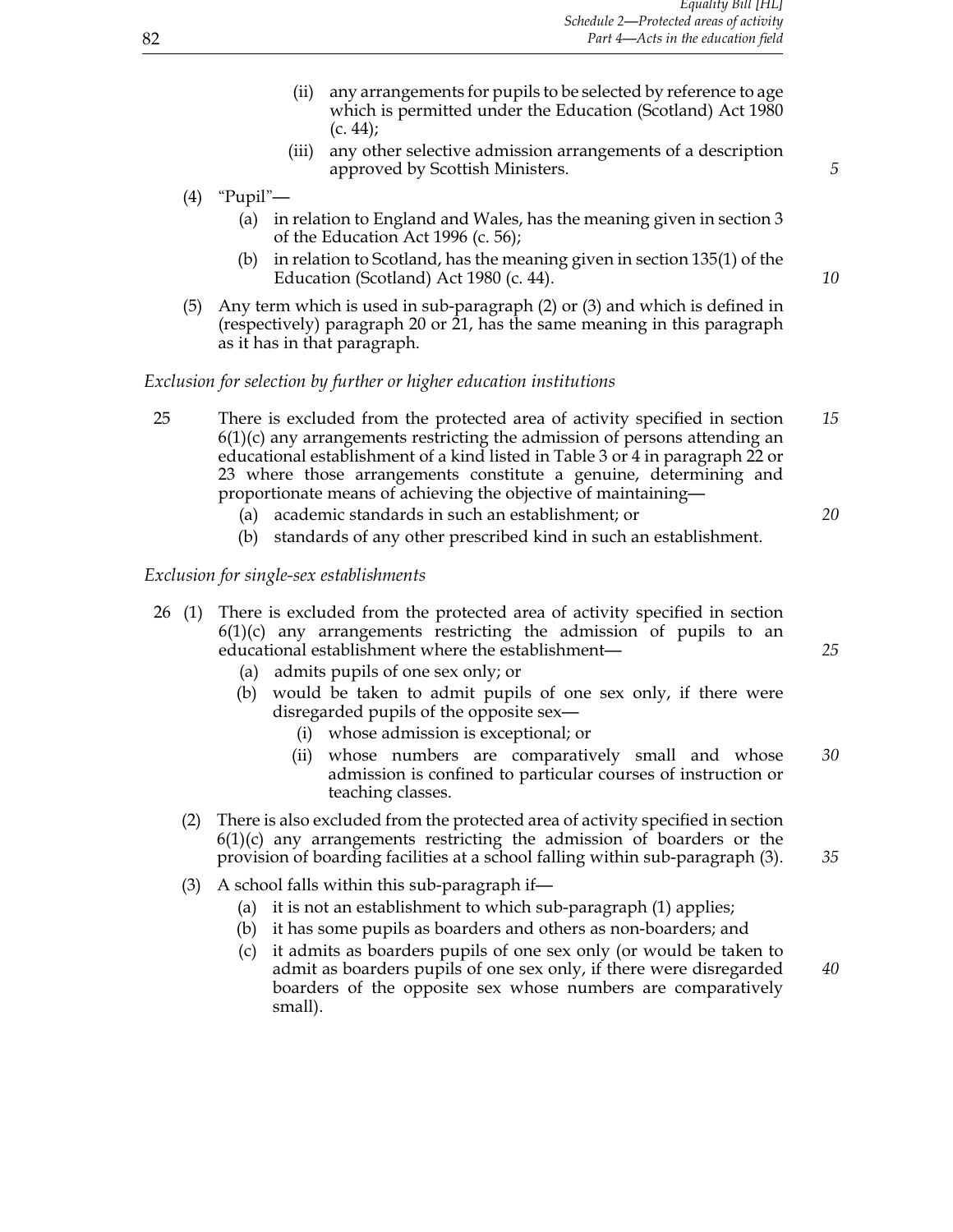- (4) Where sub-paragraph (1)(b) applies, the fact that pupils of one sex are confined to particular courses of instruction or teaching classes is not to be taken to amount to discrimination.
- (5) But the exclusions in sub-paragraph (1) and (2) do not apply to exclude anything done for a reason or reasons relating to any prohibited ground *5* other than sex.
- (6) "Pupil", in relation to an establishment in England and Wales, includes any person who receives education at that establishment.

## *Exclusion for single-sex establishments turning co-educational*

- 27 (1) There is excluded from the protected area of activity specified in section *10*  $6(1)(c)$  any refusal or deliberate omission to accept an application for the admission of a pupil to—
	- (a) an educational establishment which has determined to alter its admissions arrangements so that it will cease to fall within paragraph 26(1)(a) or (b); or *15*
	- (b) a school which has determined to alter its admissions arrangements so that it will cease to fall within paragraph 26(3).
	- (2) But the exclusion in sub-paragraph (1) does not apply—
		- (a) unless, in accordance with such requirements as may be prescribed, the educational establishment or school has made an application for *20* a transitional exemption order to such person as may be prescribed and the application has not been determined; or
		- (b) unless the prescribed person has granted such an application and made an order which has neither expired nor been revoked and unless all conditions specified in the order have been complied with. *25*
	- (3) "Pupil", in relation to an establishment in England and Wales, includes any person who receives education at that establishment.

## *Exclusion for physical training*

- 28 (1) There is excluded from the protected area of activity specified in section 6(1)(c) any arrangements restricting access to any course in physical *30* education which is a further education course or, in England and Wales, a higher education course within the meaning of the Education Reform Act 1988 (c. 40).
	- (2) But the exclusion in sub-paragraph (1) does not apply to exclude anything done for a reason or reasons relating to any prohibited ground other than sex. *35*
	- (3) "Further education"—
		- (a) in England and Wales, has the meaning given in section 2 of the Education Act 1996 (c. 56); and
		- (b) in Scotland, has the meaning given in section 135(1) of the Education (Scotland) Act (c. 44). *40*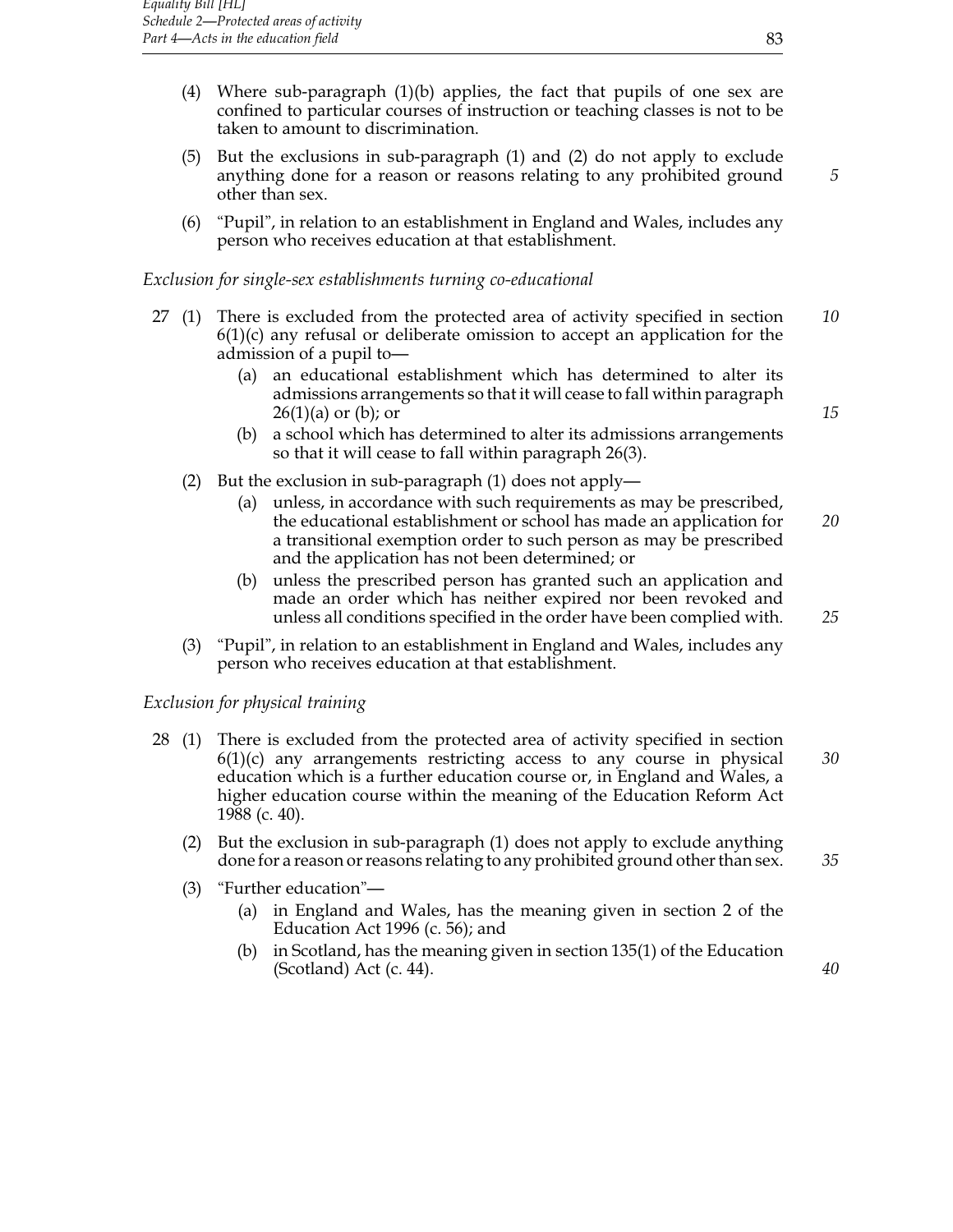## *Exclusion for religious education or worship*

- 29 (1) There is excluded from the protected area of activity specified in section  $6(1)(c)$  any arrangements for acts of worship, or for the provision of religious education, which are expressly required or permitted under—
	- (a) section 44 or 45 of the Further and Higher Education Act 1992 (c. 13) *5* (religious education or worship);
	- (b) section 69 or 70 of the School Standards and Framework Act 1998 (c. 31) (religious education or worship);
	- (c) any equivalent arrangements having effect in Scotland.
	- (2) But the exclusion in sub-paragraph (1) does not apply to exclude anything *10* done for a reason or reasons to any prohibited ground other than religion.

## PART<sub>5</sub>

#### PROVISION OF GOODS, FACILITIES AND SERVICES

## *Scope of protected area of activity*

- 30 (1) In determining the scope of the protected area of activity specified in section *15*  $6(1)(d)$ , the reference in that provision to the provision of goods, facilities or services includes the determination of terms on which goods, facilities or services are to be provided.
	- (2) The following are examples of services and facilities falling within section 6(1)(d)— *20*
		- (a) access to and use of any place which members of the public or a section of the public are permitted to enter;
		- (b) access to and use of means of communication;
		- (c) access to and use of information services;
		- (d) accommodation in a hotel, boarding house or other similar *25* establishment;
		- (e) facilities by way of banking or insurance;
		- (f) facilities for grants, loans, credit or finance;
		- (g) facilities for education which are offered by a person other than a body responsible for an educational establishment (within the *30* meaning of paragraph 19(3));
		- (h) facilities for entertainment, recreation, training or refreshment;
		- (i) facilities for transport and travel;
		- (j) facilities for social, cultural or recreation activities;
		- (k) the services of any profession or occupation; *35*
		- (l) the services of any agency providing health care services or social care services;
		- (m) the services of any local or other public authority.
	- (3) Nothing in this paragraph is to be taken to extend to the provision of goods, facilities or services outside the European Community. *40*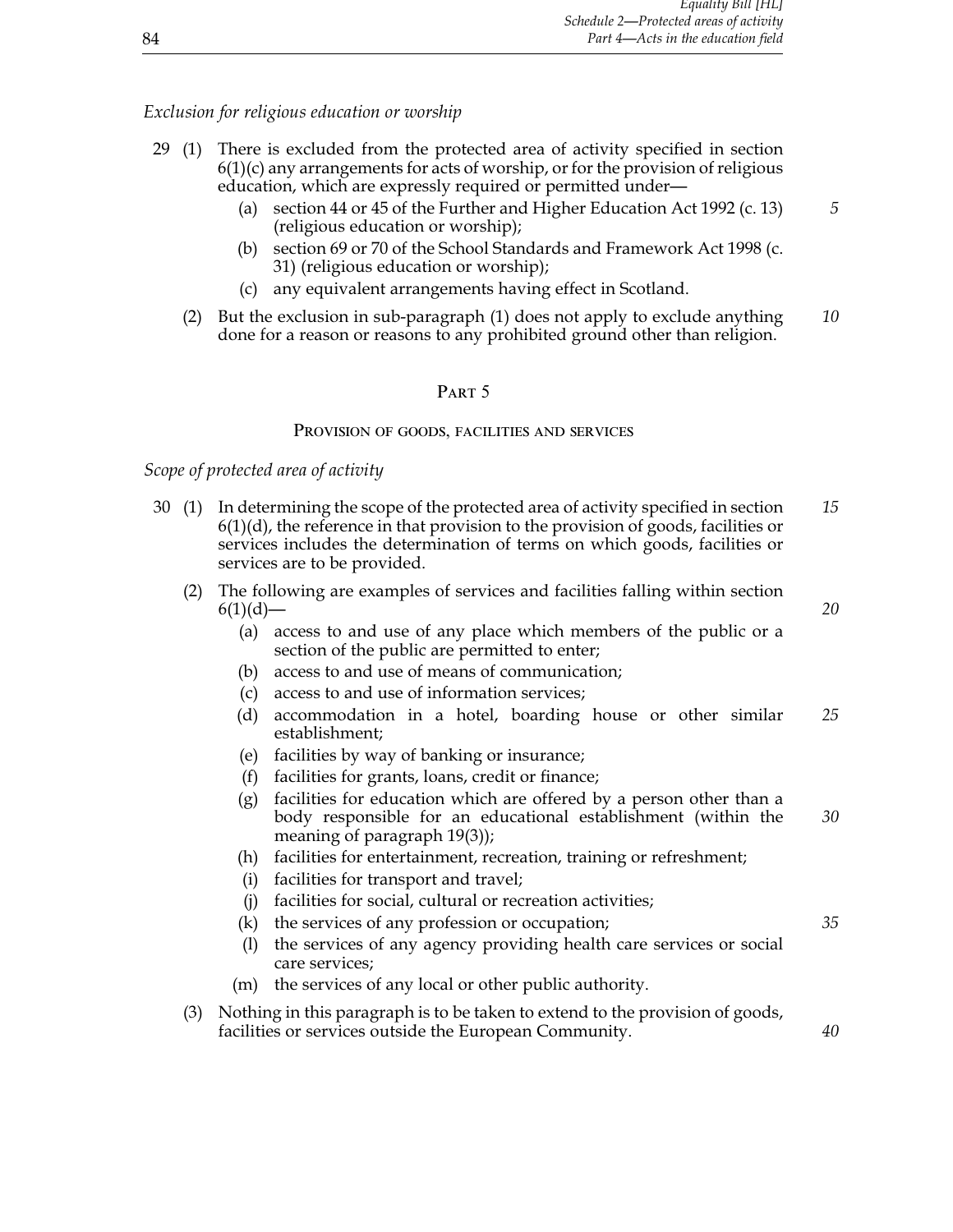## *Exclusion for carers etc*

31 There is excluded from the protected area of activity specified in section  $6(1)(d)$  any act done by a person as a participant in arrangements under which he (whether for reward or not) takes into his home, and treats as if they were members of his family, children, elderly persons or persons requiring *5* a special degree of care and attention.

## *Exclusion for hospitals etc restricted to persons of the same sex*

- 32 (1) There is excluded from the protected area of activity specified in section  $6(1)(d)$  the provision at any place of facilities or services restricted to persons of the same sex if the place is, or is part of, a hospital or other establishment *10* for persons requiring special care, supervision or attention.
	- (2) But the exclusion in sub-paragraph (1) does not apply to exclude anything done for a reason or reasons relating to any prohibited ground other than sex.

## *Exclusion for places used for purposes of organised religion*

- 33 (1) There is excluded from the protected area of activity specified in section *15*  $6(1)(d)$  the provision at any place of facilities or services restricted to persons of the same sex if—
	- (a) the place is occupied or used for the purposes of an organised religion (whether or not the occupation or use is permanent); and
	- (b) the facilities or services are restricted to persons of that sex so as to *20* comply with the doctrines of that religion or to avoid offending the religious susceptibilities of a significant number of its followers.
	- (2) But the exclusion in sub-paragraph (1) does not apply to exclude anything done for a reason or reasons relating to any prohibited ground other than sex.

#### *Exclusion for restrictions avoiding invasion of personal privacy 25*

- 34 (1) There is excluded from the protected area of activity specified in section  $6(1)(d)$  the provision at any place of facilities or services restricted to persons of the same sex if the facilities or services are provided for, or are likely to be used by, two or more persons at the same time and—
	- (a) the facilities or services are such, or those persons are such, that users *30* of one sex are likely to suffer serious embarrassment at the presence of persons of the opposite sex; or
	- (b) the facilities or services are such that a user is likely to be in a state of undress and might reasonably object to the presence of persons of the other sex. *35*
	- (2) But the exclusion in sub-paragraph (1) does not apply to exclude anything done for a reason or reasons relating to any prohibited ground other than sex.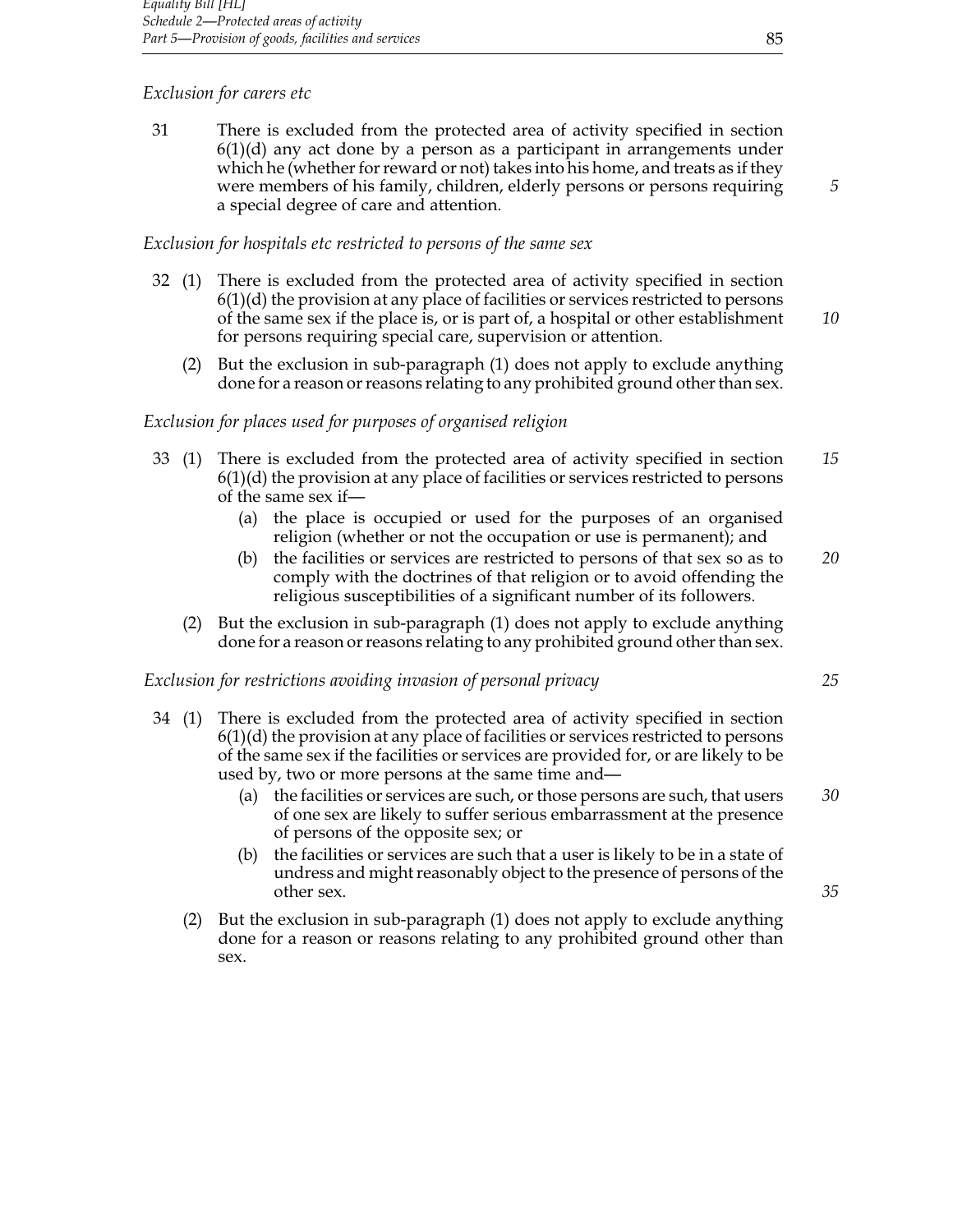## *Exclusion for insurance*

- 35 (1) There is excluded from the protected area of activity specified in section 6(1)(d) any act by any person in the provision of an annuity, life assurance policy, accident insurance policy or similar matter involving assessment of risk if the act is— *5*
	- (a) carried out by reference to actuarial or other data from a source on which it was reasonable to rely; and
	- (b) reasonable, having regard to the data and any other relevant factors.
	- (2) But the exclusion in sub-paragraph (1) does not apply to exclude anything done for a reason or reasons relating to any prohibited ground other than sex *10* or age.

## *Exclusion for transactions with persons without capacity to act*

- 36 (1) There is excluded from the protected area of activity specified in section  $6(1)(d)$  any act done by any person ("A") in relation to the provision of (or failure to provide) any goods, services or facilities to another person ("B"), if *15* A can show that at the time of the transaction it appeared to him, on reasonable grounds, that B was unable to enter into an enforceable agreement, or give his informed consent, in connection with that provision or failure.
	- (2) But the exclusion in sub-paragraph (1) does not apply to exclude anything *20* done for a reason or reasons relating to any prohibited ground other than disability or age.
	- (3) Regulations may make provision for sub-paragraph (1) not to apply in prescribed circumstances where—
		- (a) a person is acting for B under a power of attorney; *25*
		- (b) functions conferred by or under Part 7 of the Mental Health Act 1983 are exercisable in relation to B's property or affairs; or
		- (c) functions conferred by or under Part 4 of the Adults with Incapacity (Scotland) Act 2000 (asp 4) are exercisable in relation to B's property or affairs. *30*

## *Exclusion for transactions affecting disabled persons*

- 37 (1) There is excluded from the protected area of activity specified in section  $6(1)(d)$ —
	- (a) any refusal by any person to provide any goods, facilities or services to a disabled person (or any deliberate omission by him to do so), *35* where that person shows, on reasonable grounds, that he would otherwise be unable to provide the goods, facilities or services to members of the public; or
	- (b) any terms applying to the provision to a disabled person of any goods, facilities or services which the provider shows, on reasonable *40* grounds, reflects the greater costs to him in providing the goods, facilities or services to a disabled person.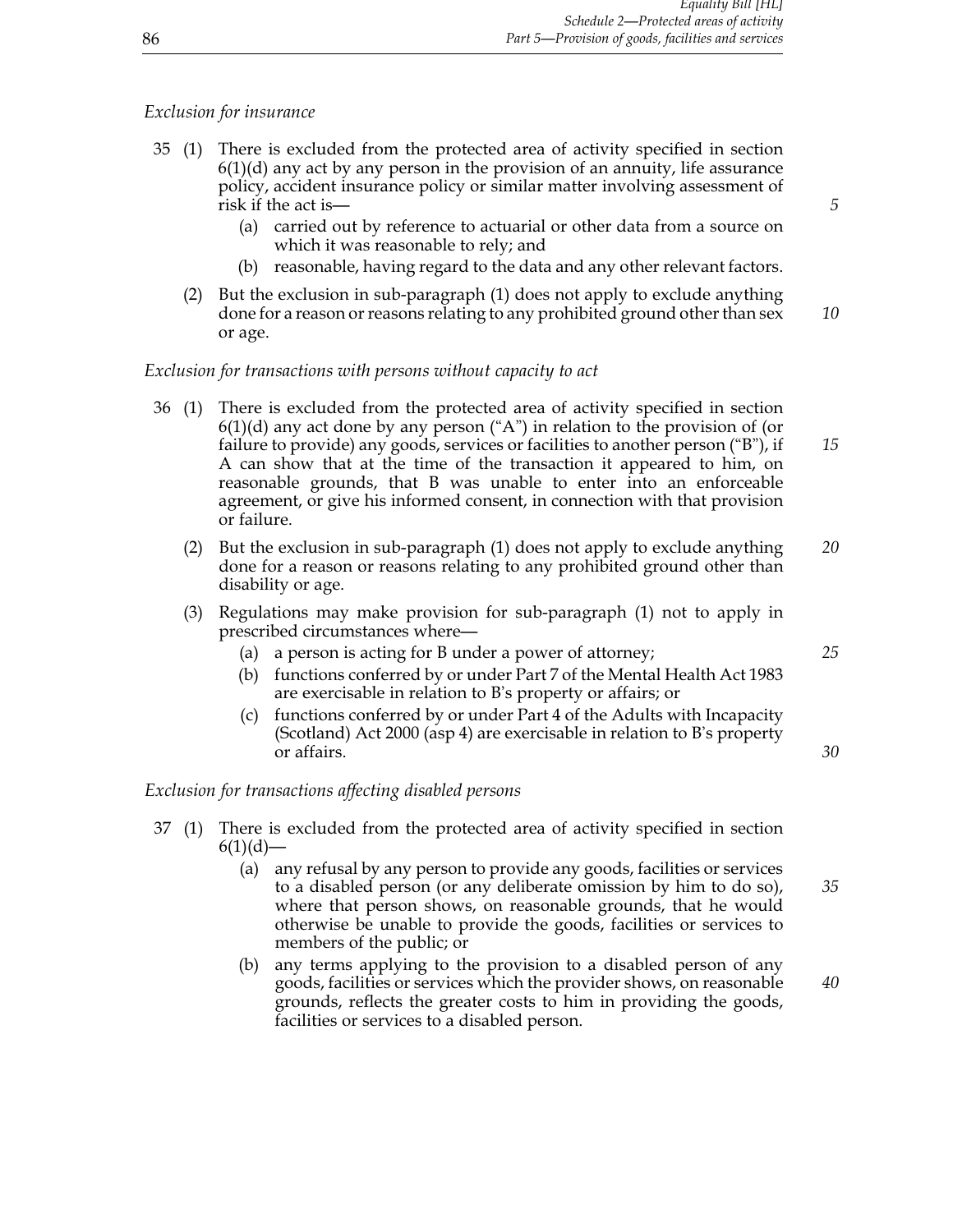- (2) There is also excluded from the protected area of activity specified in section  $6(1)(d)$  any variation in-
	- (a) the standard of the service in providing any goods, facilities or services to a disabled person;
	- (b) the manner of their provision; *5*
	- (c) any applicable terms; or
	- (d) which the provider shows, on reasonable grounds, is necessary in order for him to provide the goods, facilities or services to the disabled person or to other members of the public.
- (3) But the exclusions in sub-paragraphs (1) and (2) do not apply to exclude *10* anything done for a reason or reasons relating to any prohibited ground other than disability.

#### PART<sub>6</sub>

#### Disposal and management of premises

*Scope of protected area of activity and interpretation 15*

- 38 (1) In determining the scope of the protected area of activity specified in section  $6(1)(e)$ , the reference in that provision to a person who has power to dispose of premises includes—
	- (a) in the case of premises which are comprised in (or, in Scotland, the subject of) a tenancy, a person whose licence or consent is required *20* for the disposal;
	- (b) a person who, for the purposes of allocating premises, operates any list of persons in need of premises.
	- (2) The scope of the protected area of activity specified in section  $6(1)(e)$  also includes tenancies created before as well as tenancies created after the *25* passing of this Act.
	- (3) In this Part of this Schedule—

"dispose", in relation to premises, includes—

- (a) determining the terms on which premises are to be disposed of;
- (b) granting or refusing to grant a right to occupy the premises or *30* terminating such a right; and
- (c) where premises are comprised in (or, in Scotland, the subject of) a tenancy—
	- (i) assigning the tenancy;
	- (ii) sub-letting or parting with possession of the premises or any *35* part of the premises; and
	- (iii) terminating the tenancy;

and references to disposal are to be construed accordingly; and "management", in relation to premises, includes subjecting any person occupying the premises to any detriment; and *40*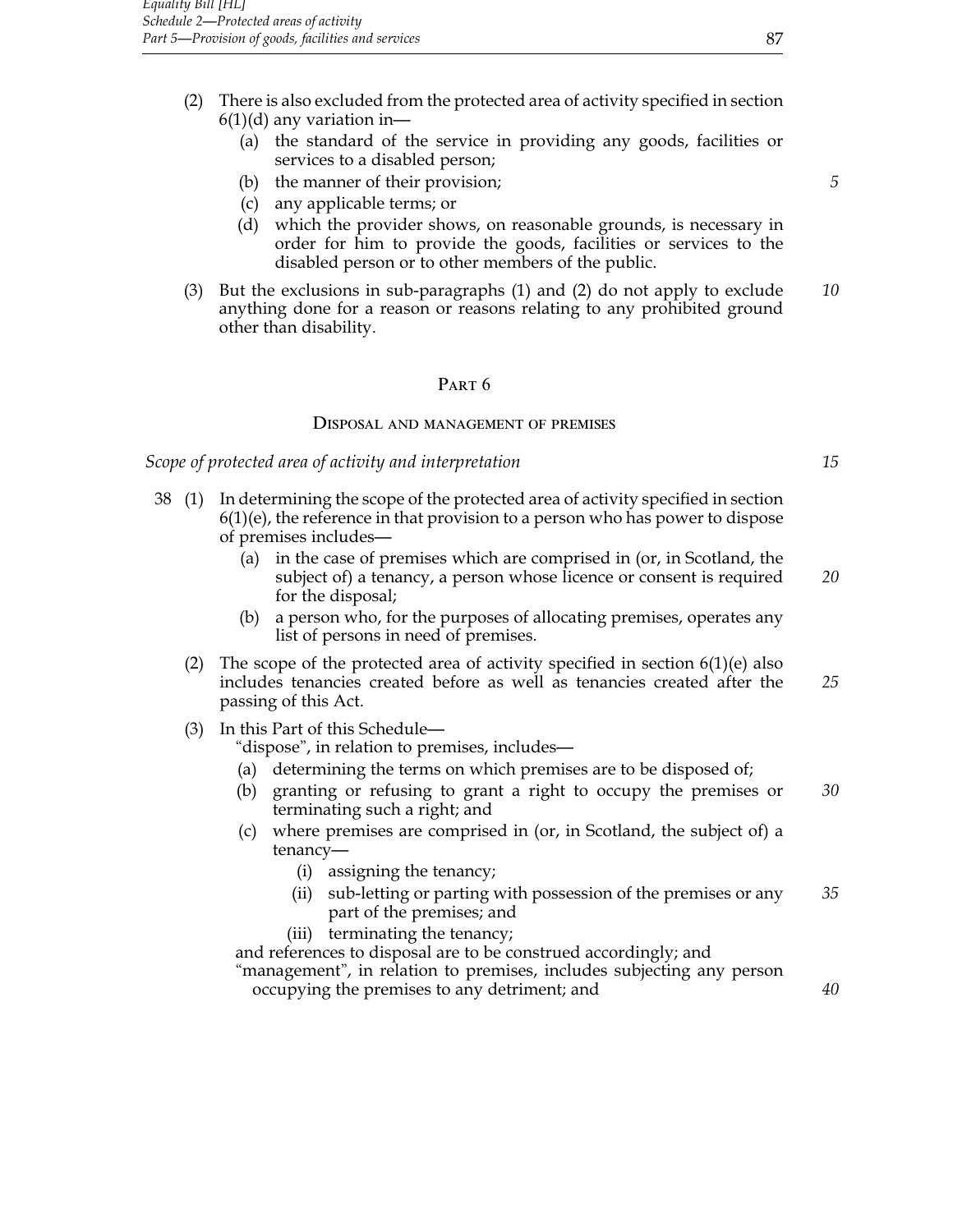"tenancy" means a tenancy created—

- (a) by a lease or sub-lease;
- (b) by an agreement for a lease or sub-lease;
- (c) by a tenancy agreement; or
- (d) in pursuance of any enactment. *5*

## *Exclusion for owner-occupiers*

- 39 (1) There is excluded from the protected area of activity specified in section  $6(1)(e)$  the disposal by any person of premises in which he owns estate or interest and which he wholly occupies unless, for the purpose of disposing of the premises, he— *10*
	- (a) uses the services of an estate agent; or
	- (b) publishes an advertisement or causes an advertisement to be published.
	- (2) "Estate agent" means any person engaged in estate agency work within the meaning of section 1(1) of the Estate Agents Act 1979. *15*

*Exclusion for small dwellings*

- 40 (1) There is excluded from the protected area of activity specified in section  $6(1)(e)$  the disposal or management of any premises where—
	- (a) the person with power to dispose of the premises, or a related person, resides on the premises and intends to continue to reside there; and *20*
	- (b) the conditions specified in sub-paragraph (2) are satisfied.
	- (2) The conditions are that—
		- (a) the person who is resident shares accommodation on the premises with persons who reside on the premises and are not members of the household; *25*
		- (b) the shared accommodation is not storage accommodation or a means of access; and
		- (c) the premises fall within sub-paragraph (3) or (4).
	- (3) Premises fall within this sub-paragraph if—
		- (a) only the person who is resident and members of his household reside *30* in the accommodation occupied by him;
		- (b) the premises comprise, in addition to such accommodation, residential accommodation for at least one other household;
		- (c) the residential accommodation for each other household is let, or available for letting, on a separate tenancy or similar agreement; and *35*
		- (d) there are not normally more than two such other households.
	- (4) Premises fall within this sub-paragraph if there is not normally residential accommodation on the premises for more than six persons in addition to the person referred to in sub-paragraph (2)(a) and any members of his household. *40*
	- (5) "Related person", in relation to the person with power to dispose of the premises, means—
		- (a) that person's spouse;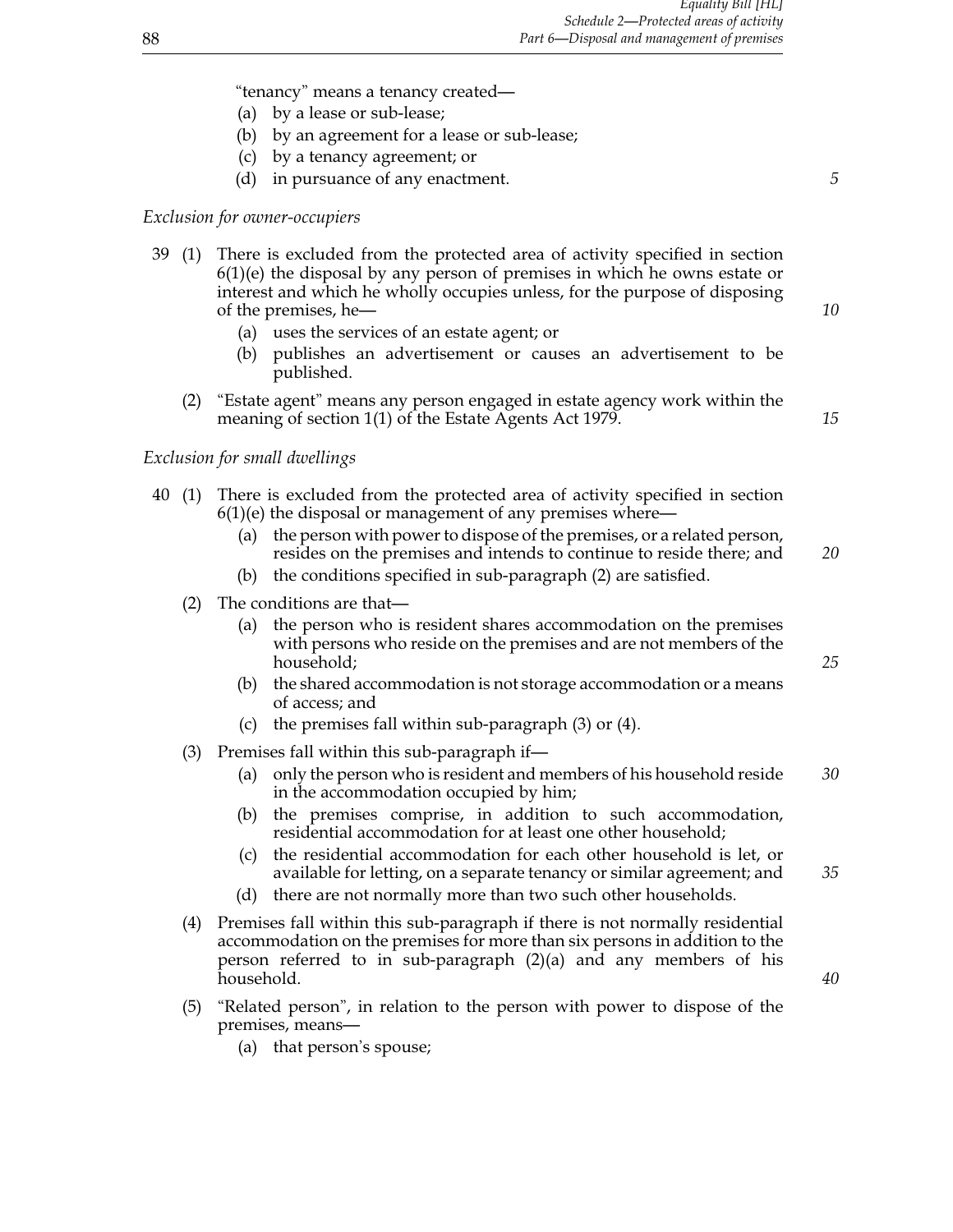- (b) a person (whether or not of the opposite sex) whose relationship with that person is that of an unmarried partner in a stable relationship;
- (c) that person's parent, brother, sister, child, grandparent or grandchild.

# **PART 7** 5

#### Management of members clubs

#### *Scope of protected area of activity and interpretation*

- 41 (1) In determining the scope of the protected area of activity specified in section  $6(1)(f)$ , the reference in that provision to the management of a members club is to the affording of opportunities, or the making of any decisions or *10* arrangements, which relate to—
	- (a) admission or exclusion as a member or associate of the club;
	- (b) rights of participation by members or associates in the governance of the club;
	- (c) access by any person (including persons who are not members or *15* associates) to any benefits, facilities or services provided by the club;
	- (d) termination of any benefit referred to in any of paragraphs (a) to  $(c)$ ; or
	- (e) subjecting any person referred to in any of those paragraphs to a detriment. *20*
	- (2) For the purposes of sub-paragraph (1), no regard is to be had as to how the members club is described, whether it is a body corporate or an unincorporated association or body, or whether its activities are carried on for profit.
	- (3) In this Part of this Schedule "members club" means any association of 25 or *25* more persons which—
		- (a) regulates admission to membership through its constitution;
		- (b) is so structured, and conducts its affairs in such manner, that members of the club do not constitute a section of the public; and
		- (c) is not an association of a kind described in paragraph 10(1)(d). *30*
	- (4) In this section—
		- "member", in relation to a members club, means any person who belongs to the club by virtue of his admission to any kind of membership provided by its constitution;
		- "associate", in relation to a members club, means any person (other than *35* a member) who has under the constitution of the club some or all of the rights enjoyed by members or who would have such rights apart from any provision in its constitution authorising the refusal of those rights in particular cases.

#### *Exclusion for members clubs limited to persons who are members of particular groups 40*

42 (1) There is excluded from the protected area of activity specified in section  $6(1)(f)$  the management of any members club that is carried on otherwise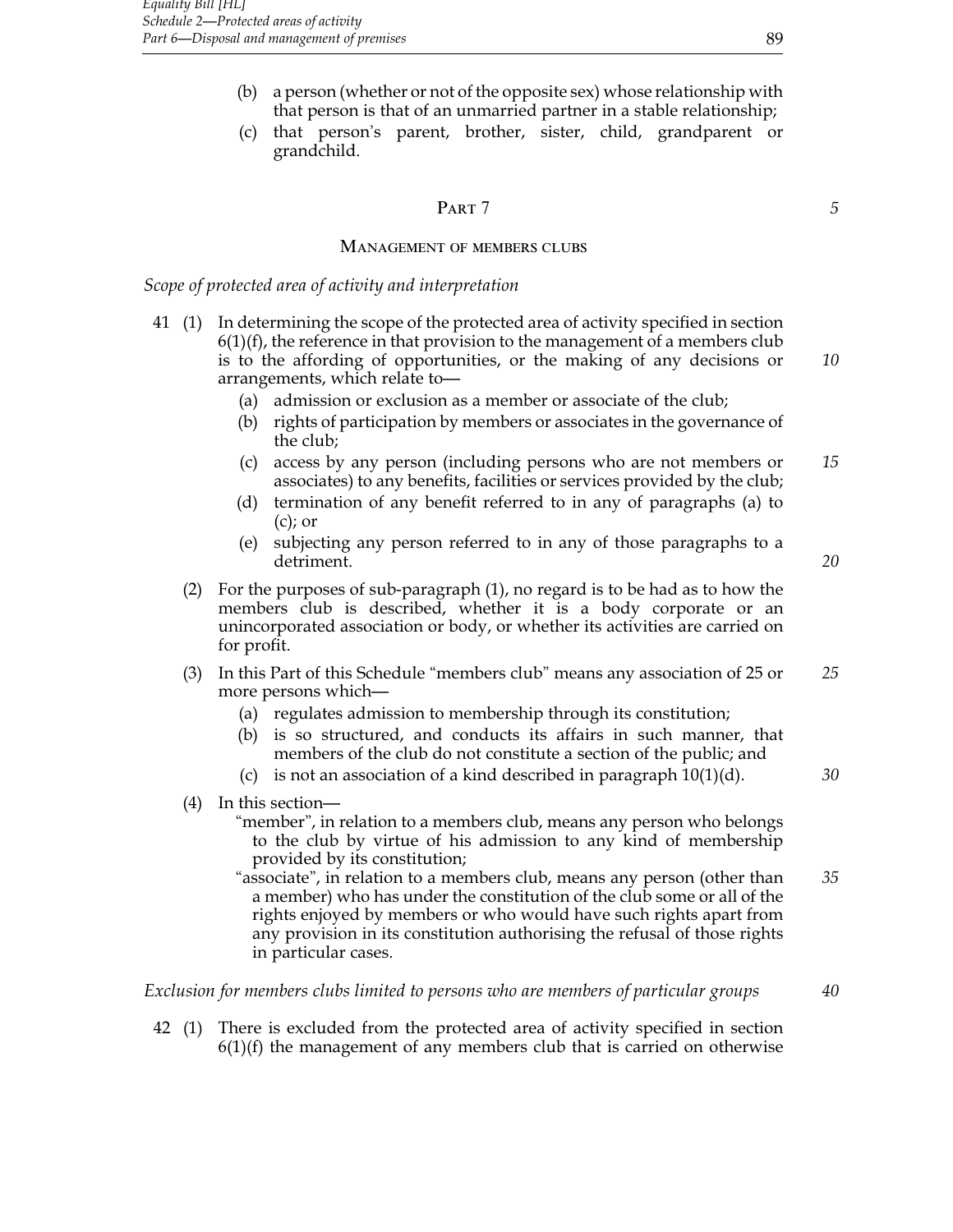than for profit, if the principal purpose of the club is to enable the benefits of membership of the club to be enjoyed by persons who are members of any one or more of the following groups—

- (a) any group of persons identified by reference to a particular age group into which they fall; **5**
- (b) any group of persons identified by reference to their race, nationality or ethnic or national origins;
- (c) any group of persons identified by reference to a particular disability they have or have had;
- (d) any group of persons identified by reference to their family status; *10*
- (e) persons generally who have undergone a gender reassignment;
- (f) any group of persons identified by reference to their marital status;
- (g) pregnant women generally;
- (h) any group of persons identified by reference to their religion or belief; and <sup>15</sup>
	-
- (i) any group of persons identified by reference to their sexual orientation.
- (2) But the exclusion in sub-paragraph (1) does not apply—
	- (a) in relation to any members club if its principal purpose is to enable the benefits of membership of the club to be enjoyed by persons who *20* are members of any group defined by reference to colour; or
	- (b) to exclude any thing done for a reason or reasons relating to any prohibited ground that falls outside the scope of such restrictions as are reasonably necessary to give effect to the principal purpose of the club. *25*
- (3) In determining the principal purpose of a members club, regard is to be had to—
	- (a) the extent to which the affairs of the club are conducted in such a way that the persons primarily enjoying the benefits of membership are persons of the particular group concerned; *30*
	- (b) the essential character of the club; and
	- (c) any other relevant circumstances.

#### *Exclusion for single-sex members clubs*

- 43 (1) There is excluded from the protected area of activity specified in section 6(1)(f) the management of any members club the principal purpose of which *35* is to enable the benefits of membership to be enjoyed either wholly by men or wholly by women.
	- (2) There is also excluded from the protected area of activity specified in section  $6(1)(f)$  the management of any members club carried on otherwise than for profit, the principal purpose of which is to enable the benefits of membership *40* to be enjoyed by persons of one sex.
	- (3) In determining the principal purpose of a members club, regard is to be had to—
		- (a) in a case falling within sub-paragraph (1), the extent to which the affairs of the club are conducted in such a way that the persons *45*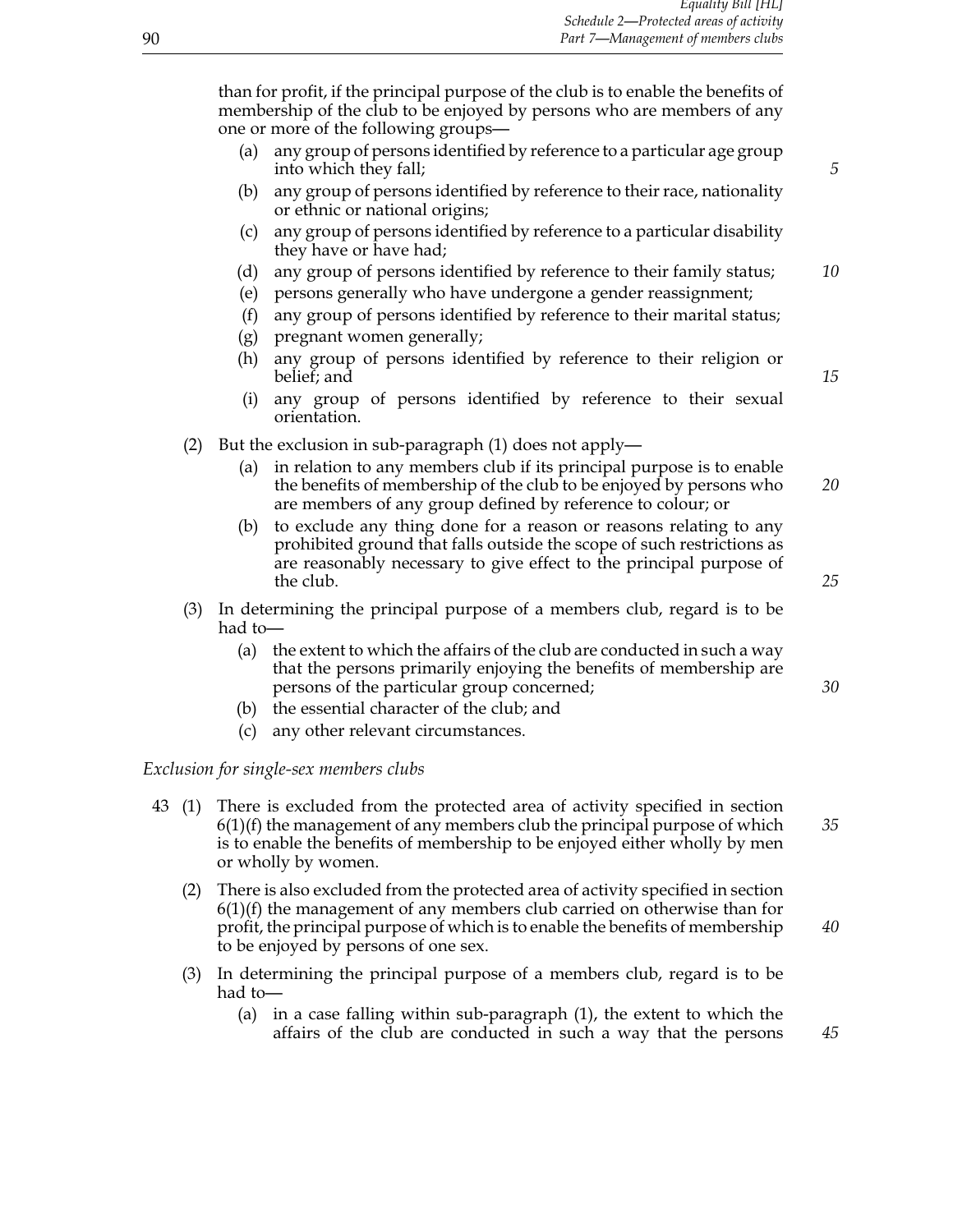enjoying the benefits of membership are wholly men or wholly women;

- (b) in a case falling within sub-paragraph (2), the extent to which the affairs of the club are conducted in such a way that the persons primarily enjoying the benefits of membership are of the sex in *5* question;
- (c) the essential character of the club; and
- (d) any other relevant circumstances.
- (4) But the exclusions in sub-paragraphs (1) and (2) do not apply to exclude anything done for a reason or reasons relating to any prohibited ground *10* other than sex.

## *Exclusion for single-sex sporting events or competitions*

- 44 (1) There is excluded from the protected area of activity specified in section  $6(1)(f)$  the organisation by any members club of any sporting event or competition— *15*
	- (a) which is solely for the benefit of persons of one sex, provided that—
		- (i) an event or competition of like quality is organised or promoted solely for the benefit of persons of the opposite sex; or
		- (ii) the club determines on reasonable grounds that there is no *20* demand from persons of the opposite sex who are members of the club for such an event or competition;
	- (b) which is solely for the benefit of persons of one sex but is of lesser quality than one organised solely for the benefit of persons of the opposite sex, provided that the club has determined on reasonable *25* grounds that the likely demand from the persons for whose benefit the lesser event or competition is arranged is such that a lesser event or competition will satisfy it; or
	- (c) where, in relation to two like events or competitions organised for men and women respectively, the club offers different levels of prize *30* money or other reward according to whether the recipients are men or women, provided that prize money or other reward is of a value in excess of £1,000.
	- (2) But the exclusion in sub-paragraph (1) does not apply to exclude anything done for a reason or reasons relating to any prohibited ground other than sex. *35*

#### PART<sub>8</sub>

#### Exclusions applying to two or more areas of activity

#### *Exclusion for acts safeguarding national security*

45 There is excluded from the protected areas of activity specified in section 6(1) any act done for the purpose of safeguarding national security if the doing *40* of the act is justified by that purpose.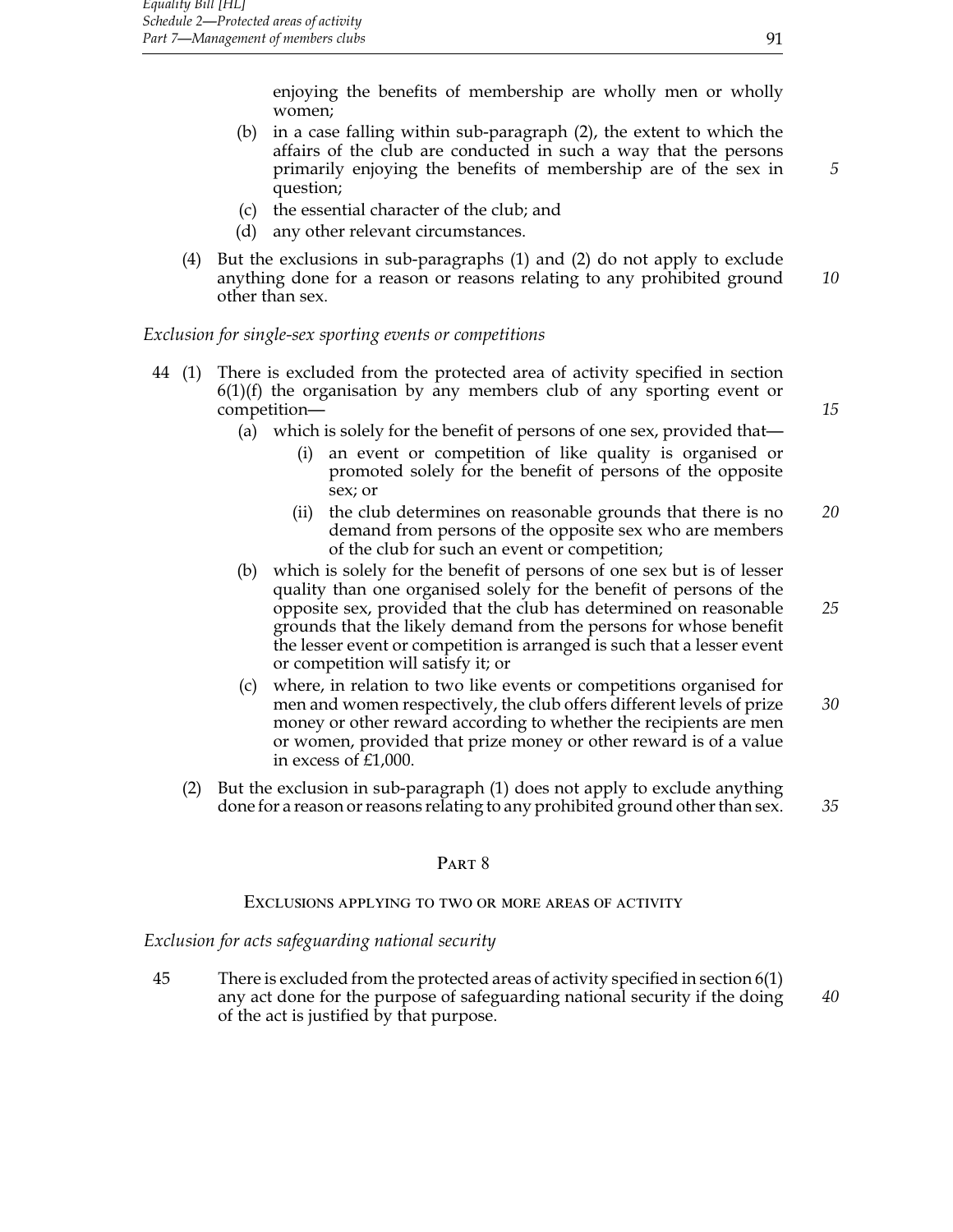*Exclusion for positive action*

- 46 (1) There is excluded from the protected areas of activity specified in section 6(1) any positive action which is taken for the benefit of one or more relevant groups.
	- (2) "Relevant group" means— *5*
		- (a) any group of persons identified by reference to a particular age group into which they fall;
		- (b) any group of persons identified by reference to their colour, race, nationality or ethnic or national origins;
		- (c) any group of persons identified by reference to a particular disability *10* they have or have had;
		- (d) any group of persons identified by reference to their family status;
		- (e) persons generally who have undergone a gender reassignment;
		- (f) any group of persons identified by reference to their marital status;
		- (g) pregnant women generally; *15*
		- (h) any group of persons identified by reference to their religion or belief;
		- (i) men generally or women generally;
		- (j) any group of persons identified by reference to their sexual orientation. *20*
	- (3) Positive action in any protected area of activity is—
		- (a) any step concerning the adoption or maintenance of measures providing specific advantages to underrepresented members of a relevant group in order to facilitate their access to any opportunities or benefits generally available in the protected area of activity in *25* question; and
		- (b) any step concerning the adoption or maintenance of measures providing specific advantages to members of a relevant group in order to compensate them for any disadvantage—
			- (i) which is caused by their membership of the group in *30* question; and
			- (ii) which has, or may have, an adverse effect on their health, welfare, or education or on their social or economic opportunities.
	- (4) Examples of positive action in the protected area of activity specified in *35* section  $6(1)(b)$  are-
		- (a) any step concerning the adoption or maintenance of practices that encourage equitable participation in employment by underrepresented members of any relevant group;
		- (b) any step concerning the modification or abandonment of practices *40* that discourage, or may discourage, participation in employment by underrepresented members of a relevant group;
		- (c) any step concerning the adoption or maintenance of measures providing specific advantages to underrepresented members of a relevant group in order to make it easier for them to take up or pursue *45* a profession or occupation;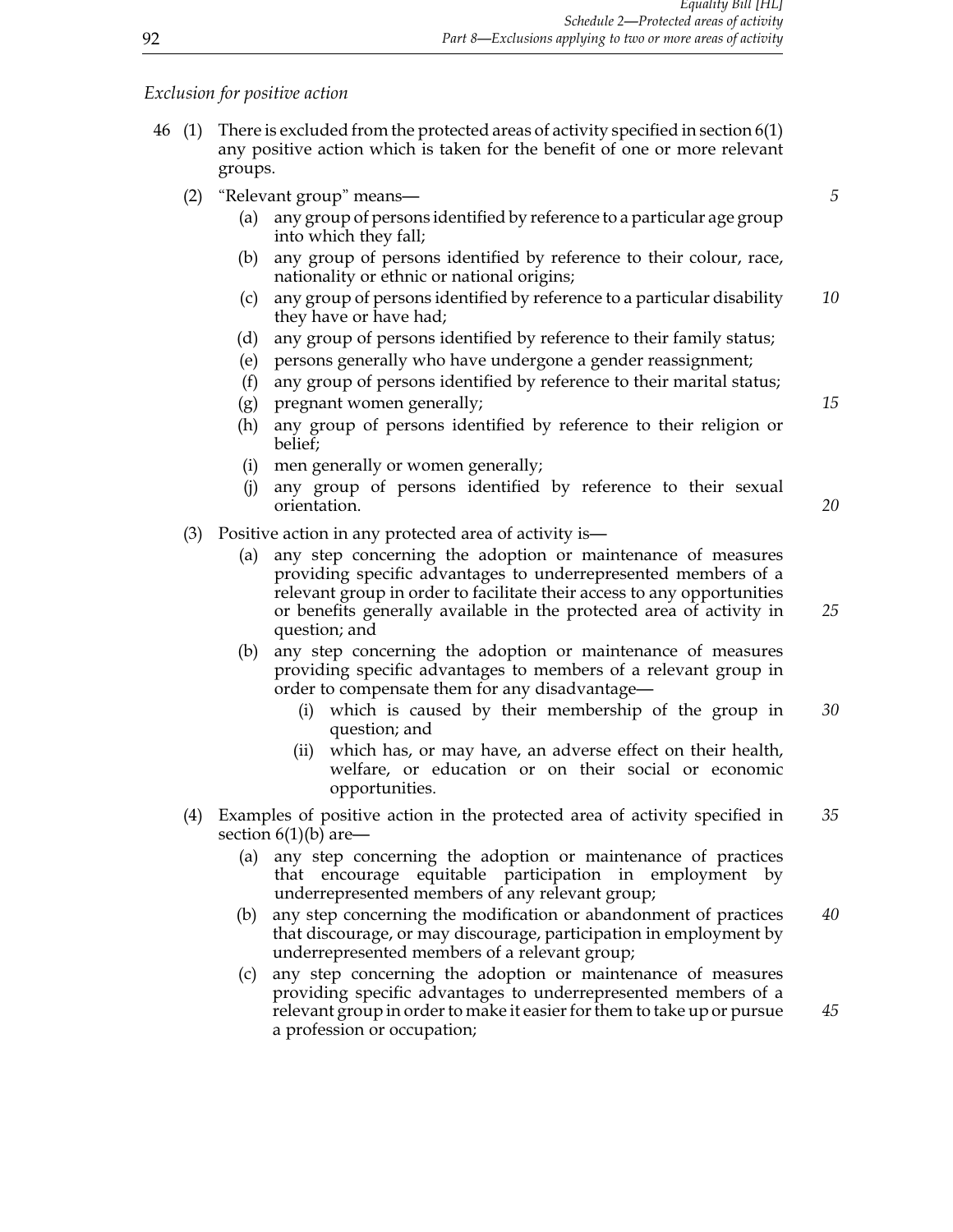- (d) any step concerning the adoption or maintenance of measures providing specific advantages to underrepresented members of a relevant group in order to compensate them for any disadvantage that is caused by their membership of the group and which has, or may have, an adverse effect on their capacity to take up or pursue a *5* profession or occupation;
- (e) any step concerning the adoption or maintenance of measures to create or maintain provisions or facilities with a view to safeguarding or promoting the full integration of underrepresented members of a relevant group within the working environment. *10*
- (5) An example of positive action in the protected area of activity specified in section  $6(1)(c)$  is any step to secure or improve access to facilities or services by underrepresented members of a relevant group with a view to meeting the special needs of members of that group with regard to their education, training or welfare or any ancillary benefits. *15*

*Exclusion for positive action required or permitted by Part 3*

- 47 There is excluded from the protected areas of activity specified in section 6(1) any act which is taken in pursuance of any duty imposed by Part 3 of this Act and which—
	- (a) is, or may be, more advantageous to persons to whom that duty is *20* owed than to those to whom it is not; but
	- (b) is specifically required or permitted by any provision in or made under Part 3 of this Act.

## *Exclusion for positive action for equal opportunities required under devolved powers*

48 There is excluded from the protected areas of activity specified in section 6(1) *25* any act which is taken in pursuance of any duty imposed for purposes specified in the exception specified in Head L.2 of Schedule 5 (equal opportunities) to the Scotland Act (c. 46).

*Exclusion for acts avoiding risks to health and safety*

- 49 (1) There is excluded from the protected areas of activity specified in section 6(1) *30* any act done in relation to a disabled person if the act is necessary in order not to endanger the health or safety of any person (including the disabled person).
	- (2) But the exclusion in sub-paragraph (1) does not apply to exclude anything done for a reason or reasons relating to any prohibited ground other than *35* disability.

## *Exclusion for communal accommodation*

50 (1) There is excluded from the protected area of activity specified in section 6(1) any act in connection with the admission of persons to communal accommodation if the accommodation is managed in a way which, given the *40* exigencies of the situation, comes as near as may be to fair and equitable treatment of men and women.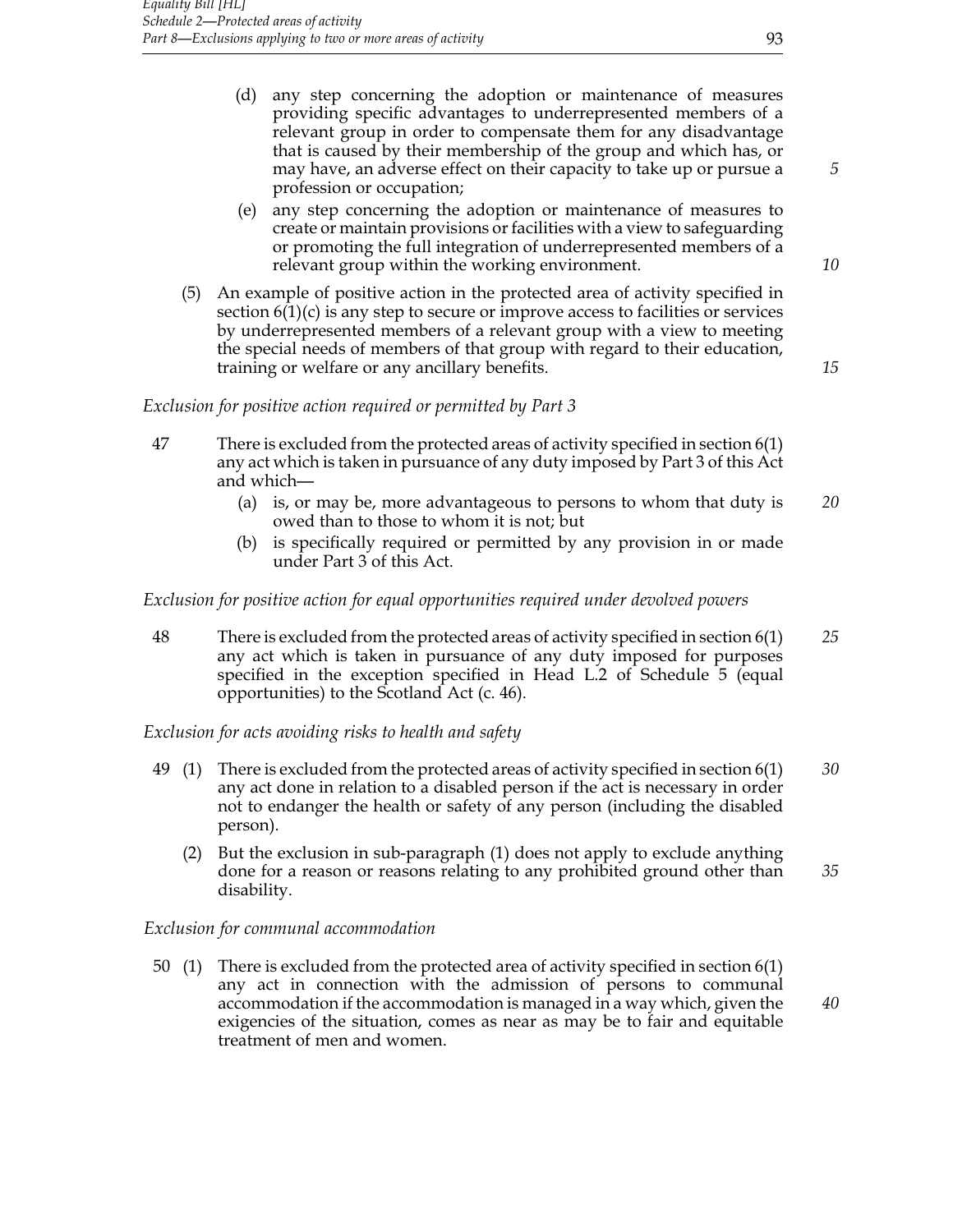- (2) There is also excluded from the protected area of activity specified in section 6(1) the provision of any benefit, facility or service if—
	- (a) the benefit, facility or service cannot properly and effectively be provided except for those using communal accommodation; and
	- (b) in the relevant circumstances, the women or, as the case may be, the *5* man could lawfully be refused the use of the accommodation by virtue of sub-paragraph (1).
- (3) But the exclusions in sub-paragraph (1) and (2) do not apply to exclude anything done for a reason or reasons relating to any prohibited ground other than sex. *10*
- (4) In addition, in a case falling within the protected area of activity specified in section  $6(1)(b)$ , the exclusions in sub-paragraph  $(1)$  and  $(2)$  do not apply unless such arrangements as are reasonably practicable are made to compensate for the detriment caused by the act.

## (5) In applying sub-paragraph (1) regard is to be had (among other things)— *15*

- (a) to whether and how far it is reasonable to expect that the accommodation should be altered or extended, or that further alternative accommodation should be provided; and
- (b) to the frequency of the demand or need for use of the accommodation by men as compared with women. *20*
- (6) In considering under sub-paragraph  $(2)(b)$  whether the use of communal accommodation could lawfully be refused, it is to be assumed that the requirements of sub-paragraph (3) have been complied with.
- (7) "Communal accommodation"—
	- (a) means residential accommodation which includes dormitories or *25* other shared sleeping accommodation which for reasons of privacy or decency should be used by persons of the same sex only (but which may include sleeping accommodation for persons of the opposite sex or some ordinary accommodation); and
	- (b) includes residential accommodation all or part of which should be *30* used by persons of the same sex only on account of the nature of the sanitary facilities serving the accommodation.

#### *Exclusion for participation in sport*

- 51 (1) There is excluded from the protected areas of activity specified in section 6(1) any act which relates to participation in any sport, game or other activity of *35* a competitive nature where—
	- (a) the physical strength, stamina or physique of the average woman puts her at a disadvantage to the average man; and
	- (b) as a result, participation as a competitor in events involving that activity is confined to competitors of one sex. *40*
	- (2) There is also excluded from the protected areas of activity specified in section 6(1) any act which relates to participation in any sport, game or other activity of a competitive nature where—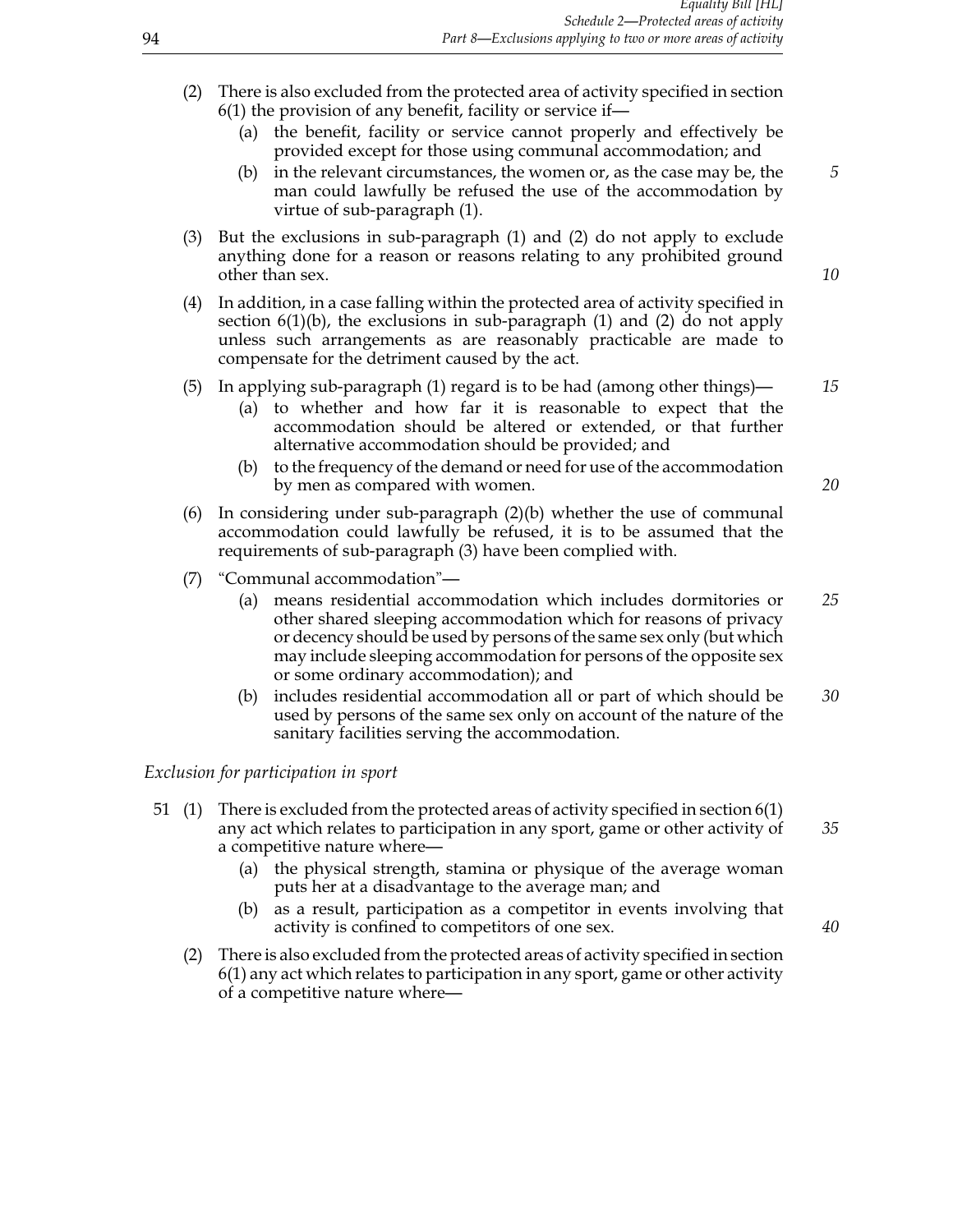- (a) the act is the selection of one or more persons to represent a country, place or area (or any related association) in any sport or game on the basis of—
	- (i) nationality;
	- (ii) place of birth; or *5*
	- (iii) length of time for which a person has been resident in a particular area or place; or
- (b) the act is done on the basis of the matters referred to in paragraph (a)(i) to (iii) and is in pursuance of the rules of any competition so far as they relate to eligibility to compete in any sport or game. *10*
- (3) But the exclusions in sub-paragraphs (1) and (2) do not apply to exclude anything done for a reason or reasons relating to—
	- (a) in the case of sub-paragraph (1), any prohibited ground other than sex;
	- (b) in the case of sub-paragraph (2), any prohibited ground other than *15* national origin.

## *Exclusion for political parties*

- 52 (1) There is excluded from the protected areas of activity specified in section 6(1) any special provision for persons of one sex only in the constitution, organisation or administration of a registered political party or any act done *20* in connection with such provision.
	- (2) There is excluded from the protected areas of activity specified in section 6(1) any act done in connection with arrangements made by a registered political party which—
		- (a) regulate the selection of the party's candidates at a relevant *25* election; and
		- (b) are adopted for the purpose of reducing inequality in the numbers of men and women elected as candidates of the party to be members of the body concerned.
	- (3) But the exclusions in sub-paragraphs (1) and (2) do not apply to exclude *30* anything done for a reason or reasons relating to any prohibited ground other than sex.
	- (4) "Relevant elections" means—
		- (a) parliamentary elections;
		- (b) elections to the European Parliament; *35*
		- (c) elections to the Scottish Parliament;
		- (d) elections to the National Assembly for Wales; or
		- (e) local government elections within the meaning of section 61, 203, or 204 of the Representation of the People Act 1983 (c. 2) (excluding any election of the Mayor of London). *40*
	- (5) "Registered political party" means a party registered in the Great Britain register under Part 2 of the Political Parties, Elections and Referendums Act 2000 (c. 41).
	- (6) The exclusion in sub-paragraph (2) expires at the end of 2015 unless an order is made under sub-paragraph (7). *45*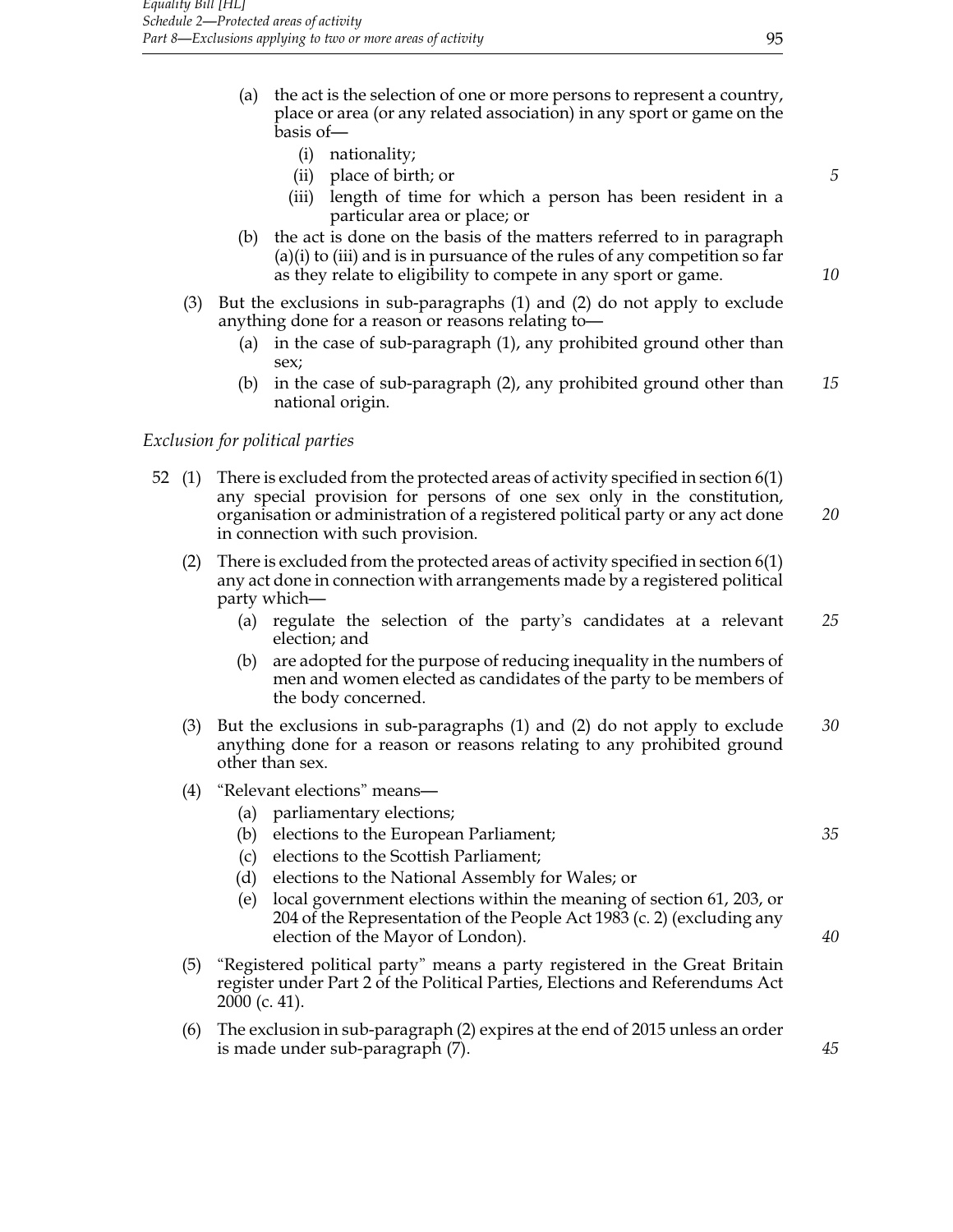(7) At any time before the exclusion in sub-paragraph (2) expires, the Secretary of State may by order provide that sub-paragraph (6) is to have effect with the substitution of a later time for the time specified there (whether originally or by virtue of a previous order).

## *Exclusion for acts protecting women 5*

53 (1) There is excluded from the protected areas of activity specified in section 6(1) any act done in relation to a woman which is necessary in order to comply with any provision of primary legislation or subordinate legislation which has effect for the purpose of protecting women as regards pregnancy or other circumstances giving rise to risks specifically affecting women (whether the *10* provision relates only to such protection or to the protection of any other class of persons as well).

- (2) There is also excluded from section 6(1) any act done in relation to a woman—
	- (a) which is necessary in order to comply with a relevant statutory *15* provision (within the meaning of Part 1 of the Health and Safety at work Act 1974 (c. 37)); and
	- (b) which is done for the purpose of protecting a particular woman, or class of women, as regards pregnancy or other circumstances giving rise to risks specifically affecting women. *20*
- (3) But the exclusions in sub-paragraphs (1) and (2) do not apply to exclude anything done for a reason or reasons relating to any prohibited ground other than sex or pregnancy.

#### **SCHEDULE 3** Sections  $34(4)$ ,  $35(3)$  and  $36(7)$

#### Duty to facilitate access by disabled persons *25*

#### PART 1

Work-related matters: responsible bodies and qualifying persons

#### *Interpretation*

1 In this Schedule—

"advocate" means a member of the Faculty of Advocates practising as *30* such;

"barrister's clerk" includes any person carrying out any of the functions of a barrister's clerk;

"local authority" means—

- (a) in relation to England, a county council, a district council, a London *35* Borough Council, the Common Council of the City of London in its capacity as a local authority, the Council of the Isles of Scilly;
- (b) in relation to Wales, a county council or a county borough council;
- (c) in relation to Scotland, a council constituted under section 2 of the Local Government etc (Scotland) Act 1994 (c. 39); *40*

"professional or occupation qualification" means an authorisation, qualification, recognition, registration, enrolment, approval or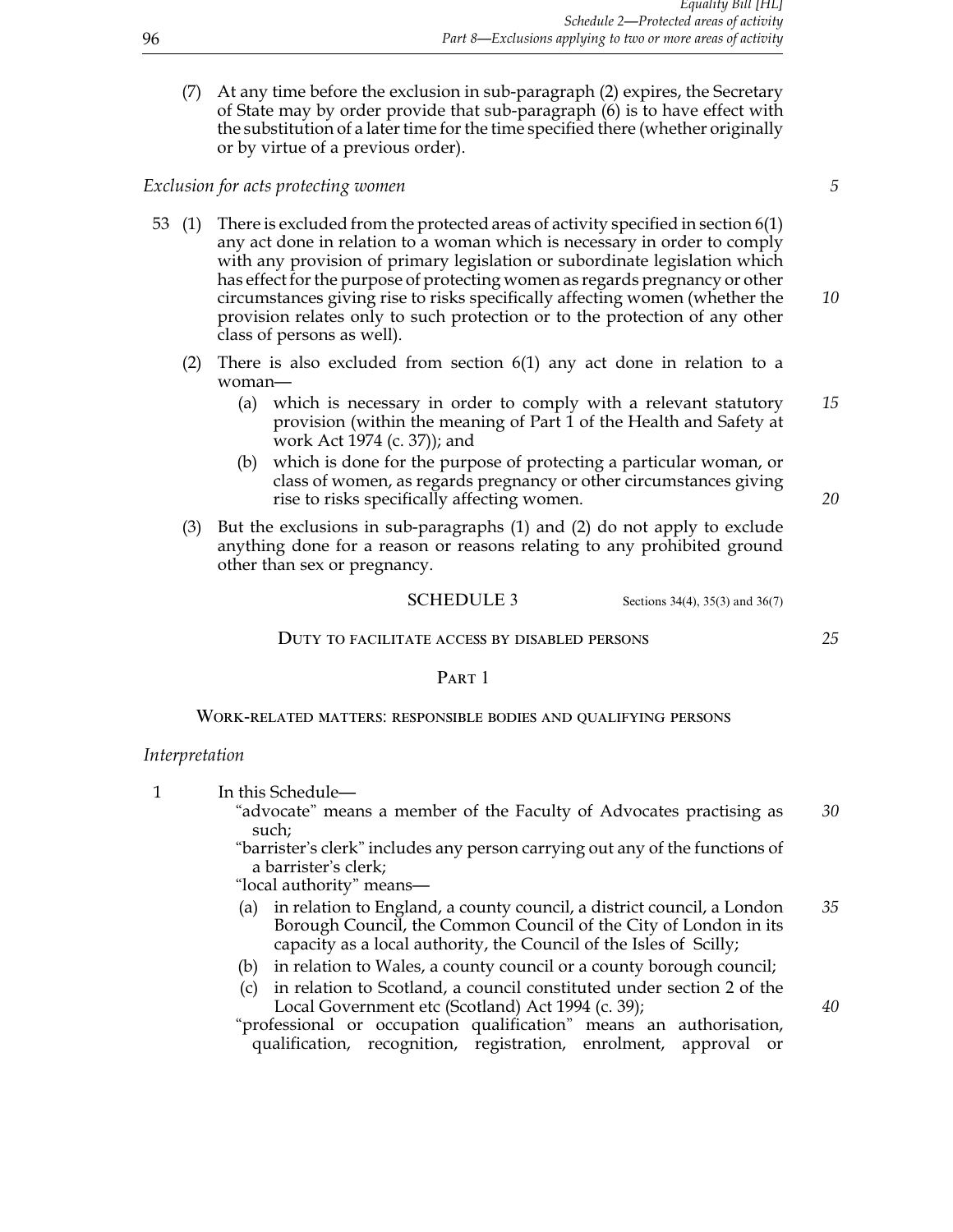certification which is needed for (or facilitates engagement in) a particular profession or occupation;

"pupil"—

- (a) in relation to England and Wales, has the meaning commonly associated with its use in the context of a set of barristers' chambers *5* practising in independent practice;
- (b) in relation to Scotland, has the meaning commonly associated with its use in the context of a person training to be an advocate;
- "partner", in relation to a limited partnership formed under the Limited Partnerships Act 1907, means a general partner; *10*

"pupillage", "tenancy" and "tenant" have the meaning commonly associated with its use in the context of a set of barristers' chambers practising in independent practice;

"trade organisation" means—

- (a) an organisation of workers; *15*
- (b) an organisation of employers;
- (c) any other organisation whose members carry on a particular profession or occupation for the purposes of which the organisation exists; and

"work placement" means practical work experience undertaken for a *20* limited period for the purposes of a person's vocational training.

*Responsible persons subject to duty and qualifying persons benefiting from it*

- 2 (1) For the purposes of the duty imposed by section 34—
	- (a) any person who is specified in an entry in column 1 of Table 1 of this Schedule is a responsible person and, accordingly, is subject to that *25* duty;
	- (b) any person who is specified in column 2 of the same entry is a qualifying person in relation to that responsible person.
	- (2) The Secretary of State may by order amend Table 1 by adding or removing responsible persons or qualifying persons, or by modifying any entry. *30*

| Responsible person                                                                                                                                                              | Qualifying person                                                                                                                                                                                     |    |
|---------------------------------------------------------------------------------------------------------------------------------------------------------------------------------|-------------------------------------------------------------------------------------------------------------------------------------------------------------------------------------------------------|----|
| A person who employs an<br>individual or individuals<br>under a contract of service or<br>apprenticeship or a contract<br>personally to do any work<br>(whether the contract is | (a) An applicant for employment under such a<br>contract<br>(b) An individual who notifies the firm that he<br>may be such an applicant<br>(c) An individual who is employed under such a<br>contract | 35 |
| express or implied and, if<br>express, whether oral or in<br>writing)                                                                                                           |                                                                                                                                                                                                       | 40 |

Table 1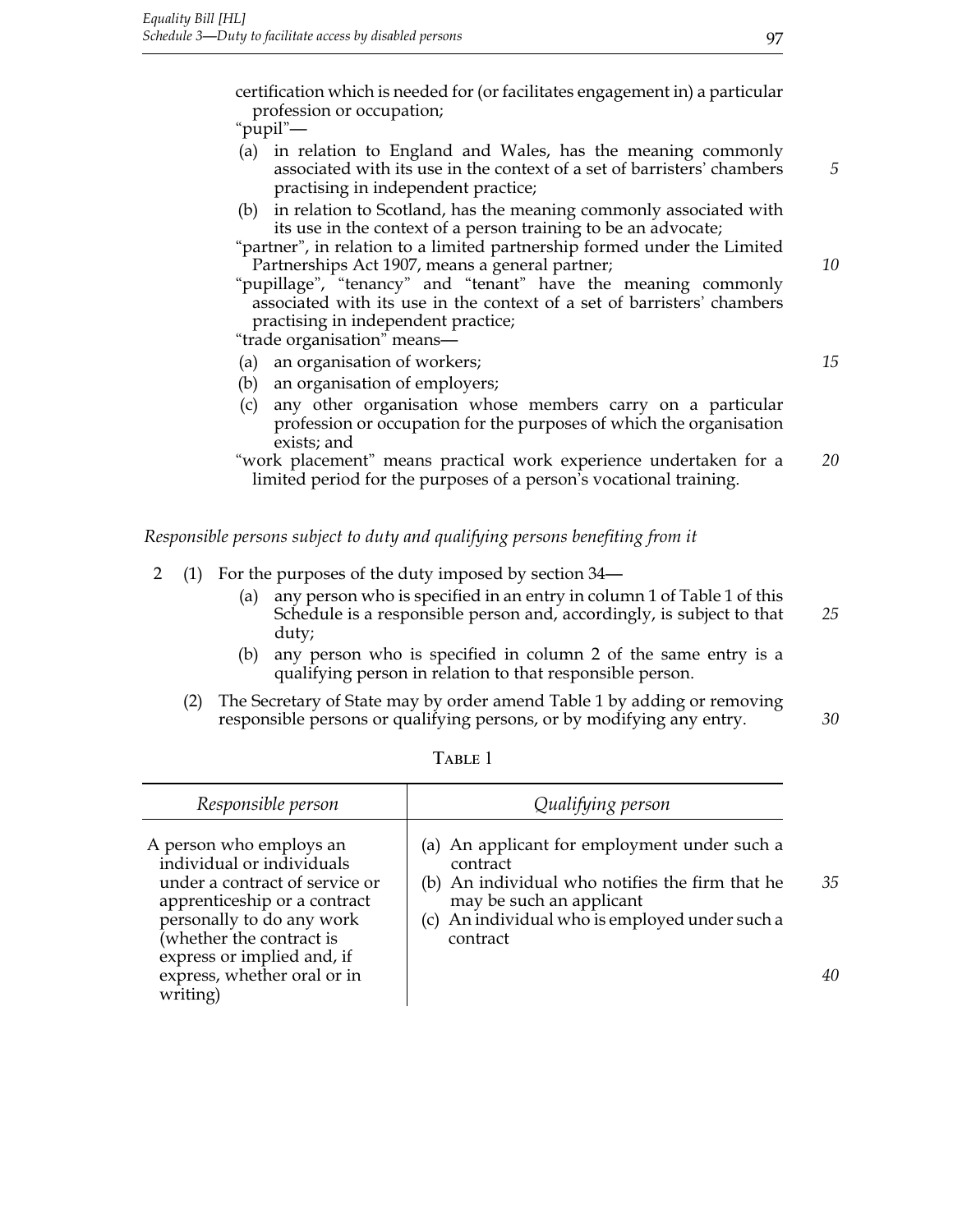| Responsible person                                                                                                                                                           | Qualifying person                                                                                                                                                                                                                                                                      |          |
|------------------------------------------------------------------------------------------------------------------------------------------------------------------------------|----------------------------------------------------------------------------------------------------------------------------------------------------------------------------------------------------------------------------------------------------------------------------------------|----------|
| A person ("A") who employs<br>individuals and who, under a<br>contract made with another<br>person ("B"), supplies such<br>individuals to do work<br>("contract work") for B | An individual who is supplied by A to carry out<br>the contract work                                                                                                                                                                                                                   | 5        |
| A partnership or any persons<br>proposing to form themselves<br>into a partnership                                                                                           | (a) A candidate for the position of partner<br>(b) A person who notifies the firm that he may be<br>such a candidate<br>(c) A partner                                                                                                                                                  | 10       |
| A person who is a barrister, a<br>barrister's clerk or a person<br>carrying out any of the<br>functions of a barrister's clerk                                               | (a) A pupil<br>(b) An applicant for pupillage or tenancy<br>A tenant<br>(c)                                                                                                                                                                                                            |          |
| A person who is an advocate                                                                                                                                                  | (a) A pupil<br>(b) A person who notifies the advocate that he<br>may apply to be taken as a pupil<br>(c) An advocate                                                                                                                                                                   | 15       |
| A person who provides a work<br>placement to a person whom<br>he does not employ                                                                                             | (a) A person undertaking a work placement<br>with a placement provider<br>(b) An applicant for the work placement<br>(c) A person who notifies a person providing the<br>placement that he may be such an applicant                                                                    | 20       |
| An authority or body which can<br>confer, renew or withdraw a<br>professional or occupational<br>qualification                                                               | A person who holds a professional or<br>(a)<br>occupational qualification conferred by the<br>authority or body<br>(b) A person who is an applicant for the<br>qualification<br>(c) A person who notifies the authority or body<br>that he may be such an applicant                    | 25<br>30 |
| A trade organiser                                                                                                                                                            | (a) A member of the organisation<br>(b) An applicant for membership<br>(c) A person who notifies the organisation that<br>he may be such an applicant                                                                                                                                  |          |
| A local authority                                                                                                                                                            | Any person who is an elected councillor                                                                                                                                                                                                                                                | 35       |
| The corporate officer of the<br>House of Commons                                                                                                                             | (a) Any person who is a relevant member of the<br>House of Commons Staff for the purposes<br>of section 195 of the Employment Rights<br>Act 1996 (c. 18)<br>(b) An applicant to be appointed as such<br>(c) A person who notifies the organisation that<br>he may be such an applicant | 40       |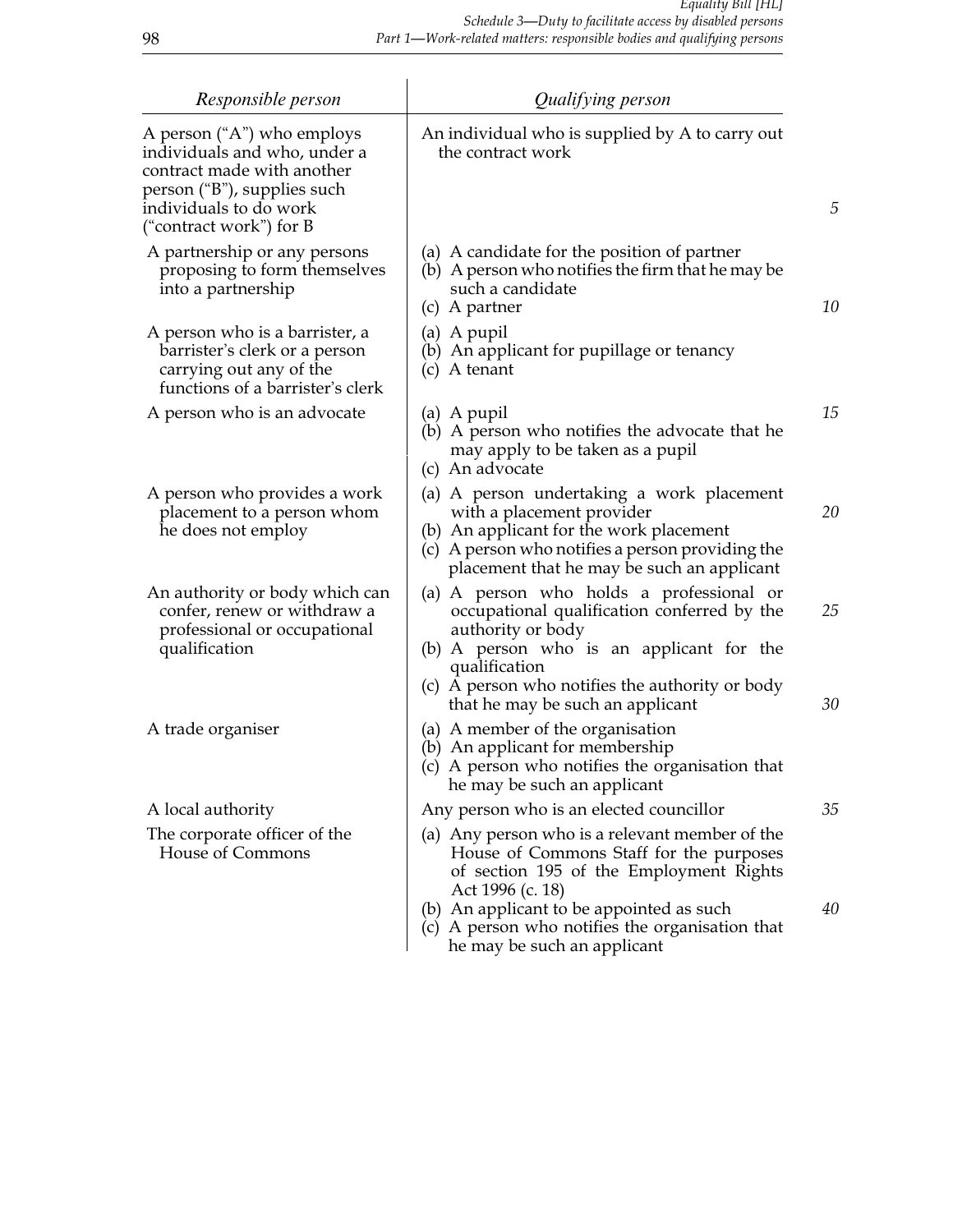| Responsible person                                                                                                                         | Qualifying person                                                                                                                                                                                                                                        |   |
|--------------------------------------------------------------------------------------------------------------------------------------------|----------------------------------------------------------------------------------------------------------------------------------------------------------------------------------------------------------------------------------------------------------|---|
| A chief officer of police or a<br>policy authority (to be<br>construed in accordance with<br>paragraph 3 of this Part of this<br>Schedule) | (a) A constable<br>(b) A police cadet<br>(c) A probationer constable<br>(d) An applicant for any appointment to the<br>offices specified in paragraph (a), (b) or (c)<br>(e) A person who notifies the Chief Officer that<br>he may be such an applicant | 5 |

|  | 3 (1) This paragraph applies for the purposes of the entry in Table 1 which, in |
|--|---------------------------------------------------------------------------------|
|  | column 1, commences "A chief officer of police".                                |

## (2) The holding of office of constable is to be treated as employment— *10*

- (a) by the chief officer of police as respects any act done by him in relation to a constable or that office;
- (b) by the police authority as respects any act done by them in relation to a constable or that office.
- (3) Sub-paragraph (2) applies to a police cadet and probationer constable (and *15* appointment as a police cadet or probationer constable) as it applies to a constable and the office of constable.
- (4) Sub-paragraph (2) applies in relation to the National Criminal Intelligence Service ("NCIS") and the National Crime Squad ("the NCS") as it applies in relation to a police force but— *20*
	- (a) as if any reference to the chief officer of police were to the Director General of NCIS or the NCS (as the case may be);
	- (b) as if any reference to the police authority were to the Service Authority for the National Criminal Intelligence Service or the Service Authority for the National Criminal Squad (as the case may *25* be).
- (5) In this paragraph—

"chief officer of police"—

- (a) in relation to a person appointed, or an appointment falling to be made, under a specified Act, has the same meaning as it has in the *30* Police Act;
- (b) in relation to any other person or appointment, means the office who has the direction and control of the body of constable or cadets in question;

"police authority"— *35*

- (a) means in regulation to a person appointed, or an appointment falling to be made, under a specified Act, has the same meaning as it has in the Police Act;
- (b) in relation to any other person or appointment, means the authority by whom the person in question is (or on appointment would be) *40* paid; and

<sup>&</sup>quot;the Police Act" means, for England and Wales, the Police Act 1996 (c. 16) or, for Scotland, the Police (Scotland) Act 1967 (c. 77).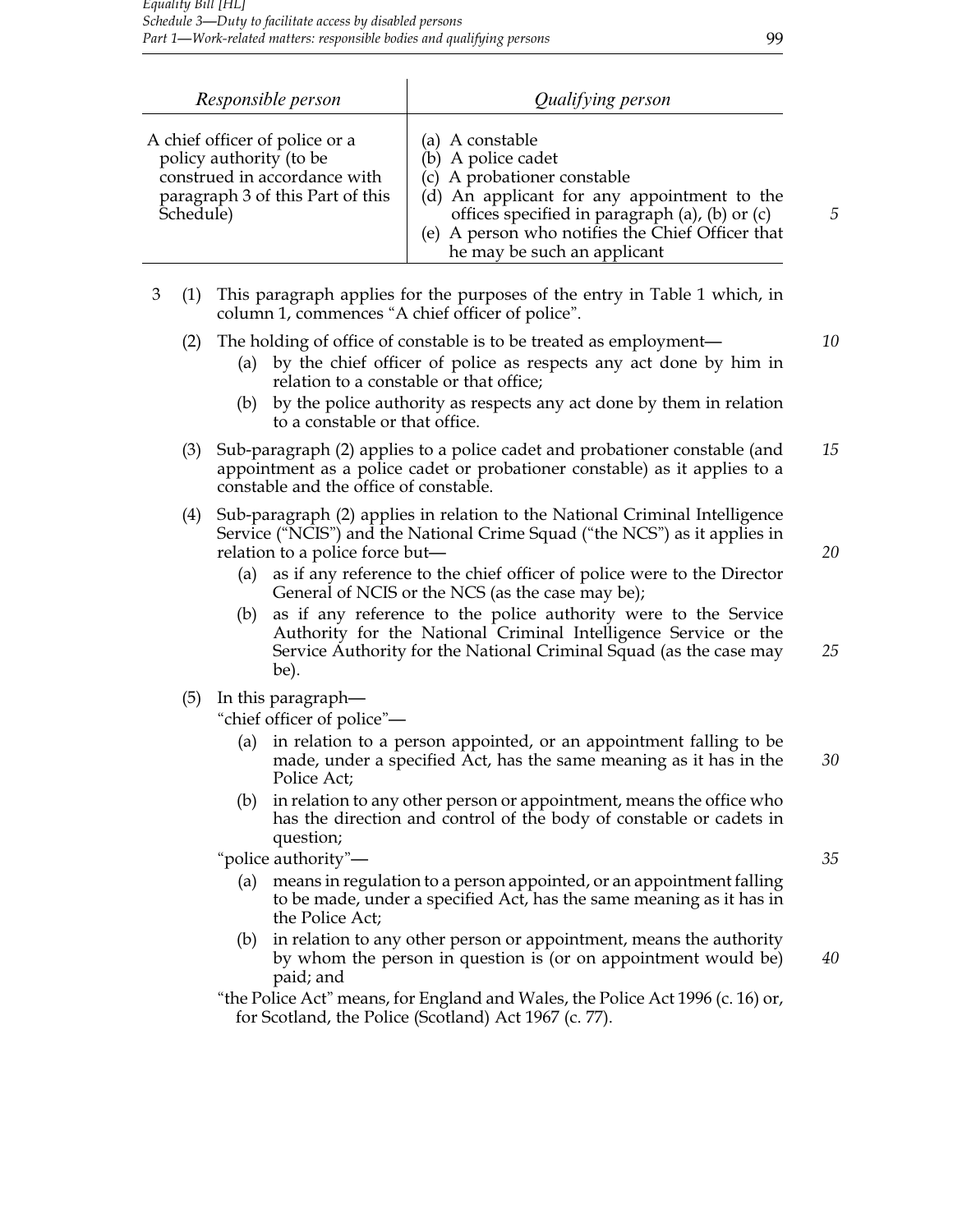# PART<sub>2</sub>

# Work-related matters: other provisions

| 4 |     | In considering whether it is reasonable for a responsible body to have to take<br>a particular step in order to comply with its duty under section $34(2)$ , a<br>responsible person must have regard to any relevant provisions of a code of<br>practice issued by the Commission. | 5  |
|---|-----|-------------------------------------------------------------------------------------------------------------------------------------------------------------------------------------------------------------------------------------------------------------------------------------|----|
| 5 |     | In determining whether a step is reasonable for the purposes of section $34(2)$ ,<br>regard is to be had to whether taking the step would place a disproportionate<br>burden on the responsible person and, in particular, to-                                                      |    |
|   |     | the extent to which taking the step would remove the disadvantage<br>(a)<br>described in section $34(1)$ ;                                                                                                                                                                          | 10 |
|   |     | the extent to which it is practicable to take the step;<br>(b)                                                                                                                                                                                                                      |    |
|   |     | the financial and other costs which would be incurred in taking the<br>(c)<br>step and the extent to which it would disrupt any of the responsible<br>person's activities;                                                                                                          | 15 |
|   |     | (d) the extent of the responsible person's financial and other resources;                                                                                                                                                                                                           |    |
|   |     | the availability to the responsible person of financial or other<br>(e)<br>assistance with respect to the taking of the step;                                                                                                                                                       |    |
|   |     | the adequacy of alternative arrangements made by the responsible<br>(f)<br>person which would achieve a substantially similar outcome whilst<br>avoiding the disadvantage described in section $34(1)$ .                                                                            | 20 |
| 6 | (1) | For the purposes of section 34, regulations may make provision as to-                                                                                                                                                                                                               |    |
|   |     | circumstances in which a provision, criterion or practice is to be<br>(a)<br>treated as giving rise to the effect described in section $34(1)$ ;                                                                                                                                    |    |
|   |     | circumstances in which a provision, criterion or practice is to be<br>(b)<br>treated as not giving rise to such an effect;                                                                                                                                                          | 25 |
|   |     | circumstances in which it is reasonable for a person to have to take<br>(c)<br>steps of a description specified in the regulations;                                                                                                                                                 |    |
|   |     | circumstances in which it is not reasonable for a person to have to<br>(d)<br>take steps of a description specified in the regulations;                                                                                                                                             | 30 |
|   |     | steps which it is always reasonable for a person to take;<br>(e)                                                                                                                                                                                                                    |    |
|   |     | steps which it is never reasonable for a person to take;<br>(f)<br>things which are, or are not, to be treated as physical features of                                                                                                                                              |    |
|   |     | (g)<br>premises.                                                                                                                                                                                                                                                                    |    |
|   | (2) | Before making regulations under sub-paragraph (1) the Secretary of State<br>must consult the Commission and such other persons as he considers<br>appropriate.                                                                                                                      | 35 |
| 7 |     | The following are examples of steps that an employer may have to take in<br>relation to a disabled worker in order to comply with section 34-                                                                                                                                       |    |
|   |     | making adjustment to premises;<br>(a)                                                                                                                                                                                                                                               | 40 |
|   |     | allocating some of the worker's duties to another person;<br>(b)                                                                                                                                                                                                                    |    |
|   |     | transferring him to fill an existing vacancy;<br>(c)                                                                                                                                                                                                                                |    |
|   |     | altering his working hours;<br>(d)                                                                                                                                                                                                                                                  |    |

(e) assigning him to a different place of work;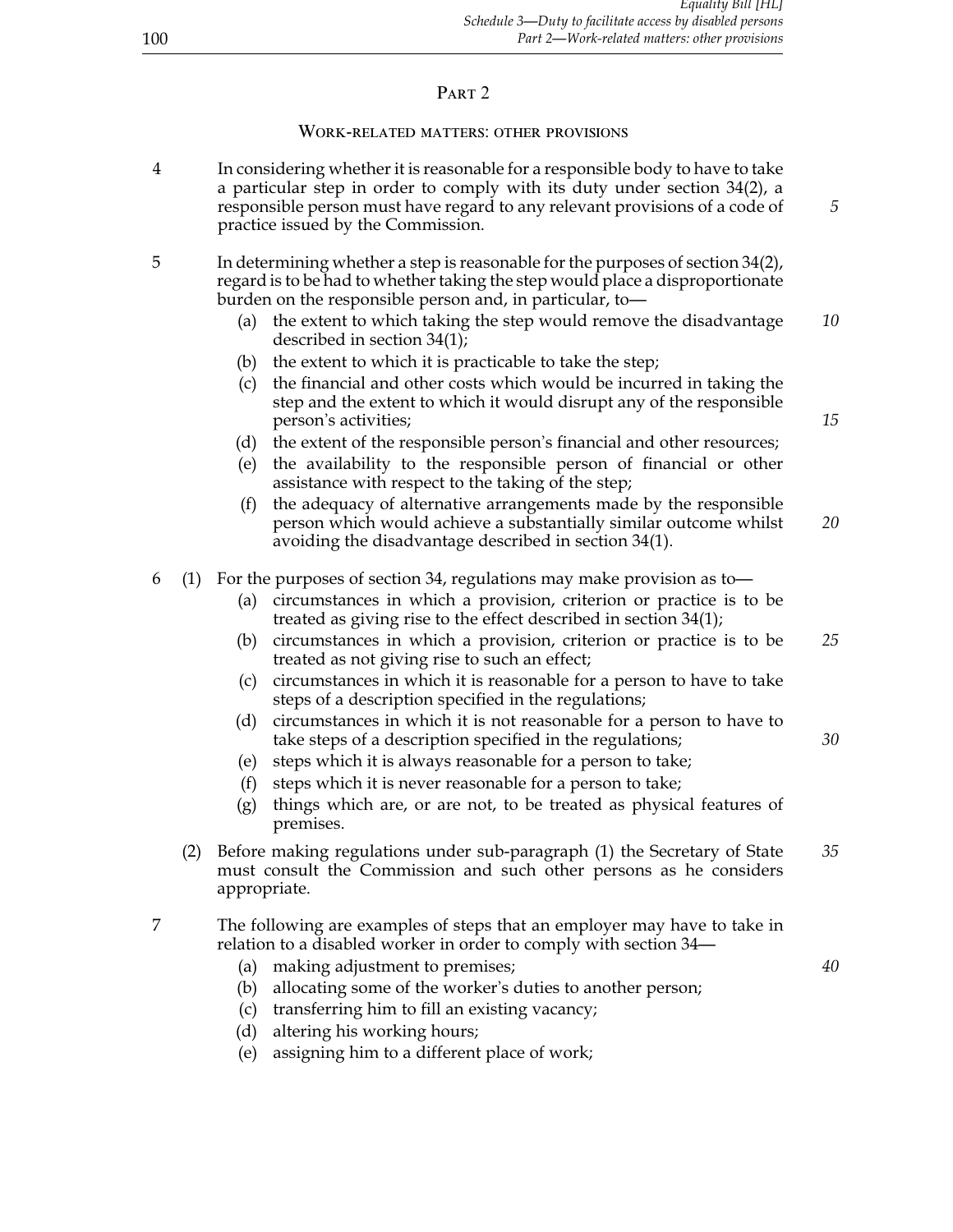- (f) allowing him to be absent during working hours for rehabilitation, assessment or treatment;
- (g) giving him, or arranging for him to be given, training;
- (h) acquiring or modifying equipment;
- (i) modifying instructions or reference manuals; *5*
- (j) modifying procedures for testing or assessment;
- (k) providing a reader or interpreter;
- (l) providing supervision.

## PART<sub>3</sub>

## Education matters *10*

- 8 In this Part of this Schedule, references to a responsible body (which do not specify the nature of the educational establishment concerned) are to any of the bodies defined in section 35(5).
- 9 In considering whether it is reasonable for a responsible body to have to take a particular step in order to comply with its duty under section 35, a *15* responsible body must have regard to—
	- (a) any relevant provisions of a code of practice issued by the Commission; and
	- (b) any accessibility strategies and plans prepared under section 28D of the Disability Discrimination Act 1995 (c. 50) which relate to the *20* educational establishment for which they are responsible.

#### 10 Section 35(1) does not require the body responsible for a school to—

- (a) remove or alter a physical feature (for example, one arising from the design or construction of the school premises or the location of resources); or  $25$
- (b) provide auxiliary aids or services.
- 11 (1) In determining, for the purposes of section 35, whether it is reasonable for any responsible body to have to take a particular step in relation to a person by (or in respect of) whom a confidentiality request has been made, regard is to be had to the extent to which taking the step in question is consistent *30* with compliance with that request.
	- (2) "Confidentiality request"—
		- (a) in relation to a school, means a request that asks for the nature, or asks for the existence, of a disabled person's disability to be treated as confidential and which satisfies either of the following conditions— *35*
			- (i) it is made by that person's parent; or
			- (ii) it is made by that person himself and the responsible body reasonably believes that he has sufficient understanding of the nature of the request and its effect;
		- (b) in relation to a further or higher education institution, means a *40* request made by a disabled person which asks for the nature, or asks for the existence, of his disability to be treated as confidential.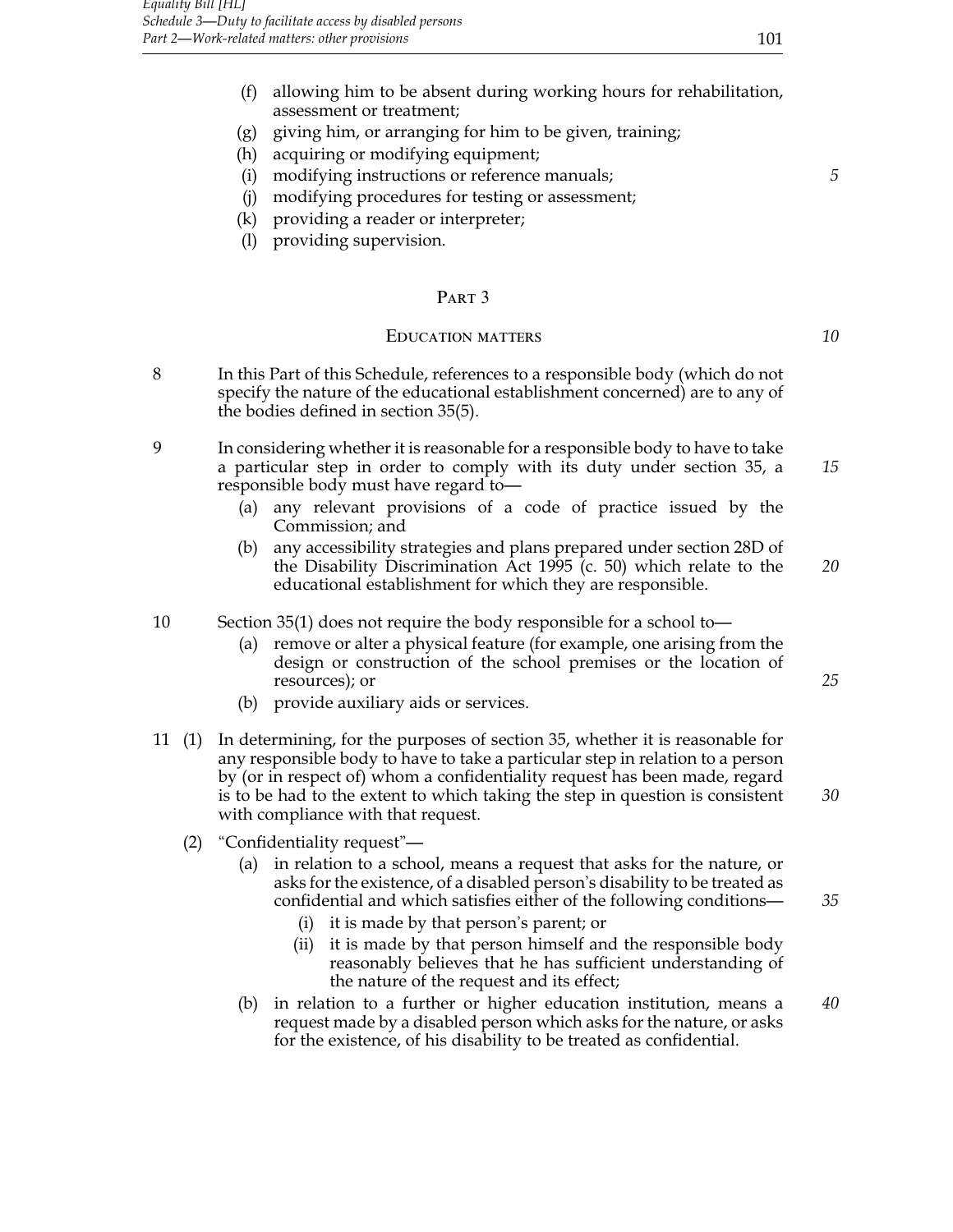- 12 (1) For the purposes of section 35, regulations may make provision—
	- (a) as to circumstances in which it is reasonable for a responsible body to have to take steps of a prescribed description;
	- (b) as to steps which it is reasonable for a responsible body to have to take; *5*
	- (c) as to circumstances in which it is not reasonable for a responsible body to have to take steps of a prescribed description;
	- (d) as to steps which it is never reasonable for a responsible body to have to take.
	- (2) Before making regulations under sub-paragraph (1) the Secretary of State *10* must consult the Commission, the Scottish Ministers and such other persons as he considers appropriate.

## PART<sub>4</sub>

#### Goods, facilities and services

- 13 In considering whether it is reasonable for a provider to have to take a *15* particular step in order to comply with its duty under section 36, a provider must have regard to any relevant provisions of a code of practice issued by the Commission.
- 14 (1) For the purposes of section 36, regulations may make provision as to—
	- (a) circumstances in which it is reasonable for a provider of goods, *20* facilities or services to have to take steps of a description specified in the regulations;
	- (b) circumstances in which it is not reasonable for such a provider to have to take steps of a description specified in the regulations;
	- (c) matters that are to be taken into account in determining whether any *25* provision of a kind mentioned in section 36(3)(c) or (d) is reasonable;
	- (d) what is to be included within the meaning of "practice, policy or procedure";
	- (e) what is not to be included within the meaning of that expression;
	- (f) things which are to be treated as physical features; *30*
	- (g) things which are not to be treated as physical features;
	- (h) things which are to be treated as auxiliary aids or services;
	- (i) things which are not to be treated as auxiliary aids or services.
	- (2) For the purposes of section  $36(6)(b)$ , regulations may make provision for-
		- (a) the prescribed maximum there mentioned to be calculated by *35* reference to—
			- (i) aggregate amounts of expenditure incurred in relation to different cases;
			- (ii) prescribed periods;
			- (iii) goods, facilities or services of prescribed description; *40*
			- (iv) premises of a prescribed description; or
			- (v) such other criteria as may be prescribed;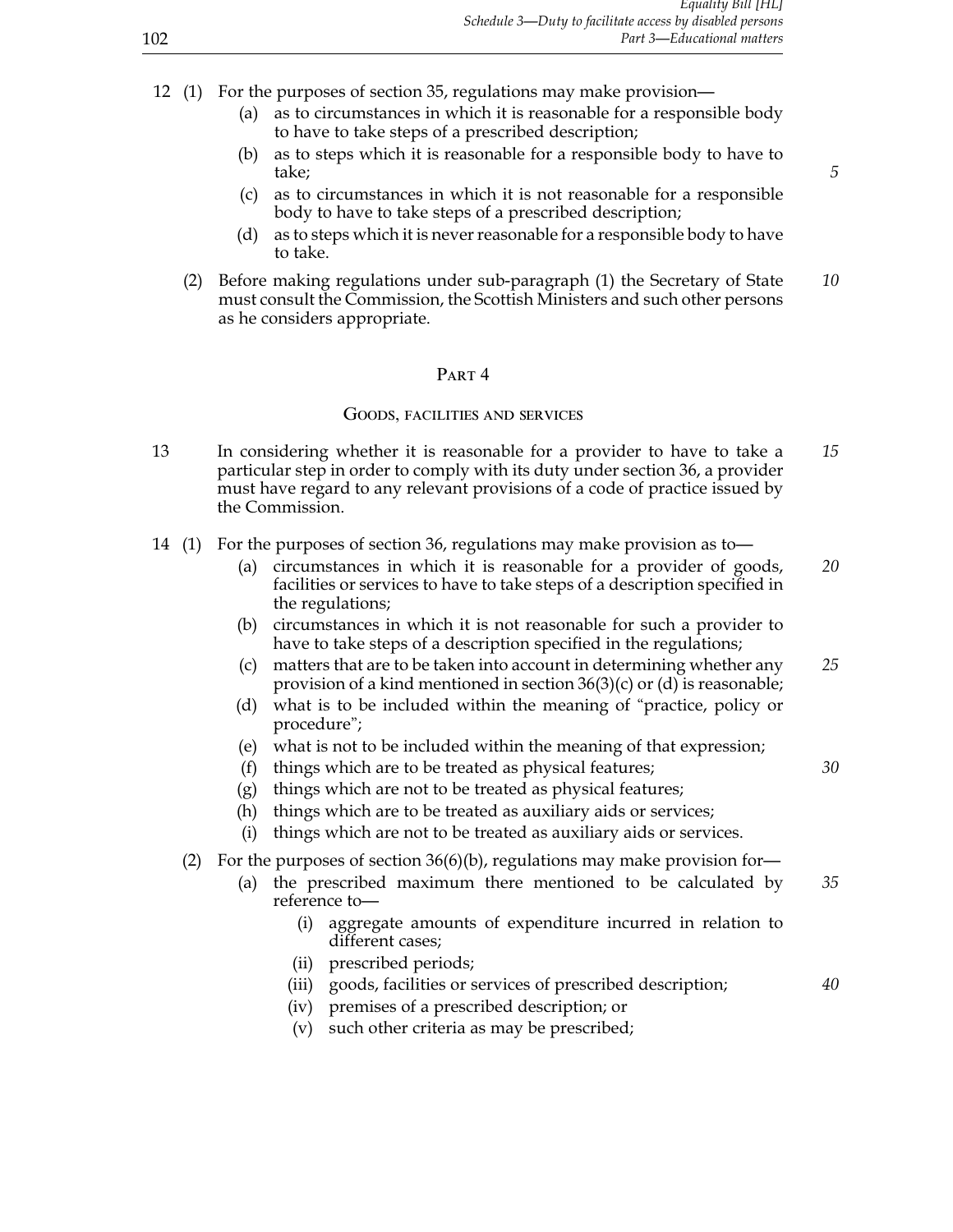- (b) expenditure incurred by one provider of goods, facilities or services to be treated as incurred by another.
- (3) Before making regulations under this paragraph the Secretary of State must consult—
	- (a) the Commission; *5*
	- (b) the Scottish Ministers, if the regulations concern any matter falling within devolved competence (within the meaning of the Scotland Act 1998 (c. 46));
	- (c) the National Assembly for Wales, if the regulations concern any matter relating to functions transferred to the Assembly by or under *10* the Government of Wales Act 1998 (c. 38); and
	- (d) such other persons as he considers appropriate.
- 15 The following are examples of goods, services and facilities to which section 36 applies—
	- (a) access to and use of any place which members of the public or a *15* section of the public are permitted to enter;
	- (b) access to and use of means of communication;
	- (c) access to and use of information services;
	- (d) accommodation in a hotel, boarding house or other similar establishment; *20*
	- (e) facilities by way of banking or insurance;
	- (f) facilities for grants, loans, credit or finance;
	- (g) facilities for entertainment, recreation, training or refreshment;
	- (h) facilities for social, cultural or recreation activities, which are offered by voluntary organisations; *25*
	- (i) the services of any profession or occupation;
	- (j) the services of any local or other public authority.

## SCHEDULE 4 Section 38(4)

#### THE EQUALITY COMMISSION

# *Commissioners 30* 1 (1) The Commission is to consist of not fewer than seven and not more than nine commissioners to be appointed by the Secretary of State. (2) Each of the commissioners is to be appointed by the Secretary of State. (3) One of the commissioners is to be appointed as chief commissioner to preside over the discharge of the Commission's functions. *35* (4) One of the commissioners is to be appointed as disability rights commissioner, and that person is to be chairman of the Commission's disability rights committee. 2 (1) The commissioners must hold and vacate office in accordance with the terms of their appointment. *40*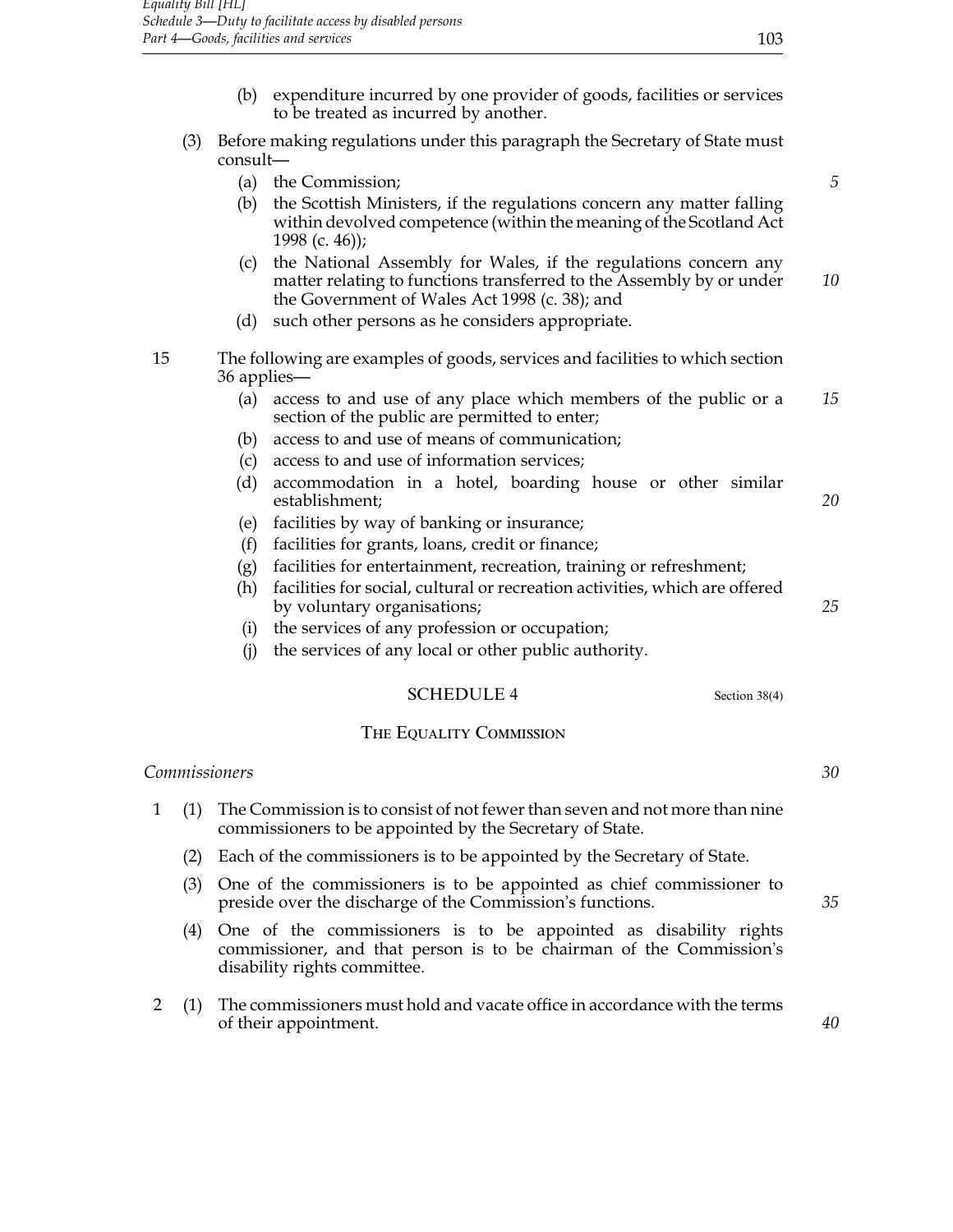- (2) It is to be a term of appointment that a commissioner must not hold any other appointment, employment or office.
- (3) The chief commissioner ceases to hold that office if he ceases to be a commissioner.
- (4) No person may be appointed as a commissioner for a term exceeding five *5* years.
- (5) But a person who ceases to be a commissioner is eligible for re-appointment.
- (6) A commissioner may resign by giving notice to the Secretary of State.
- (7) The Secretary of State may remove a commissioner from office by giving notice to him if he is satisfied— *10* 
	- (a) that the commissioner has without reasonable excuse failed to discharge his functions for a continuous period of three months (beginning not earlier than six months before the day of dismissal);
	- (b) that he has been convicted of a criminal offence;
	- (c) that a bankruptcy order has been made against him, or his estate has *15* been sequestrated, or he has made a composition or arrangement with, or has granted a trust deed for, his creditors; or
	- (d) that he is unable or unfit to carry out his functions.
- 3 The Secretary of State may pay to or in respect of commissioners such remuneration, expenses and sums for the provision of pensions as he may *20* determine.

*Staff*

- 4 (1) The Commission may, with the approval of the Secretary of State as to numbers and terms and conditions of service—
	- (a) appoint such staff as it considers necessary; and *25*
	- (b) use the services of such other persons as the Commission considers expedient for any particular purpose.
	- (2) The Commission may, in the case of such staff as may be determined by it with the approval of the Secretary of State, pay such pensions, allowances or gratuities, or maintain such pension schemes, as may be so determined. *30*

#### *Procedure*

- 5 (1) The Commission may regulate its own procedure.
	- (2) In determining its own procedure the Commission may, in particular, make provision about—
		- (a) the discharge of its functions by committees (which may include *35* persons who are not commissioners);
		- (b) a quorum for meetings of the Commission or a committee.
- 6 The validity of any proceedings of the Commission is not affected by any vacancy among the commissioners or by a defect in the appointment of a commissioner. *40*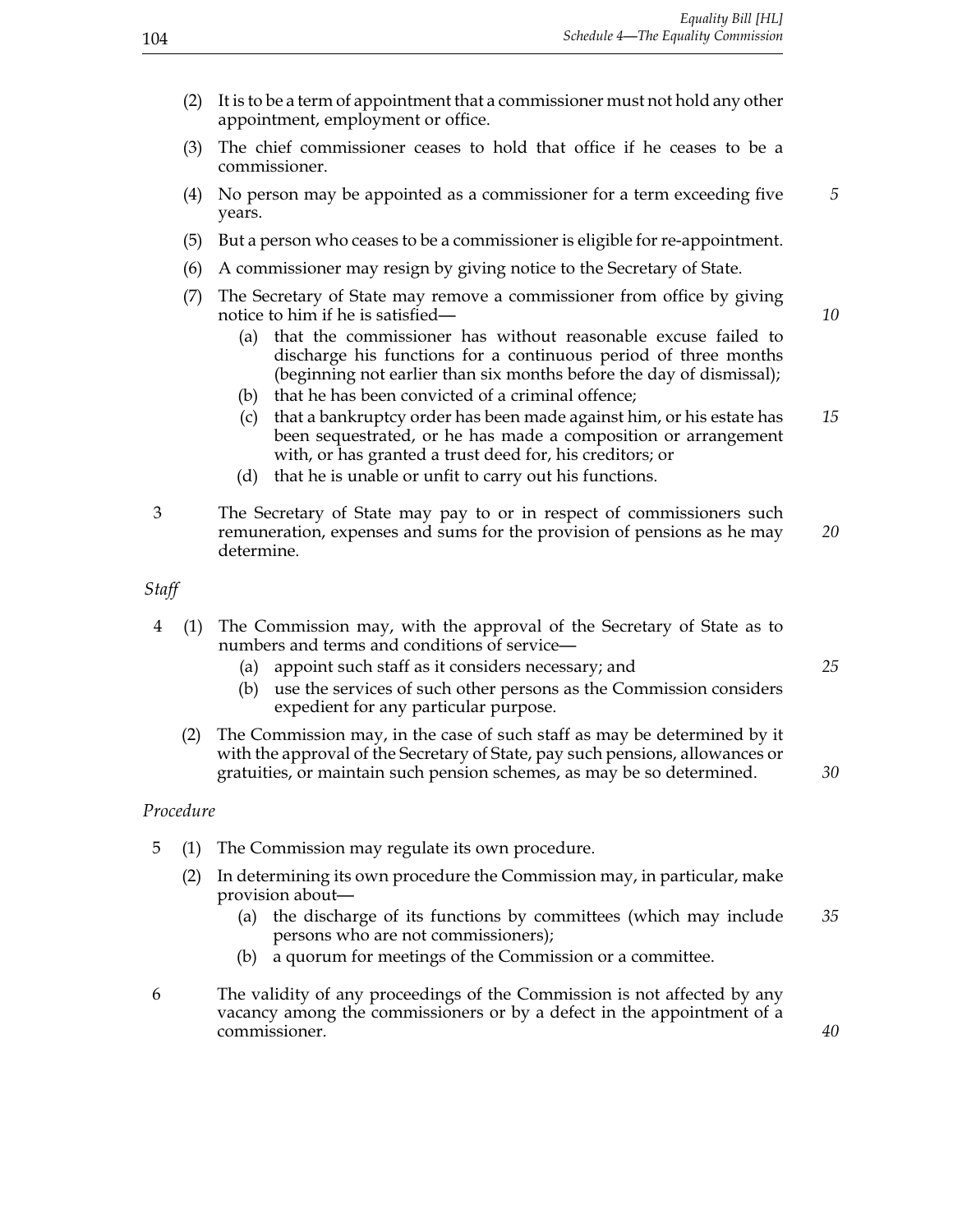- 7 (1) The application of the seal of the Commission is to be authenticated by the signature of—
	- (a) any commissioner; or
	- (b) some other person who has been authorised for that purpose by the Commission (whether generally or specifically). *5*
	- (2) Sub-paragraph (1) does not apply in relation to any document which is, or is to be, signed in accordance with the law of Scotland.

## *The Commission's powers*

8 The Commission has power to do anything which is calculated to facilitate, or is conducive or incidental to, the performance of its functions. *10*

## *Accounts*

- 9 (1) The Commission must—
	- (a) keep proper accounts;
	- (b) prepare a statement of accounts in respect of each of its financial years; and *15*
	- (c) send copies of the statement to the Secretary of State and the Comptroller and Auditor General before the end of August following the financial year to which they relate.
	- (2) The Comptroller and Auditor General must—
		- (a) examine, certify and report on each statement of accounts received *20* by him; and
		- (b) lay copies of each statement before Parliament.
	- (3) "Financial year" means the period of 12 months ending with 31st March.

## *Disqualification for membership of House of Commons*

- 10 In Part II of Schedule 1 to the House of Commons Disqualification Act 1975 *25* (c. 24) (offices disqualifying for membership of the House of Commons), insert at the appropriate place— "The Equality Commission appointed under section 38 of the Equality Act 2003". *Disqualification for membership of Northern Ireland Assembly 30* 11 In Part II of Schedule 1 to the Northern Ireland Assembly Disqualification Act 1975 (c. 25) (disqualifying offices), insert at the appropriate place— "The Equality Commission appointed under section 38 of the Equality Act 2003". *Status 35*
- 12 In relation to any of its functions—
	- (a) the Commission is not to be regarded as acting on behalf of the Crown; and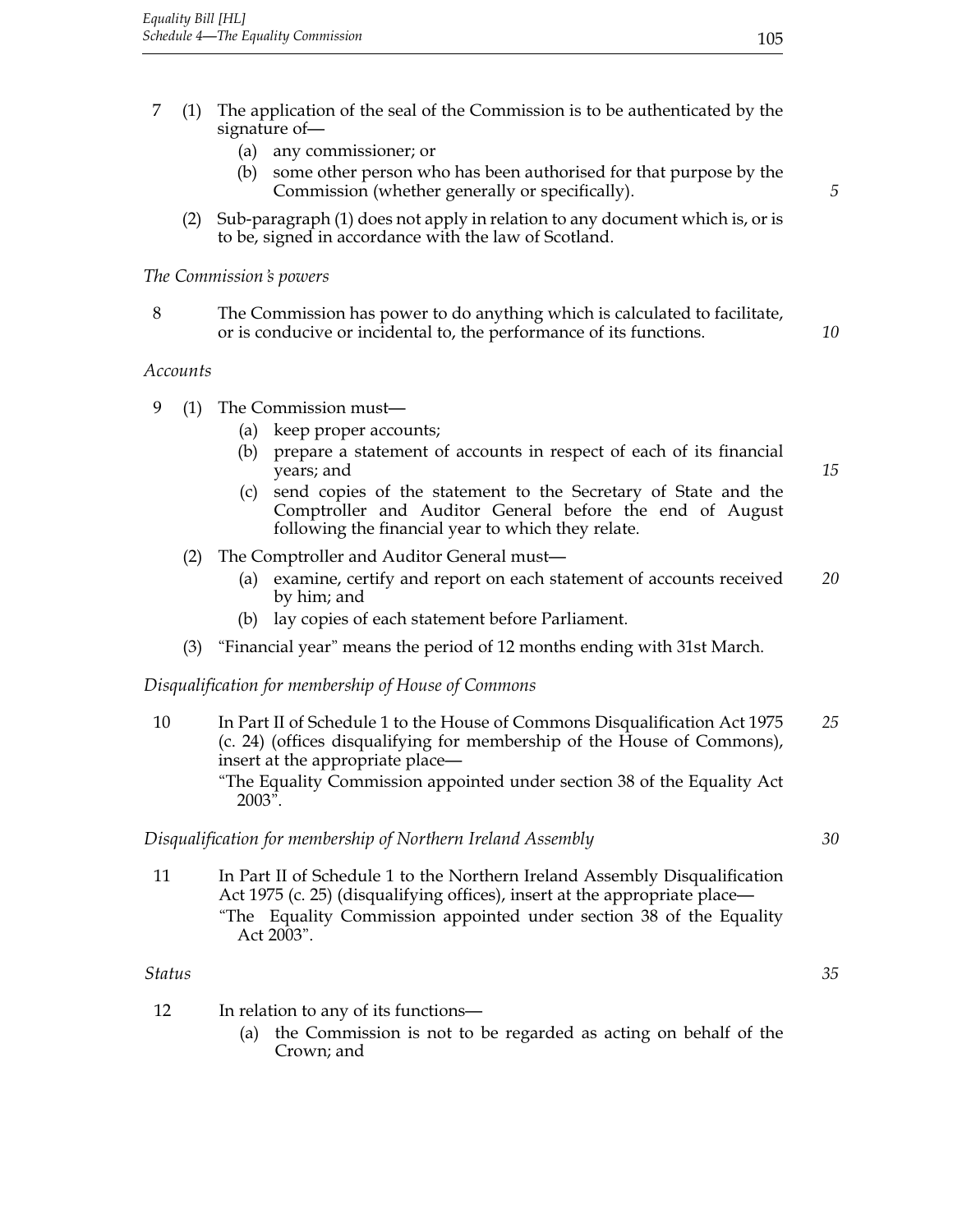(b) the commissioners, officers and staff are not to be regarded as Crown servants.

## SCHEDULE 5 Section 45(4)

#### Procedure for making codes of practice

#### *New codes of practice 5*

- 1 (1) The Commission may not issue a code of practice under this Act unless—
	- (a) a draft of it has been submitted to, and approved by, the Secretary of State and laid by him before both Houses of Parliament; and
	- (b) the 40 day period has elapsed without either House resolving not to approve the draft. *10*
	- (2) "The 40 day period", in relation to any draft code of practice, means—
		- (a) if the draft is laid before one House of Parliament on a day later than the day on which it is laid before the other House, the period of 40 days beginning with the later of the two days;
		- (b) in any other case, the period of 40 days beginning with the day on *15* which the draft is laid before each House.
	- (3) For the purposes of sub-paragraph (2), no account is to be taken of any period during which Parliament is dissolved or prorogued or during which either or both Houses are adjourned for more than 4 days.
- 2 (1) If it proposes to submit a draft code of practice under paragraph 1, the *20* Commission must first invite representations to be made to it about the draft code by—
	- (a) persons appearing to it appropriate to represent the interests of persons who are members of any group in relation to which the draft code is to apply; *25*
	- (b) persons appearing to it appropriate to represent the interests of persons (such as public authorities, employers, service providers etc) whose activities are likely to be affected by the draft code;
	- (c) persons appearing to it appropriate to represent persons with experience of the subject matter to which the draft code relates; *30*
	- (d) any other persons appearing to it appropriate to consult about the draft code.
	- (2) The Commission must have regard to any representations made to it in accordance with sub-paragraph (1).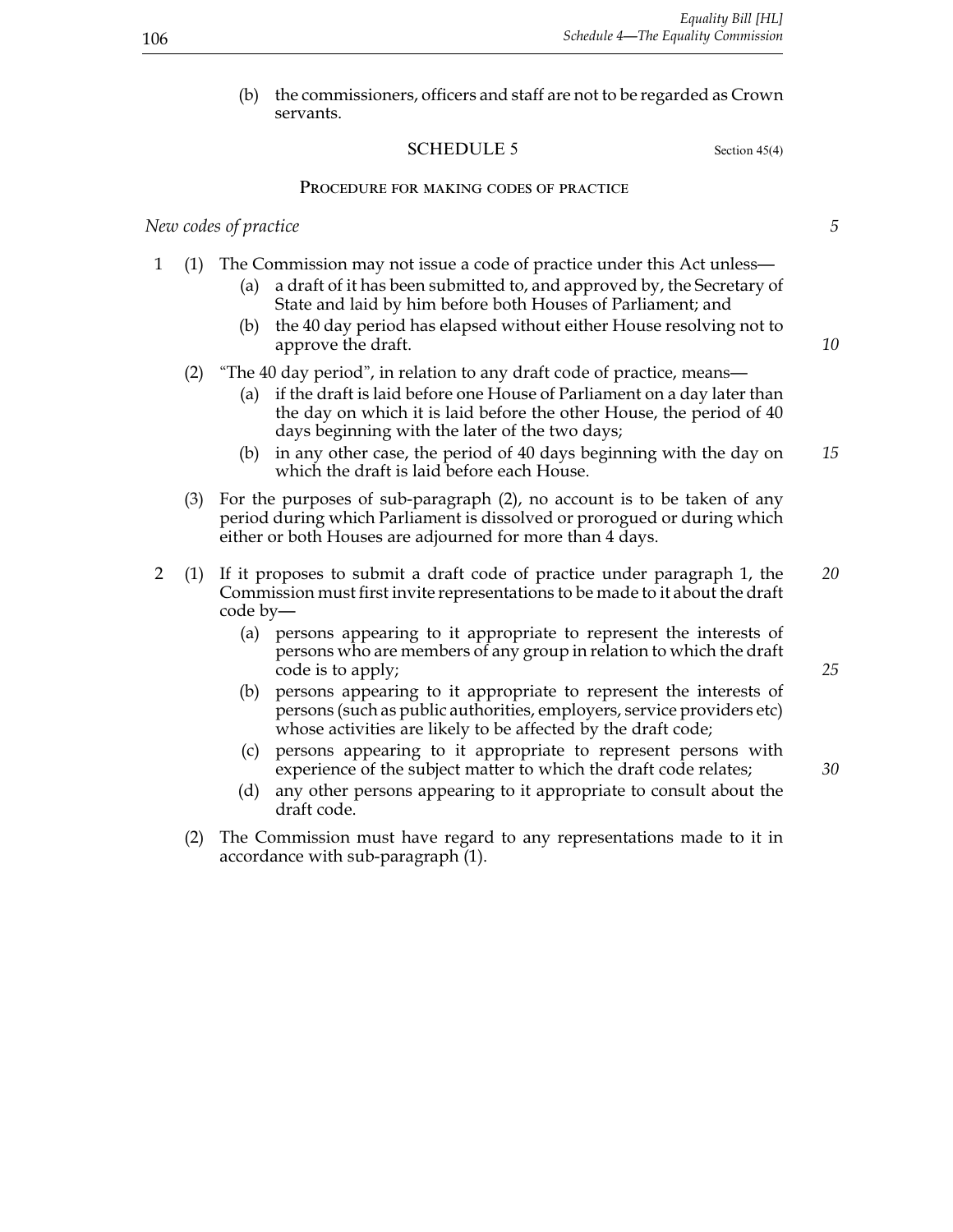- 3 (1) If the Commission determine to proceed with a draft code of practice, they shall transmit the draft to the Secretary of State.
	- (2) The Secretary of State shall—
		- (a) if he approves of the draft code, lay it before both Houses of Parliament; *5*
		- (b) if he does not approve a draft code of practice, he must publish a written statement of his reasons.
	- (3) If no such resolution is passed as is referred to in paragraph 1, the Commission shall issue the code in the form of the draft and the code shall come into effect on such day as the Secretary of State may by order appoint. *10*
	- (4) But, before taking any step specified in the sub-paragraph (2) or (3), the Secretary of State must consult—
		- (a) the Scottish Ministers, if the code concerns any matter falling within devolved competence (within the meaning of the Scotland Act 1998 (c. 46)); *15*
		- (b) the National Assembly for Wales, if the code concerns any matter relating to functions transferred to the Assembly by or under the Government of Wales Act 1998 (c. 38).

*Revisions of existing codes of practice*

## 4 Where the Commission proposes to revise a code of practice under this Act— *20*

- (a) it must comply with paragraph 2 in relation to the revisions; and
- (b) the other provisions of this Schedule apply to the revised code of practice as they apply to a new code of practice.

## SCHEDULE 6 Section 50(7)

Procedure of Special Educational Needs and Disability Tribunal *25*

- 1 In addition to its jurisdiction under Part 4 of the Education Act 1996 (c. 56), the Special Educational Needs and Disability Tribunal is to exercise the jurisdiction conferred on it by section 50.
- 2 (1) Regulations may make provision about—
	- (a) the proceedings of the Special Educational Needs and Disability *30* Tribunal on a reference made to it in pursuance of section 50; and
	- (b) the making of a reference.
	- (2) The regulations may, in particular, include provision—
		- (a) as to the manner in which a reference must be made;
		- (b) for determining whether the reference should be transferred to *35* another tribunal (within the meaning of section 48) in any case where it is alleged that, in addition to being done on disability grounds, the act complained of was done for a reason related to any prohibited ground other than disability;
		- (c) if the jurisdiction of the Special Educational Needs and Disability *40* Tribunal is being exercised by more than one tribunal—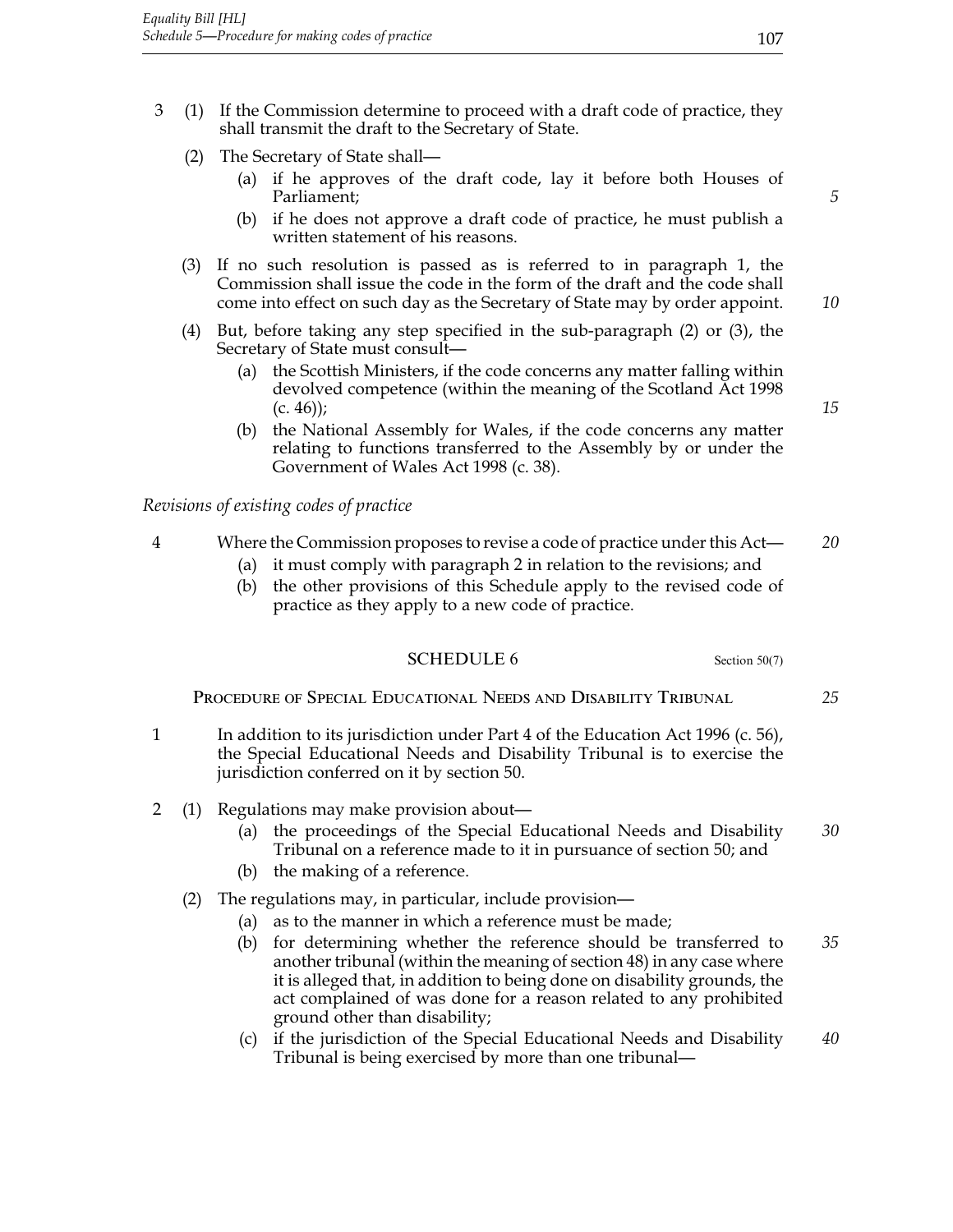- (i) for determining by which tribunal any reference is to be heard; and
- (ii) for the transfer of proceedings from one tribunal to another;
- (d) for enabling functions which relate to matters preliminary or incidental to a reference to be performed by the President, or by the *5* chairman;
- (e) enabling hearings to be conducted in the absence of any member other than the chairman;
- (f) as to the persons who may appear on behalf of the parties;
- (g) for granting any person such disclosure or inspection of documents *10* or right to further particulars as might be granted by a county court;
- (h) requiring persons to attend to give evidence and produce documents;
- (i) for authorising the administration of oaths to witnesses;
- (j) for the determination of references without a hearing in prescribed *15* circumstances;
- (k) as to the withdrawal of references;
- (l) for enabling the Special Educational Needs and Disability Tribunal to stay proceedings on a reference;
- (m) for the award of costs or expenses; *20*
- (n) for taxing or otherwise settling costs or expenses (and, in particular, for enabling costs to be taxed in the county court);
- (o) for the registration and proof of decisions and orders; and
- (p) for enabling prescribed decisions to be reviewed, or prescribed orders to be varied or revoked, in such circumstances as may be *25* determined in accordance with the regulations.
- 3 Proceedings before the Special Educational Needs and Disability Tribunal are to be held in private, except in prescribed circumstances.
- 4 (1) The Secretary of State may pay such allowance for the purpose of or in connection with the attendance of persons at the Special Educational Needs *30* and Disability Tribunal as he may, with the consent of the Treasury, determine.
	- (2) In relation to Wales, the power conferred by sub-paragraph (1) may be exercised only with the agreement of the National Assembly.
- 5 (1) Part 1 of the Arbitration Act 1996 (c. 23) does not apply to proceedings before *35* the Special Educational Needs and Disability Tribunal but regulations may make provision, in relation to such proceedings, corresponding to any provision of that Part.
	- (2) The regulations may make provision for a reference under this Chapter to be heard, in prescribed circumstances, with an appeal under Part 4 of the *40* Education Act 1996 (c. 56).
- 6 A person who without reasonable excuse fails to comply with—
	- (a) a requirement in respect of the disclosure or inspection of documents imposed by the regulations by virtue of paragraph (2)(g); or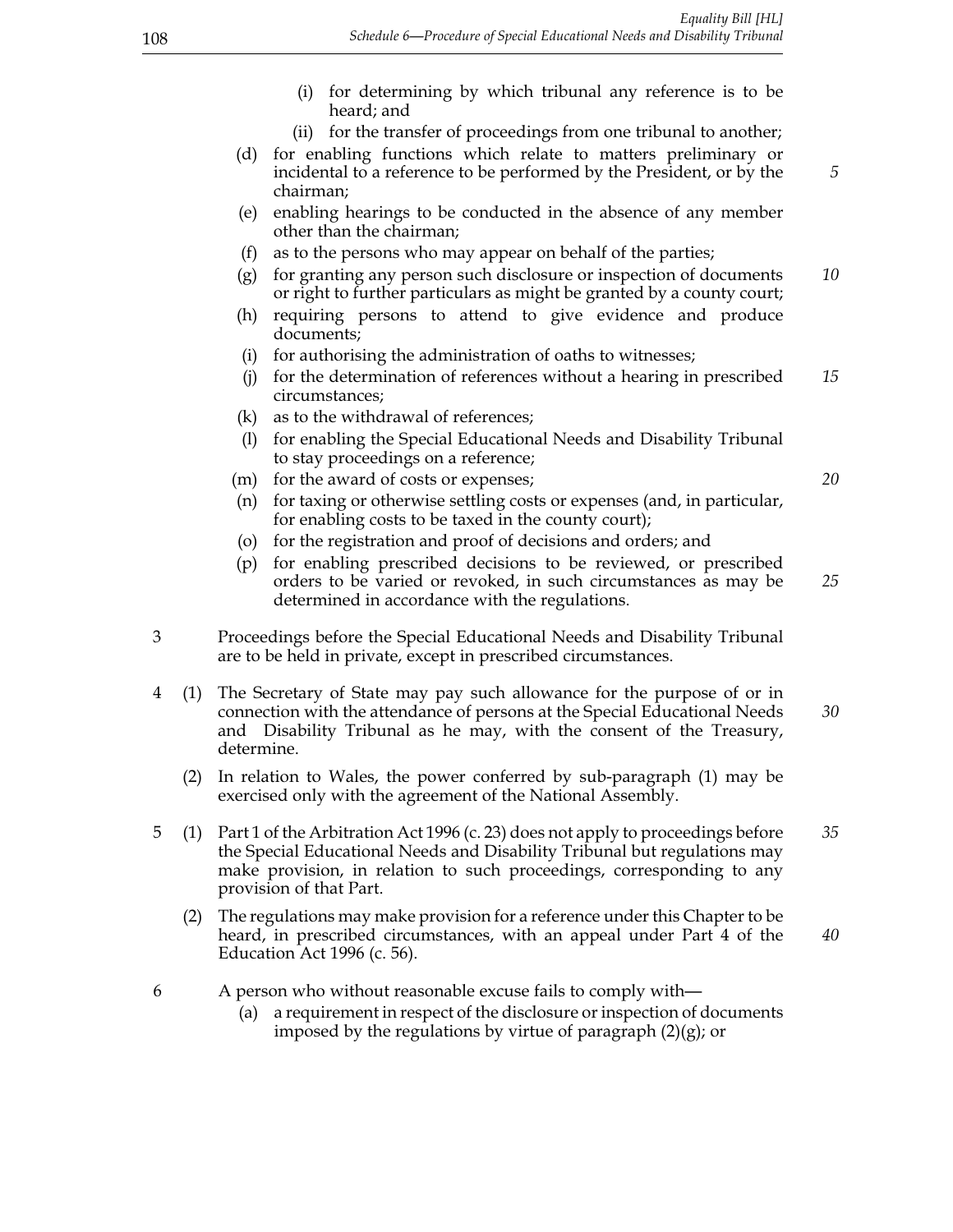(b) a requirement imposed by the regulations by virtue of paragraph  $2(2)(h);$ 

is guilty of an offence and liable on summary conviction to a fine not exceeding level 3 on the standard scale.

- 7 (1) In any proceedings brought by virtue of section 50, a certificate signed by or *5* on behalf of a Minister of the Crown and certifying that any conditions or requirements specified in the certificate—
	- (a) were imposed by a Minister of the Crown; and

(b) were in operation at a time or throughout a time so specified; is conclusive evidence of the matters certified. *10*

(2) A document purporting to be such a certificate shall be received in evidence and, unless the contrary is proved, be deemed to be such a certificate.

## SCHEDULE 7 Section 54(4)

#### **INVESTIGATIONS**

## *Notices 15*

- 1 (1) If the Commission proposes to conduct an investigation under this Schedule, it must give to every person whose affairs it intends to investigate notice of the proposal.
	- (2) A notice under sub-paragraph (1) must set out the scope and purpose of the investigation. *20*
- 2 The Commission must invite every person on whom a notice under paragraph 1 is given to comment on the matters to which the proposed investigation returns.
- 3 (1) If the Commission decides to conduct the investigation, it must invite every person whose affairs to be investigated to make oral or written *25* representations to it on the matters under consideration.
	- (2) The Commission may appoint one or more competent persons to conduct an investigation on its behalf.
	- (3) The investigations are to be conducted in private.
	- (4) In all other respects, the Commission may determine the procedure for *30* conducting investigations.

*Information and evidence*

- 4 The Commission may make such inquiries and call for such reports as the Commission thinks fit.
- 5 (1) The Commission may by notice in writing require any person who is the *35* subject of the investigation, or any other person who in the opinion of the Commission is able to provide information or produce documents relevant to it—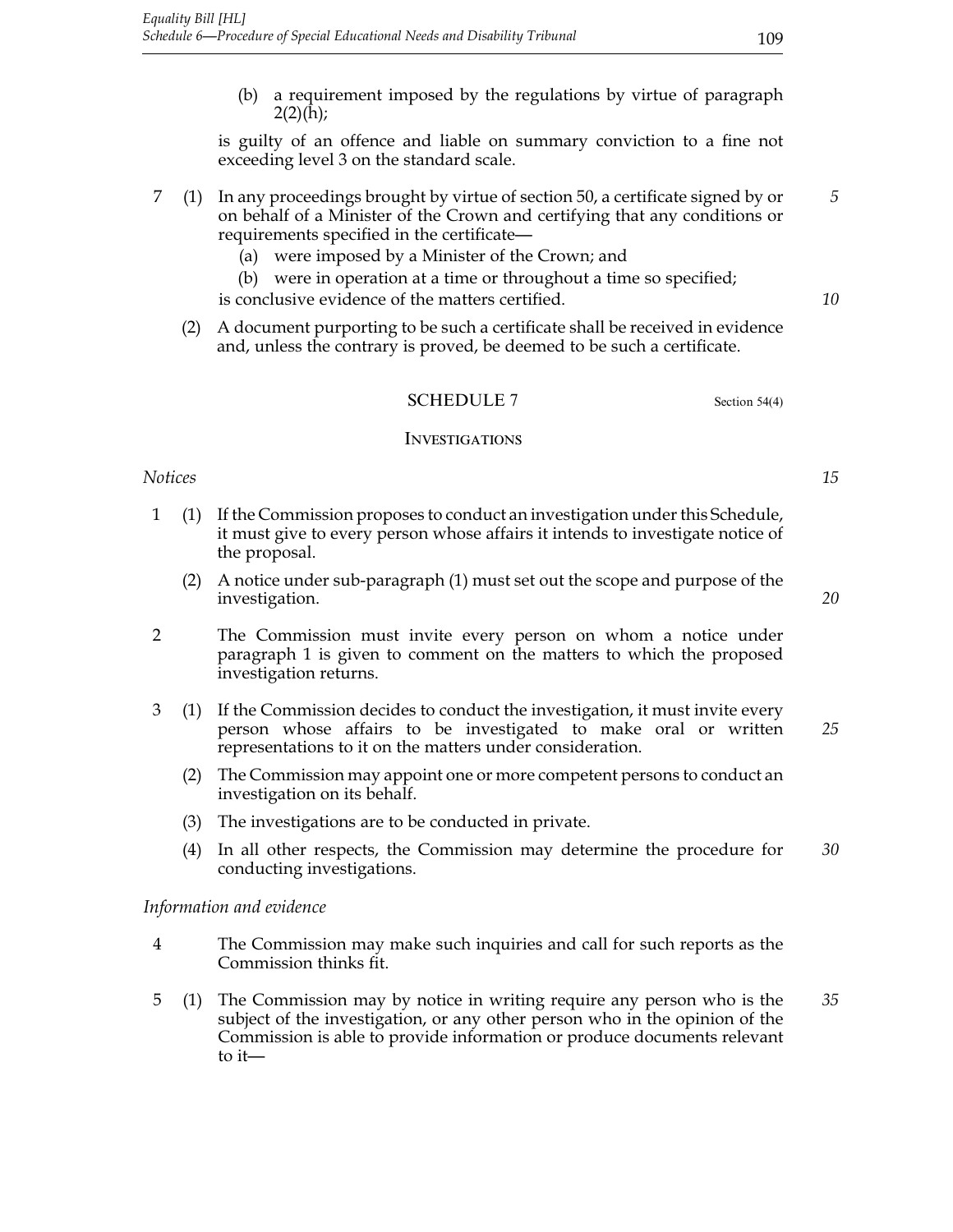- (a) to provide specified information or information of a specified description;
- (b) to produce specified documents or documents of a specified description;
- (c) to attend at a specified time and place to answer questions. *5*
- (2) A statement made under a requirement imposed under this paragraph is admissible in evidence in any proceedings under this Act, so long as it complies with any requirements governing the admissibility of evidence in the circumstances in question.
- (3) "Specified" means specified in the notice. *10*
- 6 Where the person who is the subject of the investigation is an employer, the Commission may require him to take such reasonable action as the Commission may specify by notice in writing for communicating to his workers (or to workers of any class) any written material provided by the Commission for the purposes of the investigation. *15*

#### *Contempt*

- 7 (1) If a person ("A") fails to comply with a requirement imposed on him under paragraph 5 or 6, the Commission may certify that fact in writing to the court.
	- (2) If a person ("B") intentionally obstructs the Commission (or any officer of the Commission) in the performance of its functions in connection with the *20* investigation, the Commission may certify that fact in writing to the court.
	- (3) The court may enquire into any case certified under sub-paragraph (1) or (2) and if it is satisfied—
		- (a) in a case falling within sub-paragraph (1), that A failed without reasonable excuse to comply with the requirement; *25*
		- (b) in a case falling within sub-paragraph (2), that B obstructed the Commission without lawful authority or reasonable excuse;

it may deal with A or B (and in the case of a body corporate, any director or officer of A or B) as if he were in contempt.

- (4) "Court" means— *30*
	- (a) the High Court;
	- (b) in Scotland, the Court of Session.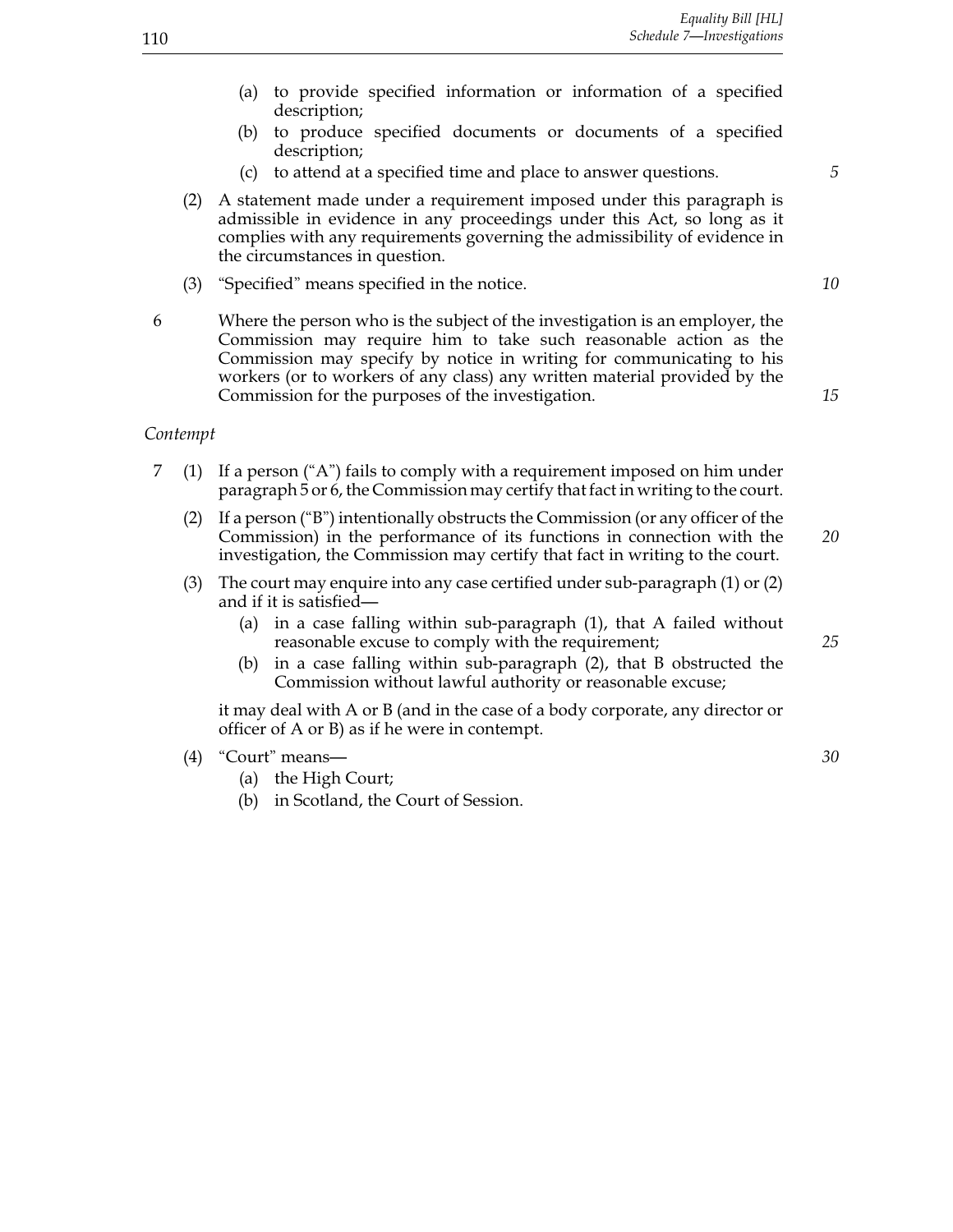## SCHEDULE 8 Section 92(1)

**REPEALS** 

| Chapter     | Short title                                                   | Extent of repeal                                                                                                                                                        |    |
|-------------|---------------------------------------------------------------|-------------------------------------------------------------------------------------------------------------------------------------------------------------------------|----|
| 1970 c. 41. | Equal Pay Act 1970.                                           | The whole Act.                                                                                                                                                          |    |
| 1975 c. 24. | House of Commons<br>Disquali-<br>fication Act 1975.           | In Part II of Schedule 1, the entries relating to<br>the Equal Opportunities Commission, the<br>Commission for Racial Equality and the<br>Disability Rights Commission. |    |
| 1975 c. 25. | Northern<br>Ireland<br>Assembly<br>Disqualification Act 1975. | In Part II of Schedule 1, the entries relating to<br>the Equal Opportunities Commission, the<br>Commission for Racial Equality and the<br>Disability Rights Commission. | 10 |
| 1975 c. 65. | Sex Discrimination Act 1975.                                  | The whole Act.                                                                                                                                                          |    |
| 1976 c. 74. | Race Relations Act 1976.                                      | The whole Act.                                                                                                                                                          |    |
| 1996 c. 18. | Employment Rights Act 1996.                                   | Sections 109 and 156.                                                                                                                                                   | 15 |